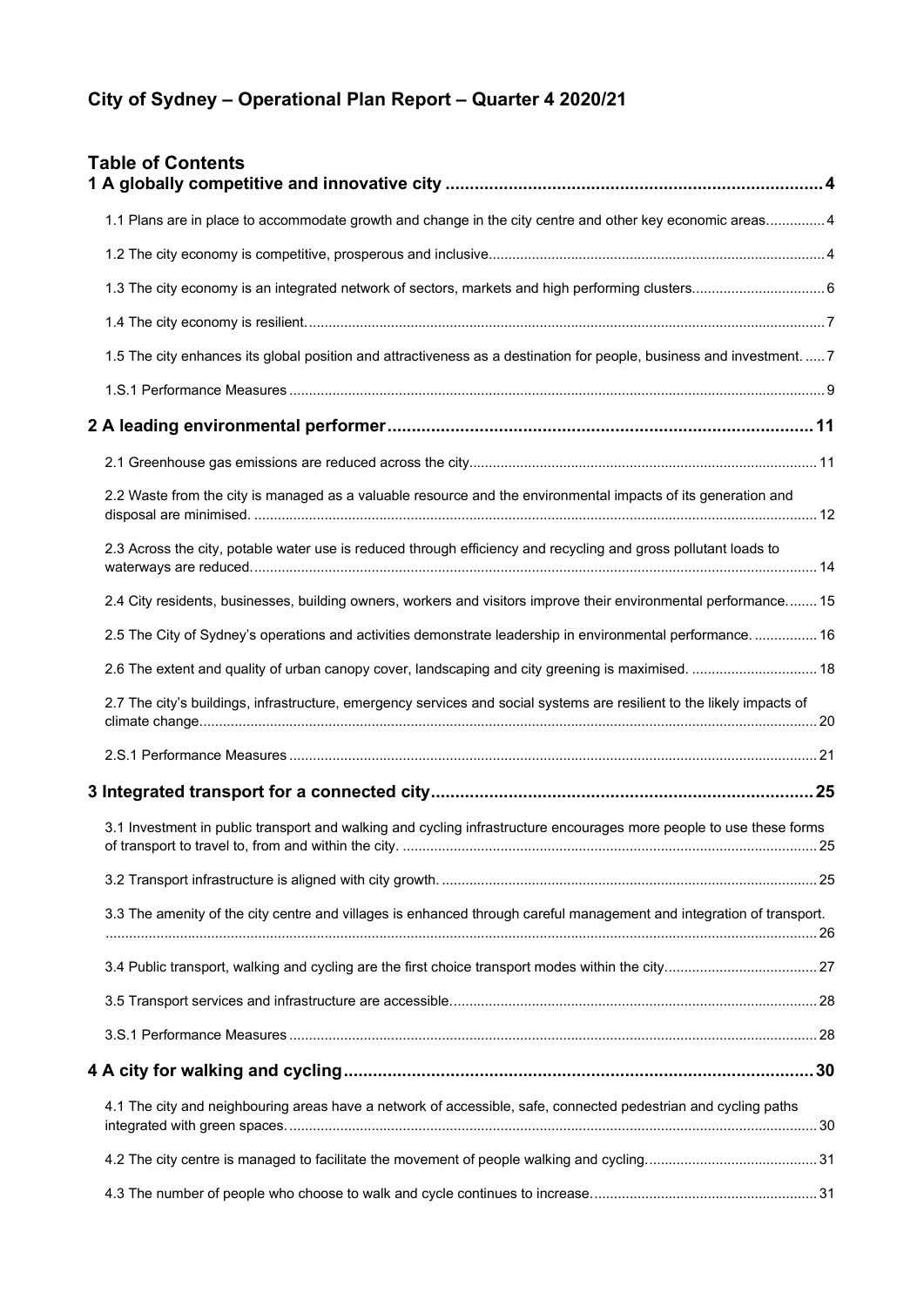| 5.1 The city centre has safe and attractive public spaces for people to meet, rest and walk through at all times of the     |  |
|-----------------------------------------------------------------------------------------------------------------------------|--|
|                                                                                                                             |  |
| 5.3 Innovative, creative, retail, hospitality, tourism and small business activity is supported in the city centre 35       |  |
|                                                                                                                             |  |
|                                                                                                                             |  |
|                                                                                                                             |  |
| 6.1 Our city comprises many unique places - a 'city of villages' - for communities to live, meet, shop, study, create,      |  |
|                                                                                                                             |  |
| 6.3 Local economies are resilient, meet the needs of their community, and provide opportunities for people to realise       |  |
| 6.4 There is equitable access to community facilities and places, parks and recreational facilities to support wellbeing    |  |
| 6.5 The community has the capacity, confidence and resilience to adapt to changing circumstances 40                         |  |
|                                                                                                                             |  |
|                                                                                                                             |  |
| 7.1 Creativity is a consistent and visible feature of the public domain and there are distinctive cultural precincts in the |  |
| 7.2 The city supports and encourages individual creative expression by ensuring opportunities for creative                  |  |
| 7.3 Sydney's cultural sector and creative industries are supported and enhanced leading to greater sector                   |  |
| 7.4 The continuous living cultures of Aboriginal and Torres Strait Islander communities is visible and celebrated in our    |  |
|                                                                                                                             |  |
|                                                                                                                             |  |
| 8.1 The supply of market housing in the city meets the needs of a diverse and growing population 50                         |  |
| 8.2 The supply of affordable housing supports a diverse and sustainable community and economy 50                            |  |
| 8.3 The supply of safe and sustainable social housing in the inner city is available for those who need it.  51             |  |
| 8.4 People who are homeless or at risk of homelessness have access to safe and sustainable housing and support.52           |  |
|                                                                                                                             |  |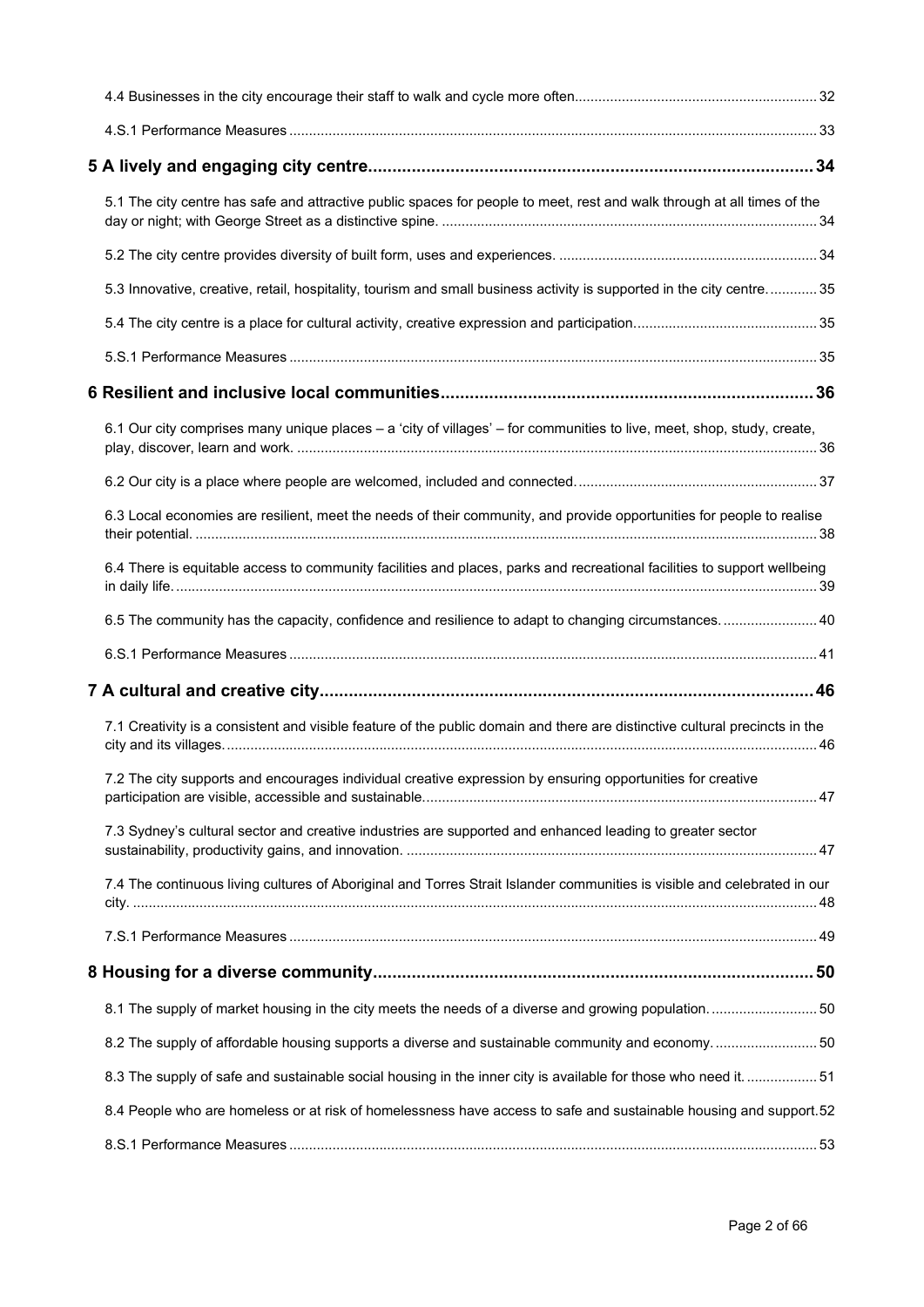| 9.3 There are great public buildings, streets, squares and parks for everyone to use and enjoy 56                 |  |
|-------------------------------------------------------------------------------------------------------------------|--|
|                                                                                                                   |  |
|                                                                                                                   |  |
|                                                                                                                   |  |
|                                                                                                                   |  |
|                                                                                                                   |  |
| 10.2 The City of Sydney has the culture, capability and capacity to deliver Sustainable Sydney 2030 priorities 60 |  |
|                                                                                                                   |  |
| 10.4 The City of Sydney makes a positive contribution to the governance of metropolitan Sydney.  62               |  |
|                                                                                                                   |  |
|                                                                                                                   |  |
|                                                                                                                   |  |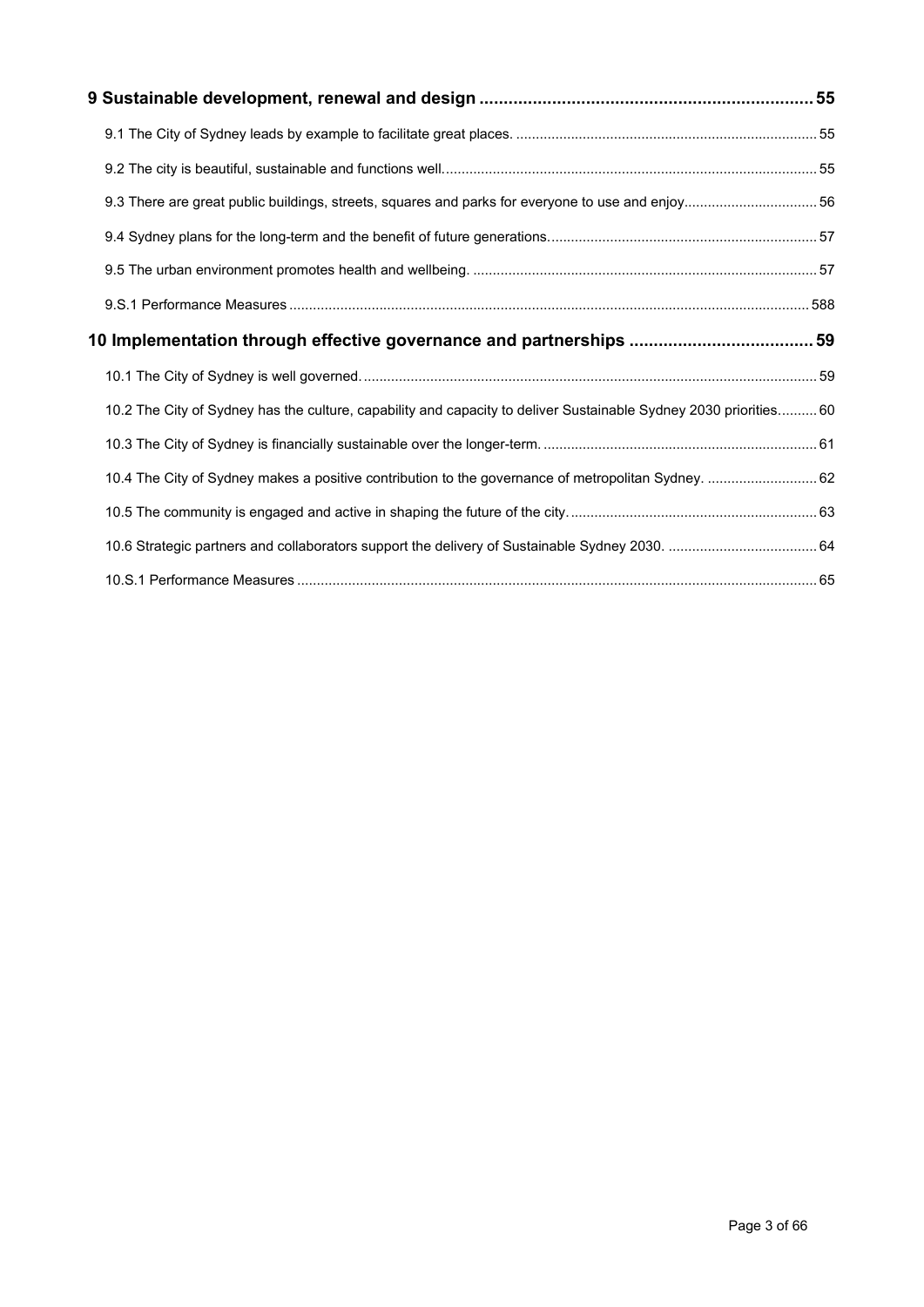# **1 A globally competitive and innovative city**

**Keeping Sydney globally competitive is central to Sydney's and Australia's future. The city must focus on the global economy and sustained innovation to ensure continuing prosperity.**

| 1.1 Plans are in place to accommodate growth and change in the city centre and other key economic areas.                                                                                                                  |                                                                                                                                                                                                                                                                                                                                                                                                                                                                                                                                                                                                                                                                                                                                                                                                                                                                                                                                                                                                                                                                                                                                                                                                                                                                                                                                                                                                                                                                                                                                                                                                                                                                                                                                                            |                 |  |  |  |  |  |  |
|---------------------------------------------------------------------------------------------------------------------------------------------------------------------------------------------------------------------------|------------------------------------------------------------------------------------------------------------------------------------------------------------------------------------------------------------------------------------------------------------------------------------------------------------------------------------------------------------------------------------------------------------------------------------------------------------------------------------------------------------------------------------------------------------------------------------------------------------------------------------------------------------------------------------------------------------------------------------------------------------------------------------------------------------------------------------------------------------------------------------------------------------------------------------------------------------------------------------------------------------------------------------------------------------------------------------------------------------------------------------------------------------------------------------------------------------------------------------------------------------------------------------------------------------------------------------------------------------------------------------------------------------------------------------------------------------------------------------------------------------------------------------------------------------------------------------------------------------------------------------------------------------------------------------------------------------------------------------------------------------|-----------------|--|--|--|--|--|--|
| <b>Major Programs</b>                                                                                                                                                                                                     | <b>Progress To Date</b>                                                                                                                                                                                                                                                                                                                                                                                                                                                                                                                                                                                                                                                                                                                                                                                                                                                                                                                                                                                                                                                                                                                                                                                                                                                                                                                                                                                                                                                                                                                                                                                                                                                                                                                                    | <b>Status</b>   |  |  |  |  |  |  |
| <b>City Planning</b>                                                                                                                                                                                                      |                                                                                                                                                                                                                                                                                                                                                                                                                                                                                                                                                                                                                                                                                                                                                                                                                                                                                                                                                                                                                                                                                                                                                                                                                                                                                                                                                                                                                                                                                                                                                                                                                                                                                                                                                            |                 |  |  |  |  |  |  |
| Conduct strategic studies and reviews to inform planning control<br>amendments that protect and grow jobs in line with the Local<br>Strategic Planning Statement.                                                         | The Central Sydney Planning Strategy and revised planning proposal identifies opportunities for employment growth.<br>Final planning controls were approved by Council and Central Sydney Planning Committee in December 2020 and<br>the controls with the NSW Government for implementation. Planning and Urban Design Studies to protect and grow<br>jobs are being carried out for Botany Road Corridor, Oxford Street and Enterprise Lands. These studies are being<br>formulated into planning proposals and have started to be reported.                                                                                                                                                                                                                                                                                                                                                                                                                                                                                                                                                                                                                                                                                                                                                                                                                                                                                                                                                                                                                                                                                                                                                                                                             | <b>On Track</b> |  |  |  |  |  |  |
| <b>City Development</b>                                                                                                                                                                                                   |                                                                                                                                                                                                                                                                                                                                                                                                                                                                                                                                                                                                                                                                                                                                                                                                                                                                                                                                                                                                                                                                                                                                                                                                                                                                                                                                                                                                                                                                                                                                                                                                                                                                                                                                                            |                 |  |  |  |  |  |  |
| Provide strategic input into State Government and major public or<br>private development projects to ensure that public domain outcomes<br>support public life, activation, and are integrated with surrounding<br>areas. | The City has ongoing involvement, input and advocacy on public domain outcomes into state government led projects<br>including Circular Quay, Central Station, Metro station precincts, North Eveleigh precinct, Redfern Station upgrade,<br>and Barangaroo Central including Hickson Road (the Hungry Mile). Major private development projects include AMP<br>Circular Quay precinct, Alfred and George Street Circular Quay. Public domain planning for Green Square and<br>Ashmore Estate provide co-ordination and requirements for private developments across these precincts.                                                                                                                                                                                                                                                                                                                                                                                                                                                                                                                                                                                                                                                                                                                                                                                                                                                                                                                                                                                                                                                                                                                                                                      | <b>On Track</b> |  |  |  |  |  |  |
| <b>Service Delivery</b>                                                                                                                                                                                                   |                                                                                                                                                                                                                                                                                                                                                                                                                                                                                                                                                                                                                                                                                                                                                                                                                                                                                                                                                                                                                                                                                                                                                                                                                                                                                                                                                                                                                                                                                                                                                                                                                                                                                                                                                            |                 |  |  |  |  |  |  |
| Deliver City Services to meet the needs of a Global City.                                                                                                                                                                 | On track.                                                                                                                                                                                                                                                                                                                                                                                                                                                                                                                                                                                                                                                                                                                                                                                                                                                                                                                                                                                                                                                                                                                                                                                                                                                                                                                                                                                                                                                                                                                                                                                                                                                                                                                                                  | <b>On Track</b> |  |  |  |  |  |  |
| 1.2 The city economy is competitive, prosperous and inclusive.                                                                                                                                                            |                                                                                                                                                                                                                                                                                                                                                                                                                                                                                                                                                                                                                                                                                                                                                                                                                                                                                                                                                                                                                                                                                                                                                                                                                                                                                                                                                                                                                                                                                                                                                                                                                                                                                                                                                            |                 |  |  |  |  |  |  |
| <b>Major Programs</b>                                                                                                                                                                                                     | <b>Progress To Date</b>                                                                                                                                                                                                                                                                                                                                                                                                                                                                                                                                                                                                                                                                                                                                                                                                                                                                                                                                                                                                                                                                                                                                                                                                                                                                                                                                                                                                                                                                                                                                                                                                                                                                                                                                    | <b>Status</b>   |  |  |  |  |  |  |
| Economy                                                                                                                                                                                                                   |                                                                                                                                                                                                                                                                                                                                                                                                                                                                                                                                                                                                                                                                                                                                                                                                                                                                                                                                                                                                                                                                                                                                                                                                                                                                                                                                                                                                                                                                                                                                                                                                                                                                                                                                                            |                 |  |  |  |  |  |  |
| Continue to implement the OPEN Sydney Strategy to develop a<br>range of leisure and entertainment options for all ages and interests,<br>connected transport.                                                             | To support economic recovery and the hospitality sector, Council approved fee waivers to June 2022 and changes to<br>vibrant, safe and sustainable night time economy that offers a diverse the City's Outdoor Dining Guideline, streamlining the approval process for outdoor dining on footways and in<br>reallocated road space.<br>with inviting and safe public spaces, easily accessible information and The City's Nightlife and Creative Sector Advisory Panel met four times to discuss key issues and needs in light of the<br>pandemic. Their feedback has helped inform the City's approach to supporting businesses and the creative sector.<br>For the financial year 2020/21the City supported 49 businesses to the value of \$485,618 under the Night Time<br>Diversification and Live Performance Grant programs to increase the diversity of nightlife.<br>Many recommendations made by the City were included in the Liquor Amendment (24-hour Economy) Bill 2020 and<br>will strengthen the City's Open and Creative planning reforms, which are being finalised post public exhibition. These<br>reforms will enable later trading shops and businesses, more small-scale cultural activities and better sound<br>management for nightlife and live music venues, which will be important to the post-pandemic recovery.<br>The City provided input into the NSW Government 24-Hour Economy Strategy for the Greater Sydney Area, which<br>was launched on the 14 September 2020. The City will work closely with NSW Government on implementation of the<br>strategy which reflects the City's Open Sydney Strategy and many recommendations made by the City to the 2019<br>Parliamentary Inquiry into Sydney's Night Time Economy. | <b>On Track</b> |  |  |  |  |  |  |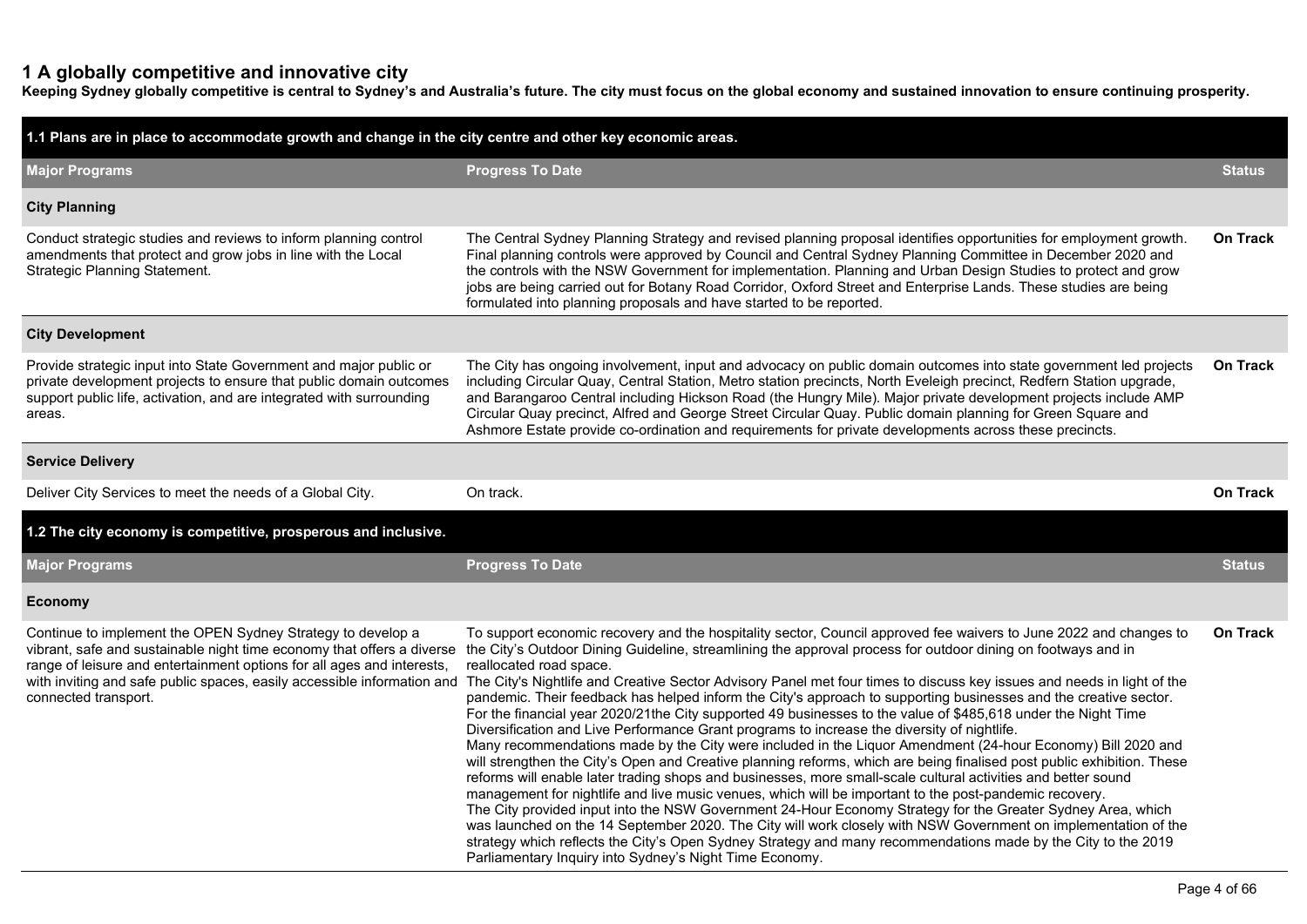| Develop and implement the International Engagement Framework<br>focused on promoting Sydney globally.                                                                                                               | The City is incorporating its approach to international engagement in the development of its new community plan<br>Sustainable Sydney 2050. In the past year, the City has delivered Asialink's Asia Business Event Series via a<br>Knowledge Exchange Grant. The series of 3 events focused on 1) international education (30 March), 2) e-commerce<br>for retailers (20 April) and 3) trade diversification (24 June). The events attracted 139 attendees. The City also<br>supported the launch of Haymarket HQ's Sydney Landing Pad, NSW's first landing program for international high-<br>growth SMEs and tech scaleups aiming to enter the Australian market, establish offices in Sydney and create new<br>jobs. 37 international high growth companies have been accepted into the program with an average valuation per<br>participating company of \$25million. Since the program started the program cohort has created 13 new jobs in<br>Sydney. The City also held the virtual Lord Mayor's Welcome for International Students in collaboration with 13<br>partners including Study NSW. The event attracted over 300 registrations, with 100% of survey respondents indicating<br>the event met or exceeded expectations. | <b>On Track</b> |
|---------------------------------------------------------------------------------------------------------------------------------------------------------------------------------------------------------------------|------------------------------------------------------------------------------------------------------------------------------------------------------------------------------------------------------------------------------------------------------------------------------------------------------------------------------------------------------------------------------------------------------------------------------------------------------------------------------------------------------------------------------------------------------------------------------------------------------------------------------------------------------------------------------------------------------------------------------------------------------------------------------------------------------------------------------------------------------------------------------------------------------------------------------------------------------------------------------------------------------------------------------------------------------------------------------------------------------------------------------------------------------------------------------------------------------------------------------------------|-----------------|
| Implement priority projects and programs from the Retail Action Plan<br>that create great experiences, build capacity and resilience, remove<br>barriers, and engage with the sector.                               | The City continues to work closely with the retail sector to support businesses through the recovery of the pandemic.<br>Skills development programs such as Reboot Series, to enhance innovation, collaboration, digitisation and e-<br>commerce were very successfully delivered in March with over 1,550 registrations of which 81% were business<br>owners and entrepreneurs.<br>Council and the NSW Government have supported the continuation of the AI Fresco outdoor dining program and fees<br>will continue to be waived until 31 June 2022 to support the food and beverage/hospitality sector recovery.<br>Data continues to be collected from participants of the AI Fresco program - to date over 80% satisfaction rating has<br>been received from applicants and that 90% of respondents reported that outdoor dining is beneficial or crucial to their<br>business.                                                                                                                                                                                                                                                                                                                                                     | On Track        |
| Implement priority projects and programs arising from the Tech Start<br>Up Action Plan to support the growth of the tech start-up ecosystem.                                                                        | The Business Innovation Space (currently under construction at 182 George Street) project continued to progress.<br>The City is in negotiation with the finalist from the Request for Offer stage for the operator. This project will provide<br>3,800 sqm affordable space for tech startups and scaleups in 2022.<br>The Visiting Entrepreneur Program 2021 program was successfully delivered online in June. This year's theme is<br>Transformative Technology - Bio & Quantum. Australia's chief scientist Dr Cathy Foley and four international<br>entrepreneurs Po Bronson, Nabiha Saklayen, Rebecca Krauthammer and Ilana Wisby were the main speakers.                                                                                                                                                                                                                                                                                                                                                                                                                                                                                                                                                                          | On Track        |
| Implement priority projects and programs from the Eora Journey<br>Economic Development Plan that focus on support for Aboriginal and<br>Torres Strait Islander business owners, employees and education<br>success. | The City continues to seek advice from the Aboriginal and Torres Strait Islander Advisory Panel. Work is ongoing to<br>progress the combined work across the new Stretch Reconciliation Action Plan and Eora Journey Economic<br>Development Plan including progressing the work on 119 Redfern Street.                                                                                                                                                                                                                                                                                                                                                                                                                                                                                                                                                                                                                                                                                                                                                                                                                                                                                                                                  | On Track        |
| Strategic research, analysis and knowledge sharing                                                                                                                                                                  |                                                                                                                                                                                                                                                                                                                                                                                                                                                                                                                                                                                                                                                                                                                                                                                                                                                                                                                                                                                                                                                                                                                                                                                                                                          |                 |
| Collect data, undertake strategic analysis, and provide demographic<br>and economic development information to industry, academia,<br>government and business.                                                      | No data available to be collected in the past six months (with exception of updated Estimated Resident Population for<br>June 2020). Surveys, case studies & reports section of the City's website updated with latest data for external users.<br>Analysis, data and insights provided to Greater Sydney Commission, the Department of Planning, Industry and<br>Environment (DPIE), University of Technology Sydney (UTS) and other organisations in past six months.                                                                                                                                                                                                                                                                                                                                                                                                                                                                                                                                                                                                                                                                                                                                                                  | <b>On Track</b> |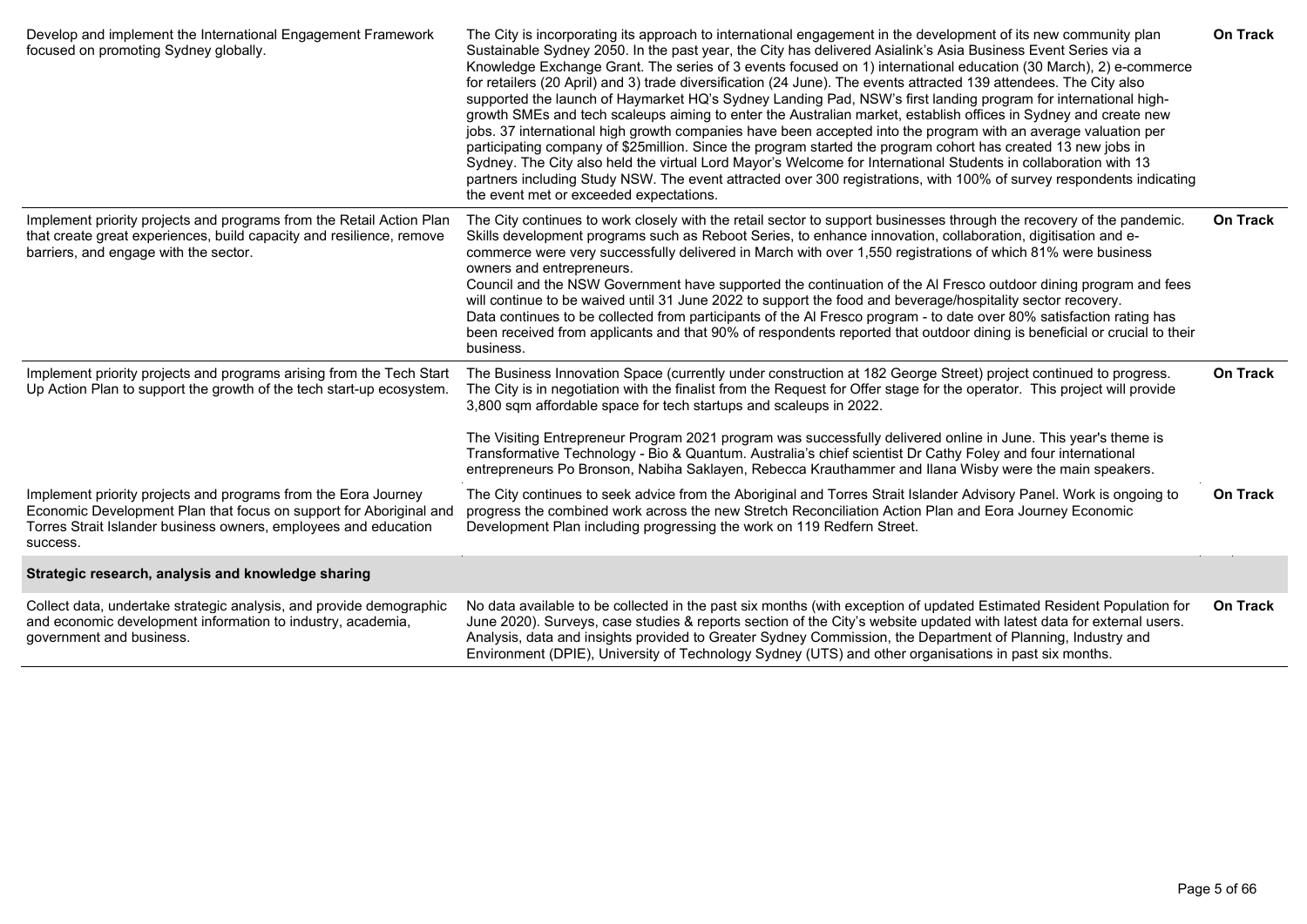| 1.3 The city economy is an integrated network of sectors, markets and high performing clusters.                                    |                                                                                                                                                                                                                                                                                                                                                                                                                                                                                                                                                                                                 |                 |
|------------------------------------------------------------------------------------------------------------------------------------|-------------------------------------------------------------------------------------------------------------------------------------------------------------------------------------------------------------------------------------------------------------------------------------------------------------------------------------------------------------------------------------------------------------------------------------------------------------------------------------------------------------------------------------------------------------------------------------------------|-----------------|
| <b>Major Programs</b>                                                                                                              | <b>Progress To Date</b>                                                                                                                                                                                                                                                                                                                                                                                                                                                                                                                                                                         | <b>Status</b>   |
| Knowledge and skills                                                                                                               |                                                                                                                                                                                                                                                                                                                                                                                                                                                                                                                                                                                                 |                 |
| Implement appropriate projects and programs to support the recovery<br>of the International Education sector impacted by Covid-19. | As of 28 June 2021, there are over 170,000 international students enrolled in courses in NSW, of which over 112,000<br>students are onshore in NSW while over 55,000 remain offshore in their home countries awaiting the reopening of<br>borders. This equates to approximately 34% of international students remaining offshore.                                                                                                                                                                                                                                                              | <b>On Track</b> |
|                                                                                                                                    | On 10 June the NSW Treasurer announced a pilot plan to welcome new and returning international students to NSW<br>from the second half of 2021. The industry-funded quarantine model will enable 250 international students to arrive in<br>Sydney each fortnight and quarantine at specially approved student accommodation. It's worth noting the international<br>student allocation is in addition to the current number of returning Australians, and all costs associated with travel and<br>quarantine will be borne by education providers and students at no cost to taxpayers.        |                 |
|                                                                                                                                    | 17 activities took place this quarter to support the international student community, some highlights include:                                                                                                                                                                                                                                                                                                                                                                                                                                                                                  |                 |
|                                                                                                                                    | a) International Student Hub Pilot project launched on 26 May. The City provided a \$100,000 grant to Sydney Alliance<br>to establish the International Student Hub in collaboration of over 50 community, religious and charitable<br>organisations. At the launch, Investment NSW announced a \$120,000 contribution to the project to support case<br>management and coordination, helping international students to navigate services and support. The City's<br>contribution is focussed on community development initiatives including programs, consultation, advocacy, and<br>research. |                 |
|                                                                                                                                    | b) A total of 409 international students participated in nine online events delivered by the City's International Student<br>Leadership Ambassadors to build employability skills, support health and wellbeing and link students with relevant<br>services. Events included: Networking with International Student Leaders; The Law in Your Hand and Career Success<br><b>Essential Workshops.</b>                                                                                                                                                                                             |                 |
|                                                                                                                                    | c) Letter sent from the Lord Mayor, with Alex Greenwich MP, to the NSW Treasurer requesting the safe return of<br>international students and financial support for providers, student travel concessions, targeted mental health<br>programs and to develop dedicated quarantine facilities. (June).                                                                                                                                                                                                                                                                                            |                 |
|                                                                                                                                    | d) Facilitated connection of industry experts with Australia China Business Council to stage a national symposium on<br>international education attended by hundreds of industry, government and academic representatives, including<br>keynote address by The Hon Julie Bishop, Chancellor of ANU, on 9th June.                                                                                                                                                                                                                                                                                |                 |
|                                                                                                                                    | e) 140 people attended the International Student Leadership and Ambassadors 2018-20 Graduation and 2021-22<br>Program Induction Ceremonies on 2nd June.                                                                                                                                                                                                                                                                                                                                                                                                                                         |                 |
| Affordable spaces - economic                                                                                                       |                                                                                                                                                                                                                                                                                                                                                                                                                                                                                                                                                                                                 |                 |
| Manage the use of City owned properties as affordable space within<br>the context of the City's economic action plans.             | The Business Innovation Space (currently under construction at 182 George Street) project continued to progress.<br>The City is in negotiation with the preferred operator selected from the Request for Offer stage. With subsidy from the<br>City, this project will provide 3,800 sqm affordable space for tech startups and scaleups from 2022.                                                                                                                                                                                                                                             | <b>On Track</b> |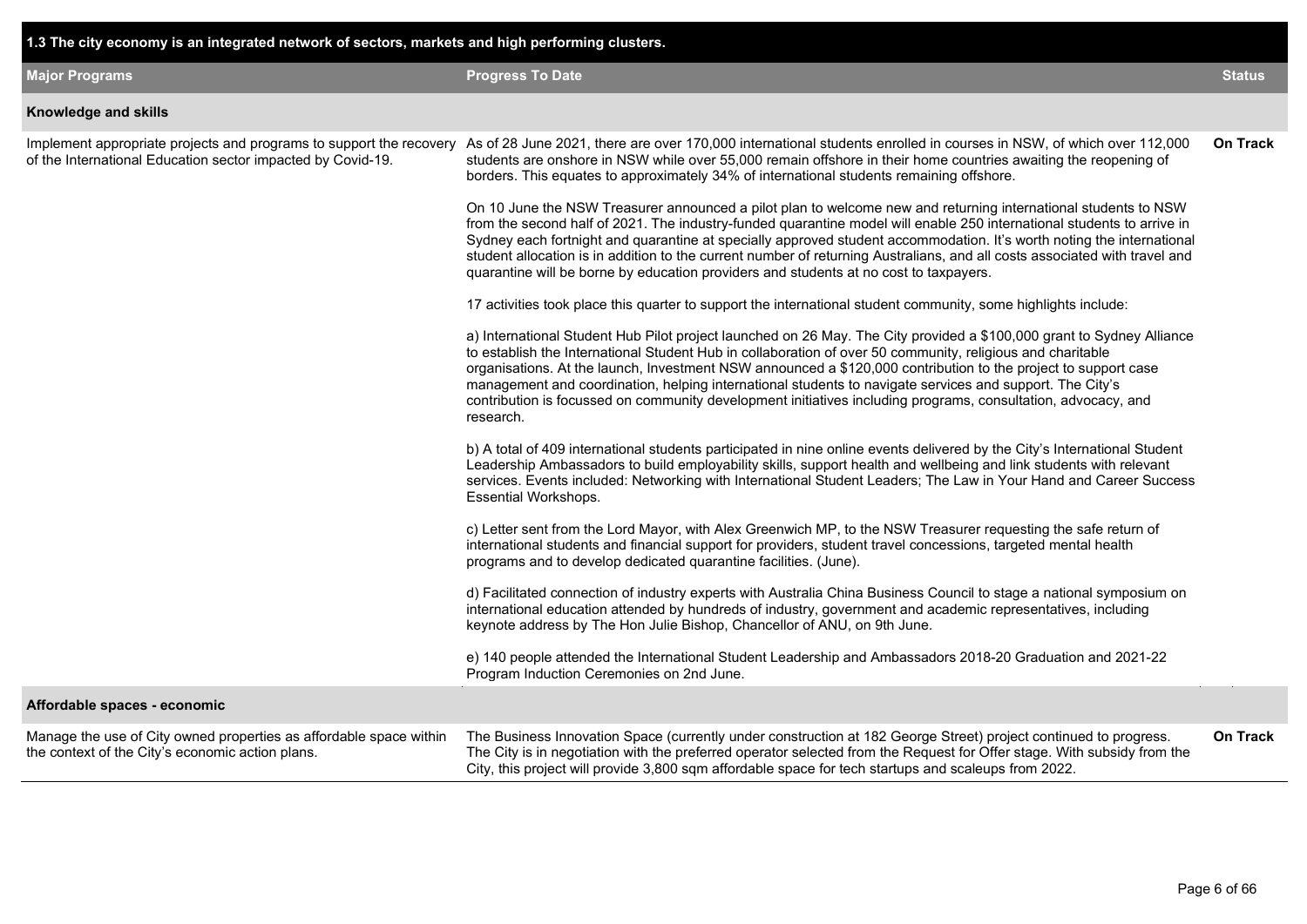| 1.4 The city economy is resilient.                                                                                                                                   |                                                                                                                                                                                                                                                                                                                                                                                                                                                                                                                                                                                                                                                                                                                                                                                                                                                                                                                                                                                                                                                                                                                                                                                                                                                                                                                                                                                                                                                                                                                                                                                                                                                                                                                                                                                            |                 |
|----------------------------------------------------------------------------------------------------------------------------------------------------------------------|--------------------------------------------------------------------------------------------------------------------------------------------------------------------------------------------------------------------------------------------------------------------------------------------------------------------------------------------------------------------------------------------------------------------------------------------------------------------------------------------------------------------------------------------------------------------------------------------------------------------------------------------------------------------------------------------------------------------------------------------------------------------------------------------------------------------------------------------------------------------------------------------------------------------------------------------------------------------------------------------------------------------------------------------------------------------------------------------------------------------------------------------------------------------------------------------------------------------------------------------------------------------------------------------------------------------------------------------------------------------------------------------------------------------------------------------------------------------------------------------------------------------------------------------------------------------------------------------------------------------------------------------------------------------------------------------------------------------------------------------------------------------------------------------|-----------------|
| <b>Major Programs</b>                                                                                                                                                | <b>Progress To Date</b>                                                                                                                                                                                                                                                                                                                                                                                                                                                                                                                                                                                                                                                                                                                                                                                                                                                                                                                                                                                                                                                                                                                                                                                                                                                                                                                                                                                                                                                                                                                                                                                                                                                                                                                                                                    | <b>Status</b>   |
| <b>Economic Resilience</b>                                                                                                                                           |                                                                                                                                                                                                                                                                                                                                                                                                                                                                                                                                                                                                                                                                                                                                                                                                                                                                                                                                                                                                                                                                                                                                                                                                                                                                                                                                                                                                                                                                                                                                                                                                                                                                                                                                                                                            |                 |
| Contribute to metropolitan and state-wide strategic economic<br>planning.                                                                                            | As a member of the Western Harbour Alliance, the City is involved in Western Harbour Precinct - Business<br>Improvement District trial project. The City continued to contribute to the proposed three-year formal trial of the<br>business improvement district model.                                                                                                                                                                                                                                                                                                                                                                                                                                                                                                                                                                                                                                                                                                                                                                                                                                                                                                                                                                                                                                                                                                                                                                                                                                                                                                                                                                                                                                                                                                                    | <b>On Track</b> |
| 1.5 The city enhances its global position and attractiveness as a destination for people, business and investment.                                                   |                                                                                                                                                                                                                                                                                                                                                                                                                                                                                                                                                                                                                                                                                                                                                                                                                                                                                                                                                                                                                                                                                                                                                                                                                                                                                                                                                                                                                                                                                                                                                                                                                                                                                                                                                                                            |                 |
| <b>Major Programs</b>                                                                                                                                                | <b>Progress To Date</b>                                                                                                                                                                                                                                                                                                                                                                                                                                                                                                                                                                                                                                                                                                                                                                                                                                                                                                                                                                                                                                                                                                                                                                                                                                                                                                                                                                                                                                                                                                                                                                                                                                                                                                                                                                    | <b>Status</b>   |
| <b>Major events</b>                                                                                                                                                  |                                                                                                                                                                                                                                                                                                                                                                                                                                                                                                                                                                                                                                                                                                                                                                                                                                                                                                                                                                                                                                                                                                                                                                                                                                                                                                                                                                                                                                                                                                                                                                                                                                                                                                                                                                                            |                 |
| Deliver appropriate major events that support the social and<br>economic recovery of the city.                                                                       | Forming part of the CBD Revitalisation program, from November to March the City delivered a program of roving<br>entertainment in the CBD, drawing increased audiences to businesses, and creating opportunities for artists and<br>creative industry practitioners. As part of this program, the City, State Government and Sydney Festival produced<br>Sunset Piazza. This outdoor performance venue in Cathedral Square presented a program of 25 performances over<br>eight weeks from January to March. The program provided employment to 425 creatives including 316 artists.<br>The City installed Christmas trees and decorations in the CBD and villages and produced small pop up and roving<br>music performances in the City's villages during December.<br>In September, due to the pandemic the City announced that the NSW Government would take temporary<br>custodianship of Sydney's New Year's Eve celebrations. The event was kept to a seven-minute pyrotechnic display at<br>midnight and crowd numbers strictly controlled.<br>In February Sydney Lunar Festival attracted a total audience of nearly 614,000 people. Installation of lanterns along<br>George Street helped draw the audience to businesses in the CBD and Haymarket. The Community Performance<br>Program was held in Lower Town Hall for the first time and involved 265 performers from the Chinese, Korean,<br>Vietnamese, Taiwanese, Thai, Japanese and Indonesian communities. Of the 47 community groups involved, 15%<br>participated in the program for the first time.<br>Between February and June, the City launched 15 new capital works projects, ranging from the Gunyama Park<br>Aquatic and Recreation Centre through to a series of small parks within local residential areas. | <b>On Track</b> |
| <b>Visitor Experience</b>                                                                                                                                            |                                                                                                                                                                                                                                                                                                                                                                                                                                                                                                                                                                                                                                                                                                                                                                                                                                                                                                                                                                                                                                                                                                                                                                                                                                                                                                                                                                                                                                                                                                                                                                                                                                                                                                                                                                                            |                 |
| Implement priority projects and programs from the Tourism Action<br>Plan that focus on destination development, destination management<br>and destination marketing. | The City is working closely with the Tourism sector and the Visitor Economy stakeholders to support businesses<br>affected by international, state and territory border closures, lockdowns and public health orders. We have contributed<br>to submissions and advocacy programs to state and federal government to ensure support funds are directed to<br>sectors most impacted throughout the pandemic.<br>We do continue where possible to promote shop local and visitor local campaigns to residents, workers and visitors to<br>drive footfall and spend into our LGA. Campaigns have included the 'rediscover Sydney' and '365 Days of Local<br>Economies' campaign which have been well received with over 200k views per month. We are working closely with<br>Destination NSW to ensure campaigns align and amplify our collective messages.<br>We continue to support Business Events Sydney to rebuild the pipeline of business meetings for Sydney for a focus<br>on domestic conferences and longer-term pipeline of international meetings and conferences.                                                                                                                                                                                                                                                                                                                                                                                                                                                                                                                                                                                                                                                                                                               | On Track        |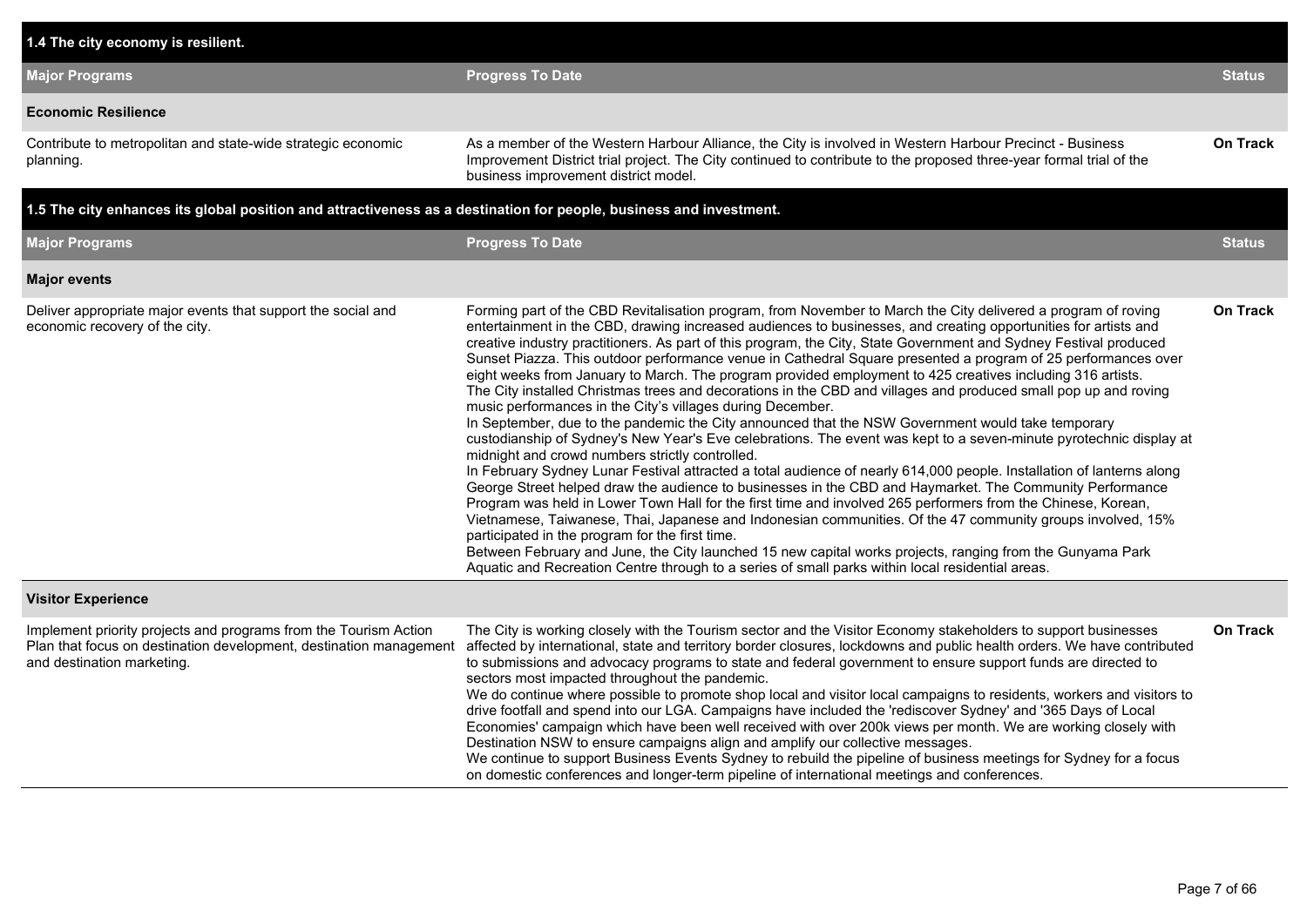## **Business and Investment Attraction**

| Work with the State Government and other partners on initiatives to<br>promote Sydney, and with Business Events Sydney to attract<br>international conferences to Sydney.                                         | The City continues to work closely with media partners through the '365 Days of Local Economies' initiative to<br>promote local businesses and precincts.<br>In the last 12 months, the City has worked in partnership with Concrete Playground on "Our Sydney", a shop local<br>initiative to support businesses heavily impacted by the pandemic. The initiative featured more than 900 local<br>businesses across a series of 11 day and night village guides; a series of four highly engaging videos hosted by local<br>creatives supporting businesses in the CBD), and 11 curated village lists of 'Reader's Choices'.<br>Overall, the campaign reached more than 4.3 million people and achieved 9.6 million campaign impressions. Results<br>of a Concrete Playground survey showed that 99% of readers agreed it was important to support local businesses,<br>and 92% of readers said that the 'Our Sydney' content encouraged them to visit a local business.<br>The City has continued to work closely with Business Events Sydney to support the attraction and acquisition of<br>domestic and international business events for Sydney in 2022 and beyond to drive value for the city and ensure the<br>ongoing recovery of Sydney's business events sector. In the last 12 months, Business Events Sydney successfully<br>secured six global meetings and incentives for the city. These events are expected to deliver 25,950 delegate days to<br>the city between 2021 and 2026, generating an estimated direct expenditure of close to \$25m for the economy.<br>Meetings and incentives previously secured for Sydney using City of Sydney funding continue to be affected by the<br>ongoing impacts of Covid-19. Of the 45 business events secured utilising City of Sydney funding for 2020 and<br>beyond, 11 events have been postponed and 16 events cancelled. However, Business Events Sydney has<br>succeeded in rescheduling 62% of previously secured business events to a future year. | On Track        |
|-------------------------------------------------------------------------------------------------------------------------------------------------------------------------------------------------------------------|----------------------------------------------------------------------------------------------------------------------------------------------------------------------------------------------------------------------------------------------------------------------------------------------------------------------------------------------------------------------------------------------------------------------------------------------------------------------------------------------------------------------------------------------------------------------------------------------------------------------------------------------------------------------------------------------------------------------------------------------------------------------------------------------------------------------------------------------------------------------------------------------------------------------------------------------------------------------------------------------------------------------------------------------------------------------------------------------------------------------------------------------------------------------------------------------------------------------------------------------------------------------------------------------------------------------------------------------------------------------------------------------------------------------------------------------------------------------------------------------------------------------------------------------------------------------------------------------------------------------------------------------------------------------------------------------------------------------------------------------------------------------------------------------------------------------------------------------------------------------------------------------------------------------------------------------------------------------------------------------------------------------|-----------------|
| <b>Safety</b>                                                                                                                                                                                                     |                                                                                                                                                                                                                                                                                                                                                                                                                                                                                                                                                                                                                                                                                                                                                                                                                                                                                                                                                                                                                                                                                                                                                                                                                                                                                                                                                                                                                                                                                                                                                                                                                                                                                                                                                                                                                                                                                                                                                                                                                      |                 |
| Develop robust partnerships with emergency services, relevant<br>agencies and the community to build capacity and resilience to<br>prevent, respond and recover from emergencies.                                 | The City continues to coordinate the activities of the Local Emergency Management Committee (LEMC), including the<br>response and recovery to Covid-19. This includes regular reporting on response and recovery activities and emerging<br>issues. Progress updates include:<br>- City of Sydney Resilience Risk Assessment complete.<br>- Revised Local Emergency Risk Assessment has been circulated for feedback by the LEMC.<br>- Revised Local Emergency Management Plan is in progress.                                                                                                                                                                                                                                                                                                                                                                                                                                                                                                                                                                                                                                                                                                                                                                                                                                                                                                                                                                                                                                                                                                                                                                                                                                                                                                                                                                                                                                                                                                                       | On Track        |
| <b>Cleansing and waste</b>                                                                                                                                                                                        |                                                                                                                                                                                                                                                                                                                                                                                                                                                                                                                                                                                                                                                                                                                                                                                                                                                                                                                                                                                                                                                                                                                                                                                                                                                                                                                                                                                                                                                                                                                                                                                                                                                                                                                                                                                                                                                                                                                                                                                                                      |                 |
| Provide high quality, customer focussed street cleansing service that<br>meets the needs of the community.                                                                                                        | In Q4 the City collected 16,734 tonnes of residential and public domain waste. The total recycling component was<br>made up of 239.23 tonnes of mattresses, an estimated 265.65 of whitegoods/metals, and 19.33 tonnes of E-waste<br>from recycling events and contractor streaming.                                                                                                                                                                                                                                                                                                                                                                                                                                                                                                                                                                                                                                                                                                                                                                                                                                                                                                                                                                                                                                                                                                                                                                                                                                                                                                                                                                                                                                                                                                                                                                                                                                                                                                                                 | <b>On Track</b> |
| <b>Monitoring and compliance</b>                                                                                                                                                                                  |                                                                                                                                                                                                                                                                                                                                                                                                                                                                                                                                                                                                                                                                                                                                                                                                                                                                                                                                                                                                                                                                                                                                                                                                                                                                                                                                                                                                                                                                                                                                                                                                                                                                                                                                                                                                                                                                                                                                                                                                                      |                 |
| Maintain inspection programs to monitor legislative compliance in the<br>areas of fire safety, building compliance, late night trading premises<br>and public health.                                             | The City manages compliance with applicable fire safety regulations through regular structured monitoring of<br>properties and compliance programs. Inspection programs have been suspended since mid-June due to Covid-19<br>Public Health Orders.<br>- Boarding house/backpacker inspections continued in Q4.<br>- Late night and licensed premises inspections recommenced in Q4 after being suspended due to Covid-19.<br>- The retail food safety inspection program continued, with inspections being prioritised based on risk. The program is<br>behind due to staffing shortages and Covid-19, however a plan to inspect all due premises over the next 12 months<br>has been developed.<br>- The City continues to manage rodent baiting programs across all public spaces and parks.                                                                                                                                                                                                                                                                                                                                                                                                                                                                                                                                                                                                                                                                                                                                                                                                                                                                                                                                                                                                                                                                                                                                                                                                                      | Watch           |
| Operate proactive patrols to monitor legislative compliance and<br>respond to customer complaints including but not limited to<br>development consents, companion animals, noise, litter and unlawful<br>trading. | In Q4 the rangers spent over 12,000 hours in patrols to monitor legislative compliance and respond to complaints<br>including but not limited to development applications, companion animals, noise, litter and unlawful trading.                                                                                                                                                                                                                                                                                                                                                                                                                                                                                                                                                                                                                                                                                                                                                                                                                                                                                                                                                                                                                                                                                                                                                                                                                                                                                                                                                                                                                                                                                                                                                                                                                                                                                                                                                                                    | <b>On Track</b> |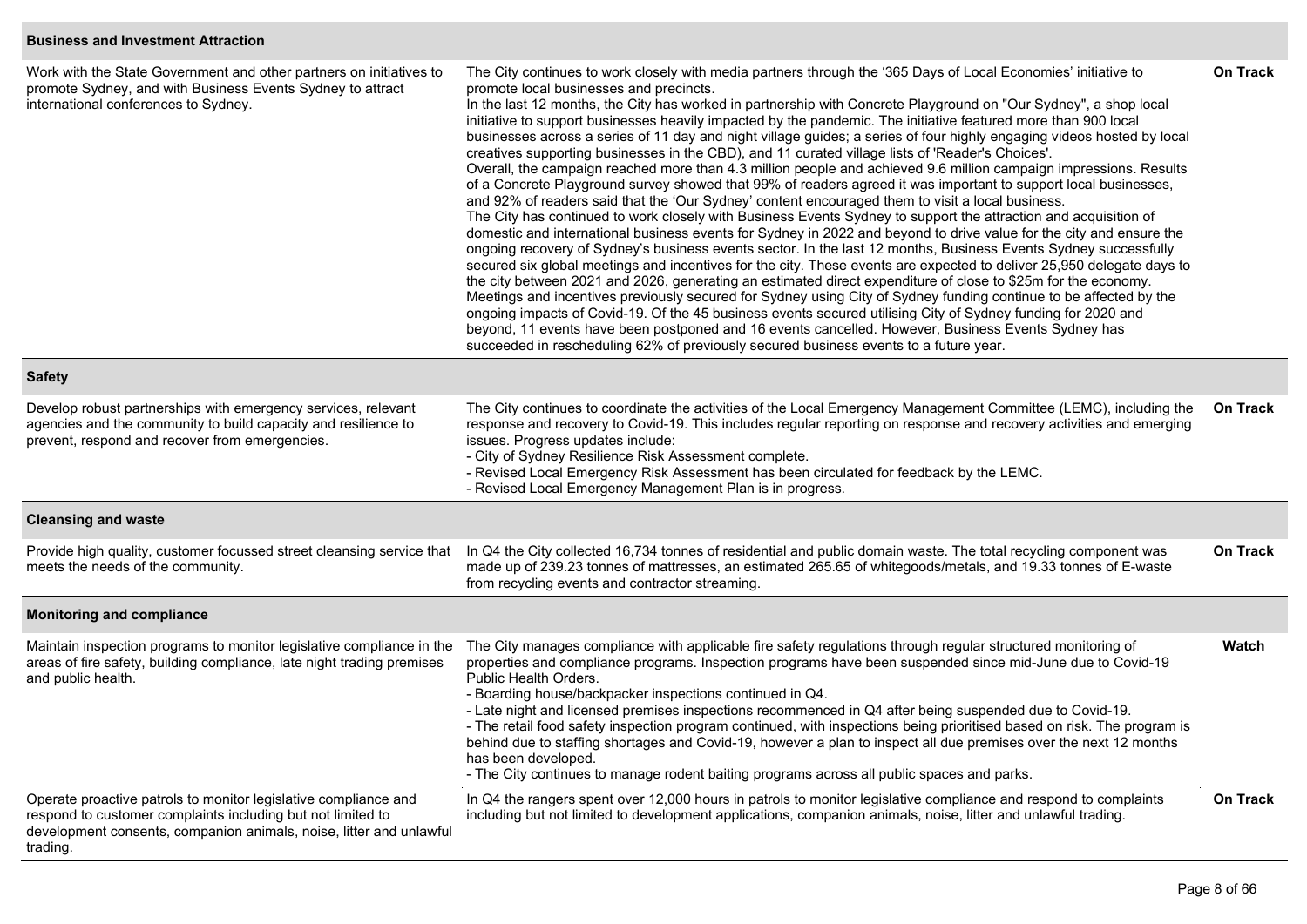| <b>1.S.1 Performance Measures</b>                                                                                                           |             |               |               |                |                |              |                |                |            |                                                                                                                                                                                                                                          |                   |
|---------------------------------------------------------------------------------------------------------------------------------------------|-------------|---------------|---------------|----------------|----------------|--------------|----------------|----------------|------------|------------------------------------------------------------------------------------------------------------------------------------------------------------------------------------------------------------------------------------------|-------------------|
| <b>City Development</b>                                                                                                                     |             |               |               |                |                |              |                |                |            |                                                                                                                                                                                                                                          |                   |
| <b>Key Performance Indicator</b>                                                                                                            | Unit        | 2018/19       | 2019/20       | 2020/21        |                |              | 2020/21 Result |                |            | <b>Comment</b>                                                                                                                                                                                                                           | <b>Status</b>     |
|                                                                                                                                             |             | <b>Result</b> | <b>Result</b> | <b>Target</b>  | Q <sub>1</sub> | Q2           | Q3             | Q <sub>4</sub> | <b>YTD</b> |                                                                                                                                                                                                                                          |                   |
| Commercial development approved                                                                                                             | m2          | 307,491       | 275,036       |                | 46,370         | 37,357       | 58,436         | 54,629         | 196,792    | Includes 42,000m <sup>2</sup> for redevelopment of<br>Harborside Darling Harbour.                                                                                                                                                        | Indicator<br>Only |
| Commercial development completed                                                                                                            | m2          | 131,138.63    | 141,594       | $\overline{a}$ | 2,557          | 1,872        | 47,881         | 43,519         | 95,829     | Includes redevelopment and refurbishment of<br>Locomotive Workshop at Australian<br>Technology Park.                                                                                                                                     | Indicator<br>Only |
| <b>Business Events Sydney</b>                                                                                                               |             |               |               |                |                |              |                |                |            |                                                                                                                                                                                                                                          |                   |
| Key Performance Indicator                                                                                                                   | Unit        | 2018/19       | 2019/20       | 2020/21        |                |              | 2020/21 Result |                |            | <b>Comment</b>                                                                                                                                                                                                                           | <b>Status</b>     |
|                                                                                                                                             |             | <b>Result</b> | <b>Result</b> | <b>Target</b>  | Q <sub>1</sub> | Q2           | Q3             | Q <sub>4</sub> | <b>YTD</b> |                                                                                                                                                                                                                                          |                   |
| Bids for business events submitted                                                                                                          | No.         | 24            | 25            |                | $\sim$         | $\mathbf{1}$ | $\blacksquare$ | 5              | 6          | Six bids submitted in the last 12 months, this<br>number has drastically reduced from previous<br>years due to Covid-19 border closures.                                                                                                 | Indicator<br>Only |
| Events secured                                                                                                                              | No.         | 20            | 19            |                |                | $\mathbf 0$  |                | 6              | 6          | Over the 12 months to June 2021, Business<br>Events Sydney utilised City funding to secure<br>six global meetings and incentives for the city.                                                                                           | Indicator<br>Only |
| Delegate numbers of events secured                                                                                                          | No.         | 16,340        | 11,126        |                |                | $\mathbf 0$  |                | 6,300          | 6,300      | Covid-19 has impacted this industry.                                                                                                                                                                                                     | Indicator<br>Only |
| Economic impact of events secured                                                                                                           | \$M         | 70            | 41.4          |                |                | $\mathbf 0$  |                | 25             | 25         | Covid-19 has impacted this industry.                                                                                                                                                                                                     | Indicator<br>Only |
| Delegate days of events secured                                                                                                             | No.         | 72,530        | 43,696        |                |                | 0            |                | 25,950         | 25,950     | Covid-19 has impacted this industry.                                                                                                                                                                                                     | Indicator<br>Only |
| <b>Support for the Economy and Business</b>                                                                                                 |             |               |               |                |                |              |                |                |            |                                                                                                                                                                                                                                          |                   |
| Key Performance Indicator                                                                                                                   | <b>Unit</b> | 2018/19       | 2019/20       | 2020/21        |                |              | 2020/21 Result |                |            | <b>Comment</b>                                                                                                                                                                                                                           | <b>Status</b>     |
|                                                                                                                                             |             | <b>Result</b> | <b>Result</b> | <b>Target</b>  | Q <sub>1</sub> | Q2           | Q3             | Q <sub>4</sub> | <b>YTD</b> |                                                                                                                                                                                                                                          |                   |
| Grants approved by the City of Sydney<br>including all commercial creative and<br>business events and relevant knowledge<br>exchange grants | \$'000      | 778.65        | 739.76        |                | 144.02         | 281.28       | $\mathbf 0$    | $\mathbf 0$    | 425.3      | This year a total of 18 significant economic<br>grants were approved by Council for a year to<br>date total of \$425,304 in cash and value-in-<br>kind. These projects were awarded through<br>the City's Knowledge Exchange Sponsorship | Indicator<br>Only |

and includes support for Bicycle Food Delivery Co-op, Global Cities After Dark Sydney and the Youth Innovation Challenge. Covid-19 affected the number of applications received

for this financial year.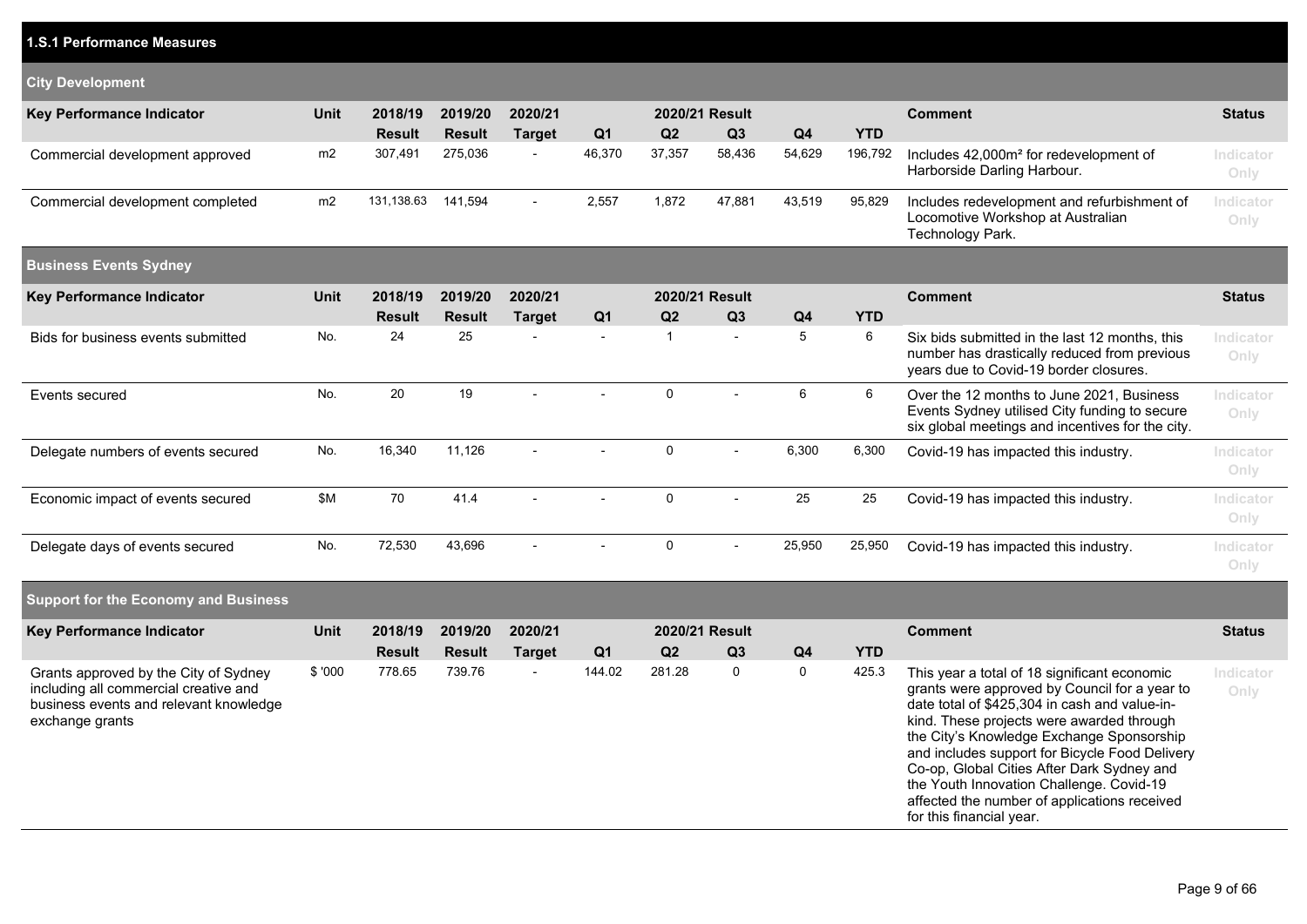| <b>Key Performance Indicator</b>                                                                | Unit        | 2018/19       | 2019/20       | 2020/21                  |                | 2020/21 Result |                | <b>Comment</b> | <b>Status</b> |                                                                                                                                                                                                                                                                                                                                                        |                   |
|-------------------------------------------------------------------------------------------------|-------------|---------------|---------------|--------------------------|----------------|----------------|----------------|----------------|---------------|--------------------------------------------------------------------------------------------------------------------------------------------------------------------------------------------------------------------------------------------------------------------------------------------------------------------------------------------------------|-------------------|
|                                                                                                 |             | <b>Result</b> | <b>Result</b> | <b>Target</b>            | Q <sub>1</sub> | Q2             | Q3             | Q <sub>4</sub> | <b>YTD</b>    |                                                                                                                                                                                                                                                                                                                                                        |                   |
| Grants approved by the City of Sydney<br>for major events                                       | \$'000      | 5,540.7       | 5,662.4       | $\overline{\phantom{a}}$ | 423.25         | 0              | 3,445.68       | 1,795.5        | 5,664.43      | This year the City supported Sydney Fringe<br>Festival, Vogue Fashion's Night Out, Sydney<br>Festival, the Biennale of Sydney, Yabun<br>Festival, Australia Day and the Sydney Gay<br>and Lesbian Mardi Gras Parade and Festival,<br>Sydney Fringe Festival and Voque Fashion's<br>Night Out to the value of \$5,664,434 in cash<br>and value-in-kind. | Indicator<br>Only |
| Diverse and inclusive economy                                                                   |             |               |               |                          |                |                |                |                |               |                                                                                                                                                                                                                                                                                                                                                        |                   |
| <b>Key Performance Indicator</b>                                                                | <b>Unit</b> | 2018/19       | 2019/20       | 2020/21                  |                |                | 2020/21 Result |                |               | <b>Comment</b>                                                                                                                                                                                                                                                                                                                                         | <b>Status</b>     |
|                                                                                                 |             | <b>Result</b> | <b>Result</b> | <b>Target</b>            | Q <sub>1</sub> | Q <sub>2</sub> | Q3             | Q <sub>4</sub> | <b>YTD</b>    |                                                                                                                                                                                                                                                                                                                                                        |                   |
| City of Sydney suppliers who identify<br>themselves as Aboriginal and Torres<br>Strait Islander | No.         | 156           | 178           |                          | 180            | 192            |                | 190            | 190           | The frequency of reporting for this measure<br>has changed from quarterly to biannually.                                                                                                                                                                                                                                                               | Indicator<br>Only |
| <b>International Students</b>                                                                   |             |               |               |                          |                |                |                |                |               |                                                                                                                                                                                                                                                                                                                                                        |                   |
| <b>Key Performance Indicator</b>                                                                | <b>Unit</b> | 2018/19       | 2019/20       | 2020/21                  |                |                | 2020/21 Result |                |               | <b>Comment</b>                                                                                                                                                                                                                                                                                                                                         | <b>Status</b>     |
|                                                                                                 |             | <b>Result</b> | <b>Result</b> | <b>Target</b>            | Q <sub>1</sub> | Q <sub>2</sub> | Q3             | Q <sub>4</sub> | <b>YTD</b>    |                                                                                                                                                                                                                                                                                                                                                        |                   |
| International students studying in the<br>City of Sydney LGA                                    | No.         | 175,000       | 140,000       |                          |                |                |                | 129,939        | 129,939       | In March 2021 NSW Department of Education<br>Skills and Employment figures show 129,939<br>enrolments in Sydney - City and Inner South,<br>not all of whom were onshore in NSW.<br>Enrolments for NSW for the same period were<br>117,149 onshore and 55,263 offshore totalling<br>172,412.                                                            | Indicator<br>Only |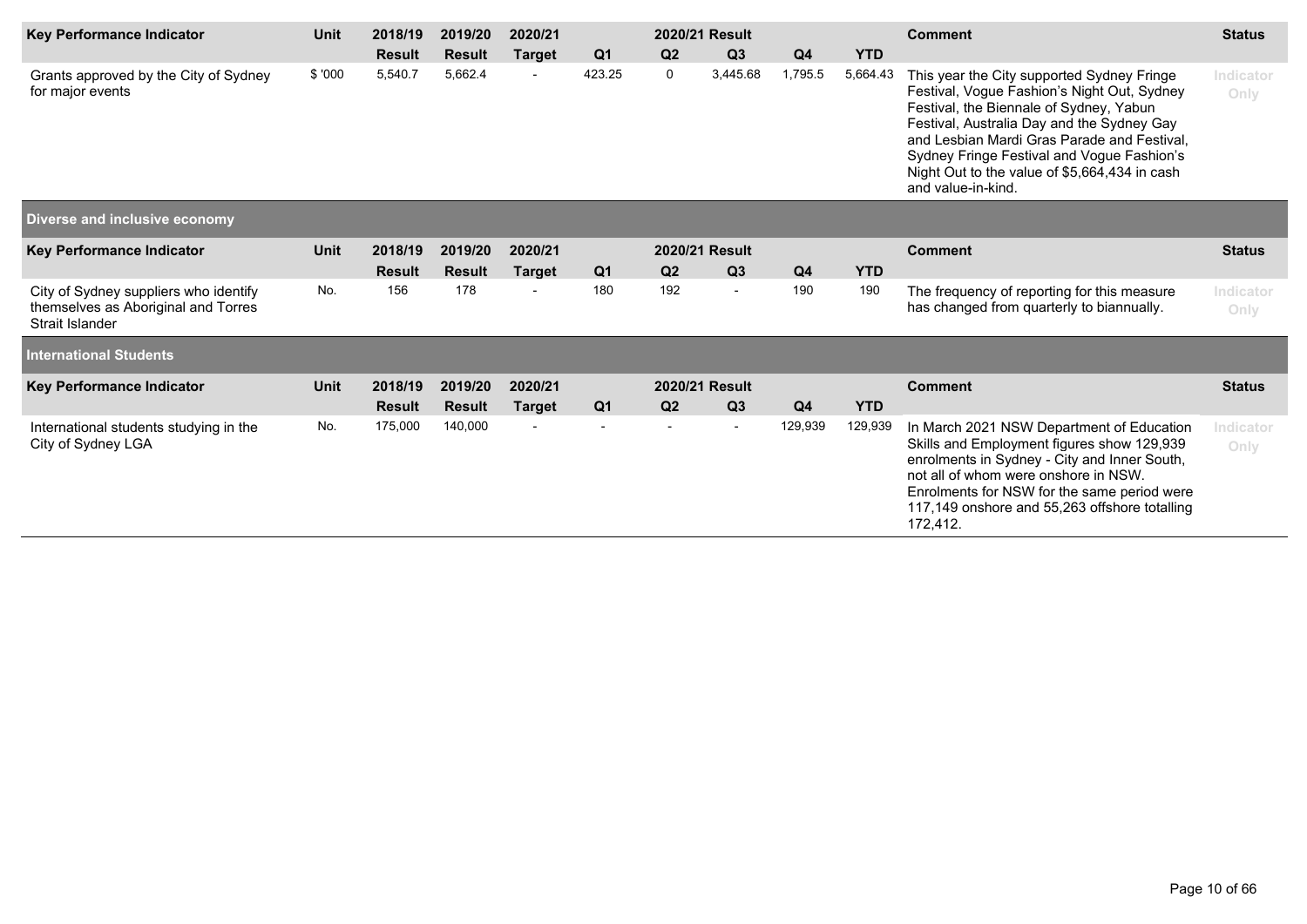## **2 A leading environmental performer**

**The City of Sydney has adopted ambitious targets for the reduction of greenhouse gas emissions, potable water use and waste to landfill.**

**We will work towards a sustainable future that mitigates environmental impact and adapts to a changing climate.**

**We also understand the importance of green space and urban biodiversity. We have developed comprehensive policies and clear targets to increase the urban canopy, biodiversity, waterway health and the physical greening of the city.**

| 2.1 Greenhouse gas emissions are reduced across the city.                                                                                                                                       |                                                                                                                                                                                                                                                                                                                                                                                                                                                                                                                                             |                                  |                                                                                                                                                                                                                                                                                                                                   |                 |  |  |  |
|-------------------------------------------------------------------------------------------------------------------------------------------------------------------------------------------------|---------------------------------------------------------------------------------------------------------------------------------------------------------------------------------------------------------------------------------------------------------------------------------------------------------------------------------------------------------------------------------------------------------------------------------------------------------------------------------------------------------------------------------------------|----------------------------------|-----------------------------------------------------------------------------------------------------------------------------------------------------------------------------------------------------------------------------------------------------------------------------------------------------------------------------------|-----------------|--|--|--|
| <b>Major Projects</b>                                                                                                                                                                           | <b>Completion</b><br><b>Date</b>                                                                                                                                                                                                                                                                                                                                                                                                                                                                                                            | $\frac{9}{6}$<br><b>Complete</b> | <b>Progress To Date</b>                                                                                                                                                                                                                                                                                                           | <b>Status</b>   |  |  |  |
| <b>Energy efficiency and renewables</b>                                                                                                                                                         |                                                                                                                                                                                                                                                                                                                                                                                                                                                                                                                                             |                                  |                                                                                                                                                                                                                                                                                                                                   |                 |  |  |  |
| Continue to identify and implement initiatives to facilitate the 50%<br>renewable by 2030 target for the city.                                                                                  | 2023                                                                                                                                                                                                                                                                                                                                                                                                                                                                                                                                        | $\mathbf 0$                      | The City continues to support the uptake of renewable energy through the<br>Renewable Energy Help Centre, environmental grants program, and related<br>initiatives.                                                                                                                                                               | On Track        |  |  |  |
| <b>Major Programs</b>                                                                                                                                                                           | <b>Progress To Date</b>                                                                                                                                                                                                                                                                                                                                                                                                                                                                                                                     |                                  |                                                                                                                                                                                                                                                                                                                                   | <b>Status</b>   |  |  |  |
| <b>Energy efficiency and renewables</b>                                                                                                                                                         |                                                                                                                                                                                                                                                                                                                                                                                                                                                                                                                                             |                                  |                                                                                                                                                                                                                                                                                                                                   |                 |  |  |  |
| Leverage fleet analytics to drive a reduction in greenhouse gas<br>emissions and set targets.                                                                                                   | The City is continuing to improve data quality and update procedures to drive efficiencies across fleet operations and<br>reduce emissions. Work is nearing completion on an upgrade of the fleet asset system to assist these processes and<br>to integrate data sources. A strategy is also being developed focused on the increased take up of more energy<br>efficient vehicles via fleet procurement strategies and step change from traditionally fuel vehicles to electric vehicles.<br>Emissions across the fleet continue to fall. |                                  |                                                                                                                                                                                                                                                                                                                                   |                 |  |  |  |
| Actively manage Ausgrid to replace LED lights for all public domain<br>light types (street lights, parks etc.) in the city area in a timely<br>manner.                                          | Stage One of the change-over of Ausgrid-owned residential street lighting to energy-efficient LEDs is substantially<br>complete. Over 3,000 (99%) light fittings have been upgraded to LED. A reduction in the City's electrical consumption<br>of about 750 MWh a year has been achieved, representing 2.5% of the City's grid electricity use.                                                                                                                                                                                            |                                  |                                                                                                                                                                                                                                                                                                                                   |                 |  |  |  |
| Stage Two of the change-over of Ausgrid-owned street lighting to energy-efficient LED lights on main roads is<br>scheduled to commence July 2021 and expected to be completed within 12 months. |                                                                                                                                                                                                                                                                                                                                                                                                                                                                                                                                             |                                  |                                                                                                                                                                                                                                                                                                                                   |                 |  |  |  |
| <b>Sustainable Planning</b>                                                                                                                                                                     |                                                                                                                                                                                                                                                                                                                                                                                                                                                                                                                                             |                                  |                                                                                                                                                                                                                                                                                                                                   |                 |  |  |  |
| Develop a pathway for the City's current planning controls to be<br>strengthened over time to deliver net zero energy building standards.                                                       |                                                                                                                                                                                                                                                                                                                                                                                                                                                                                                                                             |                                  | Presented the performance standards to net zero energy to the Central Sydney Planning Committee and Council in<br>May 2021. The project and associated planning controls were unanimously supported. The planning proposal has<br>been submitted to the Department of Planning, Industry and Environment for approval to exhibit. | On Track        |  |  |  |
| Investigate the inclusion of Development Control Plan (DCP)<br>provisions that introduce NABERS Energy Commitment Agreements<br>for new hotel buildings and major hotel refurbishments.         |                                                                                                                                                                                                                                                                                                                                                                                                                                                                                                                                             |                                  | A cost benefit analysis has been completed on three hotel typologies, as new builds and major refurbishments. The<br>findings were incorporated into the performance standards to net zero energy buildings program.                                                                                                              | <b>On Track</b> |  |  |  |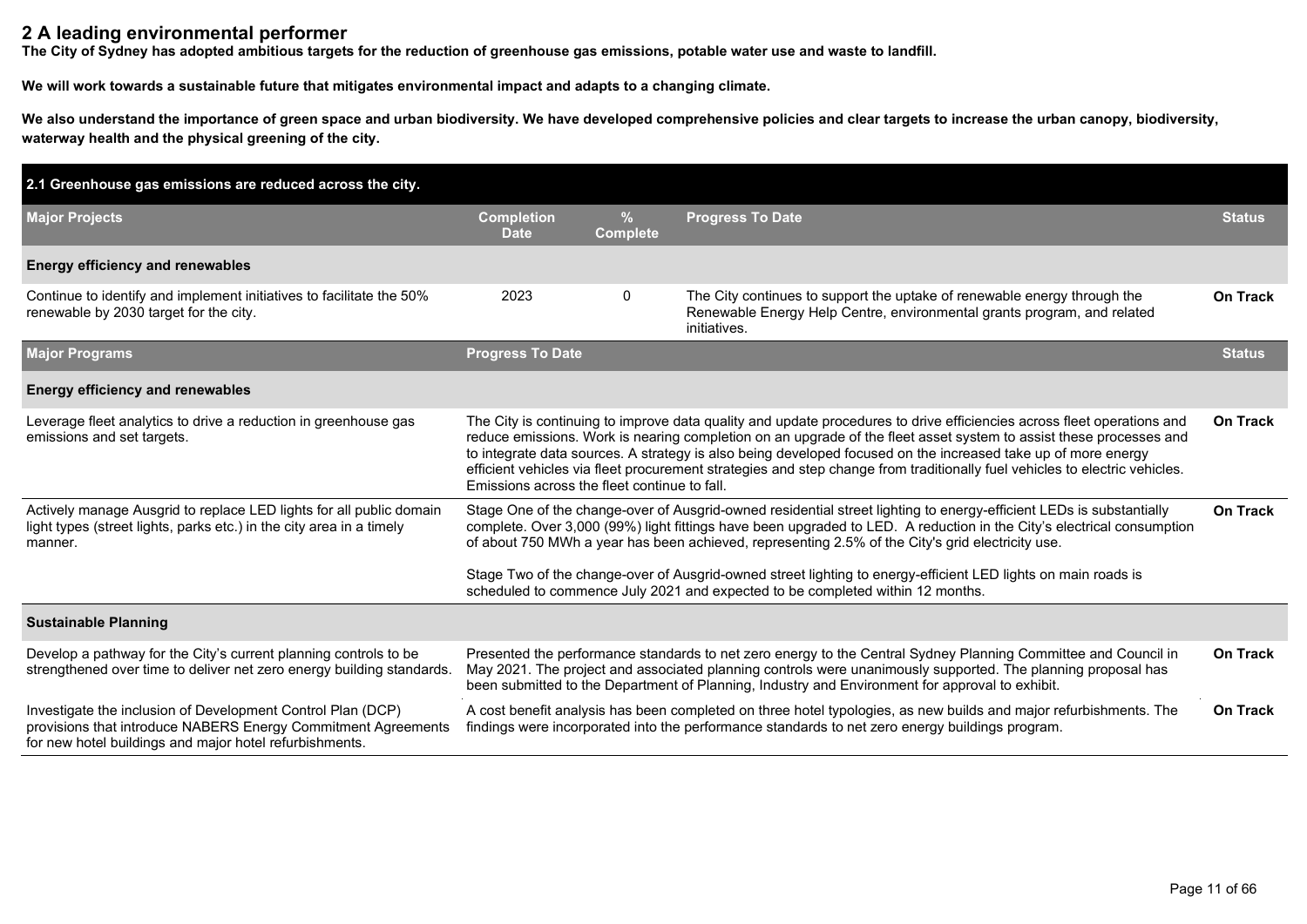Advocate for higher BASIX targets for residential buildings. The evidence base to identify higher BASIX targets for high rise development and improvements to the BASIX tool forms part of the City's Net Zero Performance Standards program. The evidence base was complemented by discussions with a number of developers. The higher targets identified through the Net Zero Performance Standards program were presented and endorsed by Council in May 2021 and submitted to the Department of Planning, Industry and Environment for approval to exhibit. Discussion has started and continues with NSW Government on targets and improvements to the BASIX tool, as part of that net zero program. **On Track**

#### **2.2 Waste from the city is managed as a valuable resource and the environmental impacts of its generation and disposal are minimised.**

| <b>Major Projects</b>                                                                   | <b>Completion</b><br><b>Date</b> | %<br><b>Complete</b> | <b>Progress To Date</b>                                                                                                                                                                                                                                                                                                                                                                                                                                                                                                                                                                                                                                                                                                                                                                                                                                                                                                                                                                                                                                                                                                                                                                                                                                                                                                                                                                                                                                                                                                                                                                                                                                                                                                                                                                                                                                                                                                                                                                                                                                                                                                                                                                               | <b>Status</b>   |
|-----------------------------------------------------------------------------------------|----------------------------------|----------------------|-------------------------------------------------------------------------------------------------------------------------------------------------------------------------------------------------------------------------------------------------------------------------------------------------------------------------------------------------------------------------------------------------------------------------------------------------------------------------------------------------------------------------------------------------------------------------------------------------------------------------------------------------------------------------------------------------------------------------------------------------------------------------------------------------------------------------------------------------------------------------------------------------------------------------------------------------------------------------------------------------------------------------------------------------------------------------------------------------------------------------------------------------------------------------------------------------------------------------------------------------------------------------------------------------------------------------------------------------------------------------------------------------------------------------------------------------------------------------------------------------------------------------------------------------------------------------------------------------------------------------------------------------------------------------------------------------------------------------------------------------------------------------------------------------------------------------------------------------------------------------------------------------------------------------------------------------------------------------------------------------------------------------------------------------------------------------------------------------------------------------------------------------------------------------------------------------------|-----------------|
| <b>Managing waste and resources</b>                                                     |                                  |                      |                                                                                                                                                                                                                                                                                                                                                                                                                                                                                                                                                                                                                                                                                                                                                                                                                                                                                                                                                                                                                                                                                                                                                                                                                                                                                                                                                                                                                                                                                                                                                                                                                                                                                                                                                                                                                                                                                                                                                                                                                                                                                                                                                                                                       |                 |
| Continue investigating opportunities to divert residential food waste<br>from landfill. | 2022                             | 77                   | As at end of June 2021, the residential food scraps collection and recycling trial<br>had been operational for 23 months. Key results of the project to 30 June were:<br>A total of 569.64 tonnes of food scraps have been collected and<br>recycled.<br>More than 13,300 households now have access to the food scraps<br>service across 162 apartment buildings and just over 1,000 houses.<br>A series of three waste audits have been conducted over the course of the project<br>to evaluate the outcomes of the service. Key results from these audits indicate<br>that in properties participating in the trial:<br>Total waste generation declined from 7.2 kgs/household/week in 2019 to<br>6.8 kgs in 2020 and to 6.1 kgs in 2021.<br>The amount of food scraps that is being recycled by houses is very high<br>and has increased over time, with 88% of all food waste being recycled in July<br>2020 and 93% in February 2021. Food scraps recycling by apartment buildings is<br>relatively low, and it decreased from 33% in July 2020 to 23% in February 2021.<br>Contamination in the food scraps bin increased from 1% in July 2020 to<br>4% in February 2021. This increase was due to large amounts of contamination<br>found in only three bins in the February audit. With those atypical bins removed<br>from the data, contamination would have been just 0.7%.<br>In June, the City commenced a pilot of providing food scraps caddies and liner<br>bags to apartments that haven't registered for the trial in four apartment buildings.<br>The objective of the pilot is to test what happens to recovery and contamination in<br>the food scraps bin when all apartments in a building are provided with equipment<br>to participate in the service. To evaluate the outcomes of the pilot, the City will<br>conduct a waste audit and a resident survey. Results of the pilot will support the<br>business case for the proposed full rollout of the food scraps recycling service.<br>Work is continuing on preparation of a project evaluation report and service<br>options business case and recommendations for roll out of the service beyond the<br>trial period. | <b>On Track</b> |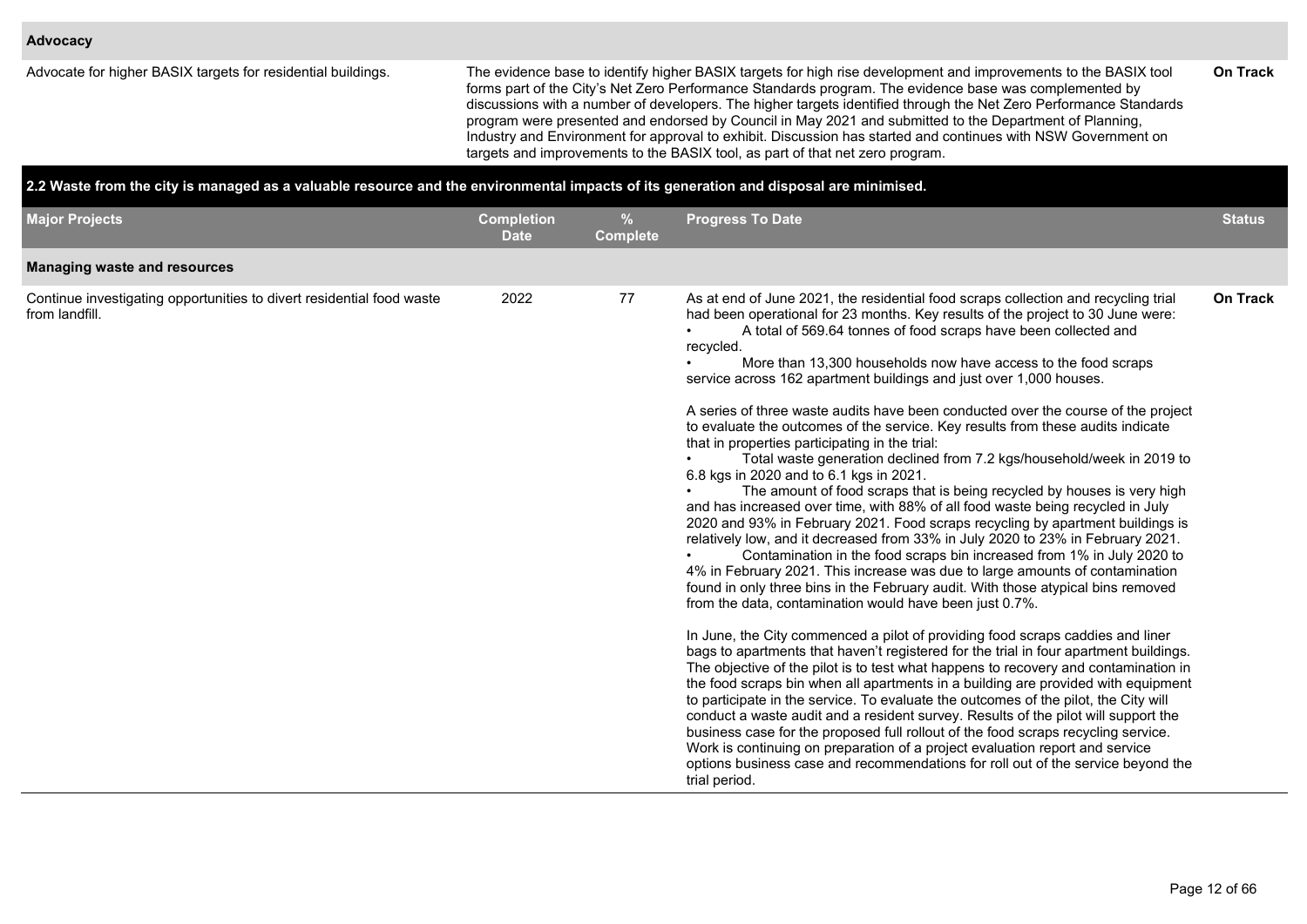| <b>Major Programs</b>                                                                                                                             | <b>Progress To Date</b>                                                                                                                                                                                                                                                                                                                                                                                                                                                                                                                                                                                                                                                                                                                                                                                                                                                                                                                                                                                                                                                                                                                                                                                                                                                                                                                                                                                                                                                                                          | <b>Status</b>   |
|---------------------------------------------------------------------------------------------------------------------------------------------------|------------------------------------------------------------------------------------------------------------------------------------------------------------------------------------------------------------------------------------------------------------------------------------------------------------------------------------------------------------------------------------------------------------------------------------------------------------------------------------------------------------------------------------------------------------------------------------------------------------------------------------------------------------------------------------------------------------------------------------------------------------------------------------------------------------------------------------------------------------------------------------------------------------------------------------------------------------------------------------------------------------------------------------------------------------------------------------------------------------------------------------------------------------------------------------------------------------------------------------------------------------------------------------------------------------------------------------------------------------------------------------------------------------------------------------------------------------------------------------------------------------------|-----------------|
| <b>Sustainable Planning</b>                                                                                                                       |                                                                                                                                                                                                                                                                                                                                                                                                                                                                                                                                                                                                                                                                                                                                                                                                                                                                                                                                                                                                                                                                                                                                                                                                                                                                                                                                                                                                                                                                                                                  |                 |
| Review and update standard waste conditions to comply with new<br>guidelines for waste management in new developments.                            | The waste conditions were implemented through the review of standard conditions of consent in June 2021.                                                                                                                                                                                                                                                                                                                                                                                                                                                                                                                                                                                                                                                                                                                                                                                                                                                                                                                                                                                                                                                                                                                                                                                                                                                                                                                                                                                                         | <b>On Track</b> |
| Monitoring and reporting waste                                                                                                                    |                                                                                                                                                                                                                                                                                                                                                                                                                                                                                                                                                                                                                                                                                                                                                                                                                                                                                                                                                                                                                                                                                                                                                                                                                                                                                                                                                                                                                                                                                                                  |                 |
| Integrate organisational waste reporting on the City's digital<br>environmental platform.                                                         | Successful migration of City owned properties, major projects and operational maintenance upgrades onto a central<br>platform for regular monitoring against targets.                                                                                                                                                                                                                                                                                                                                                                                                                                                                                                                                                                                                                                                                                                                                                                                                                                                                                                                                                                                                                                                                                                                                                                                                                                                                                                                                            | <b>On Track</b> |
| <b>Managing waste and resources</b>                                                                                                               |                                                                                                                                                                                                                                                                                                                                                                                                                                                                                                                                                                                                                                                                                                                                                                                                                                                                                                                                                                                                                                                                                                                                                                                                                                                                                                                                                                                                                                                                                                                  |                 |
| Implement the Resource Recovery Engagement Action Plan to<br>reduce waste, recycle more and work with the community to reduce<br>illegal dumping. | City staff are engaging directly with the public on how to safely choose reusable items over single use items and how<br>to ask your local café for a 'contactless pour' into your reusable coffee cup through local pop-up stalls. From March to<br>June 2021, City staff provided face to face education at 17 pop-up stalls to encourage use of reusable cups and<br>engaged with 591 City workers and visitors during lunchtime in Martin Place, and 588 morning commuters in three<br>locations near local cafes and transport hubs in Erskineville, Forest Lodge and Redfern. The City also partnered with<br>Responsible Cafes to educate cafes on ways to promote reuse and waste avoidance. In May 2021 Responsible Café<br>educators approached 102 cafes to engage with staff and encourage acceptance of reusable cups and provided<br>educational posters to promote the uptake of reusable coffee cups and containers.<br>The City is piloting a recycling support service to 40 apartment buildings across the City to make it easier for buildings<br>to recycle right. From January to June 2021, City staff conducted 22 site visits and waste audits, engaged with 1870<br>apartment residents about recycling through letters, guides, posters, report cards and seven educational pop-up<br>stalls. Initial findings show that the buildings in the program have been able to reduce contamination levels in the<br>recycling bin and a reduce recyclables being placed in the rubbish bin. | On Track        |
|                                                                                                                                                   | The City is partnering with Plastic Oceans Australasia to deliver a Primary School Waste Avoidance Program to<br>engage with the school community about waste avoidance. From January to June 2020, in school terms 1 and 2, 14<br>local primary schools opted-in to the program and 261 students, and their teachers, engaged in 12 workshops.                                                                                                                                                                                                                                                                                                                                                                                                                                                                                                                                                                                                                                                                                                                                                                                                                                                                                                                                                                                                                                                                                                                                                                  |                 |
|                                                                                                                                                   | The City's "Recycle It Saturday" drop-off event was held on 19 June 2021 and attended by 589 participants despite<br>rainy weather to recycle electronic waste, clothes, toys, polystyrene, x-rays, batteries, light bulbs and gas cylinders.                                                                                                                                                                                                                                                                                                                                                                                                                                                                                                                                                                                                                                                                                                                                                                                                                                                                                                                                                                                                                                                                                                                                                                                                                                                                    |                 |
|                                                                                                                                                   | The City's Home Recycling Trial collected 2041 bags from 875 homes, recycling a total of 6.1 tonnes of tricky items<br>directly from residents' doorsteps in Q4 including soft plastics, clothes, batteries, light bulbs, polystyrene and small<br>electronics. This is nearly triple the amount that was recycled in the previous quarter (Jan-Mar) showing growing<br>demand in the service, especially as the pandemic continues.                                                                                                                                                                                                                                                                                                                                                                                                                                                                                                                                                                                                                                                                                                                                                                                                                                                                                                                                                                                                                                                                             |                 |
| <b>Management and compliance</b>                                                                                                                  |                                                                                                                                                                                                                                                                                                                                                                                                                                                                                                                                                                                                                                                                                                                                                                                                                                                                                                                                                                                                                                                                                                                                                                                                                                                                                                                                                                                                                                                                                                                  |                 |

Conduct targeted patrols in the public domain to address illegal dumping, discarded cigarette butts, littering and other activity which is contrary to the provisions of the Protection of the Environment Operations Act. In Q4 rangers conducted 1,376 hours of patrols and issued 34 notices. For the 2020/21 financial year 4,389 hours were conducted with 100 notices issued. **On Track**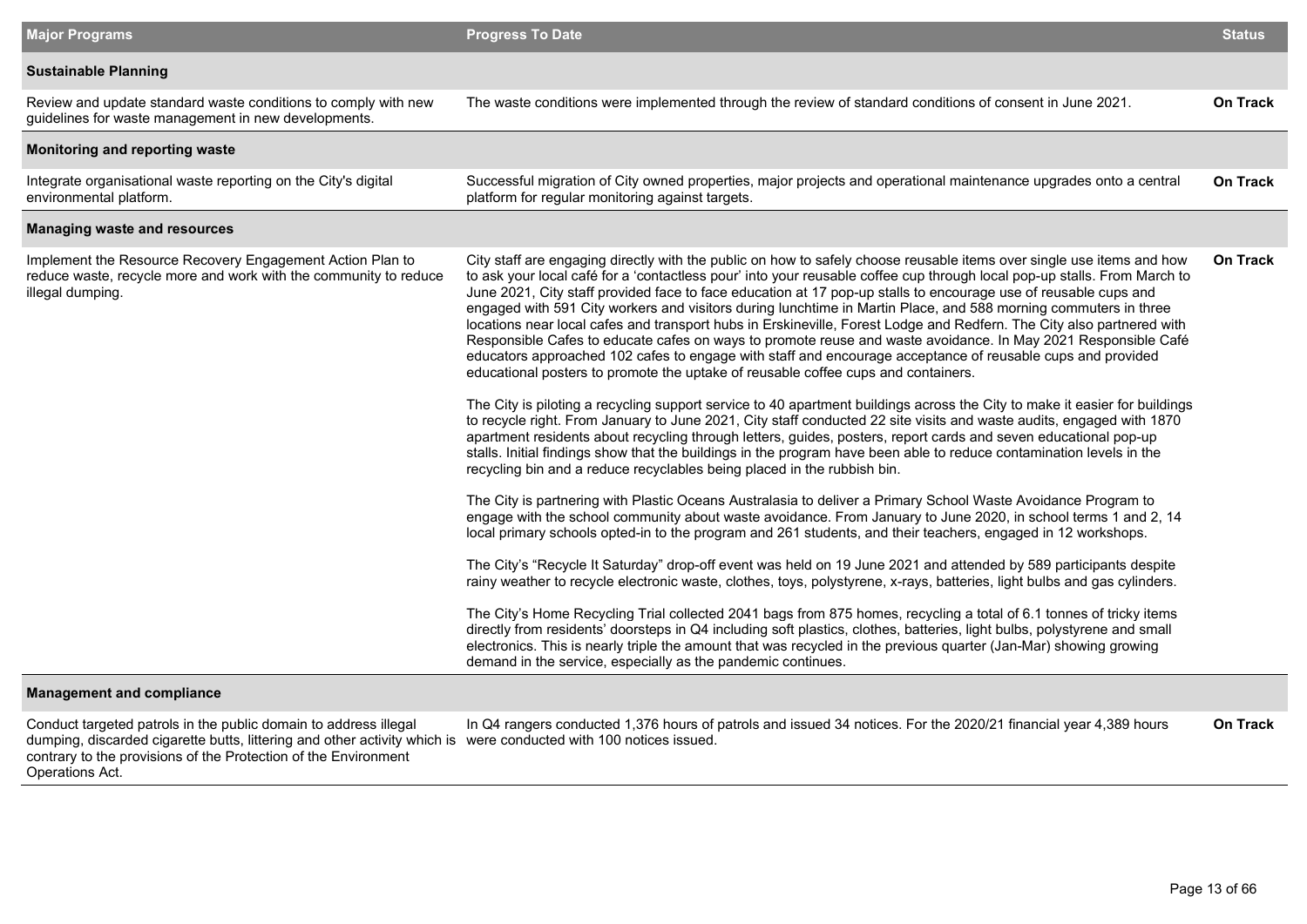#### **Advocacy**

Advocate for state allocation of appropriate land resources to waste treatment, improved waste data, expanded product stewardship, maintaining landfill levy.

The City, through its membership of the Southern Sydney Regional Organisation of Councils, has been involved in a project to determine future waste infrastructure and data needs. This project and a similar one undertaken by the Department for Planning, Infrastructure and the Environment has provided input into the recently released State Government 20 Year Waste Strategy. **On Track**

In addition to the inclusion of an action to protect industrial land for waste recycling and management facilities as part of the City of Sydney Local Strategic Planning Statement 2020, the City has also provided comments on the recent State Government Employment Zones Reform regarding encouraging the use of light industry areas for circular economy activities or businesses.

| 2.3 Across the city, potable water use is reduced through efficiency and recycling and gross pollutant loads to waterways are reduced.                                                                                                                  |                                                                                                                                                                                                                                                                         |                      |                                                                                                                                                                                                                                                                                                                                                                                                                                                                                                                                                                                                                                                                                                                                                                                                                                                                                                                                                                                                                                                                                                              |                 |  |  |  |  |
|---------------------------------------------------------------------------------------------------------------------------------------------------------------------------------------------------------------------------------------------------------|-------------------------------------------------------------------------------------------------------------------------------------------------------------------------------------------------------------------------------------------------------------------------|----------------------|--------------------------------------------------------------------------------------------------------------------------------------------------------------------------------------------------------------------------------------------------------------------------------------------------------------------------------------------------------------------------------------------------------------------------------------------------------------------------------------------------------------------------------------------------------------------------------------------------------------------------------------------------------------------------------------------------------------------------------------------------------------------------------------------------------------------------------------------------------------------------------------------------------------------------------------------------------------------------------------------------------------------------------------------------------------------------------------------------------------|-----------------|--|--|--|--|
| <b>Major Projects</b>                                                                                                                                                                                                                                   | <b>Completion</b><br><b>Date</b>                                                                                                                                                                                                                                        | %<br><b>Complete</b> | <b>Progress To Date</b>                                                                                                                                                                                                                                                                                                                                                                                                                                                                                                                                                                                                                                                                                                                                                                                                                                                                                                                                                                                                                                                                                      |                 |  |  |  |  |
| <b>Recycled water</b>                                                                                                                                                                                                                                   |                                                                                                                                                                                                                                                                         |                      |                                                                                                                                                                                                                                                                                                                                                                                                                                                                                                                                                                                                                                                                                                                                                                                                                                                                                                                                                                                                                                                                                                              |                 |  |  |  |  |
| Facilitate delivery of large-scale recycled water projects in new and<br>established areas of the city.                                                                                                                                                 | 2022                                                                                                                                                                                                                                                                    | 80                   | The Green Square town centre water recycling scheme is in operation and<br>supplying recycled water to users. Production of recycled water is increasing as<br>more apartments within the Green Square Town Centre are connected to the<br>network. Further installation of the last piece of reticulation infrastructure is<br>pending. Additional pipeline has been requested for Meriton development on<br>Epsom Rd and affordable housing scheme (St George and Citywest) on Ashmore<br>Connector.<br>Recycled water pipes are installed for future use along the light rail route in<br>George Street and Wynyard Walk. This infrastructure is planned to be<br>incorporated into a CBD recycling scheme operated by a private water utility. An<br>Expression of Interest is expected to go out to market in mid 2021.<br>Sydney Park Water Reuse relocation and upgrade completed construction and is<br>in operation. Erskineville Water Reuse is under investigation (current works<br>include to reinstate the bore, CCTV on the stormwater asset and stormwater flow<br>monitoring and sampling). | <b>On Track</b> |  |  |  |  |
| <b>Major Programs</b>                                                                                                                                                                                                                                   | <b>Progress To Date</b>                                                                                                                                                                                                                                                 |                      |                                                                                                                                                                                                                                                                                                                                                                                                                                                                                                                                                                                                                                                                                                                                                                                                                                                                                                                                                                                                                                                                                                              | <b>Status</b>   |  |  |  |  |
| <b>Sustainable Planning</b>                                                                                                                                                                                                                             |                                                                                                                                                                                                                                                                         |                      |                                                                                                                                                                                                                                                                                                                                                                                                                                                                                                                                                                                                                                                                                                                                                                                                                                                                                                                                                                                                                                                                                                              |                 |  |  |  |  |
| Develop a process to ensure that water sensitive urban design in all<br>developments is assessed (against technical guidelines or by a<br>suitably qualified specialist) to meet or exceed Development Control<br>Plan stormwater quality requirements. | MUSIC-link is used by both developers and staff. It streamlines the process of assessing the compliance of Water<br>Sensitive Urban Design (WSUD) requirements in line with the City's water quality targets.                                                           |                      |                                                                                                                                                                                                                                                                                                                                                                                                                                                                                                                                                                                                                                                                                                                                                                                                                                                                                                                                                                                                                                                                                                              |                 |  |  |  |  |
| Investigate opportunities for development to use water efficiently and<br>improve the health of waterways through changes to the planning<br>controls in line with the Local Strategic Planning Statement.                                              | A NABERS Water control for non-residential buildings will be developed as part of the update to the Local<br><b>On Track</b><br>Environment Plan and Development Control Plan. A review of Water Sensitive Urban Design planning controls is<br>programmed for FY21/22. |                      |                                                                                                                                                                                                                                                                                                                                                                                                                                                                                                                                                                                                                                                                                                                                                                                                                                                                                                                                                                                                                                                                                                              |                 |  |  |  |  |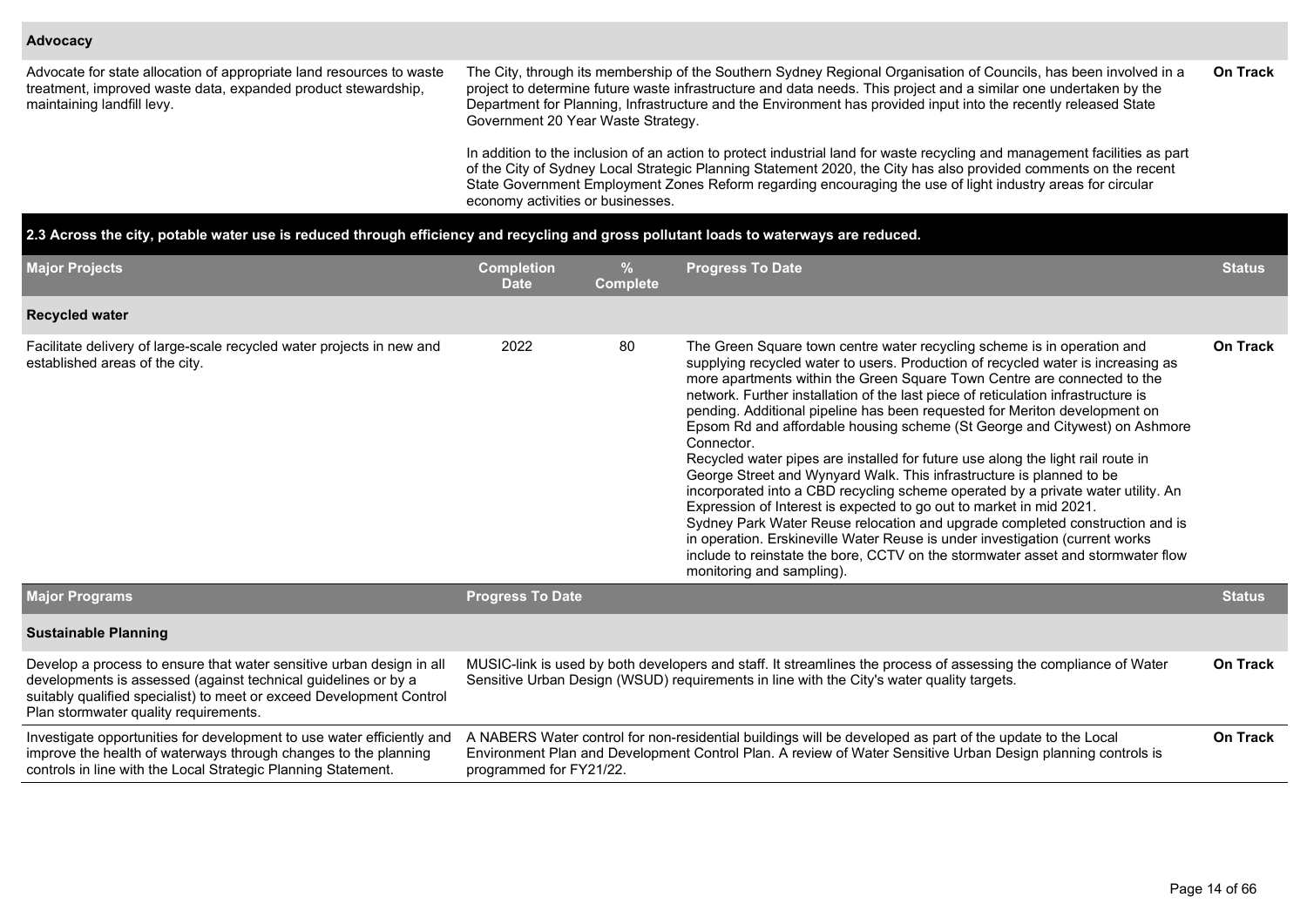## **Advocacy**

| Advocate for urban renewal areas to meet world's best practice<br>environmental standards.                                                              | Advocacy has continued to NSW Government for environmental outcomes aligned to City targets in the following<br>renewal projects: Waterloo Estate; Central Station; Blackwattle Bay.                                                                                                                                                                                                                                                   | On Track        |
|---------------------------------------------------------------------------------------------------------------------------------------------------------|----------------------------------------------------------------------------------------------------------------------------------------------------------------------------------------------------------------------------------------------------------------------------------------------------------------------------------------------------------------------------------------------------------------------------------------|-----------------|
| Stormwater quality / waterway health                                                                                                                    |                                                                                                                                                                                                                                                                                                                                                                                                                                        |                 |
| Continue to include raingardens in road and streetscape renewal<br>designs where feasible to contribute to water quality targets and                    | The City has completed the base case (2006) stormwater quality modelling.                                                                                                                                                                                                                                                                                                                                                              | <b>On Track</b> |
| reduce urban heat.                                                                                                                                      | The modelling will assist the City in tracking our progress towards the Sydney 2030 stormwater quality improvement<br>targets and guide decisions regarding future stormwater quality improvement measures including Gross Pollutant<br>Traps (GPTs) and raingardens.                                                                                                                                                                  |                 |
| Continue to identify and implement opportunities to include Water<br>Sensitive Urban Design (WSUD) infrastructure in all new City<br>projects.          | Ongoing - new WSUD infrastructure is considered for public domain works.                                                                                                                                                                                                                                                                                                                                                               | <b>On Track</b> |
| Where possible, retrofit the City's stormwater system with gross<br>pollutant traps to reduce solids discharged to waterways via<br>stormwater run-off. | Gross pollutant traps will continue to be added to the City's stormwater drainage network to assist in achieving<br>stormwater quality improvement target for receiving waterways.                                                                                                                                                                                                                                                     | <b>On Track</b> |
| 2.4 City residents, businesses, building owners, workers and visitors improve their environmental performance.                                          |                                                                                                                                                                                                                                                                                                                                                                                                                                        |                 |
| <b>Major Programs</b>                                                                                                                                   | <b>Progress To Date</b>                                                                                                                                                                                                                                                                                                                                                                                                                | <b>Status</b>   |
| <b>Commercial office engagement</b>                                                                                                                     |                                                                                                                                                                                                                                                                                                                                                                                                                                        |                 |
| Implement priority projects, programs and advocacy arising from the<br>City's Sydney's Sustainable Office Plan.                                         | Action is delivered largely through the flagship programs of the Better Buildings Partnership (BBP) and CitySwitch<br>Green Office. The focus for both these programs this quarter has been setting up governance arrangements for next<br>financial year with financial members.                                                                                                                                                      | <b>On Track</b> |
|                                                                                                                                                         | A significant piece of work was completed to quantify the carbon savings achieved by the sector through the City's<br>environmental performance grant program. A total of 25 Ratings and Assessments grants in the commercial office<br>sector with a total City investment of \$249,489.00 has unlocked \$1,044,795 in community investment retrofitting<br>buildings and reducing carbon emissions by 296 tonnes per annum.          |                 |
| Business engagement (non-office based)                                                                                                                  |                                                                                                                                                                                                                                                                                                                                                                                                                                        |                 |
| Implement priority projects, programs and advocacy arising from the<br>City's Making Sydney a Sustainable Destination Plan.                             | Actions to deliver the Making Sydney a Sustainable Destination Plan included an annual event with the Sustainable<br>Destination Partnership where annual results from 2020 were released. Work also commenced on the Sydney<br>submission to the Global Sustainable Destination Index.                                                                                                                                                | <b>On Track</b> |
|                                                                                                                                                         | A significant piece of work was completed to quantify emissions savings from the sector through the City's<br>environmental performance grant program. A total of 85 Ratings and Assessments grants in the accommodation &<br>entertainment sector with a total City investment of \$922,087.00 has unlocked \$4,862,238.69 in community<br>investment retrofitting buildings and reducing carbon emissions by 5,545 tonnes per annum. |                 |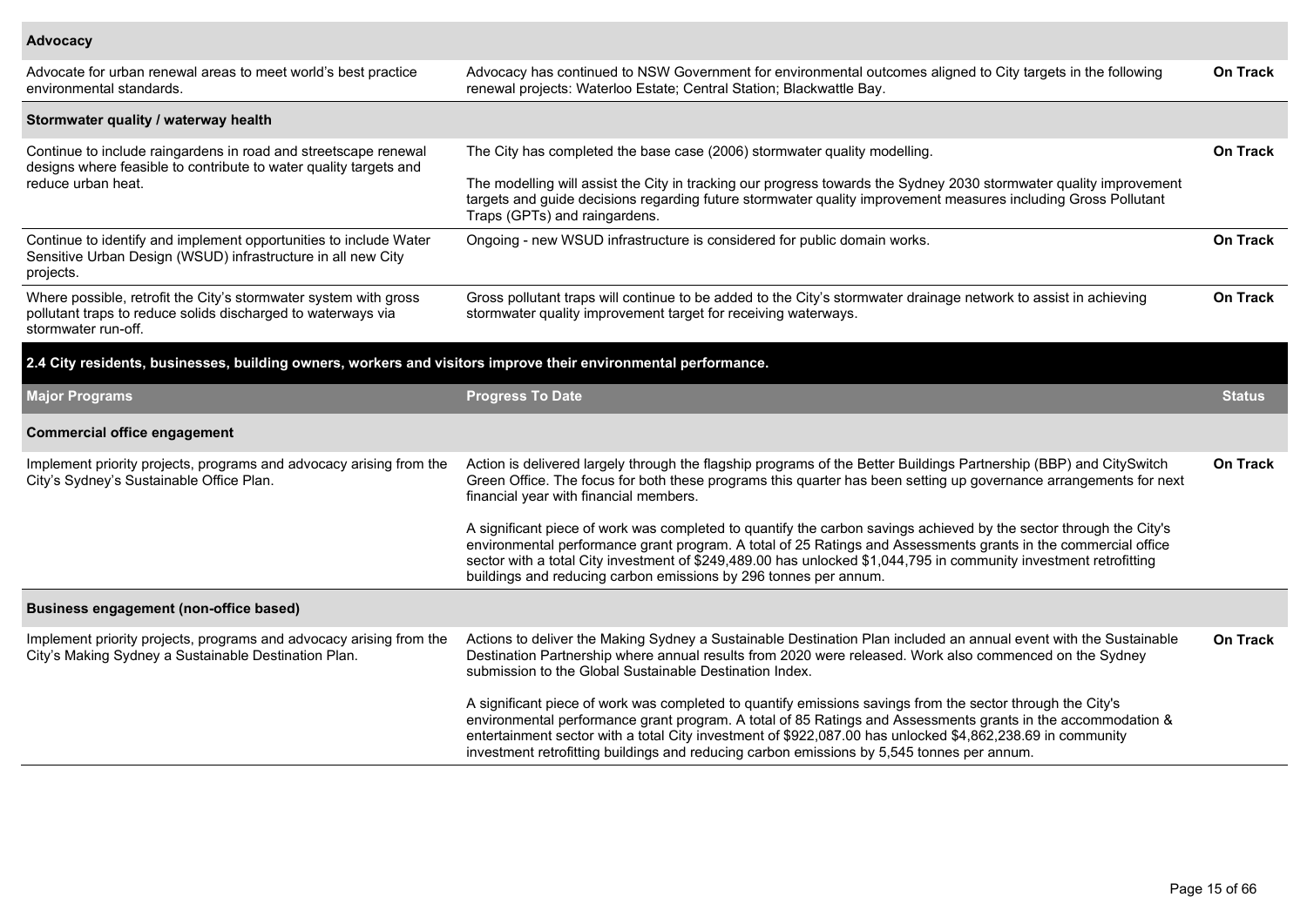## **Residential Engagement**

| Implement priority projects, programs and advocacy arising from the<br>City's Residential Apartment Sustainability Plan.                                                    | the Hudson residential precinct.                                                                                                                                                                                                                                                                                                                                                                                                                                                                                                    |                                                                                                                                                                                                                                                                                                                                                                         | The Smart Green Apartments (SGA) program has reduced emissions by 24,030 tonnes C02e per year, and saved<br>\$3.49 million in operational costs annually. 625kW of solar has been installed. The SGA awards were held in March at                                                                                                     | <b>On Track</b> |  |  |  |  |  |  |  |
|-----------------------------------------------------------------------------------------------------------------------------------------------------------------------------|-------------------------------------------------------------------------------------------------------------------------------------------------------------------------------------------------------------------------------------------------------------------------------------------------------------------------------------------------------------------------------------------------------------------------------------------------------------------------------------------------------------------------------------|-------------------------------------------------------------------------------------------------------------------------------------------------------------------------------------------------------------------------------------------------------------------------------------------------------------------------------------------------------------------------|---------------------------------------------------------------------------------------------------------------------------------------------------------------------------------------------------------------------------------------------------------------------------------------------------------------------------------------|-----------------|--|--|--|--|--|--|--|
|                                                                                                                                                                             |                                                                                                                                                                                                                                                                                                                                                                                                                                                                                                                                     | Since 2016 the City has invested \$752,054 through 122 Ratings and Assessments Grants to strata buildings. This<br>has unlocked \$2,214,588 community investment in building upgrades reducing emissions by 3375 tonnes and<br>operating costs by \$653,971per year. 381kW solar was installed. Nine new Ratings grants were awarded to owners<br>corporations in 2021. |                                                                                                                                                                                                                                                                                                                                       |                 |  |  |  |  |  |  |  |
|                                                                                                                                                                             | Strata Leadership Network forums and the Strata Sustainability Reference Group were delivered quarterly focused on<br>sustainability, resilience and Covid-19 support for high density communities. The City supported 114 apartment<br>buildings to get a NABERS rating with four procuring GreenPower. A total of 22 SGA buildings and 31 grant buildings<br>are participating in the City's food scraps recycling trial. The City continued to advocate for improved minimum<br>environmental standards for apartment buildings. |                                                                                                                                                                                                                                                                                                                                                                         |                                                                                                                                                                                                                                                                                                                                       |                 |  |  |  |  |  |  |  |
| Provision of grants and other cross sector support                                                                                                                          |                                                                                                                                                                                                                                                                                                                                                                                                                                                                                                                                     |                                                                                                                                                                                                                                                                                                                                                                         |                                                                                                                                                                                                                                                                                                                                       |                 |  |  |  |  |  |  |  |
| Continue to support the community's adoption of renewable energy in<br>line with the City's 50% renewable electricity by 2030 target.                                       |                                                                                                                                                                                                                                                                                                                                                                                                                                                                                                                                     |                                                                                                                                                                                                                                                                                                                                                                         | There is 16.8MW of rooftop solar installed in the Local Government Area. The Power2U rebate program (Ausgrid<br>partnership) has facilitated 1,250 kW of rooftop solar projects in the city. Smart Green Apartments buildings have<br>installed 652kW and 381kW has been installed as a result of the Ratings and Assessments Grants. | On Track        |  |  |  |  |  |  |  |
|                                                                                                                                                                             | As part of the continued efforts to increase onsite renewables uptake, the City has published a guideline to installing<br>solar in heritage areas, that balances the climate emergency response with heritage protection measures. This is a<br>significant step forward in making it easier for residents and businesses to access renewables. The City is also<br>accelerating renewables access through innovation grants.                                                                                                      |                                                                                                                                                                                                                                                                                                                                                                         |                                                                                                                                                                                                                                                                                                                                       |                 |  |  |  |  |  |  |  |
| 2.5 The City of Sydney's operations and activities demonstrate leadership in environmental performance.                                                                     |                                                                                                                                                                                                                                                                                                                                                                                                                                                                                                                                     |                                                                                                                                                                                                                                                                                                                                                                         |                                                                                                                                                                                                                                                                                                                                       |                 |  |  |  |  |  |  |  |
| <b>Major Projects</b>                                                                                                                                                       | <b>Completion</b><br><b>Date</b>                                                                                                                                                                                                                                                                                                                                                                                                                                                                                                    | $\frac{9}{6}$<br><b>Complete</b>                                                                                                                                                                                                                                                                                                                                        | <b>Progress To Date</b>                                                                                                                                                                                                                                                                                                               | <b>Status</b>   |  |  |  |  |  |  |  |
| <b>Capital Projects</b>                                                                                                                                                     |                                                                                                                                                                                                                                                                                                                                                                                                                                                                                                                                     |                                                                                                                                                                                                                                                                                                                                                                         |                                                                                                                                                                                                                                                                                                                                       |                 |  |  |  |  |  |  |  |
| Install solar PV and energy storage infrastructure on suitable City<br>properties and sites to maximise uptake of renewable energy.                                         | 2027                                                                                                                                                                                                                                                                                                                                                                                                                                                                                                                                | 80                                                                                                                                                                                                                                                                                                                                                                      | Installed capacity has reached about 2300 kW of solar PV panels generating over<br>3000 MWh of clean energy each year. More than 300 kW of extra panels are<br>targeted for installation in the next two years, mostly at the new Huntley St facility,<br>bringing the total installed capacity to just over 2,600 kW.                | <b>On Track</b> |  |  |  |  |  |  |  |
| <b>Major Programs</b>                                                                                                                                                       | <b>Progress To Date</b>                                                                                                                                                                                                                                                                                                                                                                                                                                                                                                             |                                                                                                                                                                                                                                                                                                                                                                         |                                                                                                                                                                                                                                                                                                                                       | <b>Status</b>   |  |  |  |  |  |  |  |
| <b>Environmental Management Systems</b>                                                                                                                                     |                                                                                                                                                                                                                                                                                                                                                                                                                                                                                                                                     |                                                                                                                                                                                                                                                                                                                                                                         |                                                                                                                                                                                                                                                                                                                                       |                 |  |  |  |  |  |  |  |
| Improve monitoring, reporting and verification of waste, energy and<br>water data and other sustainability metrics for the local government<br>area and our own operations. | Management and Reporting Tool (SMART).                                                                                                                                                                                                                                                                                                                                                                                                                                                                                              |                                                                                                                                                                                                                                                                                                                                                                         | Waste data improvement projects included improving the collection and reporting of construction waste from the City<br>construction services contracts. These datasets are now being tracked and monitored through the Sustainability                                                                                                 | <b>On Track</b> |  |  |  |  |  |  |  |
| Continuously improve the systems, processes and organisational<br>capability for managing utilities and other sustainability metrics within<br>City-owned assets.           |                                                                                                                                                                                                                                                                                                                                                                                                                                                                                                                                     |                                                                                                                                                                                                                                                                                                                                                                         | Environmental reporting system has identified significant sustainability opportunities. Opportunities have been<br>actioned resulting in improved energy and water performance compared to last quarter.                                                                                                                              | <b>On Track</b> |  |  |  |  |  |  |  |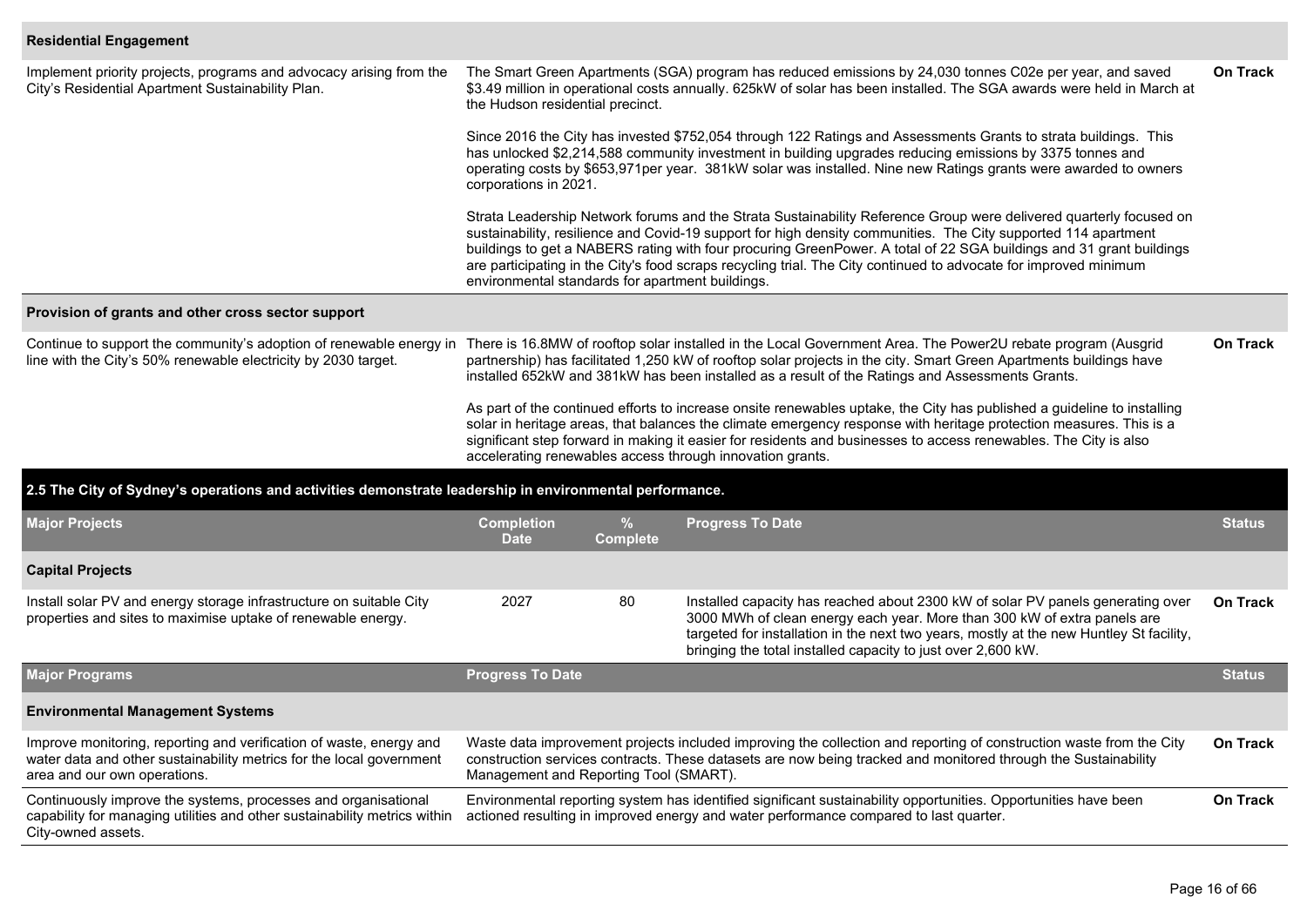## **Capital Projects**

| Adapt infrastructure design to account for current and future climate<br>change (including water sensitive urban design, stormwater<br>management, roads and pavement).                                                                                                                                          | The City's Technical Specifications incorporate sustainable infrastructure outcomes and consider climate change<br>impacts. The City's Floodplain Management Program also considers the impacts of climate change in flood controls.<br>The City continues to explore new opportunities and to participate in initiatives that improve outcomes and resilience<br>with regards to climate change. Stage one of the accelerated upgrade of over 3000 Ausgrid owned street lights to<br>energy efficient LED technology was completed in 2021. The City is also participating in the SSROC sustainable<br>pavements tender to include crushed recycled glass and other recycled products into road building. | On Track        |
|------------------------------------------------------------------------------------------------------------------------------------------------------------------------------------------------------------------------------------------------------------------------------------------------------------------|------------------------------------------------------------------------------------------------------------------------------------------------------------------------------------------------------------------------------------------------------------------------------------------------------------------------------------------------------------------------------------------------------------------------------------------------------------------------------------------------------------------------------------------------------------------------------------------------------------------------------------------------------------------------------------------------------------|-----------------|
| <b>Asset Management</b>                                                                                                                                                                                                                                                                                          |                                                                                                                                                                                                                                                                                                                                                                                                                                                                                                                                                                                                                                                                                                            |                 |
| Improve energy and water efficiency at the City's most resource<br>intensive sites through identification, prioritisation and installation of<br>efficiency measures and changes in management practices, including<br>required metering and monitoring under the Major Properties<br>Efficiency Project (MPEP). | Continuing to implement energy and water initiatives at identified sites with focus on LED roll-out, water efficiency<br>initiatives and rainwater tanks improvements.                                                                                                                                                                                                                                                                                                                                                                                                                                                                                                                                     | <b>On Track</b> |
| Review and update recycling streams and collection receptacles in<br>City properties, and implement an education and behaviour change<br>program to increase recycling and reduce contamination.                                                                                                                 | Onsite food waste dehydrator under construction with estimated 6 months lead time. Working on site preparation with<br>relevant stakeholders.                                                                                                                                                                                                                                                                                                                                                                                                                                                                                                                                                              | <b>On Track</b> |
| Manage and analyse new energy efficient fuel options for the City's<br>light and heavy vehicle fleets to encourage low emission driving<br>behaviour and reduce CO2 emissions.                                                                                                                                   | To assist with both fuel consumption reduction and emission reduction the City has now completed the installation of<br>vehicle telematics and is in the process of the development of reports and data usage to more effectively maintain<br>and manage the fleet. Fleet Services has also deployed the City's first fully electric commercial vehicle as part of a<br>strategy to expand electric vehicle numbers. This vehicle will be trialled and assessed with a number of business units<br>over the coming 12 months to assist and inform future purchasing decisions. Further electric (or low emissions)<br>alternatives to other plant and equipment are being progressed via procurement.      | <b>On Track</b> |
| Procurement, grant assessment & contract management                                                                                                                                                                                                                                                              |                                                                                                                                                                                                                                                                                                                                                                                                                                                                                                                                                                                                                                                                                                            |                 |
| Implement Social and Sustainable Procurement Guidelines, Supplier<br>Code of Conduct, Returnable Schedule on selected procurement<br>activities - major construction materials, consumables, major<br>contract, event management and supplier due diligence.                                                     | Social and Sustainable Procurement Guidelines, Supplier Code of Conduct, Returnable Schedule on selected<br>procurement activities - due diligence has been completed and implementation is now being monitored for<br>effectiveness. Working with SSROC on further refinements to improve shared outcomes.                                                                                                                                                                                                                                                                                                                                                                                                | <b>On Track</b> |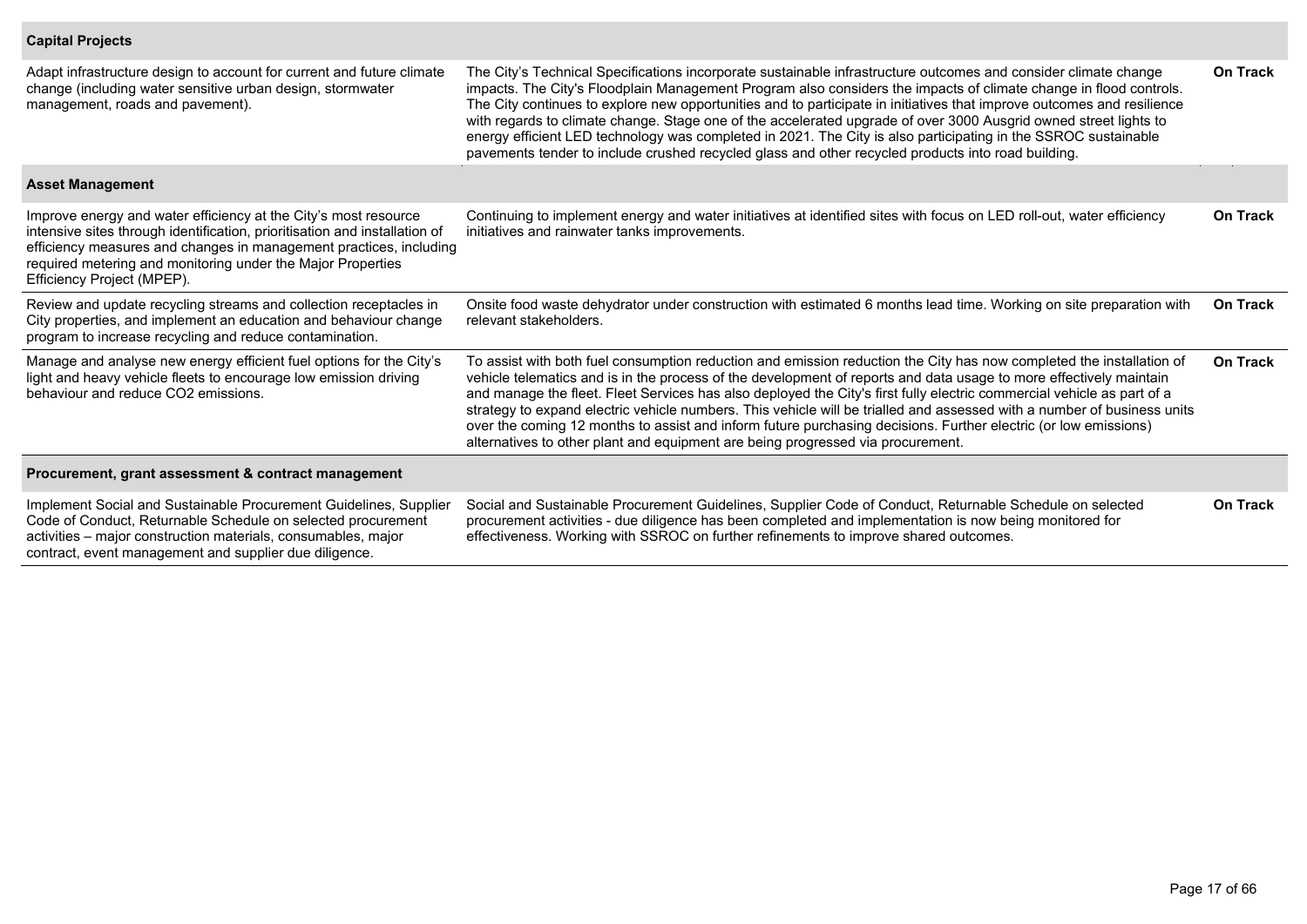| 2.6 The extent and quality of urban canopy cover, landscaping and city greening is maximised.                                                                           |                                  |                      |                                                                                                                                                                                                                                                                                                                                                                                                                                                                                                                                                                                                                                                                                                                                                                                                                                                                                                                                                                                                                                                                                                                                                                                                                                                                                                                                                                                                                                                                     |                 |  |  |  |  |  |  |
|-------------------------------------------------------------------------------------------------------------------------------------------------------------------------|----------------------------------|----------------------|---------------------------------------------------------------------------------------------------------------------------------------------------------------------------------------------------------------------------------------------------------------------------------------------------------------------------------------------------------------------------------------------------------------------------------------------------------------------------------------------------------------------------------------------------------------------------------------------------------------------------------------------------------------------------------------------------------------------------------------------------------------------------------------------------------------------------------------------------------------------------------------------------------------------------------------------------------------------------------------------------------------------------------------------------------------------------------------------------------------------------------------------------------------------------------------------------------------------------------------------------------------------------------------------------------------------------------------------------------------------------------------------------------------------------------------------------------------------|-----------------|--|--|--|--|--|--|
| <b>Major Projects</b>                                                                                                                                                   | <b>Completion</b><br><b>Date</b> | %<br><b>Complete</b> | <b>Progress To Date</b>                                                                                                                                                                                                                                                                                                                                                                                                                                                                                                                                                                                                                                                                                                                                                                                                                                                                                                                                                                                                                                                                                                                                                                                                                                                                                                                                                                                                                                             | <b>Status</b>   |  |  |  |  |  |  |
| <b>City Farm</b>                                                                                                                                                        |                                  |                      |                                                                                                                                                                                                                                                                                                                                                                                                                                                                                                                                                                                                                                                                                                                                                                                                                                                                                                                                                                                                                                                                                                                                                                                                                                                                                                                                                                                                                                                                     |                 |  |  |  |  |  |  |
| Continue City Farm operations.                                                                                                                                          | 2022                             | 90                   | Face-to-face education and volunteer programs were on hold for a period in<br>2020/21 due to Covid-19 restrictions. Some education programs were moved to<br>an online format with face-to-face workshops resuming in November 2020 in line<br>with the Covid Safety Plan.<br>During the year 29 education programs were held attracting 415 attendees, noting<br>38% of programs were delivered as webinars. A pilot school excursion program<br>was held in June 2021 with students from a local high school. Farm volunteer<br>programs resumed in August 2020, with 988 volunteer shifts being worked and<br>1766 volunteer hours being contributed to Sydney City Farm.<br>The year saw 265kgs of food being harvested and donated to OzHarvest and the<br>Asylum Seekers Centre for distribution to people in need. The City Farm Business<br>Plan review continued including community consultation to understand the value<br>of the farm and ideas for future programs and activities. In December 2020, 146<br>people responded to an online survey and three community focus groups were<br>held in April 2021.<br>Sydney City Farm Environmental Management Plan was finalised and accepted<br>by the site auditor in August 2020. Asbestos remediation works were undertaken,<br>and the City Farm orchard was constructed. Over 75 people attended the orchard<br>site opening in May 2021, assisting to plant 100 fruiting trees, shrubs, and vines. | On Track        |  |  |  |  |  |  |
| <b>Greening Sydney Plan</b>                                                                                                                                             |                                  |                      |                                                                                                                                                                                                                                                                                                                                                                                                                                                                                                                                                                                                                                                                                                                                                                                                                                                                                                                                                                                                                                                                                                                                                                                                                                                                                                                                                                                                                                                                     |                 |  |  |  |  |  |  |
| Continue the review of the Greening Sydney Plan to identify targets<br>and strategic priorities to increase the extent of greening that will cool<br>and calm the city. | 2020                             | 90                   | The review of the Greening Sydney Strategy is progressing. A draft Strategy was<br>presented to Council at the March meeting, and community consultation occurred<br>from 19 April to 23 May. The draft Strategy is scheduled to go to Council for<br>adoption in July.                                                                                                                                                                                                                                                                                                                                                                                                                                                                                                                                                                                                                                                                                                                                                                                                                                                                                                                                                                                                                                                                                                                                                                                             | <b>On Track</b> |  |  |  |  |  |  |
| <b>Major Programs</b>                                                                                                                                                   | <b>Progress To Date</b>          |                      |                                                                                                                                                                                                                                                                                                                                                                                                                                                                                                                                                                                                                                                                                                                                                                                                                                                                                                                                                                                                                                                                                                                                                                                                                                                                                                                                                                                                                                                                     | <b>Status</b>   |  |  |  |  |  |  |
| <b>Community Greening</b>                                                                                                                                               |                                  |                      |                                                                                                                                                                                                                                                                                                                                                                                                                                                                                                                                                                                                                                                                                                                                                                                                                                                                                                                                                                                                                                                                                                                                                                                                                                                                                                                                                                                                                                                                     |                 |  |  |  |  |  |  |
| Support and promote the development of community gardens,<br>footpath gardening, and sites maintained and managed by<br>community volunteer groups.                     | formed.                          |                      | The City currently supports 23 community gardens, including two footpath verge gardens and three active Landcare<br>groups which engage over 850 community volunteers. The City encourages gardens to become self-managed groups<br>to a high standard and assists groups through access to grants and donation of materials and plants, including<br>sourcing native plants from a local Indigenous nursery. A new garden group at Elger Street, Glebe is currently being                                                                                                                                                                                                                                                                                                                                                                                                                                                                                                                                                                                                                                                                                                                                                                                                                                                                                                                                                                                          | <b>On Track</b> |  |  |  |  |  |  |
| <b>Urban Forest</b>                                                                                                                                                     |                                  |                      |                                                                                                                                                                                                                                                                                                                                                                                                                                                                                                                                                                                                                                                                                                                                                                                                                                                                                                                                                                                                                                                                                                                                                                                                                                                                                                                                                                                                                                                                     |                 |  |  |  |  |  |  |
| Continue to deliver tree planting programs to maximise urban canopy<br>and reduce the impacts of the urban heat island effect.                                          |                                  |                      | Projects to increase canopy cover have continued. At end June 2021, a total of 1,106 street trees have been planted,<br>exceeding the target of 700 trees. A further 50 park trees were planted during the year. Ongoing delivery of the inroad<br>planting projects continue, with works completed in Boyce St Glebe and Jones Bay Rd Pyrmont. Projects have been<br>designed and planned for Crystal St Plaza and Bunn St Ultimo.                                                                                                                                                                                                                                                                                                                                                                                                                                                                                                                                                                                                                                                                                                                                                                                                                                                                                                                                                                                                                                 | <b>On Track</b> |  |  |  |  |  |  |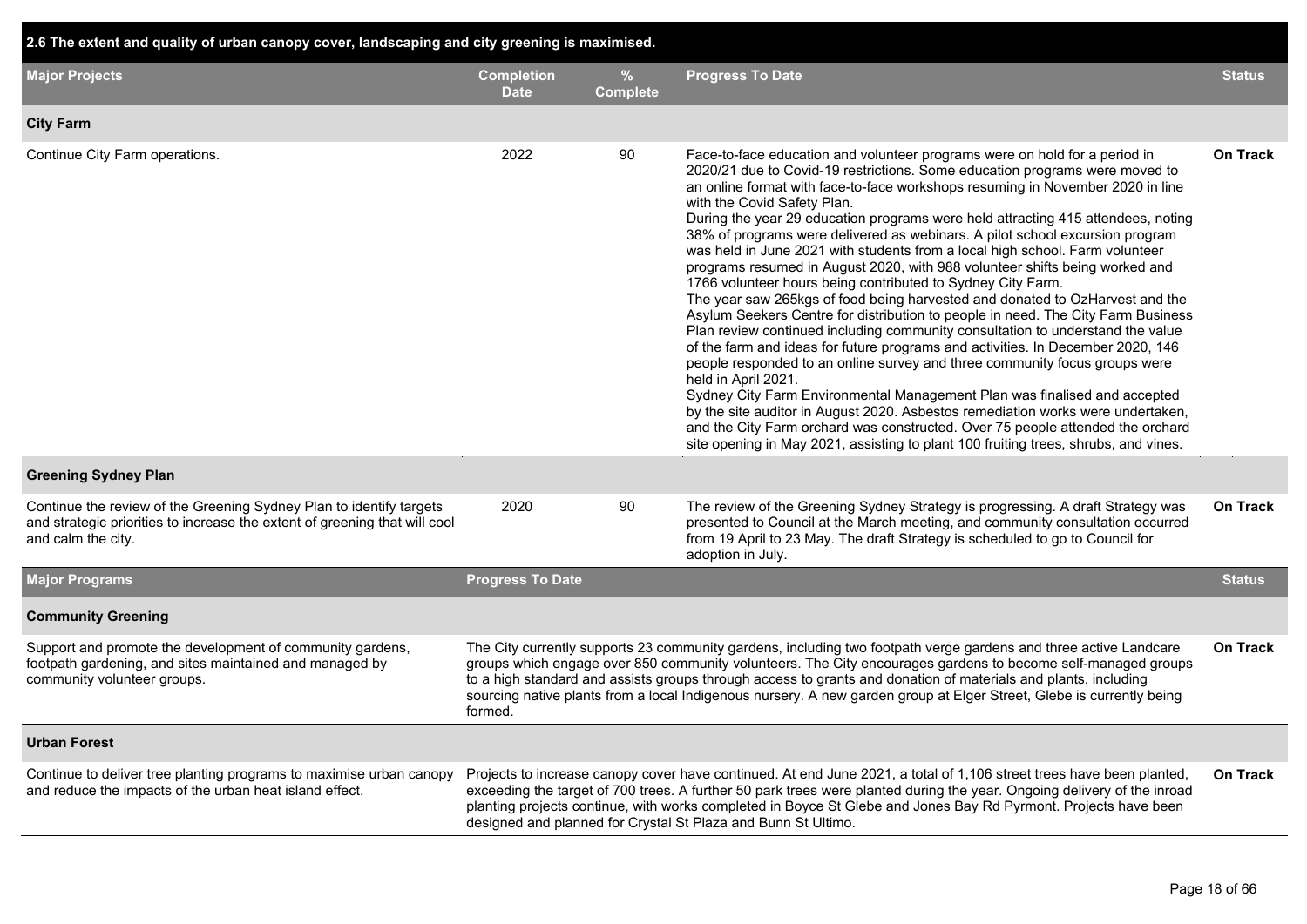## **Urban Ecology**

| Continue to expand, improve and protect bush regeneration areas in<br>the City's parks and open spaces.                          | Core bush restoration sites continue to be maintained to improve habitat value for flora and fauna. Extensive works on<br>the Prince Alfred Park native plant roof have been completed in June, with 2,700 tubestock plants installed. A work<br>plan for Prince Alfred Park meadow has been developed to coordinate large scale removal of exotic grasses.<br>In total, 13,579 tubestock have been planted across the bush restoration sites. Ecological interpretive signage has<br>been installed at prominent sites to raise awareness about the City's works in these areas as another tool to further<br>protect the integrity of these sites. | <b>On Track</b> |
|----------------------------------------------------------------------------------------------------------------------------------|------------------------------------------------------------------------------------------------------------------------------------------------------------------------------------------------------------------------------------------------------------------------------------------------------------------------------------------------------------------------------------------------------------------------------------------------------------------------------------------------------------------------------------------------------------------------------------------------------------------------------------------------------|-----------------|
| reported on the local government area.                                                                                           | Monitor the diversity, number and distribution of priority fauna species No reporting over this quarter. Formal fauna and flora surveys are due to commence in 2022 to assess any changes<br>over the last 10 years in line with the Urban Ecology Strategic Action Plan.<br>The online fauna database is still being upgraded with the GIS team. The database will aim to display community<br>sightings on the City's website.                                                                                                                                                                                                                     | <b>On Track</b> |
| <b>Greening Sydney Plan</b>                                                                                                      |                                                                                                                                                                                                                                                                                                                                                                                                                                                                                                                                                                                                                                                      |                 |
| Continue to deliver the public domain landscaping program.                                                                       | The Public Domain Landscape Program has delivered 11080 m2 YTD and 582 m2 of new and refurbished landscape<br>work for June 2021. Significant projects include Gadigal Ave Waterloo and Chalmers St Surry Hills as well as large<br>amounts of infill planting.                                                                                                                                                                                                                                                                                                                                                                                      | <b>On Track</b> |
| Deliver Living Colour floral displays throughout the city during spring<br>and summer.                                           | Spring, hanging basket and greenwall display to begin mid-September for an eight week period. Displays to continue<br>through the Light Rail corridor on George and Alfred Streets. Greening also provided on Pitt and George street for<br>alfresco dining.                                                                                                                                                                                                                                                                                                                                                                                         | <b>On Track</b> |
| <b>Parks Water Savings Action Plan</b>                                                                                           |                                                                                                                                                                                                                                                                                                                                                                                                                                                                                                                                                                                                                                                      |                 |
| Improve water efficiency at the City's parks through installation of<br>efficiency measures and changes in management practices. | Water consumption in parks for the 12 months ending March 2021 was down 31% on the same period the previous<br>year due to:<br>- more favourable rainfall<br>- consistent and timely investigation of changes in water use, including the use of interval, real time water data being<br>provided by the Organisation Wide Metering Project - Automatic wet weather shut off irrigation systems<br>- We are using recycled water from Sydney Park for water truck filling.<br>The new parks water recycling contract will deliver improvements in asset management approach and greater visibility<br>and transparency over recycled water data.     | <b>On Track</b> |
| Identify opportunities to connect parks to recycled or alternative water<br>sources.                                             | A review of opportunities to connect parks to recycled or alternative water sources was completed at the end of 2020.<br>Implementation of a combined water re-use scheme to serve Erskineville Oval, Harry Noble Reserve and Solander<br>Park is in development phase. Further investigation of opportunities for the following parks is proposed to be<br>undertaken in future years: Rushcutters Bay Park, Redfern Oval and Park, Victoria Park, Wentworth Park. The<br>following parks are proposed to be connected to the future CBD recycled water network: Hyde Park, Belmore Park,<br>Prince Alfred Park, Observatory Hill.                  | <b>On Track</b> |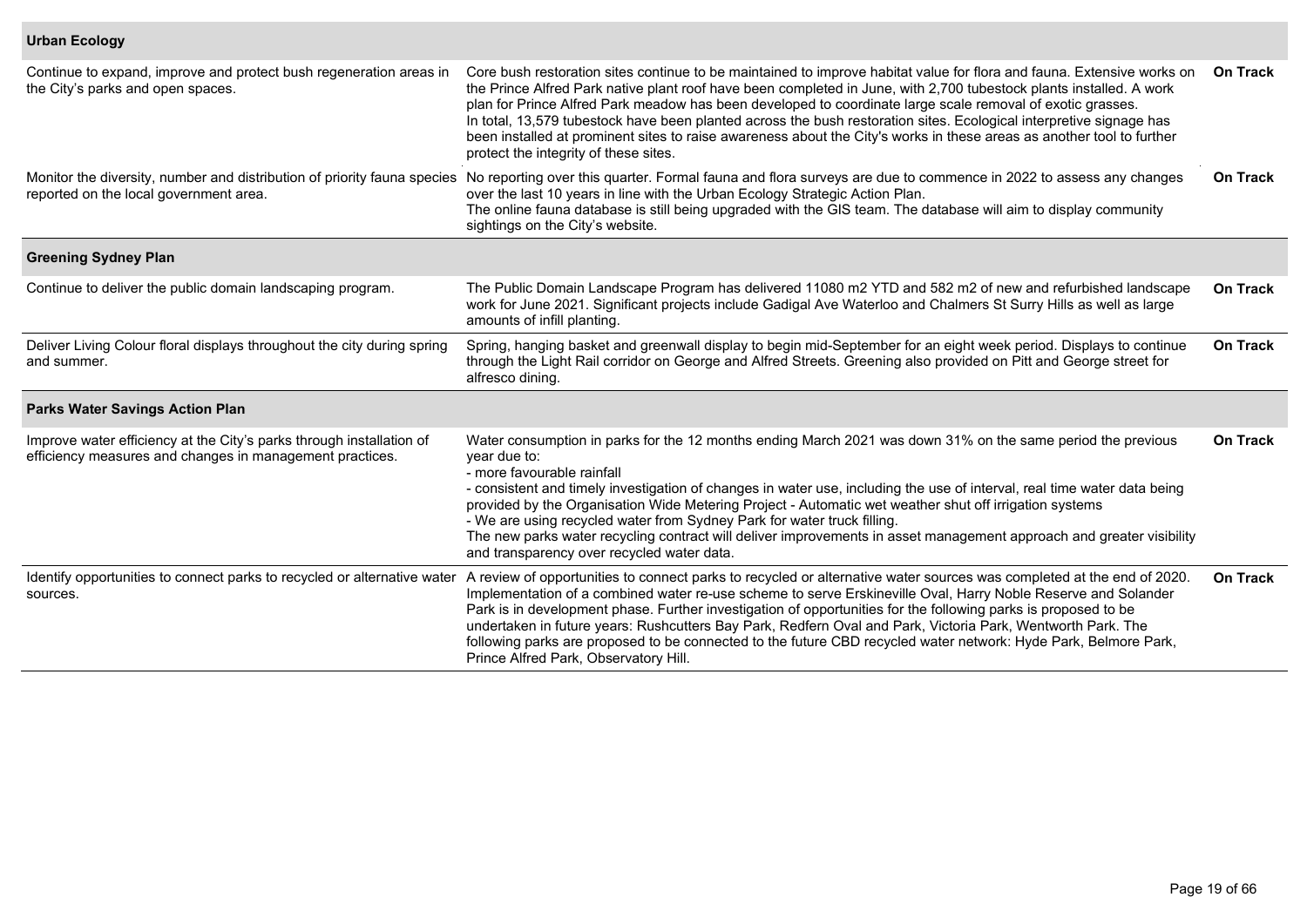| 2.7 The city's buildings, infrastructure, emergency services and social systems are resilient to the likely impacts of climate change.                                                                                       |                                                                                                                                                                                                                                                                                                                                                                                                                                                                                                |                 |  |  |  |  |  |
|------------------------------------------------------------------------------------------------------------------------------------------------------------------------------------------------------------------------------|------------------------------------------------------------------------------------------------------------------------------------------------------------------------------------------------------------------------------------------------------------------------------------------------------------------------------------------------------------------------------------------------------------------------------------------------------------------------------------------------|-----------------|--|--|--|--|--|
| <b>Major Programs</b>                                                                                                                                                                                                        | <b>Progress To Date</b>                                                                                                                                                                                                                                                                                                                                                                                                                                                                        |                 |  |  |  |  |  |
| <b>Climate change</b>                                                                                                                                                                                                        |                                                                                                                                                                                                                                                                                                                                                                                                                                                                                                |                 |  |  |  |  |  |
| Advocate for improvements to the national construction code.                                                                                                                                                                 | The City has representatives on Australian Sustainability Building Environment Council (ASBEC) working groups<br>meetings including the Compliance Working Group, Building Codes Task Group and the Nationwide House Energy<br>Rating Scheme (NatHERS) National Stakeholders Consultative Group (NSCG). These groups provide input to inform<br>the National Construction Code update 2022.                                                                                                    | <b>On Track</b> |  |  |  |  |  |
| <b>Extreme weather events</b>                                                                                                                                                                                                |                                                                                                                                                                                                                                                                                                                                                                                                                                                                                                |                 |  |  |  |  |  |
| Continue to work with emergency services, relevant agencies, and<br>the community to build capacity to prepare for, respond, and recover<br>from extreme weather events.                                                     | The City continues to coordinate the activities of the Local Emergency Management Committee (LEMC), including the<br>response and recovery to Covid-19. This includes regular reporting on response and recovery activities and emerging<br>issues. Progress update includes:<br>- City of Sydney Resilience Risk Assessment complete.<br>- Revised Local Emergency Risk Assessment has been circulated for feedback by the LEMC.<br>- Revised Local Emergency Management Plan is in progress. | On Track        |  |  |  |  |  |
| Urban heat island effect and flooding risk mitigation                                                                                                                                                                        |                                                                                                                                                                                                                                                                                                                                                                                                                                                                                                |                 |  |  |  |  |  |
| Continue research and trials in monitoring and reducing the urban<br>heat island effect.                                                                                                                                     | Installation is near completion for a network of 21 sensors to measure urban heat and air quality around the city<br>centre.                                                                                                                                                                                                                                                                                                                                                                   | On Track        |  |  |  |  |  |
| Continue to implement the City's Floodplain Management Policy, and<br>work collaboratively with asset owners and developers to fund and<br>implement flood risk management plans, incorporating climate<br>change scenarios. | The City adopted the interim floodplain management policy in May 2014. Since then the policy is being implemented<br>through development approval process.<br>This policy along with the Development Control Plan (DCP) and LEP are being reviewed to ensure compliance with<br>the current amendment to the planning regulations.                                                                                                                                                             | <b>On Track</b> |  |  |  |  |  |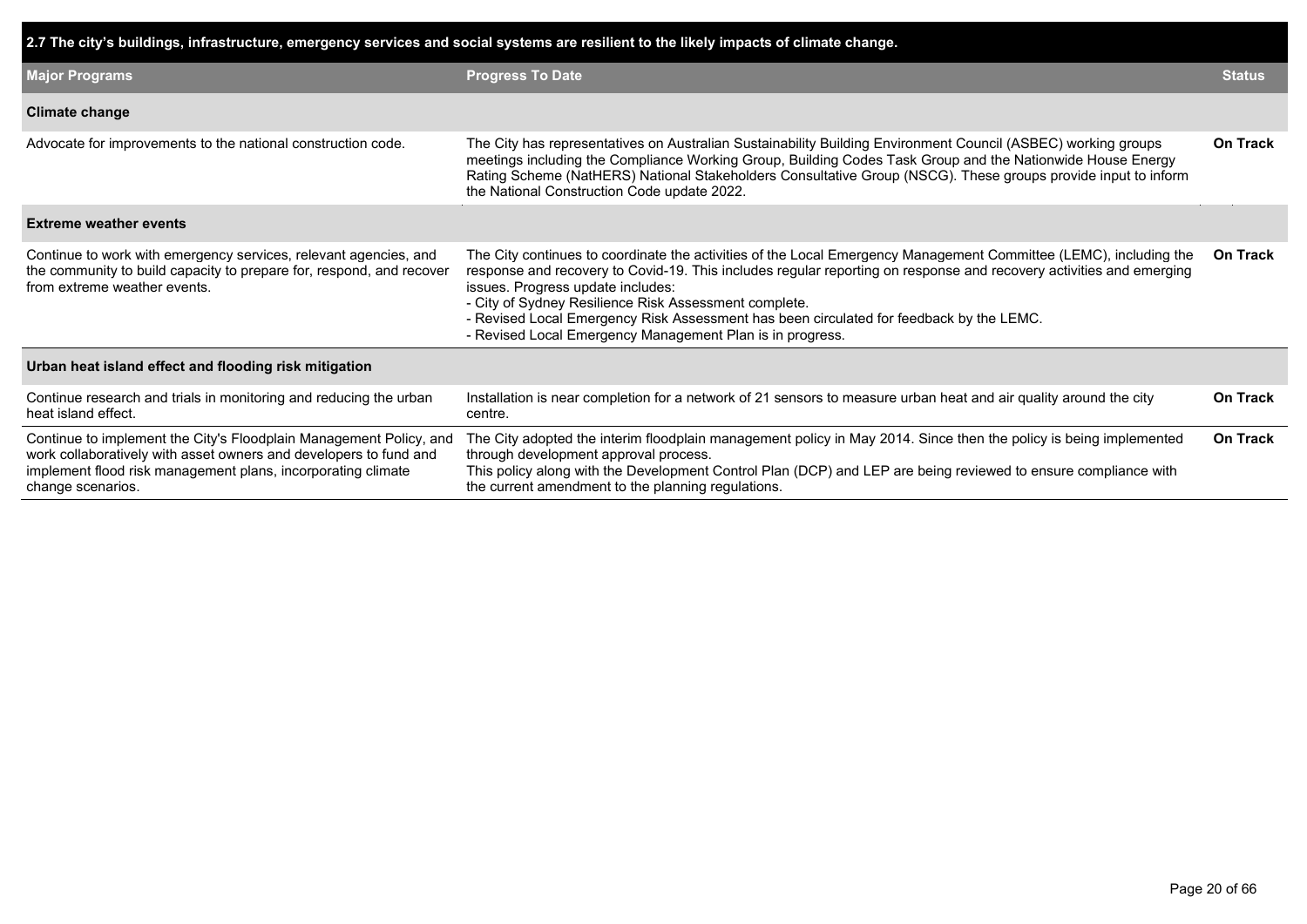## **2.S.1 Performance Measures**

#### **Greenhouse emissions**

| <b>Key Performance Indicator</b>                                                                                                                                                                                           | <b>Unit</b>               | 2018/19             | 2019/20       | 2020/21        |                | 2020/21 Result |       |                |                          | <b>Comment</b>                                                                                                                                                                                                                                                                                                                                                                                                                                                                                                                                                                                      | <b>Status</b>     |
|----------------------------------------------------------------------------------------------------------------------------------------------------------------------------------------------------------------------------|---------------------------|---------------------|---------------|----------------|----------------|----------------|-------|----------------|--------------------------|-----------------------------------------------------------------------------------------------------------------------------------------------------------------------------------------------------------------------------------------------------------------------------------------------------------------------------------------------------------------------------------------------------------------------------------------------------------------------------------------------------------------------------------------------------------------------------------------------------|-------------------|
|                                                                                                                                                                                                                            |                           | <b>Result</b>       | <b>Result</b> | <b>Target</b>  | Q <sub>1</sub> | Q2             | Q3    | Q <sub>4</sub> | <b>YTD</b>               |                                                                                                                                                                                                                                                                                                                                                                                                                                                                                                                                                                                                     |                   |
| Overall greenhouse gas emissions for<br>all City of Sydney operations - total all<br>emissions<br>Baseline 2006 data - 52,972 tC02e                                                                                        | Tonnes<br>CO <sub>2</sub> | 39,354              | 36,459        | $\blacksquare$ | 3,926          | 3,877          | 2,947 | 2,032          | 12,782                   | Electricity emissions are zero since the City<br>began using 100% renewable electricity in<br>July 2020. Emissions listed here are from<br>natural gas usage based on utility data from<br>Envizi - which may include accruals and be<br>subject to change and 'other' emissions which<br>are based on the most recent year's verified<br>emissions. The City verifies annual emissions<br>as part of its climate neutral certification<br>annually around December. The latest FY<br>data are estimates only representing a 76%<br>reduction in carbon emissions compared to<br>the 2006 baseline. | Indicator<br>Only |
| Greenhouse gas emissions for City of<br>Sydney local government area - total all<br>emissions. Baseline 2006 data -<br>5,815,521 tC02e (Includes emissions<br>from electricity, gas, refrigerants,<br>transport and waste) | Tonnes<br>CO <sub>2</sub> | 4,553,154 4,275,807 |               |                |                |                |       | 0              | $\overline{\phantom{0}}$ | Emissions data for the local government area<br>is reported annually one year in arrears. Data<br>for FY20/21 is not yet available.                                                                                                                                                                                                                                                                                                                                                                                                                                                                 | Indicator<br>Only |
| Reduction in greenhouse gas emissions<br>in the local government area based on<br>2006 levels - 5,815,521 tC02e (data<br>from previous financial year; target of<br>70% by 2030 & net zero emissions by<br>2050)           | $\%$                      | 21.71               | 26.48         |                |                |                |       | $\Omega$       |                          | Emissions data for the local government area<br>is reported annually one year in arrears. Data<br>for FY20/21 is not yet available.                                                                                                                                                                                                                                                                                                                                                                                                                                                                 | Indicator<br>Only |
| Percentage of electricity demand in the<br>local government area met by<br>renewable sources<br>(target of 50% by 2030, data from<br>previous financial year)                                                              | $\%$                      | 20                  | 23            |                |                |                |       | 20.5           | 20.5                     | It is not possible to measure renewable<br>energy at the local government area scale.<br>The figure provided is the amount of<br>renewable energy consumed in the NSW<br>electricity grid for the 2020/21 financial year<br>with data sourced from<br>https://opennem.org.au/energy/nsw1/?range=<br>all&interval=fin-year                                                                                                                                                                                                                                                                           | Indicator<br>Only |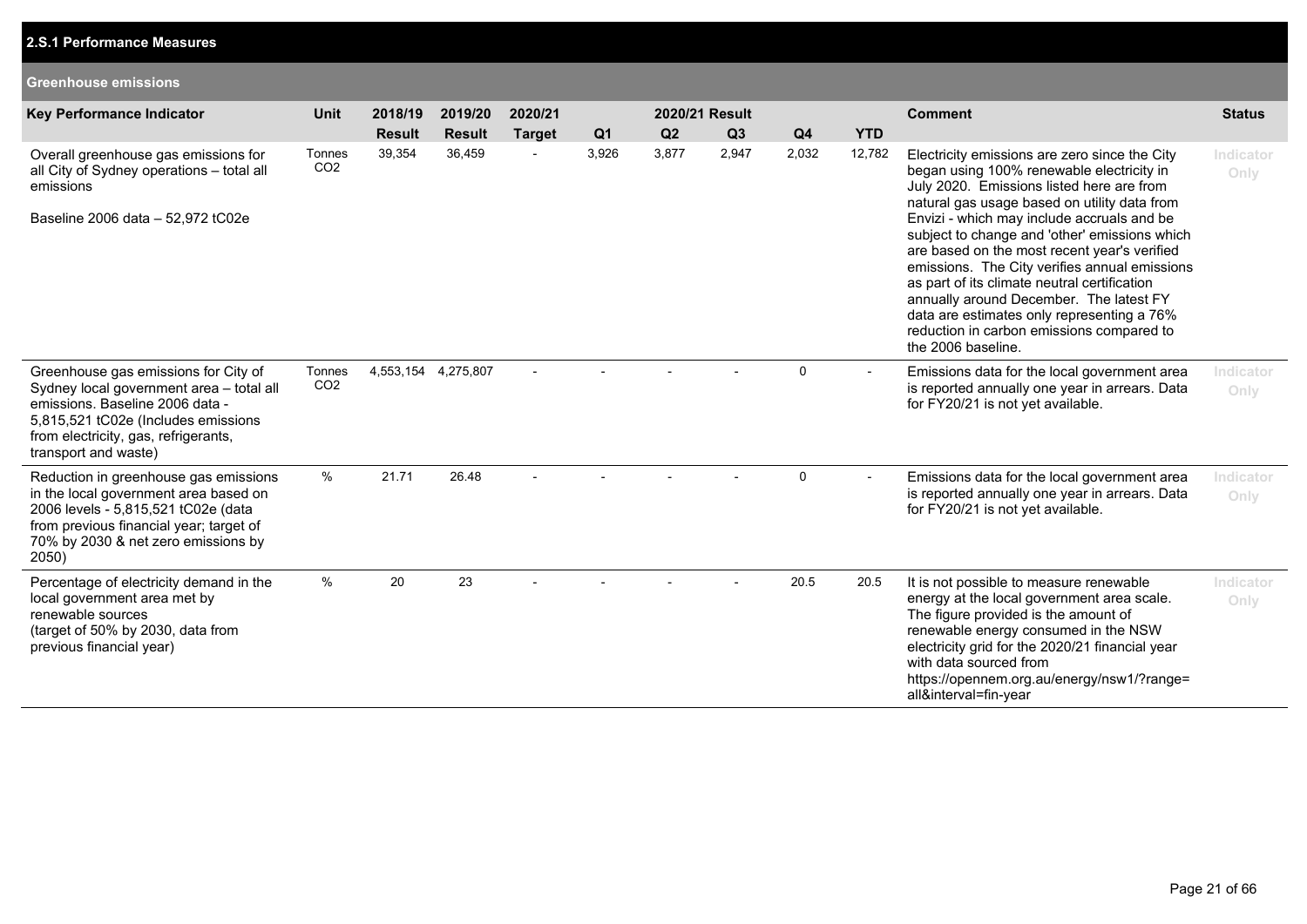| Water Usage and Stormwater                                                                                               |           |               |               |                |                |        |                     |                |            |                                                                                                                                                                                                                                                                                                                       |                   |
|--------------------------------------------------------------------------------------------------------------------------|-----------|---------------|---------------|----------------|----------------|--------|---------------------|----------------|------------|-----------------------------------------------------------------------------------------------------------------------------------------------------------------------------------------------------------------------------------------------------------------------------------------------------------------------|-------------------|
| <b>Key Performance Indicator</b>                                                                                         | Unit      | 2018/19       | 2019/20       | 2020/21        |                |        | 2020/21 Result      |                |            | <b>Comment</b>                                                                                                                                                                                                                                                                                                        | <b>Status</b>     |
|                                                                                                                          |           | <b>Result</b> | <b>Result</b> | <b>Target</b>  | Q <sub>1</sub> | Q2     | Q3                  | Q <sub>4</sub> | <b>YTD</b> |                                                                                                                                                                                                                                                                                                                       |                   |
| Potable water use from City operations -<br>2006 baseline (431,000 kL)                                                   | kL        | 477,223       | 378,360       | $\blacksquare$ | 70,073         | 84,846 | 91,521              | 88,088         | 334,528    | The published data for the FY21 Q4 period is<br>the best estimate available at time of the<br>publication. Data for the previous three<br>quarters has been revised following receipt of<br>Sydney Water invoicing. The estimate<br>represents a 22% reduction in potable water<br>use compared to the 2006 baseline. | Indicator<br>Only |
| Potable water usage from the local<br>government area - 2006 baseline<br>(33,712) (data from previous financial<br>year) | ML        | 37,770        | 38,930        |                |                |        |                     | $\mathbf 0$    |            | Water use in the local government area is<br>published annually, one year in arrears, by<br>Sydney Water.<br>Data for FY 2020/21 not yet available. Figures<br>for FY2019/20 have been revised to reflect<br>final Sydney Water data.                                                                                 | Indicator<br>Only |
| <b>Waste - Local Government Area</b>                                                                                     |           |               |               |                |                |        |                     |                |            |                                                                                                                                                                                                                                                                                                                       |                   |
| <b>Key Performance Indicator</b>                                                                                         | Unit      | 2018/19       | 2019/20       | 2020/21        |                |        | 2020/21 Result      |                |            | <b>Comment</b>                                                                                                                                                                                                                                                                                                        | <b>Status</b>     |
|                                                                                                                          |           | <b>Result</b> | <b>Result</b> | <b>Target</b>  | Q <sub>1</sub> | Q2     | Q3                  | Q <sub>4</sub> | <b>YTD</b> |                                                                                                                                                                                                                                                                                                                       |                   |
| Total residential waste collected                                                                                        | Tonnes    | 65,298        | 68,809.01     | $\blacksquare$ | 17,729.28      |        | 17,565.18 17,416.87 | 16,734.4       | 69,445.73  | The total amount of waste collected from<br>residents is lower than previous quarters.                                                                                                                                                                                                                                | Indicator<br>Only |
| Total residential waste collected per<br>capita                                                                          | Kg/Capita | 279.9         | 286.29        | $\blacksquare$ | 71.97          | 71.3   | 70.7                | 67.93          | 281.9      | Total amount of waste generated by each<br>resident has reduced from previous quarters.                                                                                                                                                                                                                               | Indicator<br>Only |
| Percentage of source separated<br>recycling of total residential waste                                                   | $\%$      | 26.38         | 26.57         | 35             | 28.13          | 27.5   | 27.82               | 27.24          | 27.67      | The percentage of source separated recycling<br>of total residential waste has reduced slightly<br>from last quarter.                                                                                                                                                                                                 | Indicator<br>Only |
| Percentage of recycling and recovery of<br>residential waste                                                             | %         | 48.67         | 45.52         | 70             | 50             | 46.5   | 46.78               | 44.74          | 47.01      | Recovery rates are lower than previous<br>quarter due to low facility diversion rates as a<br>result of legislative changes that no longer<br>allow organic material that is mechanically<br>separated from red bin waste to be recovered<br>and used as a 'mixed waste organic output' or<br>soil amendment.         | Indicator<br>Only |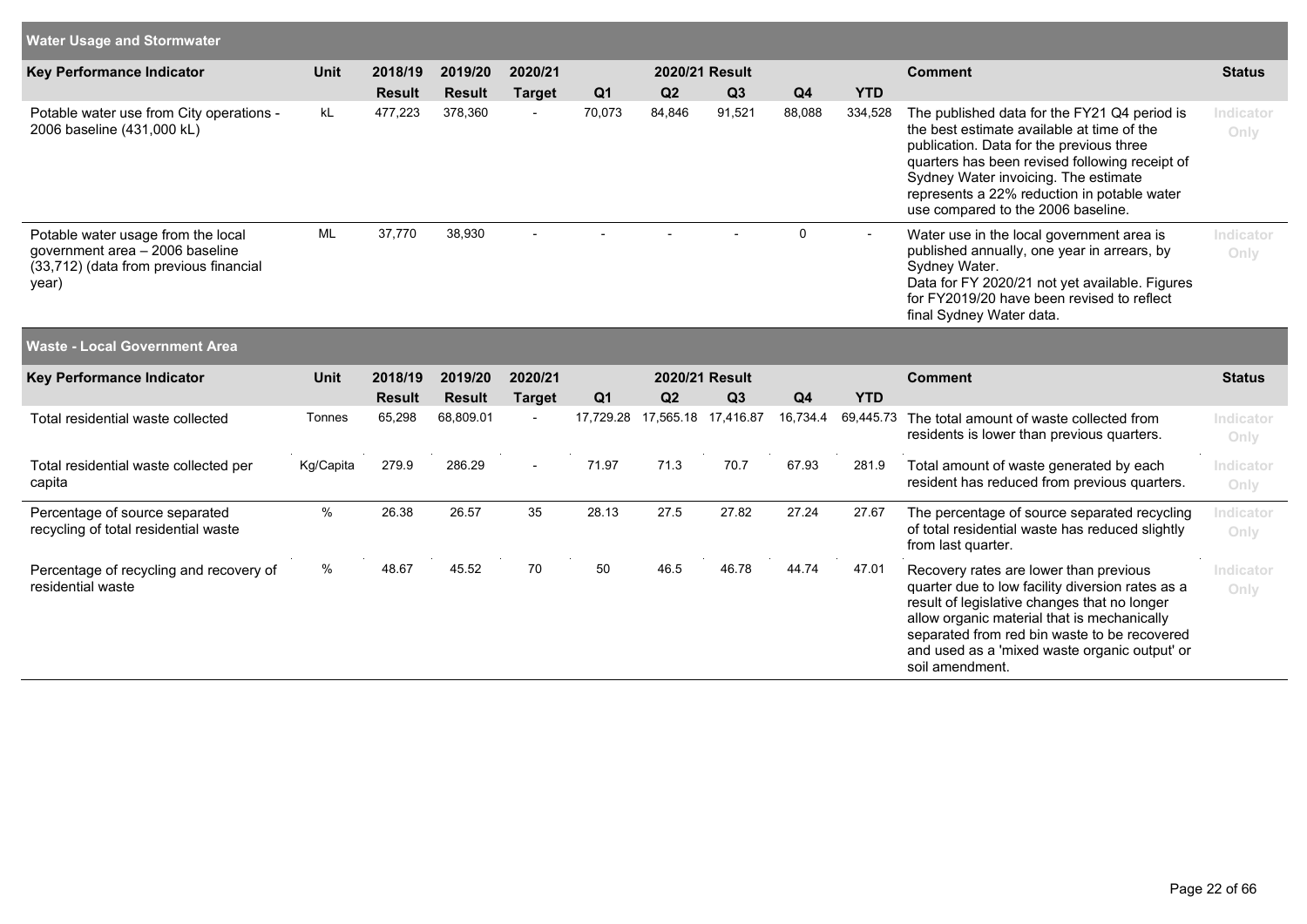| Key Performance Indicator                                                                              | <b>Unit</b> | 2018/19       | 2019/20       | 2020/21        |                | 2020/21 Result |        |                |            | <b>Comment</b>                                                                                                                                                                                                                                                                                                                                                                                                                                                                                                                                                                                                                                                     | <b>Status</b>     |
|--------------------------------------------------------------------------------------------------------|-------------|---------------|---------------|----------------|----------------|----------------|--------|----------------|------------|--------------------------------------------------------------------------------------------------------------------------------------------------------------------------------------------------------------------------------------------------------------------------------------------------------------------------------------------------------------------------------------------------------------------------------------------------------------------------------------------------------------------------------------------------------------------------------------------------------------------------------------------------------------------|-------------------|
|                                                                                                        |             | <b>Result</b> | <b>Result</b> | <b>Target</b>  | Q <sub>1</sub> | Q2             | Q3     | Q <sub>4</sub> | <b>YTD</b> |                                                                                                                                                                                                                                                                                                                                                                                                                                                                                                                                                                                                                                                                    |                   |
| Total waste collected from City<br>managed properties including aquatic<br>centres                     | Tonnes      | 897.33        | 816.38        |                | 209.52         | 210.1          | 229.23 | 231.19         | 880.04     | The total waste generated from City owned<br>and managed properties for FY 20/21 is 64<br>tonnes higher compared to last financial year.<br>This is due to portfolio increases this financial<br>year and significant closure periods last<br>financial year, due to Covid-19 restrictions.                                                                                                                                                                                                                                                                                                                                                                        | Indicator<br>Only |
| Recovered and recycled waste collected<br>from City managed properties including<br>aquatic facilities | Tonnes      | 259.44        | 362.75        |                | 191.73         | 194.22         | 209.69 | 216.62         | 812.26     | Over 90 per cent of waste materials have<br>been recycled and recovered from City owned<br>and managed properties each quarter of this<br>financial year.<br>This is a significant increase in waste recycled<br>and recovered compared to FY19/20, resulting<br>in the City achieving its operational waste<br>target.                                                                                                                                                                                                                                                                                                                                            | Indicator<br>Only |
| Resource recovery of waste from the<br>City's parks, streets and public places                         | $\%$        | 42            | 46            |                |                |                |        | 52             | 52         | Includes the following streams: kerbside<br>recycling; food scraps; garden organics; white<br>goods; E-waste and recycling events.                                                                                                                                                                                                                                                                                                                                                                                                                                                                                                                                 | Indicator<br>Only |
| Resource recovery of waste from City<br>managed properties including aquatic<br>centres                | $\%$        | 29            | 46            | $\overline{a}$ | 91.5           | 92             | 91     | 93             | 91.88      | The June 2021 70% resource recovery target<br>for City owned and managed properties has<br>been exceeded. City properties have achieved<br>an increase in the resource recovery rate from<br>44% in 2019/20 to 92% for 2020/21. Recycled<br>waste accounts for 44% of the total amount of<br>waste generated, including 14% from food<br>scrap recycling. The remaining increase in<br>resource recovery is largely due to the<br>recovery achieved from the general 'dry' waste<br>stream, via a process that turns this waste<br>stream into a Resourced Derived Fuel that<br>can be used as a fuel in cement production,<br>rather than being sent to landfill. | Indicator<br>Only |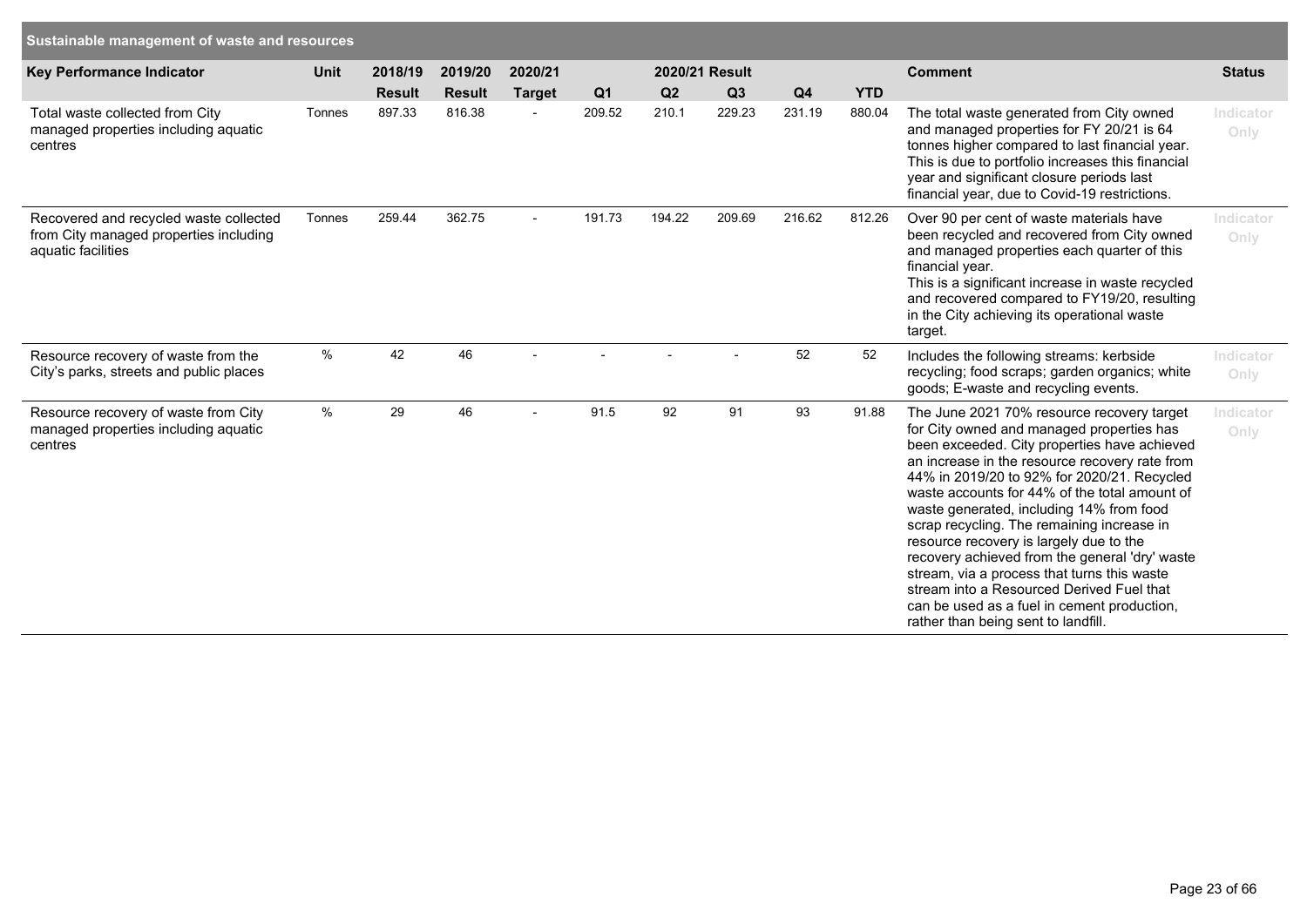| <b>Greening Sydney</b>                                                                                      |                |               |               |                |                |        |                |                |                |                                                                                                                                                                                                                                                                                                                                                                                    |                   |
|-------------------------------------------------------------------------------------------------------------|----------------|---------------|---------------|----------------|----------------|--------|----------------|----------------|----------------|------------------------------------------------------------------------------------------------------------------------------------------------------------------------------------------------------------------------------------------------------------------------------------------------------------------------------------------------------------------------------------|-------------------|
| <b>Key Performance Indicator</b>                                                                            | Unit           | 2018/19       | 2019/20       | 2020/21        |                |        | 2020/21 Result |                |                | <b>Comment</b>                                                                                                                                                                                                                                                                                                                                                                     | <b>Status</b>     |
|                                                                                                             |                | <b>Result</b> | <b>Result</b> | <b>Target</b>  | Q <sub>1</sub> | Q2     | Q3             | Q <sub>4</sub> | <b>YTD</b>     |                                                                                                                                                                                                                                                                                                                                                                                    |                   |
| New plants planted in City parks and<br>street gardens                                                      | No.            | 69,708        | 78,725        | 50,000         | 36,018         | 19,983 | 16,235         | 34,147         | 106,383        | Planting undertaken across the LGA including<br>Hyde Park North, Wattle Street Streetscape,<br>Canal Reserve, Prince Alfred Park, Southern<br>Cross Drive Reserve, Sydney Park, Glebe<br>Foreshore, Blackwattle Bay, Harry Noble<br>Reserve, Redfern Oval, Alexandria Park,<br>Hollis Park and streetscapes in Waterloo,<br>Surry Hills, Rosebery, Alexandria and<br>Erskineville. | <b>On Track</b>   |
| New and renewed public domain<br>landscaping installed (nature strips, rain<br>gardens, traffic treatments) | m <sub>2</sub> | 5,940         | 8,272         | 7,500          | 4,343          | 3,566  | 1,498          | 1,673          | 11,080         | The Public Domain program is well over target<br>and under budget. Program delivery has kept<br>up with the large volumes of greening work<br>created by the City's stimulus package as well<br>as completing garden refurbishing work. The<br>recent rain has also helped the street gardens<br>flourish.                                                                         | <b>On Track</b>   |
| Maintain or increase number of<br>indigenous bird species observed<br>(2009/10 baseline - 63 species)       | No.            | 67            | 68            |                |                |        |                | $\mathbf 0$    | $\blacksquare$ | Numbers maintained - no formal avifauna<br>surveys have been done in 2020/21 due to<br>Covid-19 limitations. Fauna surveys due to<br>commence in early 2022 to assess any<br>changes over the last 10 years in line with the<br>Urban Ecology Strategic Action Plan.                                                                                                               | Indicator<br>Only |
| Extent of locally-indigenous bushland                                                                       | ha             | 12.2          | 12.9          | 13.5           |                |        |                | 12.9           | 12.9           | No increases in this reporting period. Current<br>total area of bush restoration sites exceeds<br>the Urban Ecology Strategic Action Plan target<br>of 9.2ha.                                                                                                                                                                                                                      | Indicator<br>Only |
| <b>Environmental Grants</b>                                                                                 |                |               |               |                |                |        |                |                |                |                                                                                                                                                                                                                                                                                                                                                                                    |                   |
| <b>Key Performance Indicator</b>                                                                            | <b>Unit</b>    | 2018/19       | 2019/20       | 2020/21        |                |        | 2020/21 Result |                |                | <b>Comment</b>                                                                                                                                                                                                                                                                                                                                                                     | <b>Status</b>     |
|                                                                                                             |                | <b>Result</b> | <b>Result</b> | <b>Target</b>  | Q <sub>1</sub> | Q2     | Q3             | Q <sub>4</sub> | <b>YTD</b>     |                                                                                                                                                                                                                                                                                                                                                                                    |                   |
| Environmental grants approved by the<br>City of Sydney                                                      | \$ '000        | 1,599.89      | 1,135.2       | $\blacksquare$ | 294.68         | 698.41 | 22             | 3.66           | 1,018.74       | This year a total of 92 Environmental grants<br>were approved by Council for a total of<br>\$1,018,739. This includes a hire fee reduction<br>of Sydney Town Hall for Tipping Point, to run<br>their event #StopAdani and Beyond<br>Roadshow.                                                                                                                                      | Indicator<br>Only |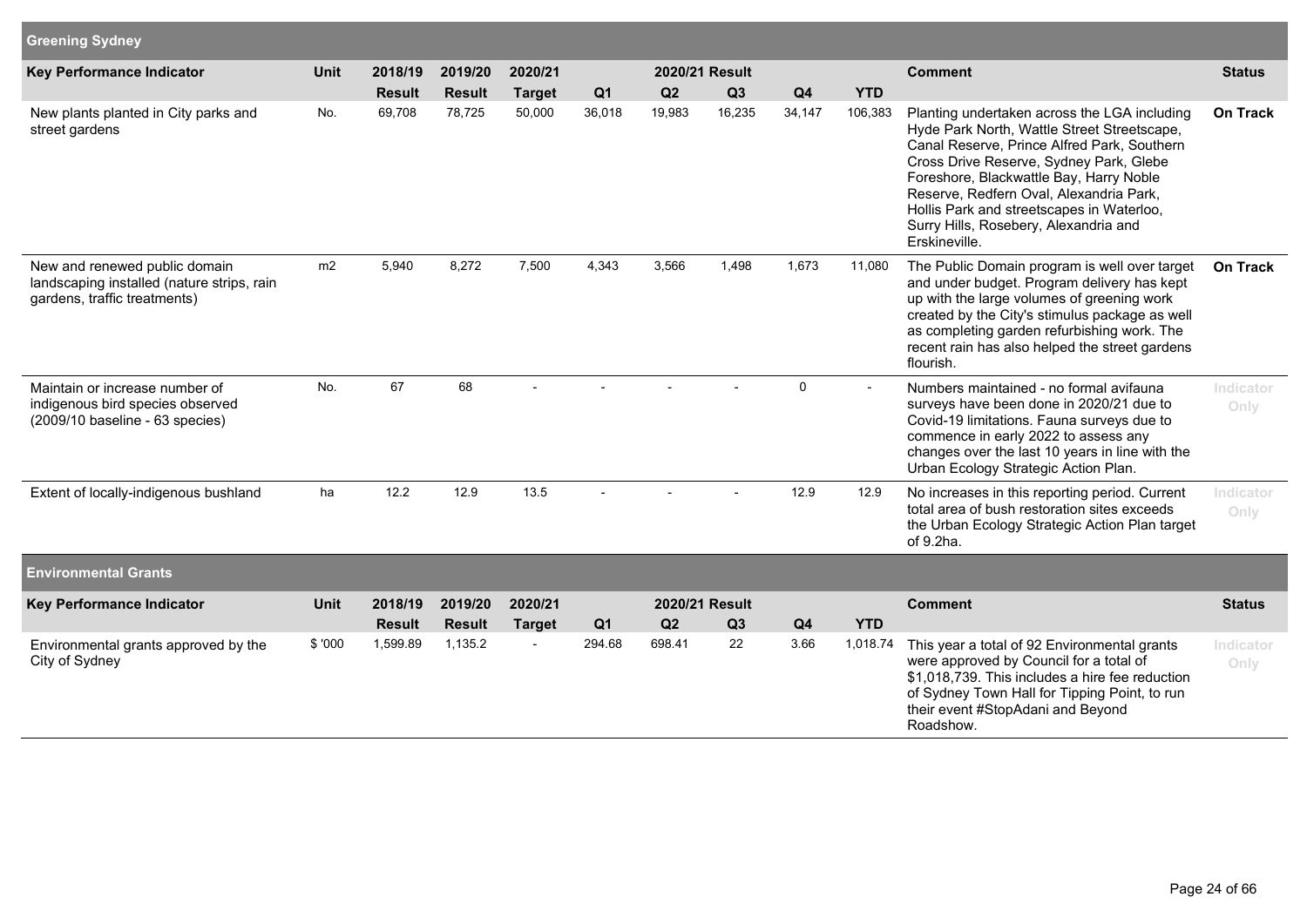# **3 Integrated transport for a connected city**

**Quality transport will be a major driver to sustainability, amenity, ease of mobility and the economic competitiveness of our city – the city must offer a variety of effective and affordable transport options.**

| 3.1 Investment in public transport and walking and cycling infrastructure encourages more people to use these forms of transport to travel to, from and within the city.                                                                                                |                                                                                                                                                                                                                                                                                                                                                                                                                                                                                                                                                              |                 |  |  |  |  |  |  |  |  |
|-------------------------------------------------------------------------------------------------------------------------------------------------------------------------------------------------------------------------------------------------------------------------|--------------------------------------------------------------------------------------------------------------------------------------------------------------------------------------------------------------------------------------------------------------------------------------------------------------------------------------------------------------------------------------------------------------------------------------------------------------------------------------------------------------------------------------------------------------|-----------------|--|--|--|--|--|--|--|--|
| <b>Major Programs</b>                                                                                                                                                                                                                                                   | <b>Progress To Date</b>                                                                                                                                                                                                                                                                                                                                                                                                                                                                                                                                      | <b>Status</b>   |  |  |  |  |  |  |  |  |
| <b>Planning</b>                                                                                                                                                                                                                                                         |                                                                                                                                                                                                                                                                                                                                                                                                                                                                                                                                                              |                 |  |  |  |  |  |  |  |  |
| Work with the State Government transport cluster to ensure all traffic<br>and transport related proposals in Central Sydney comply with<br>policies such as the Sydney City Centre Access Strategy, Movement<br>and Place, and Central Sydney on-street parking policy. | The City is working with Transport for NSW to develop and implement a City Centre Action Plan, which has been<br>informed by the City Centre Access Strategy (2013) and Movement and Place. The City is also currently partnering<br>with Transport for NSW to prepare an update to the City Centre Access Strategy. This document will be guided by<br>Future Transport 2056 and other State policies and by the work coming from the 2050 technical studies.                                                                                               | <b>On Track</b> |  |  |  |  |  |  |  |  |
| Advocacy                                                                                                                                                                                                                                                                |                                                                                                                                                                                                                                                                                                                                                                                                                                                                                                                                                              |                 |  |  |  |  |  |  |  |  |
| Work with the State Government and other stakeholders to develop<br>Future Transport projects for Sydney to increase public transport<br>accessibility and capacity to and within the City of Sydney, including<br>planning for Metro West and new Metro initiatives.   | Metro West station locations in Pyrmont and City Centre (Hunter Street at Wynyard) now confirmed and planning<br>assessment underway. Regarding the Metro West extension, Council has requested the Lord Mayor write to the<br>Minister for Transport and Roads seeking stations at least at Zetland and Central, to be operational by 2030-1 (same<br>timeframe as Metro West). The City continues to prosecute the case for this early Metro West extension via projects<br>such as the Transport for NSW Camperdown Ultimo Transport Strategy.            | <b>On Track</b> |  |  |  |  |  |  |  |  |
| Partnership                                                                                                                                                                                                                                                             |                                                                                                                                                                                                                                                                                                                                                                                                                                                                                                                                                              |                 |  |  |  |  |  |  |  |  |
| Work with the State Government and taxi industry to implement more<br>taxi ranks in better locations with improved safety in the city centre<br>during the evening and late night.                                                                                      | The City is continuing to work with the taxi industry and state government to review taxi rank locations. This occurs<br>through the Transport for NSW run Late Night Transport working group. This is also part of the City Centre Action<br>Plan and will be included in the Strategy for Streets.                                                                                                                                                                                                                                                         | <b>On Track</b> |  |  |  |  |  |  |  |  |
| 3.2 Transport infrastructure is aligned with city growth.                                                                                                                                                                                                               |                                                                                                                                                                                                                                                                                                                                                                                                                                                                                                                                                              |                 |  |  |  |  |  |  |  |  |
| <b>Major Programs</b>                                                                                                                                                                                                                                                   | <b>Progress To Date</b>                                                                                                                                                                                                                                                                                                                                                                                                                                                                                                                                      | <b>Status</b>   |  |  |  |  |  |  |  |  |
| Partnership                                                                                                                                                                                                                                                             |                                                                                                                                                                                                                                                                                                                                                                                                                                                                                                                                                              |                 |  |  |  |  |  |  |  |  |
| Work with the State Government to ensure the best outcomes are<br>achieved for the community on large public transport and road<br>projects.                                                                                                                            | The City is continuing to work with TfNSW to ensure the delivery of the King Street Gateway project with the final<br>design features, including public art, being completed. The first stage of Metro West received planning approval in<br>March 2021 following extensive lobbying by the City, and the NSW Government has now confirmed stations at<br>Pyrmont and the City CBD at Hunter Street. The City is continuing to provide input into public domain and design<br>matters, for the Sydney Metro City & Southwest stations within the City's LGA. | On Track        |  |  |  |  |  |  |  |  |
| <b>Advocacy</b>                                                                                                                                                                                                                                                         |                                                                                                                                                                                                                                                                                                                                                                                                                                                                                                                                                              |                 |  |  |  |  |  |  |  |  |
| implications of development in the city area.                                                                                                                                                                                                                           | Work with the State Government to ensure understanding of transport The City has engaged with Transport for NSW to understand the role each organisation plays in dealing with the kerb-<br>side space use and freight and logistics challenges facing Sydney CBD. These insights will help develop options for<br>new and existing developments. The City continues to prosecute how the 'movement and place' approach should be<br>applied to better provide for people walking in the city centre and village centres.                                    | On Track        |  |  |  |  |  |  |  |  |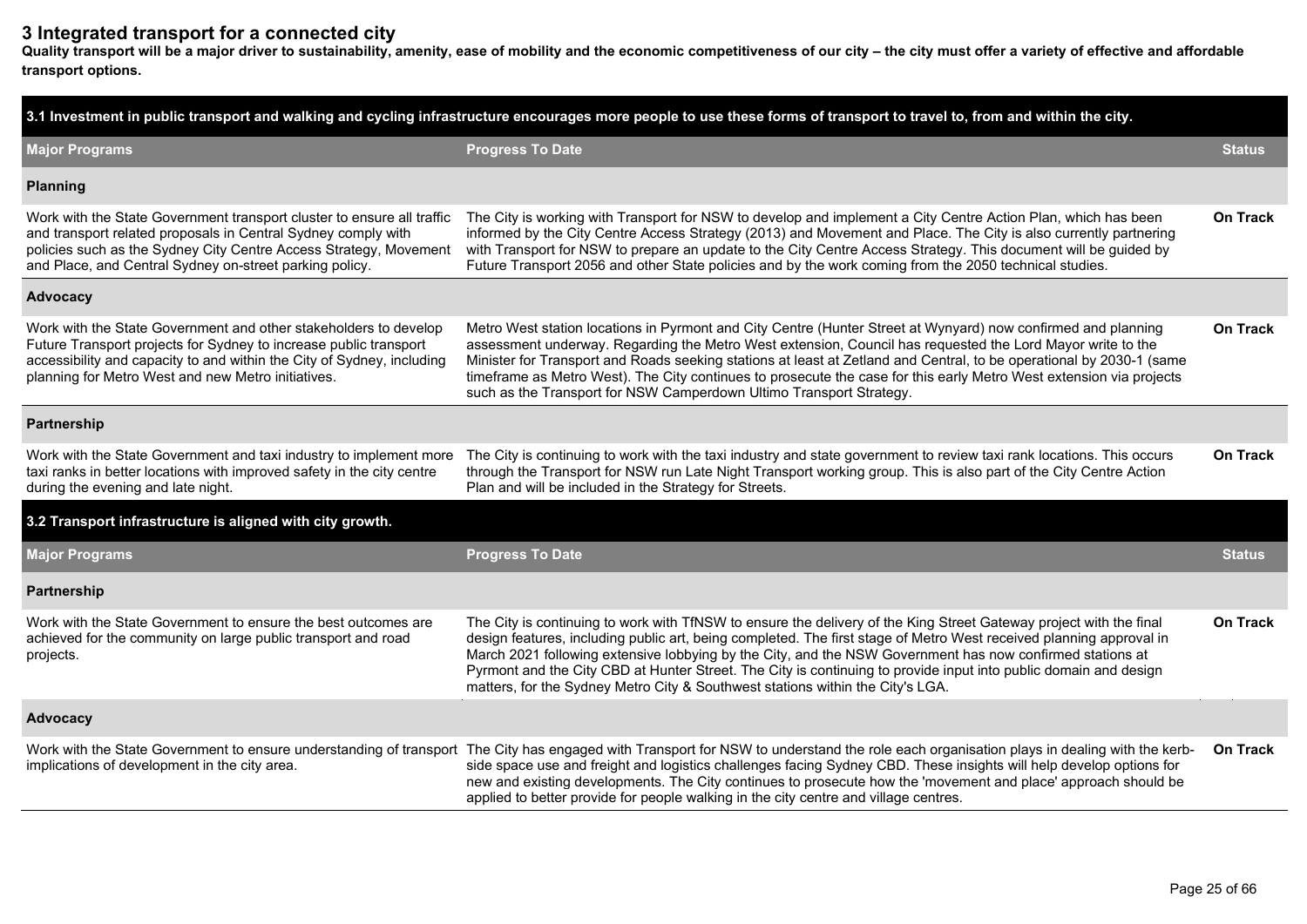| Continue to implement the neighbourhood parking policy.                                                                                                                                                                                 | The City will review the Neighbourhood Parking Policy in 2021-2. The review will include consideration of any matters<br>in draft Sustainable Sydney 2050. The review will also include the process for determining visitor parking entitlements.                                                                                                                                                                                                                                                                                                                                                                                                                                                                                                                                                                                              | On Track        |
|-----------------------------------------------------------------------------------------------------------------------------------------------------------------------------------------------------------------------------------------|------------------------------------------------------------------------------------------------------------------------------------------------------------------------------------------------------------------------------------------------------------------------------------------------------------------------------------------------------------------------------------------------------------------------------------------------------------------------------------------------------------------------------------------------------------------------------------------------------------------------------------------------------------------------------------------------------------------------------------------------------------------------------------------------------------------------------------------------|-----------------|
|                                                                                                                                                                                                                                         | The Policy remains fit for purpose in guiding how operational teams manage the kerb as roadspace change occurs,<br>resident and business demand changes due to Covid-19 or new streets in Green Square open.                                                                                                                                                                                                                                                                                                                                                                                                                                                                                                                                                                                                                                   |                 |
| <b>Freight and Servicing</b>                                                                                                                                                                                                            |                                                                                                                                                                                                                                                                                                                                                                                                                                                                                                                                                                                                                                                                                                                                                                                                                                                |                 |
| Work with State Government and businesses to develop new and<br>innovative solutions to freight and servicing, including more<br>productivity from loading spaces and exploring higher-amenity<br>options for "last mile" distribution. | The City continues to work with State Government to understand current challenges and innovations in last-mile<br>freight. This includes research into the off street freight requirements of the city centre and the costs and benefits of<br>providing for this using various delivery methods. This work is being finalised.                                                                                                                                                                                                                                                                                                                                                                                                                                                                                                                | On Track        |
| <b>Regional Collaboration</b>                                                                                                                                                                                                           |                                                                                                                                                                                                                                                                                                                                                                                                                                                                                                                                                                                                                                                                                                                                                                                                                                                |                 |
| Continue to build relationships with neighbouring councils and<br>collaborate on transport projects where infrastructure or impact is<br>across the boundaries.                                                                         | The City has developed strong working relationships with neighbouring councils in relation to WestConnex and Metro.<br>This includes the upcoming King Street Gateway project. The City has also collaborated with Randwick, Bayside and<br>Inner West councils on the South East Sydney Transport Strategy (NSW Government). The City has provided<br>perspectives to Inner West and Bayside on their integrated transport strategies. The City is collaborating with Inner<br>West on the early scope development for the Camperdown Ultimo transport strategy. Cross-council collaboration also<br>encompasses promoting the Inner Sydney Regional Bike Network.                                                                                                                                                                            | On Track        |
| <b>Technology</b>                                                                                                                                                                                                                       |                                                                                                                                                                                                                                                                                                                                                                                                                                                                                                                                                                                                                                                                                                                                                                                                                                                |                 |
| Partner with the State Government to facilitate innovation in transport<br>management, ensuring technology assists in achieving agreed urban<br>and transport outcomes.                                                                 | Key actions from the June Council meeting are preparing planning controls to support electric vehicle uptake, and<br>consideration of options for electric vehicles in the car sharing system. The City's advocacy for Zero Emissions buses<br>in Green Square is ongoing.<br>The NSW Government is preparing to trial smart kerbside approaches in Western Sydney. Transport for NSW has<br>briefed the City. The City will continue to observe the trials to inform its own processes.                                                                                                                                                                                                                                                                                                                                                       | On Track        |
| 3.3 The amenity of the city centre and villages is enhanced through careful management and integration of transport.                                                                                                                    |                                                                                                                                                                                                                                                                                                                                                                                                                                                                                                                                                                                                                                                                                                                                                                                                                                                |                 |
| <b>Major Programs</b>                                                                                                                                                                                                                   | <b>Progress To Date</b>                                                                                                                                                                                                                                                                                                                                                                                                                                                                                                                                                                                                                                                                                                                                                                                                                        | <b>Status</b>   |
| <b>Traffic calming initiatives</b>                                                                                                                                                                                                      |                                                                                                                                                                                                                                                                                                                                                                                                                                                                                                                                                                                                                                                                                                                                                                                                                                                |                 |
| Develop and deliver a range of initiatives to help support change of<br>behaviour by traffic calming.                                                                                                                                   | The City continues to work with TfNSW and the Centre for Roads Safety under the Roads Safety Partnership to<br>deliver traffic calming devices and help reduce speeds within the Council area.                                                                                                                                                                                                                                                                                                                                                                                                                                                                                                                                                                                                                                                 | <b>On Track</b> |
| <b>Speed reduction</b>                                                                                                                                                                                                                  |                                                                                                                                                                                                                                                                                                                                                                                                                                                                                                                                                                                                                                                                                                                                                                                                                                                |                 |
| Continue to work with the State Government to look for opportunities<br>to reduce traffic speeds and speed limits throughout the City of<br>Sydney.                                                                                     | The City continues to advocate for lower speed limits across the LGA. Transport for NSW (TfNSW) has responsibility<br>for changing speed limits across NSW.<br>The City is working with TfNSW to improve safety for all road users by introducing 40km/h speed limits throughout the<br>local government area. The City has been applying to TfNSW for speed changes on the local and regional road<br>networks and advocating for speed changes on the state road network.<br>Reducing speed limits from 50km/h to 40km/h decreases pedestrian deaths and serious injury by up to 33 per cent.<br>In Q4, new 40km/h speed limits were activated on King Street, Newtown and Wilson Street, Newtown and Erskineville<br>Road, Swanson Street and Copeland Street, Erskineville. These roads are all State Roads under the control of<br>TfNSW. | <b>On Track</b> |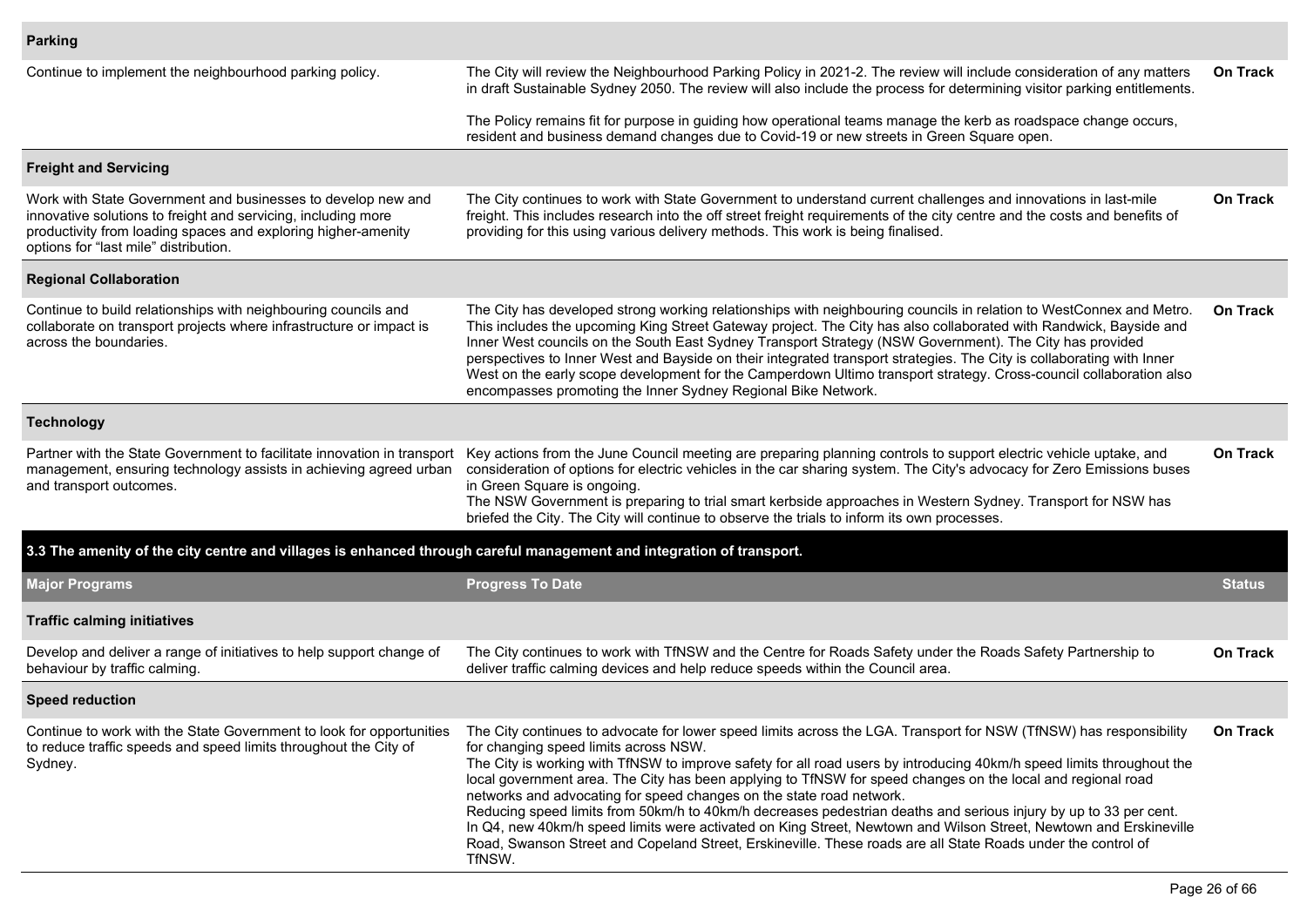|                                                                                                                                                                  | The City continues to advocate for changes on the state road network with Cleveland Street currently under review.<br>Currently 72% of our local and regional road network has a speed limit of 40km/h or lower. The City is expecting<br>TfNSW to activate the Potts Point, Rushcutters Bay and Elizabeth Bay speed reduction in July 2021.<br>The City is targeting State and Regional roads for speed reduction as well as the remainder of the local road network.<br>The lower speed limits will enhance community safety and encourage community recovery. |                 |
|------------------------------------------------------------------------------------------------------------------------------------------------------------------|------------------------------------------------------------------------------------------------------------------------------------------------------------------------------------------------------------------------------------------------------------------------------------------------------------------------------------------------------------------------------------------------------------------------------------------------------------------------------------------------------------------------------------------------------------------|-----------------|
| Road safety partnerships                                                                                                                                         |                                                                                                                                                                                                                                                                                                                                                                                                                                                                                                                                                                  |                 |
| Continue to build relationships with Transport for New South Wales<br>through the local government road safety program to improve road<br>safety within the LGA. | The City continues to work closely with TfNSW in improve road safety outcomes. Our Speed Reduction Action Plan<br>and Local Government Road Safety Program complement our business as usual working relationships with TfNSW.                                                                                                                                                                                                                                                                                                                                    | <b>On Track</b> |
| <b>Manage amenity</b>                                                                                                                                            |                                                                                                                                                                                                                                                                                                                                                                                                                                                                                                                                                                  |                 |
| Manage the scheduling of waste collection services to ensure the<br>least disruption to the community.                                                           | Due to Covid-19 pandemic requirements for a staggered start and finishing times, Cleanaway are allowed to start at<br>5am. They are minimising community disruption by varying the starting points and avoiding starting collection in<br>residential areas where noise can be an issue.                                                                                                                                                                                                                                                                         | On Track        |
| <b>Community programs</b>                                                                                                                                        |                                                                                                                                                                                                                                                                                                                                                                                                                                                                                                                                                                  |                 |
| Facilitate a range of road safety education programs for the<br>community.                                                                                       | The City as part of the Local Government Road Safety Program has facilitated a number of community road safety<br>education projects. These include school safety, speed reduction, motorcycle safety, pedestrian safety, senior safety,<br>child restraint safety and learner driver programs. As part of the Local Government Road Safety Program the City<br>accessed an additional \$20,000 of funding to support these programs.                                                                                                                            | On Track        |
| 3.4 Public transport, walking and cycling are the first choice transport modes within the city.                                                                  |                                                                                                                                                                                                                                                                                                                                                                                                                                                                                                                                                                  |                 |
| <b>Major Programs</b>                                                                                                                                            | <b>Progress To Date</b>                                                                                                                                                                                                                                                                                                                                                                                                                                                                                                                                          | <b>Status</b>   |
| <b>City transformation</b>                                                                                                                                       |                                                                                                                                                                                                                                                                                                                                                                                                                                                                                                                                                                  |                 |
|                                                                                                                                                                  |                                                                                                                                                                                                                                                                                                                                                                                                                                                                                                                                                                  |                 |
| Continue to support the implementation of light rail down George<br>Street and in wider local government area.                                                   | Handover of the City assets from the Light Rail project took place in July 2020. All defects were rectified within the 12<br>month defects liability period.                                                                                                                                                                                                                                                                                                                                                                                                     | On Track        |
| <b>Behavioural</b>                                                                                                                                               |                                                                                                                                                                                                                                                                                                                                                                                                                                                                                                                                                                  |                 |
| Advocate for measures aimed at increasing the use of public<br>transport, walking and cycling along major corridors to the city.                                 | Council has requested the Lord Mayor write to the Minister for Transport and Roads seeking Metro West extension by<br>2030-1. The priority station is Zetland station, which would significantly increase capacity in the City Centre-Green<br>Square-Airport corridor, including Botany Road. The City continues to advocate for Light Rail / Trackless Tram / Zero<br>Emission Buses between Green Square and the City Centre (using the Eastern Transit Corridor).                                                                                            | <b>On Track</b> |
|                                                                                                                                                                  | Designs for Oxford Street cycleway are being developed.                                                                                                                                                                                                                                                                                                                                                                                                                                                                                                          |                 |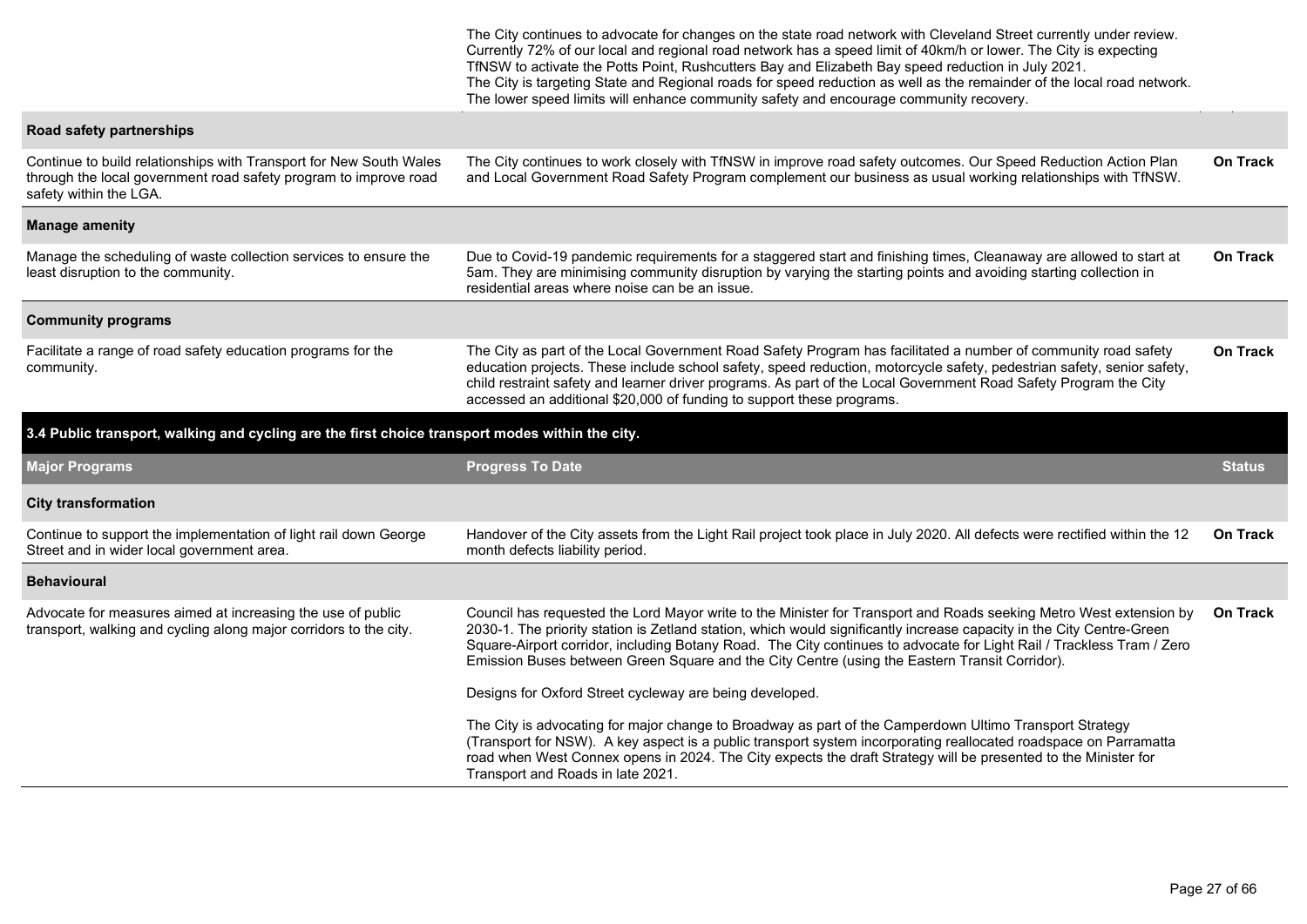| 3.5 Transport services and infrastructure are accessible.                                                                         |      |                                                                                                                                                                                                                                                                                                                                                                                                                                                                           |                          |                                                                                                       |                |        |                      |                |                 |                                                                                                                                                                                                                                                                                                                                                                                                                                                                                                                                                                                                                                                                                    |                   |  |
|-----------------------------------------------------------------------------------------------------------------------------------|------|---------------------------------------------------------------------------------------------------------------------------------------------------------------------------------------------------------------------------------------------------------------------------------------------------------------------------------------------------------------------------------------------------------------------------------------------------------------------------|--------------------------|-------------------------------------------------------------------------------------------------------|----------------|--------|----------------------|----------------|-----------------|------------------------------------------------------------------------------------------------------------------------------------------------------------------------------------------------------------------------------------------------------------------------------------------------------------------------------------------------------------------------------------------------------------------------------------------------------------------------------------------------------------------------------------------------------------------------------------------------------------------------------------------------------------------------------------|-------------------|--|
| <b>Major Programs</b>                                                                                                             |      |                                                                                                                                                                                                                                                                                                                                                                                                                                                                           |                          | <b>Progress To Date</b>                                                                               |                |        |                      |                |                 |                                                                                                                                                                                                                                                                                                                                                                                                                                                                                                                                                                                                                                                                                    |                   |  |
| <b>Parking</b>                                                                                                                    |      |                                                                                                                                                                                                                                                                                                                                                                                                                                                                           |                          |                                                                                                       |                |        |                      |                |                 |                                                                                                                                                                                                                                                                                                                                                                                                                                                                                                                                                                                                                                                                                    |                   |  |
| Manage the demand for parking to ensure there is equitable access<br>to the constrained supply.                                   |      |                                                                                                                                                                                                                                                                                                                                                                                                                                                                           |                          | Rangers proactively monitor parking across the LGA to ensure turnover and parking space availability. |                |        |                      |                |                 |                                                                                                                                                                                                                                                                                                                                                                                                                                                                                                                                                                                                                                                                                    |                   |  |
| Advocacy                                                                                                                          |      |                                                                                                                                                                                                                                                                                                                                                                                                                                                                           |                          |                                                                                                       |                |        |                      |                |                 |                                                                                                                                                                                                                                                                                                                                                                                                                                                                                                                                                                                                                                                                                    |                   |  |
| Ensure the needs of all community and customers are considered in<br>the master planning for transport and urban growth projects. |      | The City is advocating for high quality public domain outcomes for metro station precincts, Central Station planning<br>and Redfern Station upgrade. Ongoing advocacy and input into major state government development projects<br>including Waterloo estate, Barangaroo Central/Hickson Road and North Eveleigh. Prime objective is to ensure a high<br>quality, accessible public domain to allow people to walk and cycle to public transport and other destinations. |                          |                                                                                                       |                |        |                      |                | <b>On Track</b> |                                                                                                                                                                                                                                                                                                                                                                                                                                                                                                                                                                                                                                                                                    |                   |  |
| <b>Transport infrastructure</b>                                                                                                   |      |                                                                                                                                                                                                                                                                                                                                                                                                                                                                           |                          |                                                                                                       |                |        |                      |                |                 |                                                                                                                                                                                                                                                                                                                                                                                                                                                                                                                                                                                                                                                                                    |                   |  |
| Advocate to ensure public transport infrastructure meets the needs of<br>users.<br>3.S.1 Performance Measures                     |      |                                                                                                                                                                                                                                                                                                                                                                                                                                                                           |                          |                                                                                                       |                |        |                      |                |                 | The inclusion of Pyrmont Station and Hunter Street station in Metro West provides opportunities for placemaking in<br>the station precincts. This will consider the needs of workers, residents, businesses and visitors to each location. The<br>City is liaising with Transport for NSW and Sydney Metro to determine the best approach to developing and<br>implementing specific concepts, such as street closures. The City continues to negotiate King St Gateway<br>implementation as a community benefit from WestConnex Stages 2 and 3. The Gateway project will reduce the traffic<br>volumes, speed and capacity of King Street south of Newtown, and Sydney Park Road. | <b>On Track</b>   |  |
| Parking and road management                                                                                                       |      |                                                                                                                                                                                                                                                                                                                                                                                                                                                                           |                          |                                                                                                       |                |        |                      |                |                 |                                                                                                                                                                                                                                                                                                                                                                                                                                                                                                                                                                                                                                                                                    |                   |  |
|                                                                                                                                   |      |                                                                                                                                                                                                                                                                                                                                                                                                                                                                           |                          |                                                                                                       |                |        |                      |                |                 |                                                                                                                                                                                                                                                                                                                                                                                                                                                                                                                                                                                                                                                                                    |                   |  |
| <b>Key Performance Indicator</b>                                                                                                  | Unit | 2018/19<br><b>Result</b>                                                                                                                                                                                                                                                                                                                                                                                                                                                  | 2019/20<br><b>Result</b> | 2020/21<br><b>Target</b>                                                                              | Q <sub>1</sub> | Q2     | 2020/21 Result<br>Q3 | Q <sub>4</sub> | <b>YTD</b>      | <b>Comment</b>                                                                                                                                                                                                                                                                                                                                                                                                                                                                                                                                                                                                                                                                     | <b>Status</b>     |  |
| Car share bookings                                                                                                                | No.  | 233,527                                                                                                                                                                                                                                                                                                                                                                                                                                                                   | 239,637                  |                                                                                                       | 70,395         | 73,521 | 71,541               | 68,325         | 283,782         | Reduction from previous quarter.                                                                                                                                                                                                                                                                                                                                                                                                                                                                                                                                                                                                                                                   | Indicator<br>Only |  |
| Residents who are members of car<br>share schemes                                                                                 | No.  | 45,126                                                                                                                                                                                                                                                                                                                                                                                                                                                                    | 52,529                   | $\blacksquare$                                                                                        | 53,291         | 55,571 | 57,217               | 58,542         | 58,542          | Slight increase this quarter consistent with<br>previous growth trend.                                                                                                                                                                                                                                                                                                                                                                                                                                                                                                                                                                                                             | Indicator<br>Only |  |
| Resident drivers who are members of<br>car share schemes                                                                          | %    | 35.12                                                                                                                                                                                                                                                                                                                                                                                                                                                                     | 40.7                     |                                                                                                       | 41.3           | 42.7   | 44                   | 44.9           | 44.9            | Minor increase over last quarter.                                                                                                                                                                                                                                                                                                                                                                                                                                                                                                                                                                                                                                                  | Indicator<br>Only |  |
| Length of streets across the local<br>government area with a speed limit of<br>40km/h or less                                     | Km   | 165.6                                                                                                                                                                                                                                                                                                                                                                                                                                                                     | 271.59                   | $\overline{\phantom{a}}$                                                                              | 271.59         | 271.59 | 271.59               | 295.4          | 295.4           | King Street, Newtown from Carillion Ave,<br>Darlington to Sydney Park Rd Erskineville is<br>now 40km/h from 50km/h.<br>Wilson Street, Newtown from Erskineville Rd                                                                                                                                                                                                                                                                                                                                                                                                                                                                                                                 | Indicator<br>Only |  |

to King St is now 40km/h from 50km/h. Swanson St, Erskineville from Erskineville Rd to Copeland St is now 40km/h from 50km/h. Copeland St, Erskineville from Mitchell Rd to Swanson St is now 40km/h from 50km/h. Princess Hwy, Newtown from King St to May

Street is now 40km/h from 60km/h.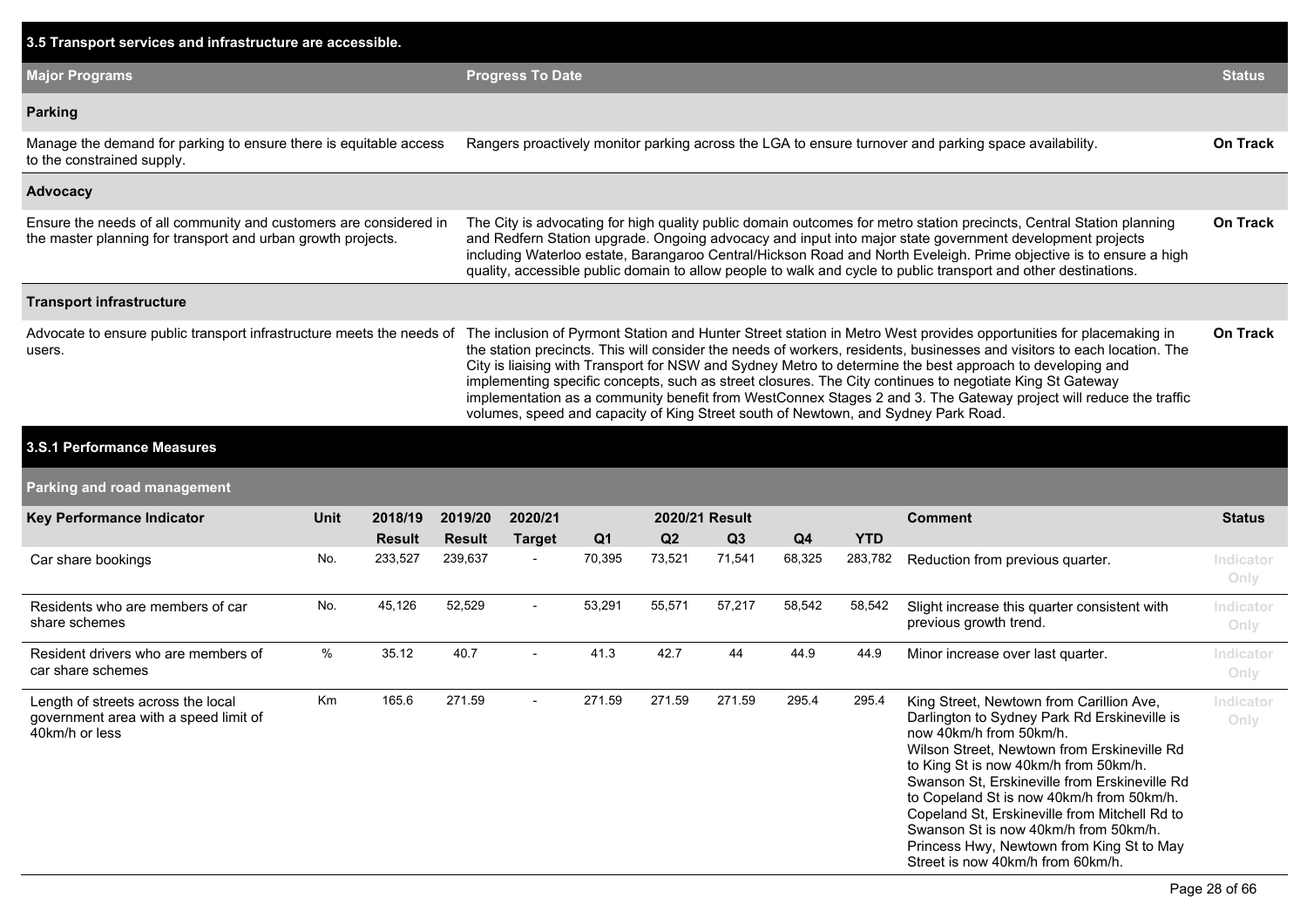| <b>Roads maintenance</b>     |             |               |               |               |                |                |                |                |            |                         |                 |
|------------------------------|-------------|---------------|---------------|---------------|----------------|----------------|----------------|----------------|------------|-------------------------|-----------------|
| Key Performance Indicator    | <b>Unit</b> | 2018/19       | 2019/20       | 2020/21       |                |                | 2020/21 Result |                |            | <b>Comment</b>          | <b>Status</b>   |
|                              |             | <b>Result</b> | <b>Result</b> | <b>Target</b> | Q <sub>1</sub> | Q <sub>2</sub> | Q <sub>3</sub> | Q <sub>4</sub> | <b>YTD</b> |                         |                 |
| Road renewed/treated program | m2          | 32,785        | 29,021        | 20,000        | 644            | 9,282          | 12,065         | 12,282         | 34,273     | Annual target achieved. | <b>On Track</b> |
| <b>Traffic calming</b>       |             |               |               |               |                |                |                |                |            |                         |                 |
|                              |             |               |               |               |                |                |                |                |            |                         |                 |
| Key Performance Indicator    | <b>Unit</b> | 2018/19       | 2019/20       | 2020/21       |                |                | 2020/21 Result |                |            | <b>Comment</b>          | <b>Status</b>   |
|                              |             | <b>Result</b> | <b>Result</b> | <b>Target</b> | Q <sub>1</sub> | Q <sub>2</sub> | Q <sub>3</sub> | Q <sub>4</sub> | <b>YTD</b> |                         |                 |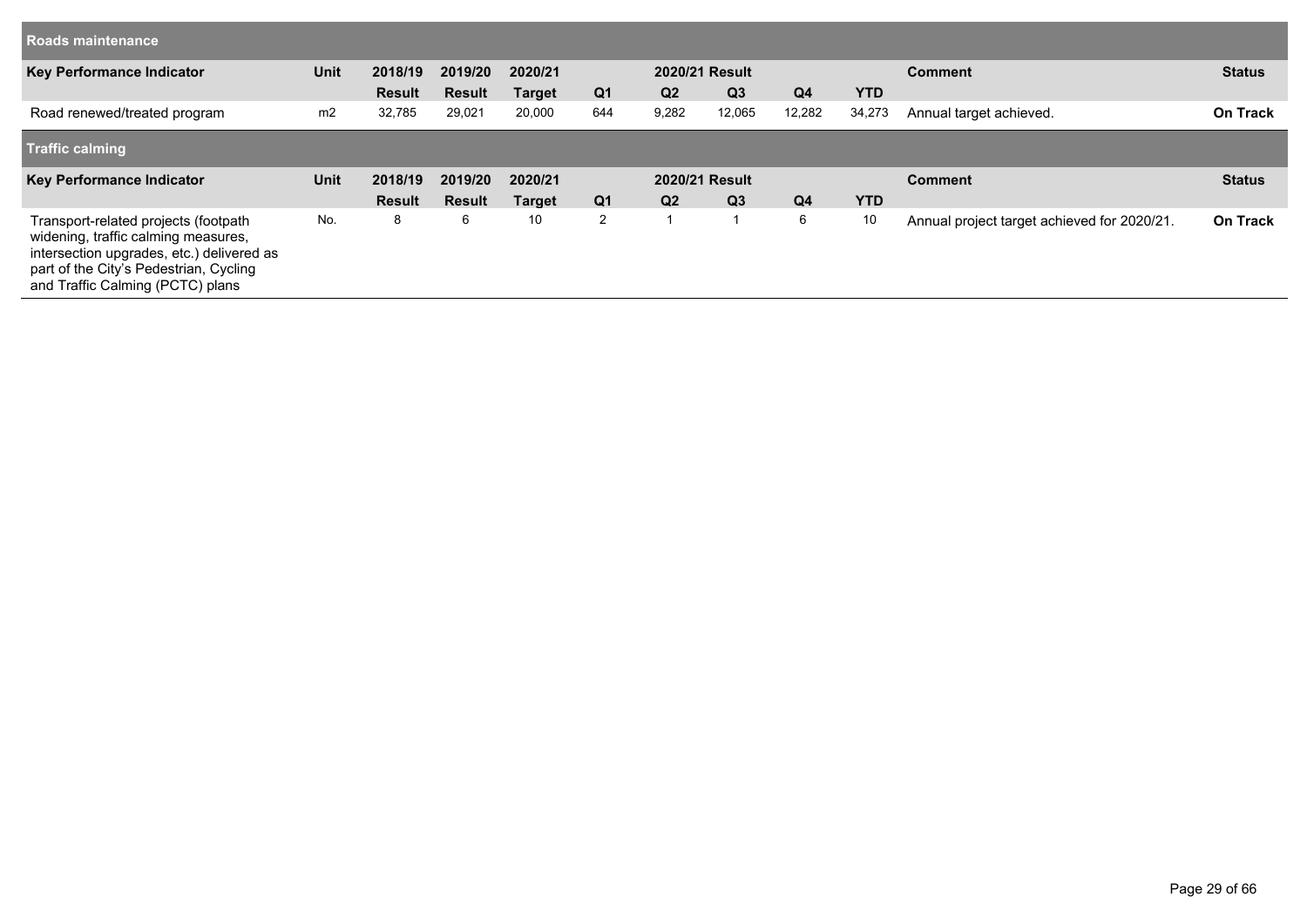# **4 A city for walking and cycling**

**A safe, comfortable and attractive walking and cycling network linking the city's streets, parks and open spaces.**

| 4.1 The city and neighbouring areas have a network of accessible, safe, connected pedestrian and cycling paths integrated with green spaces.                                                                                                                                                      |                                                                                                                                                                                                                                                                                                                                                                                                                                                                                                                                                                                                                         |                         |                                                                                                                                                                                                                                                                                                                                                                      |                 |  |  |  |  |
|---------------------------------------------------------------------------------------------------------------------------------------------------------------------------------------------------------------------------------------------------------------------------------------------------|-------------------------------------------------------------------------------------------------------------------------------------------------------------------------------------------------------------------------------------------------------------------------------------------------------------------------------------------------------------------------------------------------------------------------------------------------------------------------------------------------------------------------------------------------------------------------------------------------------------------------|-------------------------|----------------------------------------------------------------------------------------------------------------------------------------------------------------------------------------------------------------------------------------------------------------------------------------------------------------------------------------------------------------------|-----------------|--|--|--|--|
| <b>Major Projects</b>                                                                                                                                                                                                                                                                             | <b>Completion</b><br><b>Date</b>                                                                                                                                                                                                                                                                                                                                                                                                                                                                                                                                                                                        | $\%$<br><b>Complete</b> | <b>Progress To Date</b>                                                                                                                                                                                                                                                                                                                                              | <b>Status</b>   |  |  |  |  |
| <b>Cycling</b>                                                                                                                                                                                                                                                                                    |                                                                                                                                                                                                                                                                                                                                                                                                                                                                                                                                                                                                                         |                         |                                                                                                                                                                                                                                                                                                                                                                      |                 |  |  |  |  |
| Improve bicycle safety, access and amenity through small scale<br>infrastructure changes and improved on street facilities throughout<br>the local government area.                                                                                                                               | 2023                                                                                                                                                                                                                                                                                                                                                                                                                                                                                                                                                                                                                    | 85                      | Four infrastructure improvement projects delivered in FY21:<br>1. Kent Street, Sydney - separated cycleway upgrade.<br>2. St Peters & Premier Lanes, Darlinghurst - shared zone.<br>3. Lang Road/Driver Avenue, Moore Park (the City has accepted TfNSW funding)<br>- signalised intersection upgrade.<br>4. Bowden Street, Alexandria - separated cycleway upgrade. | <b>On Track</b> |  |  |  |  |
|                                                                                                                                                                                                                                                                                                   |                                                                                                                                                                                                                                                                                                                                                                                                                                                                                                                                                                                                                         |                         | Mobilisation underway for delivery of FY22 improvement projects. Design and<br>approvals progressing for FY23 improvement projects.                                                                                                                                                                                                                                  |                 |  |  |  |  |
| <b>Major Programs</b>                                                                                                                                                                                                                                                                             | <b>Progress To Date</b>                                                                                                                                                                                                                                                                                                                                                                                                                                                                                                                                                                                                 |                         |                                                                                                                                                                                                                                                                                                                                                                      | <b>Status</b>   |  |  |  |  |
| <b>Walking</b>                                                                                                                                                                                                                                                                                    |                                                                                                                                                                                                                                                                                                                                                                                                                                                                                                                                                                                                                         |                         |                                                                                                                                                                                                                                                                                                                                                                      |                 |  |  |  |  |
| Deliver the Central Business District Streetscape Improvement<br>program, including the installation of Smartpoles, upgraded and<br>improved LED street lighting, traffic signals, street furniture and the<br>installation of granite paving.                                                    | The 2020/21 Central Business District Streetscape Improvement program included the installation of 10 Smartpoles<br>and LED lighting on Wentworth Avenue, the installation of 27 Smartpoles traffic signal upgrades and LED lights along<br>Clarence Street and the installation of granite paving on sections of Elizabeth, Phillip and Sussex Streets.                                                                                                                                                                                                                                                                |                         |                                                                                                                                                                                                                                                                                                                                                                      |                 |  |  |  |  |
| <b>Cycling</b>                                                                                                                                                                                                                                                                                    |                                                                                                                                                                                                                                                                                                                                                                                                                                                                                                                                                                                                                         |                         |                                                                                                                                                                                                                                                                                                                                                                      |                 |  |  |  |  |
| Complete the City's high priority regional routes, with separated<br>cycleways where possible.                                                                                                                                                                                                    | excluding the pop-up cycleways on regional routes).                                                                                                                                                                                                                                                                                                                                                                                                                                                                                                                                                                     |                         | 65% of the planned regional bike network is complete including temporary pop-up cycleways (62% complete                                                                                                                                                                                                                                                              | <b>On Track</b> |  |  |  |  |
| <b>Partnerships</b>                                                                                                                                                                                                                                                                               |                                                                                                                                                                                                                                                                                                                                                                                                                                                                                                                                                                                                                         |                         |                                                                                                                                                                                                                                                                                                                                                                      |                 |  |  |  |  |
| Work with neighbouring councils, state and federal governments to<br>implement the Inner Sydney Regional Bike network.                                                                                                                                                                            | Transport for NSW has committed to implementation of an adapted Inner Sydney Regional Bike Network - called the<br>Principle Bicycle Network in its strategic planning documents. However, it seems that TfNSW may have stopped work<br>on the Final Business Plan to support this, though it was supposed to have been completed at the end of 2020.<br>Randwick, Waverley and Inner West Councils have recently built cycleways that are part of the Inner Sydney<br>Regional Bike Network.<br>The Sydney Gateway project and WestConnex are also contributing elements of the Inner Sydney Regional Bike<br>Network. |                         |                                                                                                                                                                                                                                                                                                                                                                      |                 |  |  |  |  |
| <b>Civil Infrastructure</b>                                                                                                                                                                                                                                                                       |                                                                                                                                                                                                                                                                                                                                                                                                                                                                                                                                                                                                                         |                         |                                                                                                                                                                                                                                                                                                                                                                      |                 |  |  |  |  |
| Continue to implement priority actions from the Liveable Green<br>Network, including the Footpath Renewal program, pedestrian and<br>cycling safety improvements, new furniture installations, pedestrian<br>lighting upgrades, installations of green verge/street gardens and new<br>cycleways. | All 2020/21 Capital Works Projects and Programs implemented priority actions of the Liveable Green Network.                                                                                                                                                                                                                                                                                                                                                                                                                                                                                                             |                         |                                                                                                                                                                                                                                                                                                                                                                      |                 |  |  |  |  |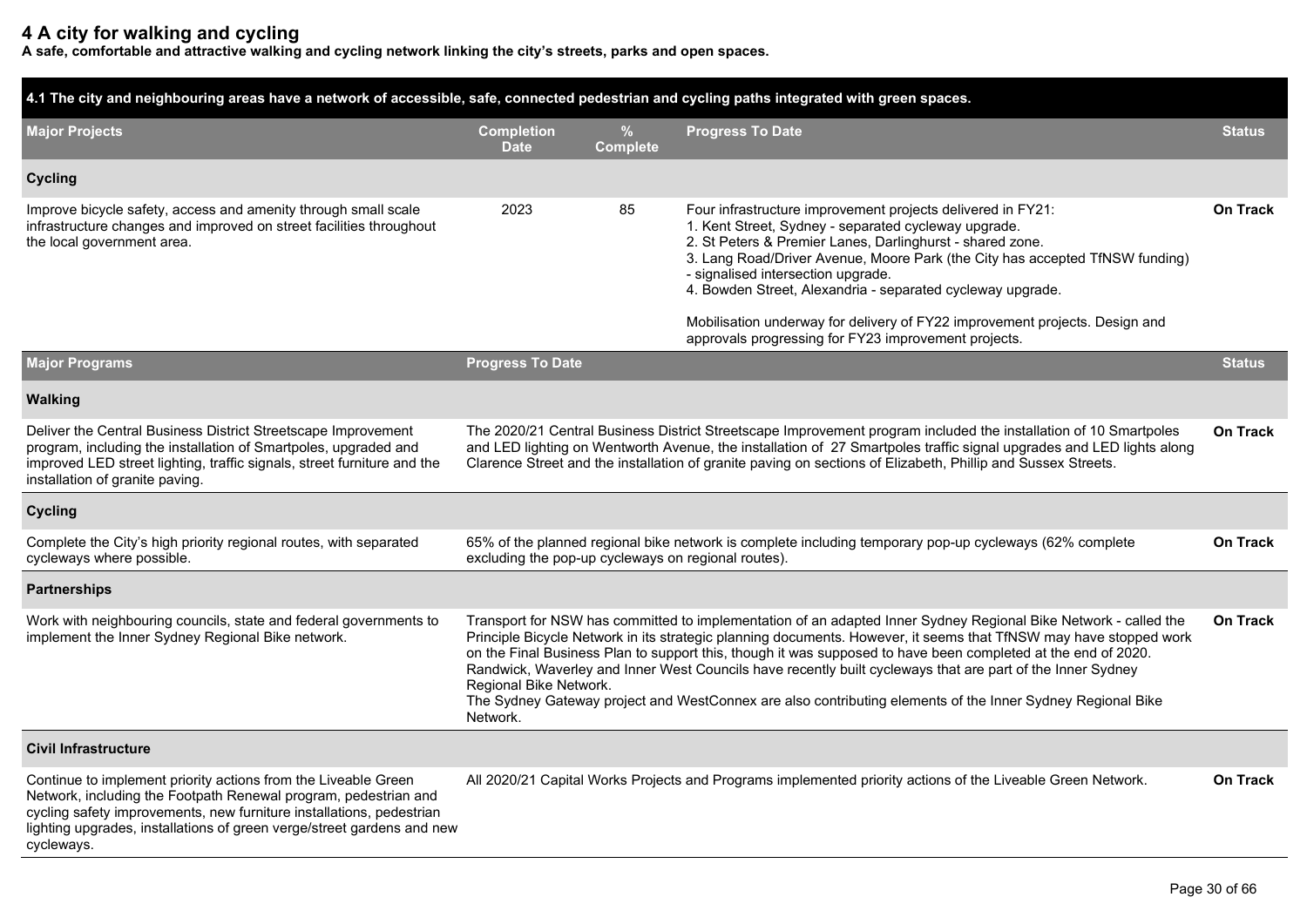| 4.2 The city centre is managed to facilitate the movement of people walking and cycling.                                                                                                                                                                                                                                                                                                                                                                                                                                                                                                                                                                                                            |                                                           |
|-----------------------------------------------------------------------------------------------------------------------------------------------------------------------------------------------------------------------------------------------------------------------------------------------------------------------------------------------------------------------------------------------------------------------------------------------------------------------------------------------------------------------------------------------------------------------------------------------------------------------------------------------------------------------------------------------------|-----------------------------------------------------------|
| <b>Progress To Date</b>                                                                                                                                                                                                                                                                                                                                                                                                                                                                                                                                                                                                                                                                             | <b>Status</b>                                             |
|                                                                                                                                                                                                                                                                                                                                                                                                                                                                                                                                                                                                                                                                                                     |                                                           |
| The City has continued to advocate for pedestrian priority in the city centre via the City Centre Action Plan. This<br>includes reduced waiting times, improved space and improved quality of the public domain for people walking. This is<br>particularly important as people return to work as part of our Community Recovery Plan from Covid-19. Improved<br>priority at crossings will reduce pedestrian crowding at signalised intersections and support physical distancing<br>requirements. Improving priority for pedestrians in the City Centre is also one of the draft outcomes as part of the<br>Strategy for Streets work we are undertaking in collaboration with Transport for NSW. | On Track                                                  |
|                                                                                                                                                                                                                                                                                                                                                                                                                                                                                                                                                                                                                                                                                                     |                                                           |
| Pitt Street pop-up cycleway (700 metres) and a short connection between Liverpool Street cycleway and Darling<br>Harbour were completed.<br>Transport for NSW has agreed to progress, and either fully or partially fund the following City Centre cycleways,<br>totalling over 3km:<br>- Pitt Street North permanent design to replace the pop-up cycleway<br>- Oxford and Liverpool Streets (between Taylor Square and Castlereagh Street)<br>- College Street                                                                                                                                                                                                                                    | <b>On Track</b>                                           |
| - Chalmers Street link to Prince Alfred Park.                                                                                                                                                                                                                                                                                                                                                                                                                                                                                                                                                                                                                                                       |                                                           |
|                                                                                                                                                                                                                                                                                                                                                                                                                                                                                                                                                                                                                                                                                                     |                                                           |
| George Street between Bathurst Street and Liverpool is now complete, with Liverpool to Goulburn well underway.<br>Project is on program.                                                                                                                                                                                                                                                                                                                                                                                                                                                                                                                                                            | <b>On Track</b>                                           |
| 4.3 The number of people who choose to walk and cycle continues to increase.                                                                                                                                                                                                                                                                                                                                                                                                                                                                                                                                                                                                                        |                                                           |
| <b>Progress To Date</b>                                                                                                                                                                                                                                                                                                                                                                                                                                                                                                                                                                                                                                                                             | <b>Status</b>                                             |
|                                                                                                                                                                                                                                                                                                                                                                                                                                                                                                                                                                                                                                                                                                     |                                                           |
| * We have been running a promotion and education program associated with the new pop-up cycleways, focused on<br>improving people's capability to use the bike network.<br>* In this FY, 336 adults completed the cycling course and 179 adults completed the bike maintenance course. 1690<br>young children attended the balance bike clinic.<br>* We held 105 Share the Path education sessions, where 992 people had their bikes tuned-up, 3,577 maps were<br>provided and 675 bells were attached to bikes.                                                                                                                                                                                    | <b>On Track</b>                                           |
|                                                                                                                                                                                                                                                                                                                                                                                                                                                                                                                                                                                                                                                                                                     |                                                           |
| Guided rides and outdoor pop-up introduction to bike maintenance sessions were held but are currently on hold due<br>to Covid-19 health restrictions.                                                                                                                                                                                                                                                                                                                                                                                                                                                                                                                                               | <b>On Track</b>                                           |
|                                                                                                                                                                                                                                                                                                                                                                                                                                                                                                                                                                                                                                                                                                     | - Castlereagh Street (between Liverpool and King Streets) |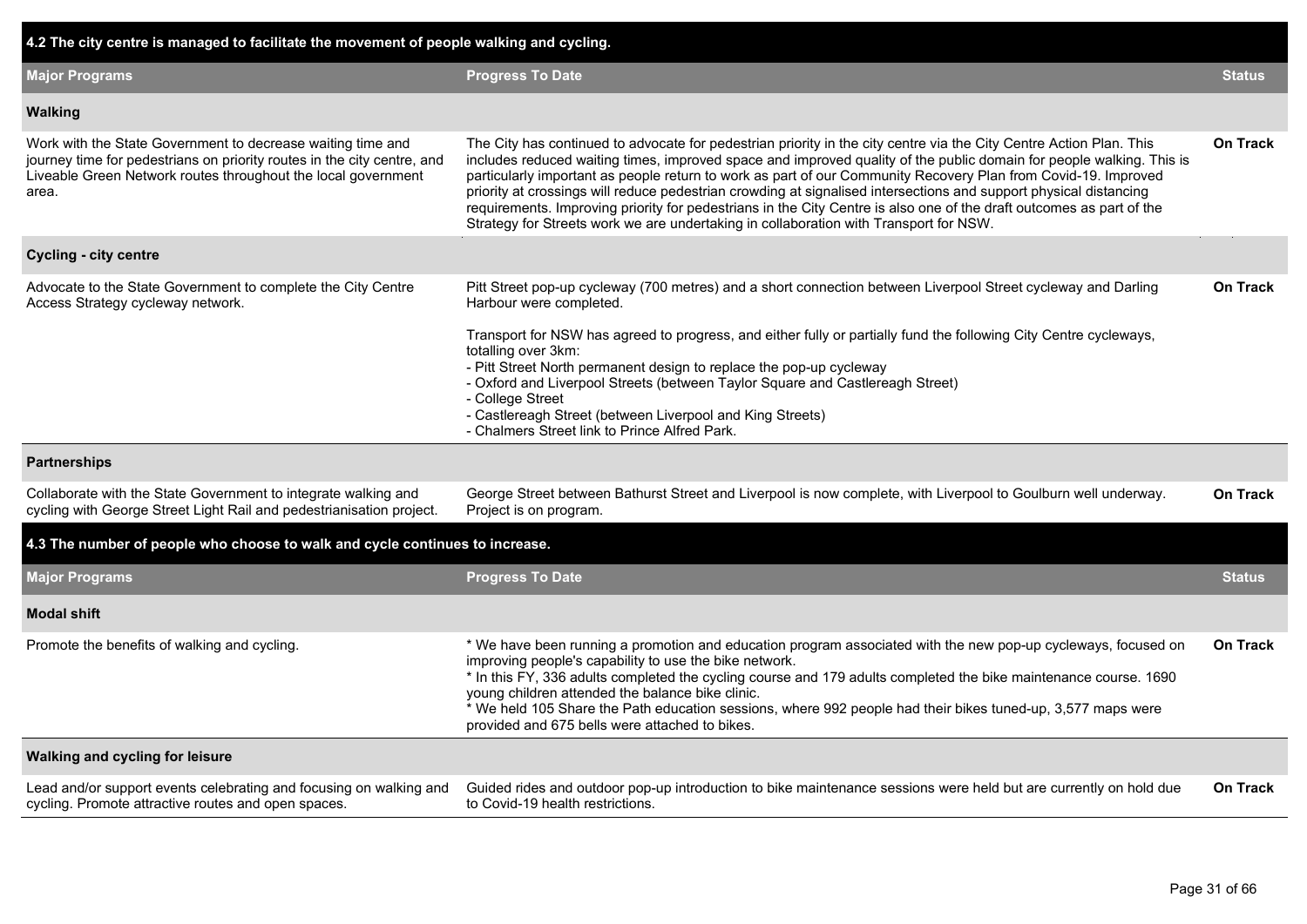#### **Monitor**

| Monitor walking and cycling participation and trips, attitudes and<br>safety.                                                              | In 2021, 91% of residents are interested in walking more, up from 84% in 2017. There was a statistically significant<br>increase in people saying they are "very interested" in walking more. The factors which will most influence people to<br>"definitely more likely to walk" are wider and better-quality footpaths, more pedestrianised streets in the CBD, clean<br>and tidy streets, and pedestrian priority at CBD intersections.                                                                                                                                                                                            |                 |  |  |  |  |  |
|--------------------------------------------------------------------------------------------------------------------------------------------|---------------------------------------------------------------------------------------------------------------------------------------------------------------------------------------------------------------------------------------------------------------------------------------------------------------------------------------------------------------------------------------------------------------------------------------------------------------------------------------------------------------------------------------------------------------------------------------------------------------------------------------|-----------------|--|--|--|--|--|
|                                                                                                                                            | The proportion of residents who ride a bike regularly has increased from 7% to 18%. Over half of the regular riders<br>only started riding in the last two years, an increase from past surveys. Of those, 52% started riding after finding out<br>good places or routes to ride, more than double past surveys, and peer encouragement has also more than doubled.                                                                                                                                                                                                                                                                   |                 |  |  |  |  |  |
|                                                                                                                                            | There has been a significant increase in how safe riders feel - 60% feel at least moderately safe.                                                                                                                                                                                                                                                                                                                                                                                                                                                                                                                                    |                 |  |  |  |  |  |
|                                                                                                                                            | Residents who have a bike but don't use it much are significantly more interested in riding than in the last survey.<br>76% of infrequent and potential riders are interested in riding more. The main barrier is fear of riding with traffic,<br>though there has been a significant drop in safety concerns among infrequent riders. Availability of bicycle paths<br>separated from traffic continues to be the most effective measure at getting them to ride more. 68% of potential riders<br>(ie that don't currently have a bicycle) would be "definitely more likely" to ride with separated bike paths available to<br>them. |                 |  |  |  |  |  |
|                                                                                                                                            | The twice-yearly bike count at intersections across the council area showed a peak in October 2019, when there were<br>two and a half as many bike trips as when the count started in 2010 (a 147% increase). During Covid-19, travel in<br>Sydney by all modes dropped by about half, but cycling was very resilient, with travel at commute times only falling by<br>about 15%. Permanent bike counters show increases in bike trips at non-commute times.                                                                                                                                                                          |                 |  |  |  |  |  |
|                                                                                                                                            | A survey of residents of inner Sydney during Covid-19 restrictions found a high level of support for creating more<br>space for people walking (75 percent) and cycling (72 percent). Also, 60 percent of residents support reducing vehicle<br>traffic in their area and 69 percent of people think that measures should be taken even if it means slightly longer car<br>journeys.                                                                                                                                                                                                                                                  |                 |  |  |  |  |  |
| <b>Behaviour</b>                                                                                                                           |                                                                                                                                                                                                                                                                                                                                                                                                                                                                                                                                                                                                                                       |                 |  |  |  |  |  |
| Ensure all road and path users have information and training<br>available that enables them to exhibit the correct and safe<br>behaviours. | * In this FY, 336 adults completed the cycling course and 179 adults completed the bike maintenance course. 1690<br>young children attended the balance bike clinic.<br>* We held 105 Share the Path education sessions, where 992 people had their bikes tuned-up, 3,577 maps were<br>provided and 675 bells were attached to bikes.<br>* City staff have been contributing advice and input to the Food Delivery Industry Safety Taskforce.                                                                                                                                                                                         | <b>On Track</b> |  |  |  |  |  |
| 4.4 Businesses in the city encourage their staff to walk and cycle more often.                                                             |                                                                                                                                                                                                                                                                                                                                                                                                                                                                                                                                                                                                                                       |                 |  |  |  |  |  |
| <b>Major Programs</b>                                                                                                                      | <b>Progress To Date</b>                                                                                                                                                                                                                                                                                                                                                                                                                                                                                                                                                                                                               | <b>Status</b>   |  |  |  |  |  |
| Journey to work - commuting                                                                                                                |                                                                                                                                                                                                                                                                                                                                                                                                                                                                                                                                                                                                                                       |                 |  |  |  |  |  |
| Encourage the use of walking and cycling for commuting to work in<br>the city area.                                                        | City staff are working with the NSW Government's Travel Choices program to provide technical advice to influence<br>their program and the activities to support their program, including cycling courses for workplaces. We have been<br>running a promotion and education program associated with the new pop-up cycleways, focused on improving<br>people's capability to use the bike network.                                                                                                                                                                                                                                     | <b>On Track</b> |  |  |  |  |  |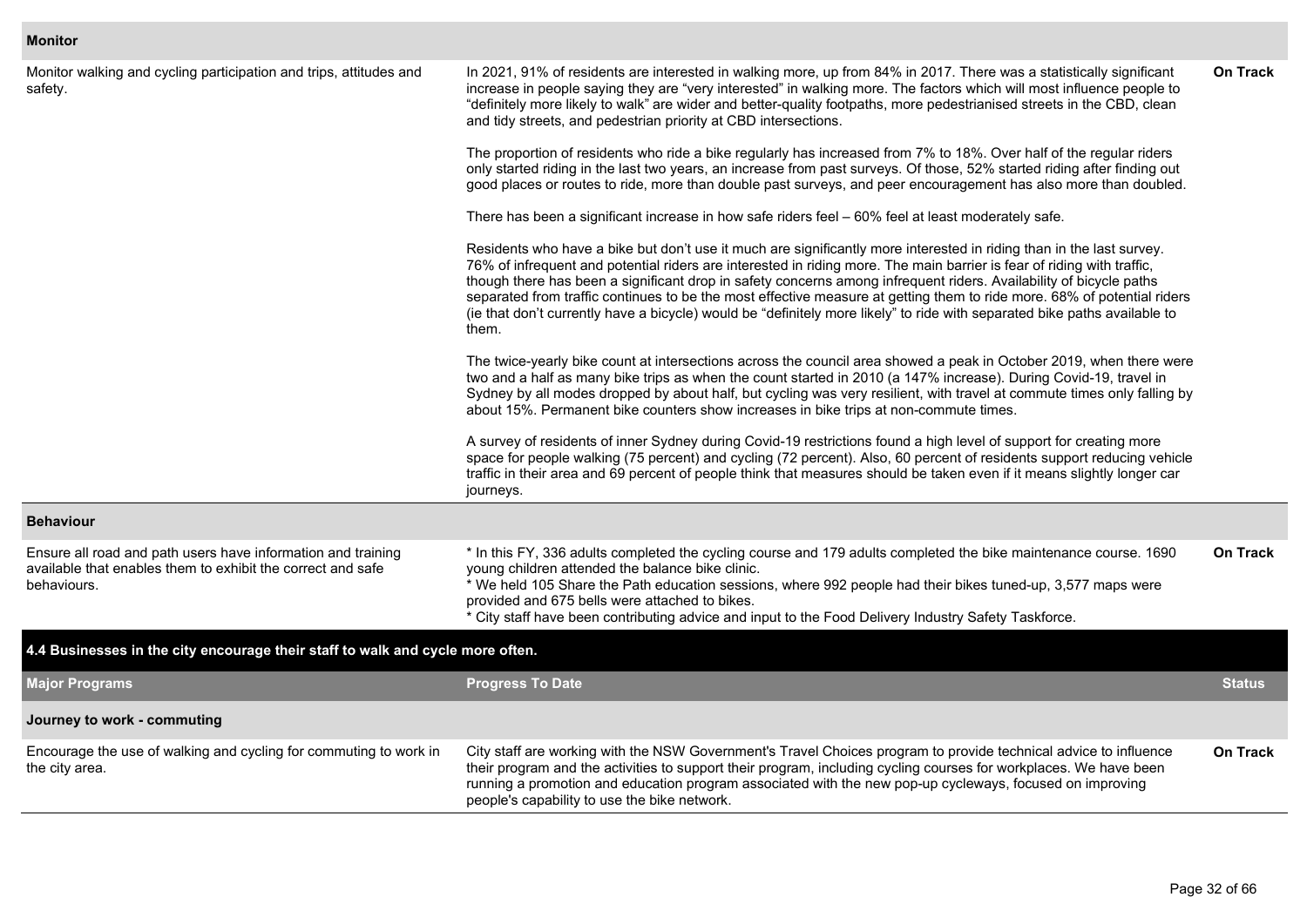# **4.S.1 Performance Measures**

## **Cycleways/Shared paths/Courses**

| Key Performance Indicator                                                    | <b>Unit</b> | 2018/19        | 2019/20        | 2020/21                  |                          |                | 2020/21 Result |                |            | <b>Comment</b>                                                                                                                                                                                                                                                     |                                     |  |
|------------------------------------------------------------------------------|-------------|----------------|----------------|--------------------------|--------------------------|----------------|----------------|----------------|------------|--------------------------------------------------------------------------------------------------------------------------------------------------------------------------------------------------------------------------------------------------------------------|-------------------------------------|--|
|                                                                              |             | <b>Result</b>  | <b>Result</b>  | <b>Target</b>            | Q <sub>1</sub>           | Q <sub>2</sub> | Q <sub>3</sub> | Q <sub>4</sub> | <b>YTD</b> |                                                                                                                                                                                                                                                                    |                                     |  |
| Length of separated cycleways provided                                       | <b>Km</b>   | 0.31           | 2.89           | 0.47                     | 6.78                     | 0.21           | 0.05           | 0.47           | 7.51       | The projects planned for completion this<br>quarter are forecast for completion Q2<br>FY21/22.                                                                                                                                                                     | On Track                            |  |
| Length of on-road cycleways<br>provided/upgraded                             | Km          | 2.35           | 0.7            | 2.6                      | 0                        | 0.6            | 0              | 0.6            | 1.2        | The focus of FY20/21 was implementation of<br>separated cycleways. The Covid-19 transport<br>response diverted resources to plan and<br>implement on-road cycleways provision and<br>upgrades.                                                                     | <b>Attention</b><br><b>Required</b> |  |
| Length of shared paths<br>provided/upgraded                                  | Km          | 0.06           | $\overline{2}$ | 2.4                      | 0                        | $\mathbf 0$    | $\mathbf 0$    | 0.13           | 0.13       | The focus of FY20/21 was implementation of<br>separated cycleways. The Covid-19 transport<br>response diverted resources usually planning<br>shared path provision and upgrades.                                                                                   | <b>Attention</b><br><b>Required</b> |  |
| Growth in cycling activity at key<br>intersections around the City of Sydney | $\%$        | $\overline{7}$ | (26)           | $\overline{\phantom{0}}$ | $\overline{\phantom{a}}$ | (15)           |                | (5)            | (5)        | Covid-19 continues to impact commute travel.<br>While travel by all modes was down 50%, bike<br>trips at commute times was only down 5% on<br>last count in October, showing cycling to be<br>quite resilient. Bike trips at other times of day<br>have increased. | Indicator<br>Only                   |  |
| Attendees at cycle safety courses                                            | No.         | 167            | 233            | $\overline{\phantom{0}}$ | 91                       | 97             | 86             | 62             | 336        |                                                                                                                                                                                                                                                                    | Indicator<br>Only                   |  |
| <b>Footpaths</b>                                                             |             |                |                |                          |                          |                |                |                |            |                                                                                                                                                                                                                                                                    |                                     |  |
| <b>Key Performance Indicator</b>                                             | Unit        | 2018/19        | 2019/20        | 2020/21                  |                          |                | 2020/21 Result |                |            | <b>Comment</b>                                                                                                                                                                                                                                                     | <b>Status</b>                       |  |

| <b>Key Performance Indicator</b> | Unit | 2018/19       | 2019/20       | 2020/21       |                |                | 2020/21 Result |                |            | Comment | Status          |
|----------------------------------|------|---------------|---------------|---------------|----------------|----------------|----------------|----------------|------------|---------|-----------------|
|                                  |      | <b>Result</b> | <b>Result</b> | <b>Target</b> | Q <sub>1</sub> | Q <sub>2</sub> | Q <sub>3</sub> | Q <sub>4</sub> | <b>YTD</b> |         |                 |
| Footway renewed                  | m2   | 14.392        | 10.993        | 10,000        | 5.449          | 4.122          | 4.742          | 5.577          | 19,890     |         | <b>On Track</b> |
| Footway replaced by green verge  | m2   | 2,448         | 2,365         | 2,000         | 183            | 751            | 694            | 855            | 2,483      |         | <b>On Track</b> |
| New granite infill paving        | m2   | 054. ا        | 000.          | 1,500         | 1,749          | 81             | 143            | 2,099          | 4,072      |         | <b>On Track</b> |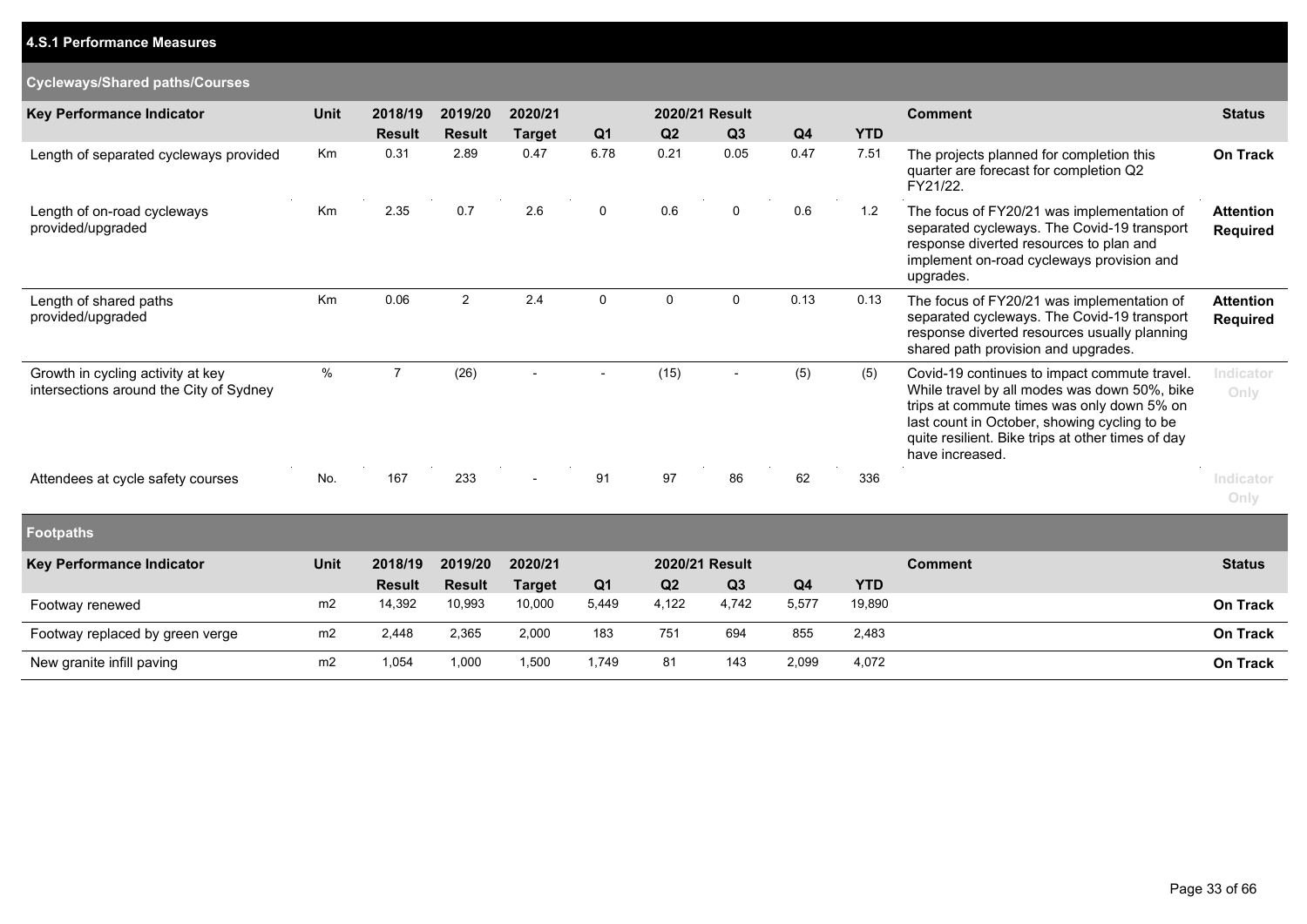# **5 A lively and engaging city centre**

**Our international iconic status will be maintained and our distinctive character enriched with great streets, vibrant public spaces, a rich cultural life and a well-planned and functioning city centre, both day and night.**

|                                                                                                                 | 5.1 The city centre has safe and attractive public spaces for people to meet, rest and walk through at all times of the day or night; with George Street as a distinctive spine.                                                                                                                                                                                 |                 |  |  |  |  |
|-----------------------------------------------------------------------------------------------------------------|------------------------------------------------------------------------------------------------------------------------------------------------------------------------------------------------------------------------------------------------------------------------------------------------------------------------------------------------------------------|-----------------|--|--|--|--|
| <b>Major Programs</b>                                                                                           | <b>Progress To Date</b>                                                                                                                                                                                                                                                                                                                                          |                 |  |  |  |  |
| <b>Public Domain Planning</b>                                                                                   |                                                                                                                                                                                                                                                                                                                                                                  |                 |  |  |  |  |
| Continue to develop Public Domain Plans for the city centre.                                                    | Draft public domain plan for Town Hall precinct nearing completion. Progressing design option development for new<br>Central station precinct public spaces to inform City South public domain plan. Additional project co-ordination with<br>State Government relating to metro, bus planning and development is required to finalise both public domain plans. | On Track        |  |  |  |  |
| <b>Safety</b>                                                                                                   |                                                                                                                                                                                                                                                                                                                                                                  |                 |  |  |  |  |
| Work with police and emergency services to deter, detect, delay, and<br>respond to incidents in crowded places. | The City is a member of a number of precinct security groups including Martin Place, Town Hall, Pitt Street Mall and<br>Circular Quay. These groups provide an opportunity for businesses and landowners to collaborate and coordinate<br>efforts to ensure the safety of crowded places.                                                                        |                 |  |  |  |  |
|                                                                                                                 | The City continued to assist the NSW Police through the operation of the Street Safety Camera Program. The City<br>released 1049 items of footage to NSW Police in the past 12 months to support the investigation and prosecution of<br>crimes against the person, including assault, affray, and robbery.                                                      |                 |  |  |  |  |
| 5.2 The city centre provides diversity of built form, uses and experiences.                                     |                                                                                                                                                                                                                                                                                                                                                                  |                 |  |  |  |  |
| <b>Major Programs</b>                                                                                           | <b>Progress To Date</b>                                                                                                                                                                                                                                                                                                                                          | <b>Status</b>   |  |  |  |  |
| <b>Public domain improvements</b>                                                                               |                                                                                                                                                                                                                                                                                                                                                                  |                 |  |  |  |  |
| Continue to deliver public domain capital works projects.                                                       | The Sydney Harbour Bridge Southern Cycleway (formerly Harbour Village North Cycleway) will be delivered by RMS.<br>The City is currently managing the design development in consultation with relevant stakeholders and government<br>bodies.                                                                                                                    | <b>On Track</b> |  |  |  |  |
| <b>Planning</b>                                                                                                 |                                                                                                                                                                                                                                                                                                                                                                  |                 |  |  |  |  |
| Implement actions from the Central Sydney Planning Strategy that<br>enable commercial space and activity.       | The Central Sydney Planning Strategy and associated changes to planning controls are currently with the Department<br>of Planning Industry and Environment for finalising, after being endorsed by Council and CSPC.                                                                                                                                             | <b>On Track</b> |  |  |  |  |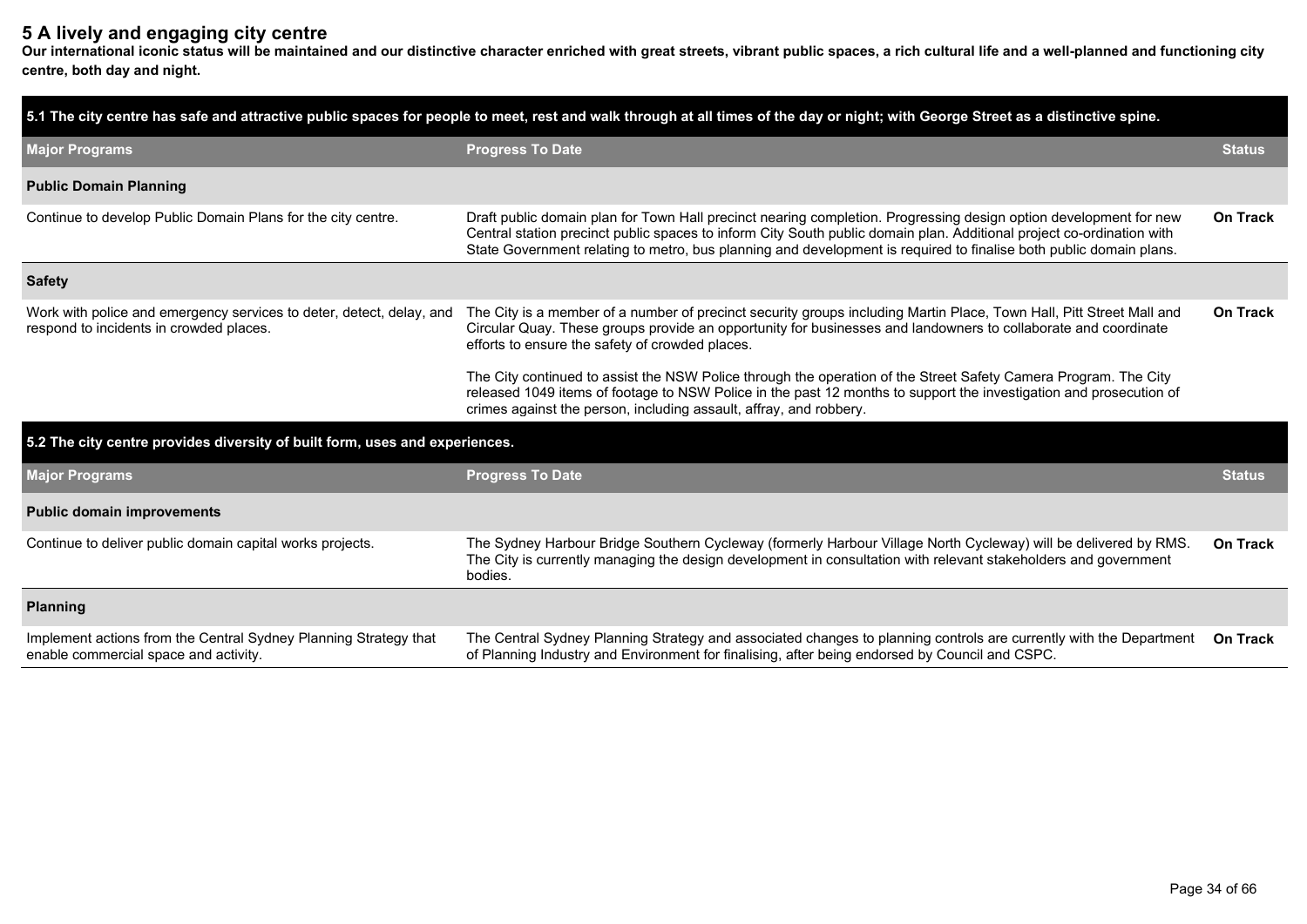| 5.3 Innovative, creative, retail, hospitality, tourism and small business activity is supported in the city centre.                                                                            |      |                                                                                                                                                                                                                                                                                                                                                                                                                     |               |                          |                |                |                |                |            |                                                                                                                                                                                                                                                                                         |                   |
|------------------------------------------------------------------------------------------------------------------------------------------------------------------------------------------------|------|---------------------------------------------------------------------------------------------------------------------------------------------------------------------------------------------------------------------------------------------------------------------------------------------------------------------------------------------------------------------------------------------------------------------|---------------|--------------------------|----------------|----------------|----------------|----------------|------------|-----------------------------------------------------------------------------------------------------------------------------------------------------------------------------------------------------------------------------------------------------------------------------------------|-------------------|
| <b>Major Programs</b>                                                                                                                                                                          |      |                                                                                                                                                                                                                                                                                                                                                                                                                     |               | <b>Progress To Date</b>  |                |                |                |                |            |                                                                                                                                                                                                                                                                                         | <b>Status</b>     |
| <b>Business space</b>                                                                                                                                                                          |      |                                                                                                                                                                                                                                                                                                                                                                                                                     |               |                          |                |                |                |                |            |                                                                                                                                                                                                                                                                                         |                   |
| Facilitate access to appropriate space in the city centre for<br>businesses within identified priority sectors including Tech Start-ups<br>and Aboriginal and Torres Strait Islander business. |      | The Business Innovation Space (BIS) project at 182 George Street continued to progress. The negotiation with the<br>preferred operator continued. It has been confirmed that the operator is to manage the fit-out and PCG agreed to the<br>subsidy requested by the operator, which will be recommended to the Council. The BIS will provide 3,800 sqm<br>affordable space for tech startups and scaleups in 2022. |               |                          |                |                |                |                |            |                                                                                                                                                                                                                                                                                         |                   |
| <b>Tourism provision</b>                                                                                                                                                                       |      |                                                                                                                                                                                                                                                                                                                                                                                                                     |               |                          |                |                |                |                |            |                                                                                                                                                                                                                                                                                         |                   |
| visitor requirements.                                                                                                                                                                          |      |                                                                                                                                                                                                                                                                                                                                                                                                                     |               |                          |                |                |                |                |            | Develop and deliver appropriate tourist information programs to meet Tourism has been significantly impacted by the pandemic with Visitor Services suspended from 17 March 2020.                                                                                                        | Watch             |
| 5.4 The city centre is a place for cultural activity, creative expression and participation.                                                                                                   |      |                                                                                                                                                                                                                                                                                                                                                                                                                     |               |                          |                |                |                |                |            |                                                                                                                                                                                                                                                                                         |                   |
| <b>Major Programs</b>                                                                                                                                                                          |      |                                                                                                                                                                                                                                                                                                                                                                                                                     |               | <b>Progress To Date</b>  |                |                |                |                |            |                                                                                                                                                                                                                                                                                         |                   |
| <b>City centre creative activity</b>                                                                                                                                                           |      |                                                                                                                                                                                                                                                                                                                                                                                                                     |               |                          |                |                |                |                |            |                                                                                                                                                                                                                                                                                         |                   |
| Support and facilitate the growth of creative and cultural activities in<br>the city centre.                                                                                                   |      |                                                                                                                                                                                                                                                                                                                                                                                                                     | 19.           |                          |                |                |                |                |            | The team has continued to be the point of contact for all outdoor activations, events and film productions in the public<br>domain and facilitated and approved a large number of projects in-line with the changing requirements due to Covid-                                         | <b>On Track</b>   |
| 5.S.1 Performance Measures                                                                                                                                                                     |      |                                                                                                                                                                                                                                                                                                                                                                                                                     |               |                          |                |                |                |                |            |                                                                                                                                                                                                                                                                                         |                   |
| <b>City centre public life</b>                                                                                                                                                                 |      |                                                                                                                                                                                                                                                                                                                                                                                                                     |               |                          |                |                |                |                |            |                                                                                                                                                                                                                                                                                         |                   |
| Key Performance Indicator                                                                                                                                                                      | Unit | 2018/19                                                                                                                                                                                                                                                                                                                                                                                                             | 2019/20       | 2020/21                  |                |                | 2020/21 Result |                |            | <b>Comment</b>                                                                                                                                                                                                                                                                          | <b>Status</b>     |
|                                                                                                                                                                                                |      | <b>Result</b>                                                                                                                                                                                                                                                                                                                                                                                                       | <b>Result</b> | <b>Target</b>            | Q <sub>1</sub> | Q <sub>2</sub> | Q3             | Q <sub>4</sub> | <b>YTD</b> |                                                                                                                                                                                                                                                                                         |                   |
| Footway dining in the city centre                                                                                                                                                              | m2   | 2,598.82                                                                                                                                                                                                                                                                                                                                                                                                            | 2,273.74      | $\overline{\phantom{a}}$ | 1,821          | 1,214          | 2,100.7        | 2,498.74       | 2,498.74   | A total of 144 Footway Consents make up this<br>month's total of 2,498.74sqm, which is an<br>increase of 402.94sqm and 16 Consents over<br>the total reported in March 2021. This growth<br>is attributed to the Alfresco City Outdoor<br>Dining initiative and the footway fee waiver. | Indicator<br>Only |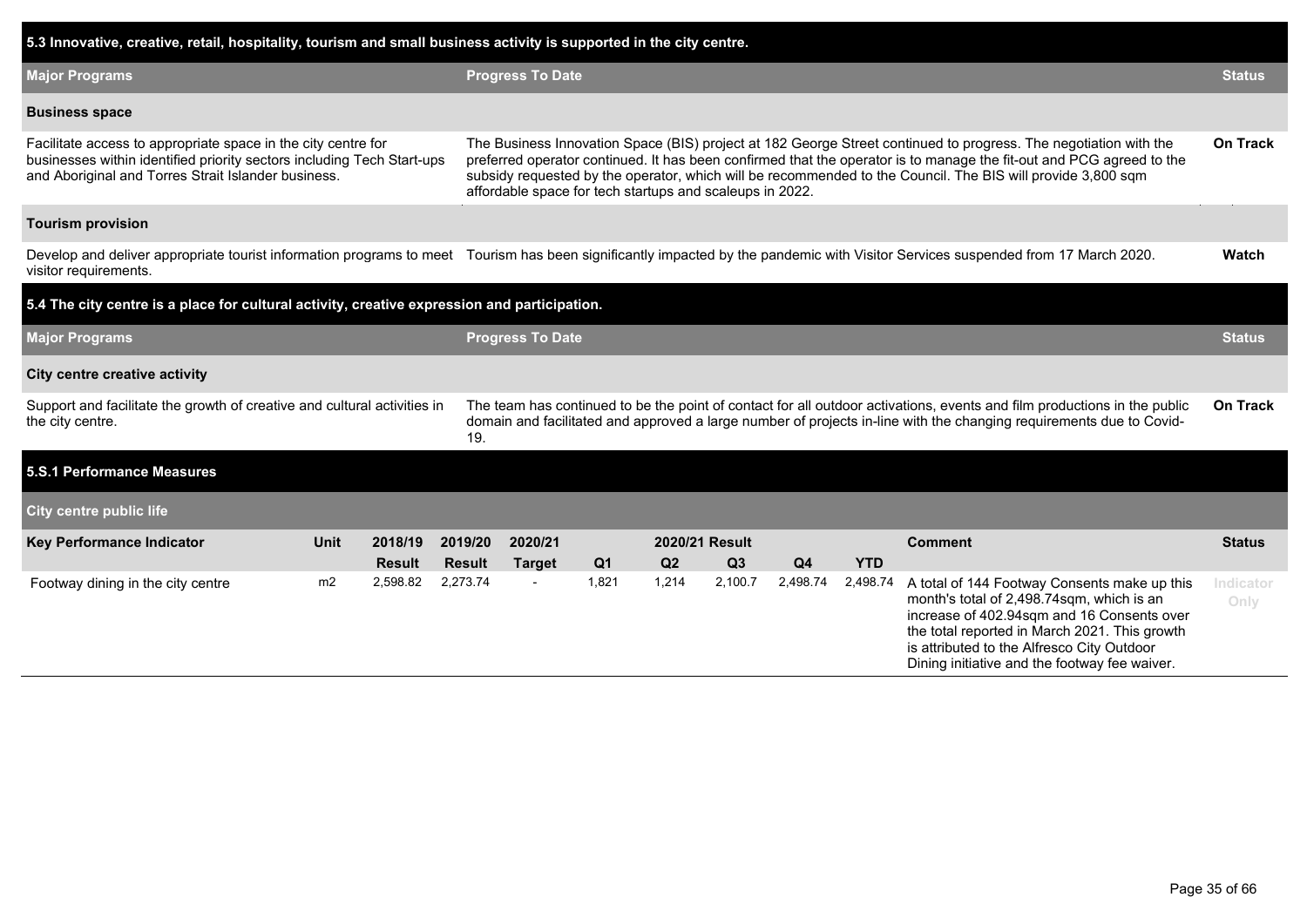# **6 Resilient and inclusive local communities**

**Building communities through enhancing the capacity of our people and the quality of their lives.**

| 6.1 Our city comprises many unique places – a 'city of villages' – for communities to live, meet, shop, study, create, play, discover, learn and work. |                                                                                                                                                                                                                                                                                                                                                                                                                                                                                                                                                                                                                                                                                                                                                                                                                                                                                                                                                                                                                                                                                                                                                                                                                                                                                                                                                                                                                                        |                 |  |  |  |  |  |  |  |
|--------------------------------------------------------------------------------------------------------------------------------------------------------|----------------------------------------------------------------------------------------------------------------------------------------------------------------------------------------------------------------------------------------------------------------------------------------------------------------------------------------------------------------------------------------------------------------------------------------------------------------------------------------------------------------------------------------------------------------------------------------------------------------------------------------------------------------------------------------------------------------------------------------------------------------------------------------------------------------------------------------------------------------------------------------------------------------------------------------------------------------------------------------------------------------------------------------------------------------------------------------------------------------------------------------------------------------------------------------------------------------------------------------------------------------------------------------------------------------------------------------------------------------------------------------------------------------------------------------|-----------------|--|--|--|--|--|--|--|
| <b>Major Programs</b>                                                                                                                                  | <b>Progress To Date</b>                                                                                                                                                                                                                                                                                                                                                                                                                                                                                                                                                                                                                                                                                                                                                                                                                                                                                                                                                                                                                                                                                                                                                                                                                                                                                                                                                                                                                | <b>Status</b>   |  |  |  |  |  |  |  |
| <b>Learning and Creative Programs</b>                                                                                                                  |                                                                                                                                                                                                                                                                                                                                                                                                                                                                                                                                                                                                                                                                                                                                                                                                                                                                                                                                                                                                                                                                                                                                                                                                                                                                                                                                                                                                                                        |                 |  |  |  |  |  |  |  |
| Deliver a welcoming cultural program within relevant City cultural<br>venues.                                                                          | This year 3961 adults, youth and children participated in 218 inclusive cultural programs delivered in face-to-face,<br>online and hybrid form across the City's Library network. Programming included 32 participation programs, 44<br>interactive workshops with a digital citizenship focus and 142 programs supporting social connection. Online videos<br>such as the Art and Maker series and Auslan and English Storytime have had over 13,600 views. Customs House re-<br>opened to the public with Developing Sydney: capturing 1900 - 1920 exhibition.<br>The Covid-19 pandemic continued to impact face-to-face programming. The Hybrid in-person and online event<br>delivery model was developed in response to reduced venue capacities and to increase program accessibility and<br>support social connection.<br>Program highlights included a Lunchtime Conversation series with topics such as fake news, and Sydney's sly grog<br>history; 12 online Auslan and English Storytime videos; hybrid delivery of the Wikipedia Edit-a-thon and development<br>Art and Poetry packs for distribution to Meals on Wheels recipients.                                                                                                                                                                                                                                                                                      | <b>On Track</b> |  |  |  |  |  |  |  |
| <b>Public Domain</b>                                                                                                                                   |                                                                                                                                                                                                                                                                                                                                                                                                                                                                                                                                                                                                                                                                                                                                                                                                                                                                                                                                                                                                                                                                                                                                                                                                                                                                                                                                                                                                                                        |                 |  |  |  |  |  |  |  |
| Maintain and enhance public domain across the local government<br>area through an ongoing program of improvement works.                                | Capital works projects and programs continue to maintain and enhance the public domain across the Local<br>Government Area.                                                                                                                                                                                                                                                                                                                                                                                                                                                                                                                                                                                                                                                                                                                                                                                                                                                                                                                                                                                                                                                                                                                                                                                                                                                                                                            | <b>On Track</b> |  |  |  |  |  |  |  |
| <b>Green Square</b>                                                                                                                                    |                                                                                                                                                                                                                                                                                                                                                                                                                                                                                                                                                                                                                                                                                                                                                                                                                                                                                                                                                                                                                                                                                                                                                                                                                                                                                                                                                                                                                                        |                 |  |  |  |  |  |  |  |
| Delivery of new community/cultural facilities, public domain and<br>infrastructure to a high standard in Green Square.                                 | The City continues to implement a network of new streets, infrastructure upgrades, community facilities, open spaces<br>and pedestrian/bike links in line with the City's public domain strategies, design codes and technical specifications.<br>These works are of a high standard and designed to achieve high environmental performance, amenity and active<br>and public transport.<br>The Green Square Town Centre has been awarded a Six (6) Green Star rating for Communities by the Green Building<br>Council of Australia. The rating recognises the sustainability attributes of planning, design and construction of large-<br>scale development projects at a community scale. It is the highest possible rating, denoting 'World Leadership'.<br>Other facilities such as the Joynton Avenue Creative Centre, the Green Square Library and Plaza and Dyuralya<br>Square have been recognised by numerous awards.<br>Gunyama Park Aquatic and Recreation Centre opened in February 2021 and has been awarded the Sulman Award<br>for Public Architecture and the Lord Mayor's Prize at the 2021 NSW Architecture Awards.<br>The Drying Green Park is under construction and planned for completion in mid-2022.<br>Planning and designs for a new Green Square primary school and community shared use facilities on the Joynton<br>Avenue Creative Precinct is underway in partnership with the Department of Education. | <b>On Track</b> |  |  |  |  |  |  |  |
| Lead placemaking and community engagement activities for the<br>growing Green Square neighbourhood.                                                    | With some easing of Covid-19 restrictions, some community programs were able to be held face-to-face in June 2021<br>as part of the annual Green Square Winter Warmers program before restrictions increased again. Other programs,<br>such as the Building Managers monthly engagement continued online over the first half of 2021. The City has<br>continued to work with Mirvac, a major landholder in the Green Square town centre, to facilitate the delivery of<br>activation programs. This includes a new temporary open space link between the Green Square plaza and Ebsworth<br>Street which will be used for Mirvac place making events and can tie in with City run events in the plaza in the future.                                                                                                                                                                                                                                                                                                                                                                                                                                                                                                                                                                                                                                                                                                                   | <b>On Track</b> |  |  |  |  |  |  |  |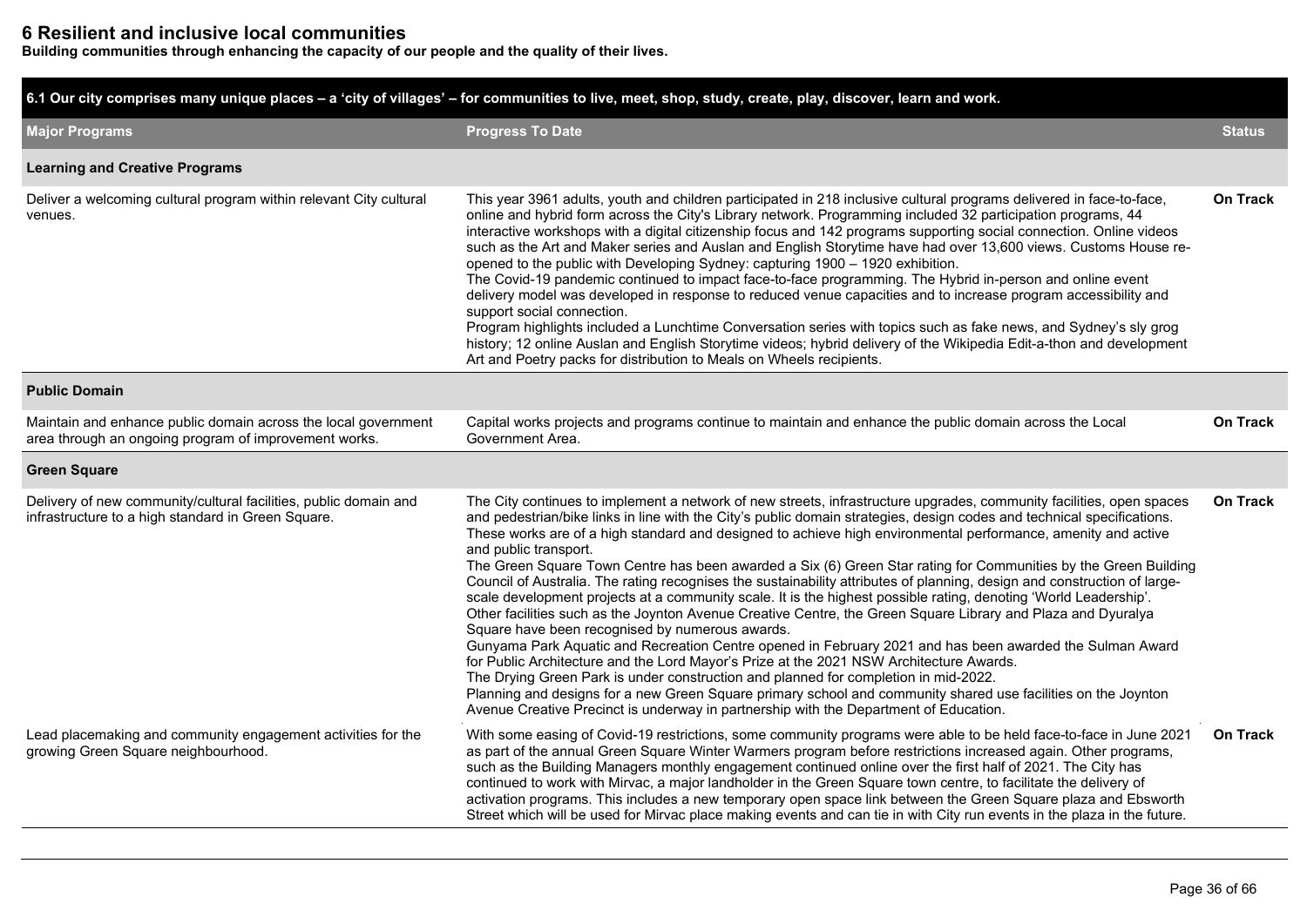Implement the Social Sustainability Policy and Action Plan. Within the Social Sustainability Action Plan there are 59 actions across four strategic directions. The majority of these actions have commenced, three actions have been completed and five actions are now continuing as business as usual. **On Track**

| 6.2 Our city is a place where people are welcomed, included and connected.                                    |                                                                                                                                                                                                                                                                                                                                                                                                                                                                                                                                                                                                                                                                                                                                                                                                                                                                                                                                                                                                                                                                                                                                                                               |                 |  |  |  |  |  |  |  |  |  |
|---------------------------------------------------------------------------------------------------------------|-------------------------------------------------------------------------------------------------------------------------------------------------------------------------------------------------------------------------------------------------------------------------------------------------------------------------------------------------------------------------------------------------------------------------------------------------------------------------------------------------------------------------------------------------------------------------------------------------------------------------------------------------------------------------------------------------------------------------------------------------------------------------------------------------------------------------------------------------------------------------------------------------------------------------------------------------------------------------------------------------------------------------------------------------------------------------------------------------------------------------------------------------------------------------------|-----------------|--|--|--|--|--|--|--|--|--|
| <b>Major Programs</b>                                                                                         | <b>Progress To Date</b>                                                                                                                                                                                                                                                                                                                                                                                                                                                                                                                                                                                                                                                                                                                                                                                                                                                                                                                                                                                                                                                                                                                                                       | <b>Status</b>   |  |  |  |  |  |  |  |  |  |
| <b>Social Programs and Services</b>                                                                           |                                                                                                                                                                                                                                                                                                                                                                                                                                                                                                                                                                                                                                                                                                                                                                                                                                                                                                                                                                                                                                                                                                                                                                               |                 |  |  |  |  |  |  |  |  |  |
| Implement the Inclusion Disability Action Plan.                                                               | The City's fifth Inclusion (Disability) Action Plan 2021-2025 was endorsed by Council. The plan was developed in<br>consultation with people with disability, including the City's Inclusion (Disability) Advisory Panel, people living with<br>mental health conditions, carers and advocacy and disability organisations.<br>The Panel provided input into Street Furniture concept designs and feedback on the impacts of Covid-19 for people<br>with disability.<br>A total of 1,808 (88%) City employees have completed the Inclusion (Disability) Awareness Training module.<br>The City participated in a training program with the Council for Intellectual Disability for employees aimed at reducing<br>barriers to employment for people with intellectual disability. The City updated the Online Access Map, which now<br>includes stairs, lifts, seats, bus shelters, information kiosks and navability for six parks.<br>Gunyama Park Aquatic and Recreation Centre opened and includes a Changing Places Facility with a hoist and lift<br>system to carry a person through to the hydrotherapy pool.                                                         | On Track        |  |  |  |  |  |  |  |  |  |
| Offer affordable social programs and services that promote social<br>inclusion, connection and participation. | Community centres opened standard hours where possible, with safety provisions. Increasing numbers of face-to-face<br>programs were offered, with free online classes and programs to ensure community social inclusion, connection and<br>participation.<br>A total of 81 programs were offered, with 11,985 attendances. A total of 1,056 free online sessions were delivered to<br>8,965 attendees, over 1,900 phone calls made to individuals experiencing social isolation, and 20 online sessions<br>offered to vulnerable communities.<br>Highlights include:<br>• 540 attendances at face-to-face English classes at Ron Williams Community Centre, and online in partnership with<br>TAFE NSW through Ultimo Community Centre<br>• 280 attendances at the Youth in the City School Holiday Program<br>. 125 attendances at a community lunch program at Reginald Murphy Community Centre for older socially isolated<br>people<br>• 637 attendances at 24 online events and workshops for international students<br>• 45 attendances at three online anti-racism and bystander action workshops<br>• 9,000 views of the Transgender Day of Remembrance online event. | <b>On Track</b> |  |  |  |  |  |  |  |  |  |
| Deliver programs that support community safety.                                                               | In the period July 2020 to June 2021 the City's focus was on responding to the impacts of Covid-19 for the<br>community. Key safety and crime prevention messaging was provided to over 2,600 residents monthly on topics<br>including preparation for emergencies mail theft, scam protection and bike security.<br>The City delivered the following programs raising awareness of domestic and family violence:<br>- four Domestic and Family Violence Forums in collaboration with Women's Safety NSW, Domestic Violence NSW,<br>NSW Police Force, Women's Legal Service NSW (First Nations Women's Legal Program) and Rape and Domestic<br>Violence Services Australia.<br>- 'Cultural competency and safety' training for domestic violence practice leaders to improve responses and support<br>for Aboriginal and Torres Strait Islander community members accessing domestic violence services - a series of<br>events as part of the global 16 days of Activism campaign in November 2020 engaging with over 180 participants.                                                                                                                                       | <b>On Track</b> |  |  |  |  |  |  |  |  |  |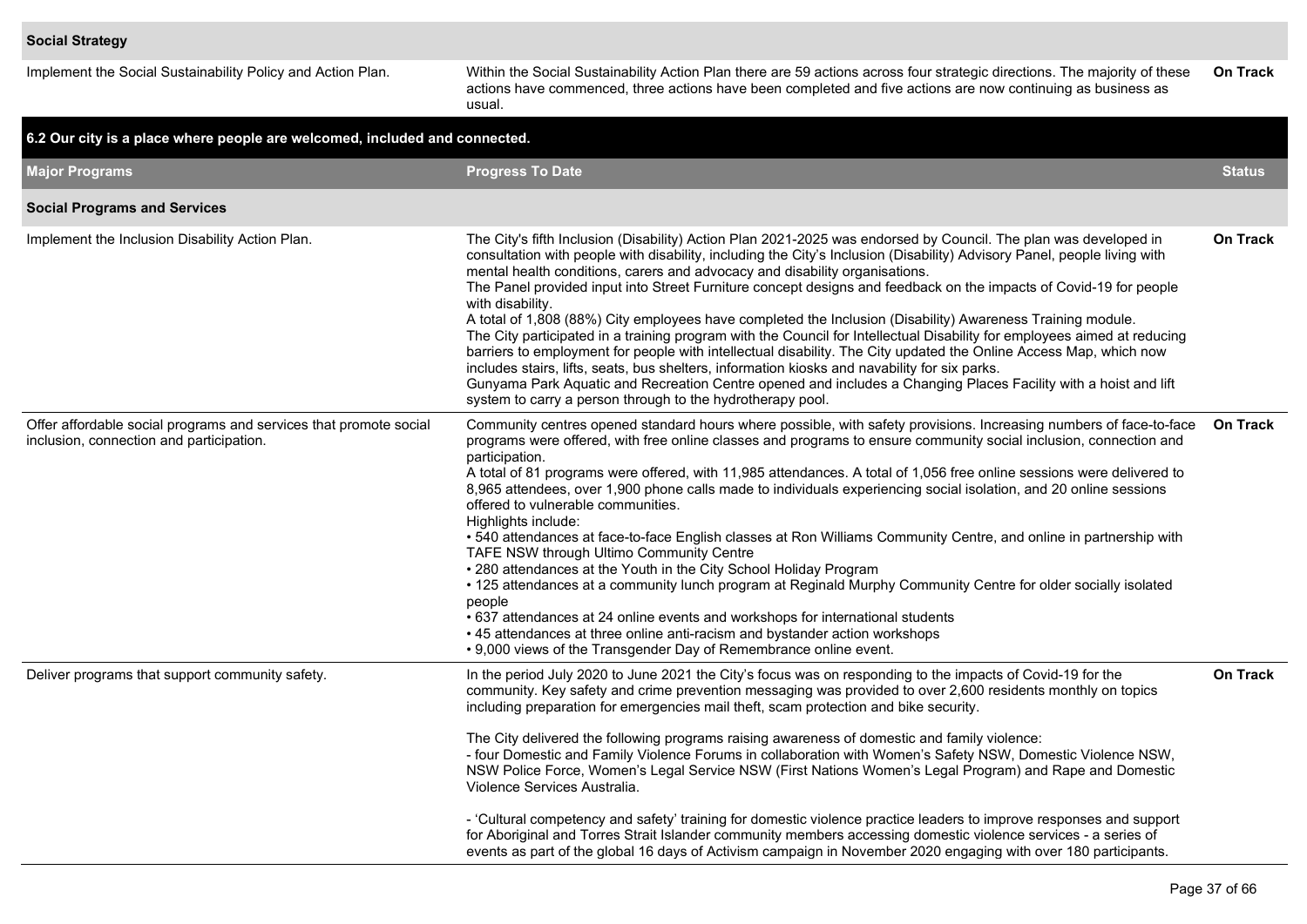|                                                                                                                                                | To contribute to the safety and protection of our most vulnerable residents during Covid-19, the City provided 23,000<br>free cloth reusable masks to identified vulnerable groups in the Local Government Area.<br>On the 8 December 2020, the City in collaboration with NSW Police and NSW Health hosted a "How to Deliver A Safe<br>Event" seminar to support the CBD Revitalisation program to increase capacity and skills in delivery events safely in<br>the context of Covid-19. Of those who provided feedback; 76 per cent increased their skills and knowledge, 96 per<br>cent were confident to apply what they learned and 100 per cent know where to get help if they need assistance.<br>The City invested over \$2M in food relief including grants to support agencies to respond to the food need due to the |                 |
|------------------------------------------------------------------------------------------------------------------------------------------------|---------------------------------------------------------------------------------------------------------------------------------------------------------------------------------------------------------------------------------------------------------------------------------------------------------------------------------------------------------------------------------------------------------------------------------------------------------------------------------------------------------------------------------------------------------------------------------------------------------------------------------------------------------------------------------------------------------------------------------------------------------------------------------------------------------------------------------|-----------------|
|                                                                                                                                                | impact of Covid-19 on the community, and a donation to OzHarvest. The City also convened a collective impact food<br>relief operations group made up of 60 not-for-profit agencies and local businesses. The shared goal is to ensure<br>anyone who needs food in Sydney can get it. Since March 2020 the group have provided over 600,000 meals, 60,000<br>food hampers and \$40,000 of vouchers to vulnerable residents.                                                                                                                                                                                                                                                                                                                                                                                                      |                 |
|                                                                                                                                                | During the period July 2020 and June 2021, the City established a temporary home meal service in partnership with<br>Ozharvest to support residents not eligible for to Meals on Wheels. This program was designed for highly vulnerable<br>residents without the means or mobility to access alternative food support including people in self-isolation. Four food<br>relief agency subgroups were established to respond to ongoing demand. This includes a core group of 34 agencies<br>who respond to food relief in the City South, City West, CBD and City East areas, and a specialist group supporting<br>Refugee and Asylum Seeker residents across the LGA.                                                                                                                                                          |                 |
| <b>Social Justice</b>                                                                                                                          |                                                                                                                                                                                                                                                                                                                                                                                                                                                                                                                                                                                                                                                                                                                                                                                                                                 |                 |
| Undertake advocacy activities promoting social justice, community<br>resilience and cohesion.                                                  | Within the Social Sustainability Action Plan there are several actions which commit the City to act as an advocate on<br>behalf of our communities. The focus of our advocacy work for the next twelve months will be on the themes of<br>financial security, housing, social cohesion and community spaces and places. This has included contributing to the<br>City's submission to the NSW Department of Customer Service's 2021 Strata Schemes Statutory Review<br>recommending a focus on educating and promoting the responsible management of sustainable and resilient<br>communities. City staff have also met with Australian Council of Social Services to discuss upcoming advocacy<br>campaigns for "Raising the Rate" of financial assistance.                                                                    | <b>On Track</b> |
|                                                                                                                                                | 6.3 Local economies are resilient, meet the needs of their community, and provide opportunities for people to realise their potential.                                                                                                                                                                                                                                                                                                                                                                                                                                                                                                                                                                                                                                                                                          |                 |
| <b>Major Programs</b>                                                                                                                          | <b>Progress To Date</b>                                                                                                                                                                                                                                                                                                                                                                                                                                                                                                                                                                                                                                                                                                                                                                                                         | <b>Status</b>   |
| Information and research                                                                                                                       |                                                                                                                                                                                                                                                                                                                                                                                                                                                                                                                                                                                                                                                                                                                                                                                                                                 |                 |
| Provide demographic, visitor and sector data and analysis to local<br>businesses to assist in decision making and sustainable growth.          | Surveys, case studies & reports section of the City's website updated with latest data for external users. Covid-19<br>impact data and analysis available on City's EconomyID site.                                                                                                                                                                                                                                                                                                                                                                                                                                                                                                                                                                                                                                             | On Track        |
| <b>Support small business</b>                                                                                                                  |                                                                                                                                                                                                                                                                                                                                                                                                                                                                                                                                                                                                                                                                                                                                                                                                                                 |                 |
| Strengthen the activation of precincts, with events, programs and<br>services and develop resources that support existing and new<br>business. | As part of the \$20 million CBD Revitalisation partnership with NSW Government, 55 of these grants had been<br>delivered by June 2021 including as the YCK Laneways Festival, a 6-week festival of music and cultural programming<br>across 10 small bars around York, Clarence and Kent Streets (YCK). 100% of participating venues were satisfied or<br>very satisfied with the results of the festival on their business; 90% saw an increase of 10-50% on their Mon-Fri<br>turnover and 80% an increase of 10-50% over the weekends.                                                                                                                                                                                                                                                                                        | On Track        |
|                                                                                                                                                | The City supported Afterpay Australian Fashion Week through a Commercial Creative Sponsorship. For the first time<br>the program opened with a Welcome to Country, as well as the First Nations runway that showcased eight of the<br>nation's most talented and highly awarded Indigenous designers.                                                                                                                                                                                                                                                                                                                                                                                                                                                                                                                           |                 |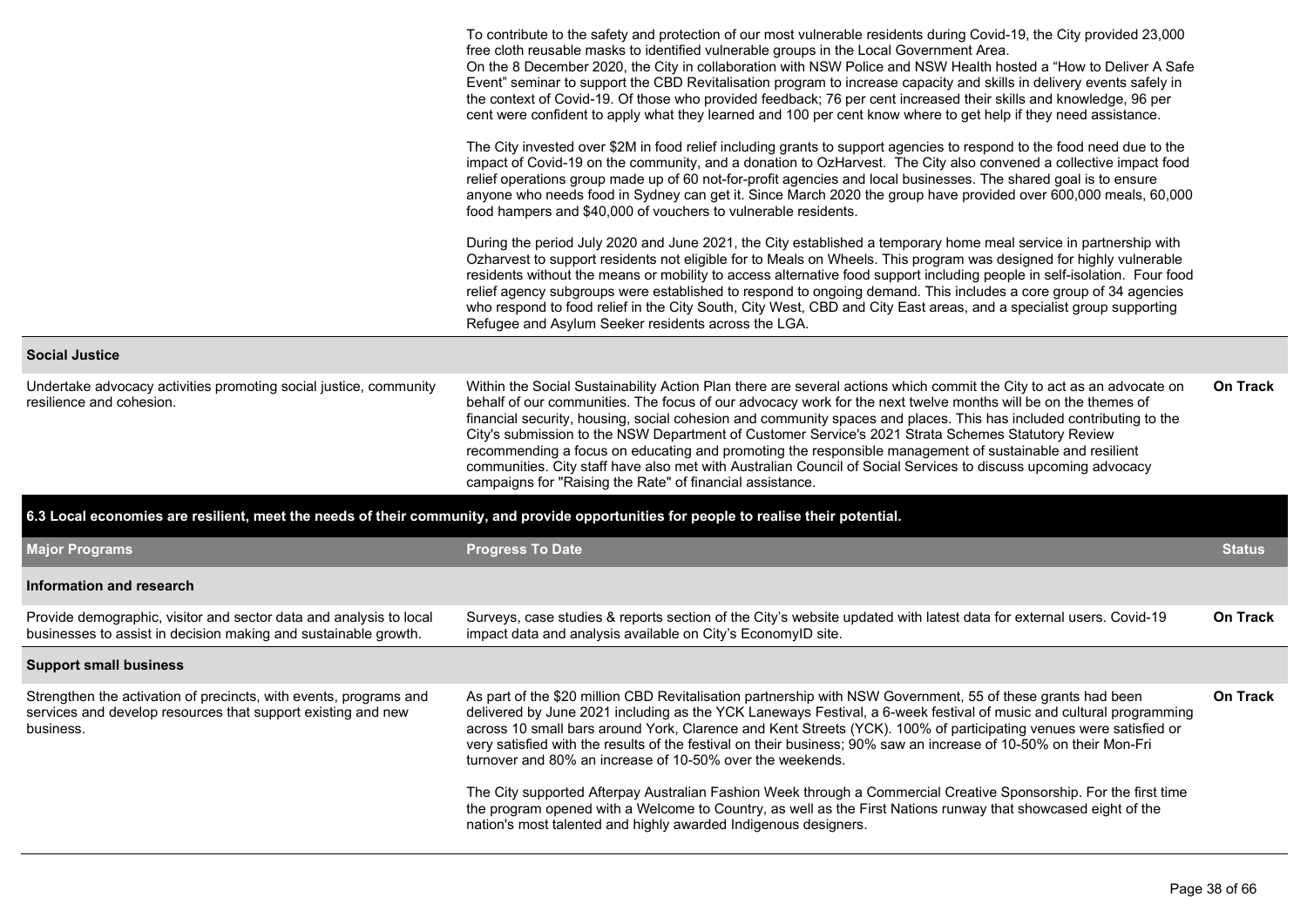The City continued the delivery of the Reboot Webinar Series to help businesses adapt, innovate and thrive in light of the pandemic. The City delivered 'Raising the Bar – Light Rail Edition' in partnership with established global event organisers Raising the Bar and Sydney University. The initiative saw 10 city bars and venues along the light rail corridor hosting 20 events.

The 2021 Visiting Entrepreneur Program (VEP) focused on biotechnology and quantum technology as emerging sectors in Sydney's economy. The VEP attracted more than 1,200 attendees. Results of our surveyed events showed that 73% of respondents gained new knowledge and skills by attending these events; and 75% of respondents agreed that the program raised the positive global profile of Sydney's startup ecosystem. The City also supported the delivery of the Asia Business Event Series via a Knowledge Exchange Grant focussing on international education, ecommerce for retailers and trade diversification.

| 6.4 There is equitable access to community facilities and places, parks and recreational facilities to support wellbeing in daily life.                                                                                                                                                                                                                                                                                                                                                           |                                                                                                                                                                                                                                                                                                                                                                                                                                                                                                                                                                                                                                                                                                                                                                                                                                                                                                                                                                                                                                                                                                                                                                   |                 |  |  |  |  |  |  |  |
|---------------------------------------------------------------------------------------------------------------------------------------------------------------------------------------------------------------------------------------------------------------------------------------------------------------------------------------------------------------------------------------------------------------------------------------------------------------------------------------------------|-------------------------------------------------------------------------------------------------------------------------------------------------------------------------------------------------------------------------------------------------------------------------------------------------------------------------------------------------------------------------------------------------------------------------------------------------------------------------------------------------------------------------------------------------------------------------------------------------------------------------------------------------------------------------------------------------------------------------------------------------------------------------------------------------------------------------------------------------------------------------------------------------------------------------------------------------------------------------------------------------------------------------------------------------------------------------------------------------------------------------------------------------------------------|-----------------|--|--|--|--|--|--|--|
| <b>Major Programs</b>                                                                                                                                                                                                                                                                                                                                                                                                                                                                             | <b>Progress To Date</b>                                                                                                                                                                                                                                                                                                                                                                                                                                                                                                                                                                                                                                                                                                                                                                                                                                                                                                                                                                                                                                                                                                                                           | <b>Status</b>   |  |  |  |  |  |  |  |
| <b>Community Planning</b>                                                                                                                                                                                                                                                                                                                                                                                                                                                                         |                                                                                                                                                                                                                                                                                                                                                                                                                                                                                                                                                                                                                                                                                                                                                                                                                                                                                                                                                                                                                                                                                                                                                                   |                 |  |  |  |  |  |  |  |
| Provide strategic direction for community facilities delivery to meet<br>Ongoing social planning and strategy advice is being provided on City, developer and State Government projects to<br>inform community infrastructure delivery and meet changing community needs and aspirations. These projects<br>changing community needs and aspirations.<br>include the Waterloo Estate (South) redevelopment, the Pyrmont Place Strategy and the future planning of City<br>owned community assets. |                                                                                                                                                                                                                                                                                                                                                                                                                                                                                                                                                                                                                                                                                                                                                                                                                                                                                                                                                                                                                                                                                                                                                                   |                 |  |  |  |  |  |  |  |
| <b>Community well-being</b>                                                                                                                                                                                                                                                                                                                                                                                                                                                                       |                                                                                                                                                                                                                                                                                                                                                                                                                                                                                                                                                                                                                                                                                                                                                                                                                                                                                                                                                                                                                                                                                                                                                                   |                 |  |  |  |  |  |  |  |
| Provide education and care services and facilities across the local<br>area, including preschool, long day care, occasional care and out-of-<br>school hours services.                                                                                                                                                                                                                                                                                                                            | The City's education and care services have supported essential workers through Covid-19 by continuing to operate<br>long day care, occasional care, pre-school and outside school hours care.<br>Highlights include:<br>. Workshops with children to develop ideas for Aboriginal Welcome Murals for the facades of some early learning<br>centres:<br>• Assessment and Rating Visits at Pyrmont Children's Program and Surry Hills Children's Program<br>• Celebrations marking ANZAC Day and Reconciliation Week<br>• Enhancing children's understanding of child safety during Child Protection Week through a range of age appropriate<br>activities, experiences and discussions<br>. Zoom reading sessions led by Aboriginal and Torres Strait Islander community members and Elders<br>. Child-oriented art projects that drew inspiration from artists including Matisse, Vincent Van Gogh and Frida Kahlo<br>• The Amazing Race game, where children competed in a range of challenges<br>• Dramatic play experiences including "Talk Like a Pirate Day" and "Knights and Dragons"<br>• Art, literacy, coding and movie making activities and projects. | <b>On Track</b> |  |  |  |  |  |  |  |
| Support a diverse, inclusive and accessible range of community<br>programs and projects through community facilities.                                                                                                                                                                                                                                                                                                                                                                             | Community centres opened standard hours where possible, with safety provisions. Increasing numbers of face-to-face<br>programs were offered, with free online classes and programs to ensure community social inclusion, connection and<br>participation. 729 parents participated in online or face to face programs with their babies and toddlers.<br>Highlights include:<br>• 66,949 total attendances across all community centres<br>• 7,959 attendances at King George V Recreation Centre, Juanita Nielsen and Pyrmont Community Centre gyms and<br>5,452 attendances at fitness and leisure classes across all centres<br>• 172 Meals on Wheels clients received free Christmas hampers and 194 received Easter hampers<br>• 183 programs were accessible by people with disability<br>• 18 online programs were delivered to support increased digital literacy skills<br>• 8 community wakes were hosted by Redfern Community Centre for members of the local Aboriginal Community<br>• 2,720 attendances across community centres to access free public access computers and to connect with other<br>community members and staff.                    | <b>On Track</b> |  |  |  |  |  |  |  |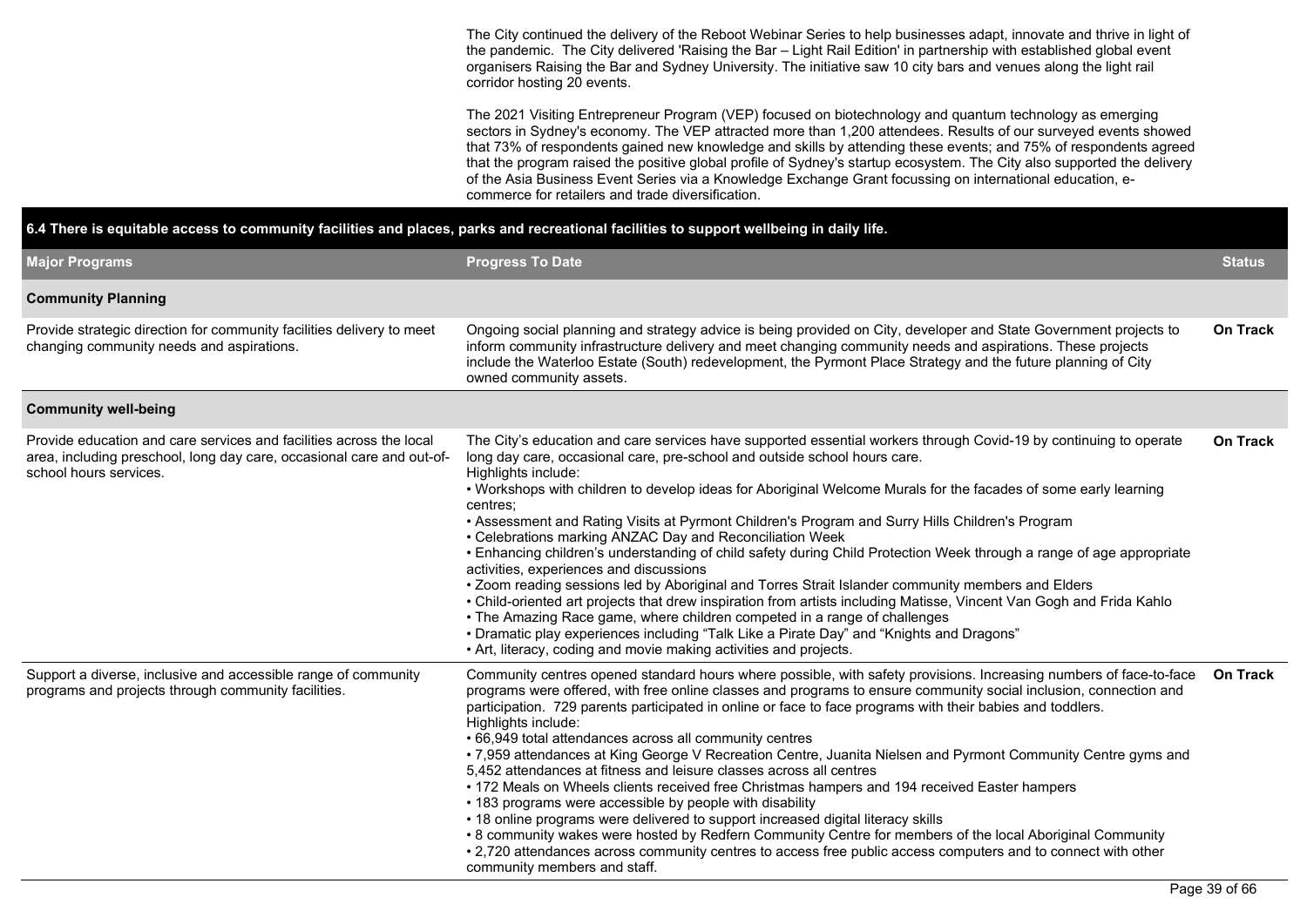## **Community Facilities Delivery**

| Develop a property portfolio that ensures community facilities<br>optimise investment opportunities and community needs.                                        | A Community and Service Property Long Term Plan is currently being developed. This focus on optimising the use of<br>community facilities in order to meet community needs.                                                                                                                                                                                                                                                                                                                                                                                                                                                                                                                                                                                                                                                        |                 |  |  |  |  |  |
|-----------------------------------------------------------------------------------------------------------------------------------------------------------------|------------------------------------------------------------------------------------------------------------------------------------------------------------------------------------------------------------------------------------------------------------------------------------------------------------------------------------------------------------------------------------------------------------------------------------------------------------------------------------------------------------------------------------------------------------------------------------------------------------------------------------------------------------------------------------------------------------------------------------------------------------------------------------------------------------------------------------|-----------------|--|--|--|--|--|
| <b>Parks and recreation facilities</b>                                                                                                                          |                                                                                                                                                                                                                                                                                                                                                                                                                                                                                                                                                                                                                                                                                                                                                                                                                                    |                 |  |  |  |  |  |
| Maximise the availability and quality of facilities to meet demand for<br>participation in sports across the community.                                         | Ongoing projects that contribute to maximise the availability of quality recreational facilities include:<br>- New Aquatic and Fitness Centre at Gunyama Park (opened February 2021)<br>- New skate facility opened at Sydney Park December 2020<br>- New skate plaza at Federal Park opened July 2021<br>- New outdoor gym completed and open at James Hilder Reserve March 2021<br>- New indoor multipurpose courts at Perry Park under construction<br>- Sports field development program - planning underway for outdoor synthetic fields at Perry Park, Turruwul Park and<br>The Crescent<br>- New synthetic sports field at Alexandria Park Community School (Joint Use Project) underway<br>- New change-rooms, toilets and storage facility for Jubilee Oval - planning and consultation with sporting groups<br>underway. | <b>On Track</b> |  |  |  |  |  |
| 6.5 The community has the capacity, confidence and resilience to adapt to changing circumstances.                                                               |                                                                                                                                                                                                                                                                                                                                                                                                                                                                                                                                                                                                                                                                                                                                                                                                                                    |                 |  |  |  |  |  |
| <b>Major Programs</b>                                                                                                                                           | <b>Progress To Date</b>                                                                                                                                                                                                                                                                                                                                                                                                                                                                                                                                                                                                                                                                                                                                                                                                            | <b>Status</b>   |  |  |  |  |  |
| <b>Social services</b>                                                                                                                                          |                                                                                                                                                                                                                                                                                                                                                                                                                                                                                                                                                                                                                                                                                                                                                                                                                                    |                 |  |  |  |  |  |
| Refer to 6.3.2 "Strengthen the activation of precincts, with events,<br>programs and services and develop resources that support existing<br>and new business." | Refer to report under 6.3 Small business.                                                                                                                                                                                                                                                                                                                                                                                                                                                                                                                                                                                                                                                                                                                                                                                          | <b>On Track</b> |  |  |  |  |  |
| Social strategy, research and planning                                                                                                                          |                                                                                                                                                                                                                                                                                                                                                                                                                                                                                                                                                                                                                                                                                                                                                                                                                                    |                 |  |  |  |  |  |
| Monitor Community Wellbeing Indicators to identify change and<br>wellbeing trends in the community.                                                             | There have been no updates to the Community Wellbeing Indicators (CWI) in the past six months. Wellbeing<br>indicators data has been used to support the Waterloo Human Services collaboration and Inclusion (Disability) Action<br>Plan.                                                                                                                                                                                                                                                                                                                                                                                                                                                                                                                                                                                          | <b>On Track</b> |  |  |  |  |  |
| <b>Emergency Planning</b>                                                                                                                                       |                                                                                                                                                                                                                                                                                                                                                                                                                                                                                                                                                                                                                                                                                                                                                                                                                                    |                 |  |  |  |  |  |
| Work with the community, emergency services and relevant agencies<br>to build capacity and resilience to prevent, respond and recover from<br>emergencies.      | The City continues to coordinate the activities of the Local Emergency Management Committee (LEMC), including the<br>response and recovery to Covid-19. This includes regular reporting on response and recovery activities and emerging<br>issues. Progress update includes:<br>- City of Sydney Resilience Risk Assessment complete.<br>- Revised Local Emergency Risk Assessment has been circulated for feedback by the LEMC.<br>- Revised Local Emergency Management Plan is in progress.                                                                                                                                                                                                                                                                                                                                     | <b>On Track</b> |  |  |  |  |  |
| <b>Customer service</b>                                                                                                                                         |                                                                                                                                                                                                                                                                                                                                                                                                                                                                                                                                                                                                                                                                                                                                                                                                                                    |                 |  |  |  |  |  |
| Effective and efficient delivery of relevant information and services<br>that meet community needs.                                                             | The Contact Centre and Service Centres continued to assist the community with their service needs. The City<br>Concierge assisted small business and community groups with information relating to grants and financial assistance.<br>In 2020/21 the City Concierge responded to 1,217 enquiries. The Community Hotline assisted the community with<br>information about Covid-19 testing centres, vaccination centres, masks, food security and restrictions. In 2020/21 the<br>Hotline assisted 302 community members. A new multi-channel Contact Centre system was implemented in April<br>2021. This system connects residents and businesses to the most appropriate response area.                                                                                                                                         | <b>On Track</b> |  |  |  |  |  |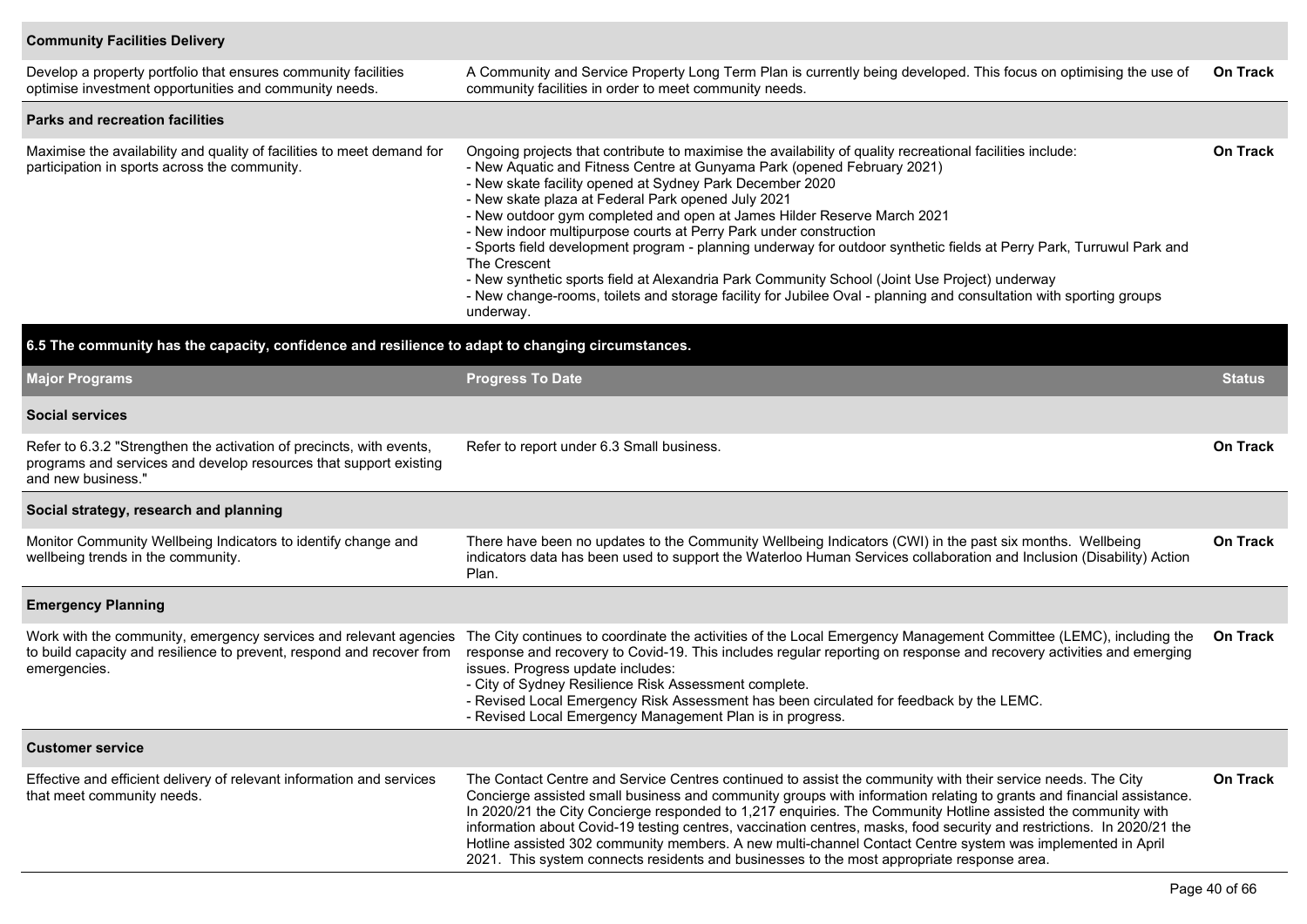| <b>Local economies</b>                                       |             |               |               |                          |                |                |                |                |            |                                                                                                                                                                                                                                                                                                                                                                                                                                                      |                   |
|--------------------------------------------------------------|-------------|---------------|---------------|--------------------------|----------------|----------------|----------------|----------------|------------|------------------------------------------------------------------------------------------------------------------------------------------------------------------------------------------------------------------------------------------------------------------------------------------------------------------------------------------------------------------------------------------------------------------------------------------------------|-------------------|
|                                                              |             |               |               |                          |                |                |                |                |            |                                                                                                                                                                                                                                                                                                                                                                                                                                                      |                   |
| Key Performance Indicator                                    | Unit        | 2018/19       | 2019/20       | 2020/21                  |                | 2020/21 Result |                |                |            | <b>Comment</b>                                                                                                                                                                                                                                                                                                                                                                                                                                       | <b>Status</b>     |
|                                                              |             | <b>Result</b> | <b>Result</b> | <b>Target</b>            | Q <sub>1</sub> | Q2             | Q3             | Q <sub>4</sub> | <b>YTD</b> |                                                                                                                                                                                                                                                                                                                                                                                                                                                      |                   |
| Amount of footway dining in the Village<br>Centres           | m2          | 3,646.76      | 3,021.06      |                          | 2,439          | 3,129.4        | 3,954          | 4,738.61       | 4,738.61   | A total of 379 Footway Consents make up this<br>month's total of 4,738.61sqm, which is an<br>increase of 718sqm i.e. 62 Consents over the<br>total reported in March 2021. This growth is<br>attributed to the Alfresco City Outdoor Dining<br>initiative and the footway fee waiver.                                                                                                                                                                | Indicator<br>Only |
| Economic grants approved by the City of<br>Sydney            | \$'000      | 1,023.59      | 3,656.77      | $\blacksquare$           | 2,439.33       | 437.39         | 3,265.2        | 20             | 6,161.93   | This year a total of 363 economic grants were<br>approved by Council for a total of \$6,161,925<br>in cash and value-in-kind. The majority<br>includes additional Covid Relief Grants<br>through Small Business Grants and Covid<br>Recovery Grants through CBD Activation<br>Grants. This includes support for York<br>Clarence Kent Laneways festival, Sneaker<br>Customisation Classes and Fenghuang Lion<br>Dancing.                             | Indicator<br>Only |
| <b>Libraries and learning</b>                                |             |               |               |                          |                |                |                |                |            |                                                                                                                                                                                                                                                                                                                                                                                                                                                      |                   |
| Key Performance Indicator                                    | <b>Unit</b> | 2018/19       | 2019/20       | 2020/21                  |                |                | 2020/21 Result |                |            | <b>Comment</b>                                                                                                                                                                                                                                                                                                                                                                                                                                       | <b>Status</b>     |
|                                                              |             | <b>Result</b> | <b>Result</b> | <b>Target</b>            | Q <sub>1</sub> | Q2             | Q3             | Q <sub>4</sub> | <b>YTD</b> |                                                                                                                                                                                                                                                                                                                                                                                                                                                      |                   |
| Active library memberships                                   | No.         | 73,232        | 86,048        | $\blacksquare$           | 82,905         | 83,034         | 84,366         | 83,853         | 83,853     | Small (3%) decrease on the same period last<br>year.                                                                                                                                                                                                                                                                                                                                                                                                 | Indicator<br>Only |
| Items accessed from City libraries<br>(physical and digital) | 000         | 1,552.8       | 1,470.43      | $\overline{a}$           | 192.6          | 287.58         | 318.4          | 330.14         | 1,128.72   | Loans of physical items increased significantly<br>compared to same quarter last year, which<br>was during lockdown. There is an increase of<br>physical loans of 17% from the previous<br>quarter, which aligns to steadily increasing<br>library use during the pandemic.<br>Digital usage had decreased by 29%<br>compared to the same quarter last year when<br>there was a drastic uptake of accessing online<br>materials during the lockdown. | Indicator<br>Only |
| Attendance to City libraries                                 | 000         | 1,319.71      | 1,266.72      | $\overline{\phantom{a}}$ | 17.99          | 75.3           | 97.07          | 102.76         | 293.11     | This represents a large increase on the same<br>period as last year of which a significant<br>period was in lockdown due to the pandemic.<br>While increasing, the statistics remain lower<br>than pre pandemic numbers.                                                                                                                                                                                                                             | Indicator<br>Only |

**6.S.1 Performance Measures**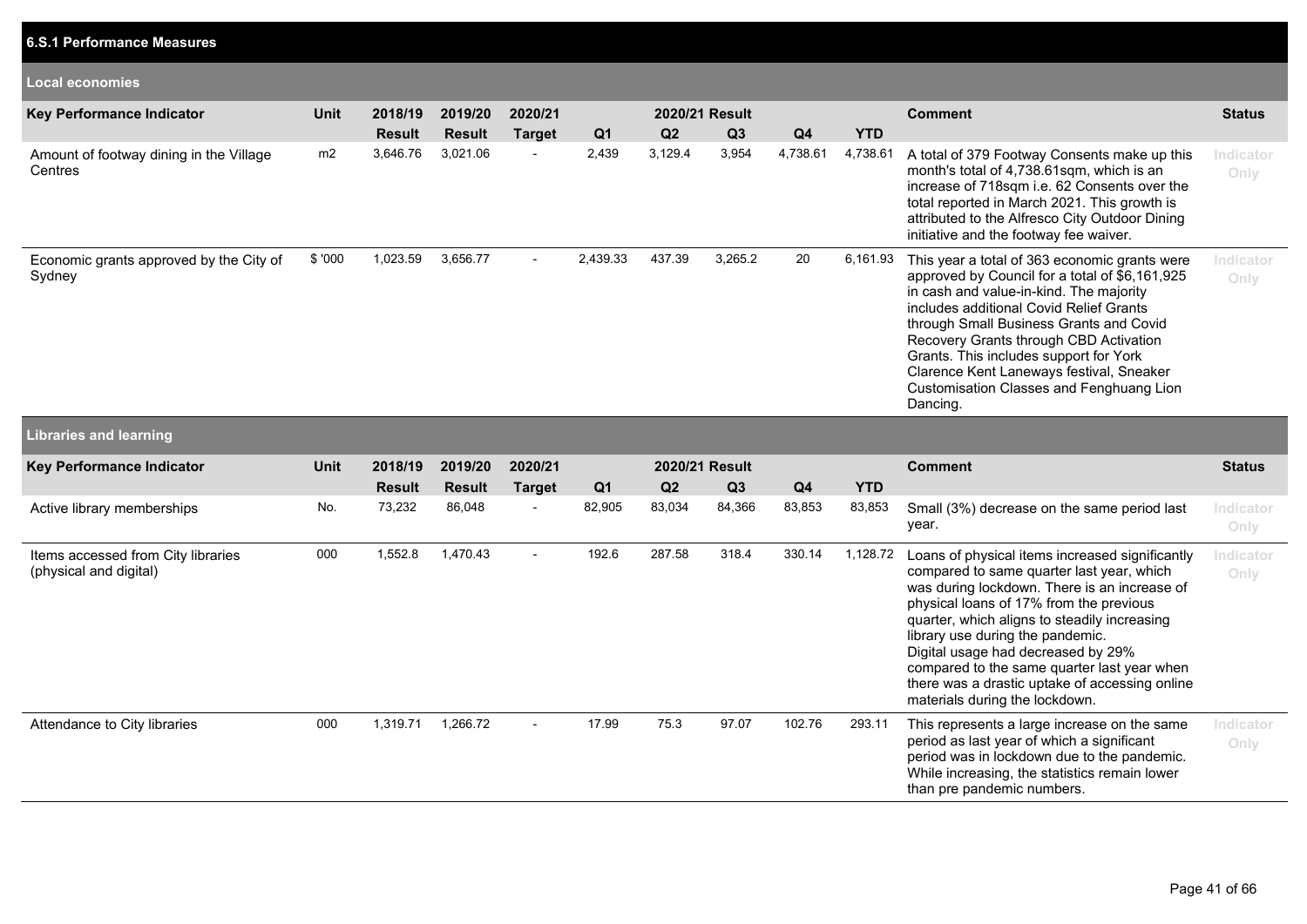| <b>Child &amp; Family Services</b>                                                                                                                                        |      |                          |                          |                          |                       |          |                                  |                |                   |                                                                                                                                                                                                                                                                                                                    |                   |
|---------------------------------------------------------------------------------------------------------------------------------------------------------------------------|------|--------------------------|--------------------------|--------------------------|-----------------------|----------|----------------------------------|----------------|-------------------|--------------------------------------------------------------------------------------------------------------------------------------------------------------------------------------------------------------------------------------------------------------------------------------------------------------------|-------------------|
| <b>Key Performance Indicator</b>                                                                                                                                          | Unit | 2018/19                  | 2019/20                  | 2020/21                  |                       |          | 2020/21 Result                   |                |                   | <b>Comment</b>                                                                                                                                                                                                                                                                                                     | <b>Status</b>     |
| Children supported through City<br>operated Children's Services                                                                                                           | No.  | <b>Result</b><br>1,108   | <b>Result</b><br>1,020   | <b>Target</b>            | Q <sub>1</sub><br>570 | Q2<br>33 | Q <sub>3</sub><br>216            | Q4<br>72       | <b>YTD</b><br>891 | Attendances are returning to pre-Covid-19<br>levels across all services however this<br>represents an overall decrease (13%) in the<br>number of new children accessing services<br>compared with last year.                                                                                                       | Indicator<br>Only |
| Approved Early Education and Care<br>places (long day care, occasional care<br>and preschool) in the City of Sydney                                                       | No.  |                          |                          |                          |                       |          |                                  | 7,318          | 7,318             | Approved Early Education and Care Services<br>places as at 30 June 2021 which are<br>registered on The Australian Children's<br>Education & Care Quality Authority National<br>Register.                                                                                                                           | Indicator<br>Only |
| Sessions of care provided at the City's<br>Education and Care Services (long day<br>care, occasional care, preschool, out of<br>school hours care)                        | No.  | $\blacksquare$           | 63,830                   | $\blacksquare$           | 16,595                | 15,276   | 14,982                           | 17,619         | 64,472            | This represents a 1% increase on last year.                                                                                                                                                                                                                                                                        | Indicator<br>Only |
| Discounted and free sessions of care<br>provided at the City's Education and<br>Care Services (long day care,<br>occasional care, preschool, out of<br>school hours care) | No.  |                          | 23,666                   | $\overline{a}$           | 6,989                 | 6,347    | 6,537                            | 7,606          | 27,479            | There was a 16% increase in discounted and<br>free sessions offered compared with the last<br>year.                                                                                                                                                                                                                | Indicator<br>Only |
| <b>Community health and well-being</b>                                                                                                                                    |      |                          |                          |                          |                       |          |                                  |                |                   |                                                                                                                                                                                                                                                                                                                    |                   |
| Key Performance Indicator                                                                                                                                                 | Unit | 2018/19<br><b>Result</b> | 2019/20<br><b>Result</b> | 2020/21<br><b>Target</b> | Q <sub>1</sub>        | Q2       | 2020/21 Result<br>Q <sub>3</sub> | Q <sub>4</sub> | <b>YTD</b>        | <b>Comment</b>                                                                                                                                                                                                                                                                                                     | <b>Status</b>     |
| Attendances at targeted initiatives to<br>improve community health and<br>wellbeing                                                                                       | No.  | 517,859                  | 372,418                  | $\blacksquare$           | 4,543                 | 5,328    | 4,154                            | 6,530          | 20,555            | The number of face-to-face programs<br>delivered was significantly lower than in<br>previous years due to Covid-19 restrictions.<br>Previously published data for Q1 and Q2 have<br>been revised to account for attendances not<br>previously noted.                                                               | <b>On Track</b>   |
| Usage -v- capacity of sports fields<br>(booked use) (hours used -v- hours<br>available)                                                                                   | %    | 96.5                     | 72.5                     | 85                       | 75                    | 85       | 90                               | 95             | 86.25             |                                                                                                                                                                                                                                                                                                                    | <b>On Track</b>   |
| Parks and open space managed by the<br>City of Sydney                                                                                                                     | ha   | 209.8                    | 211.9                    | 191                      |                       |          |                                  | 214            | 214               | The City acquired 3ha of parks and<br>streetscapes over the past 12 months. This<br>includes 2ha of parks - Gunyama Park,<br>Garraway Park, Allsorts Park, Alexander St<br>Reserve and Shea's Creek Shared Path.<br>There was also 11,100 square metres of<br>street gardens and landscaped traffic<br>treatments. | On Track          |
| Attendances at aquatic and leisure<br>centres                                                                                                                             | 000  | 1,643                    | 1,179.75                 | $\blacksquare$           | 182                   | 293      | 323                              | 460            | 1,258             | In an interrupted and challenging year of<br>recovery attendance was 1.258M. This<br>compares to 1.179M in Covid-19 impacted                                                                                                                                                                                       | Indicator<br>Only |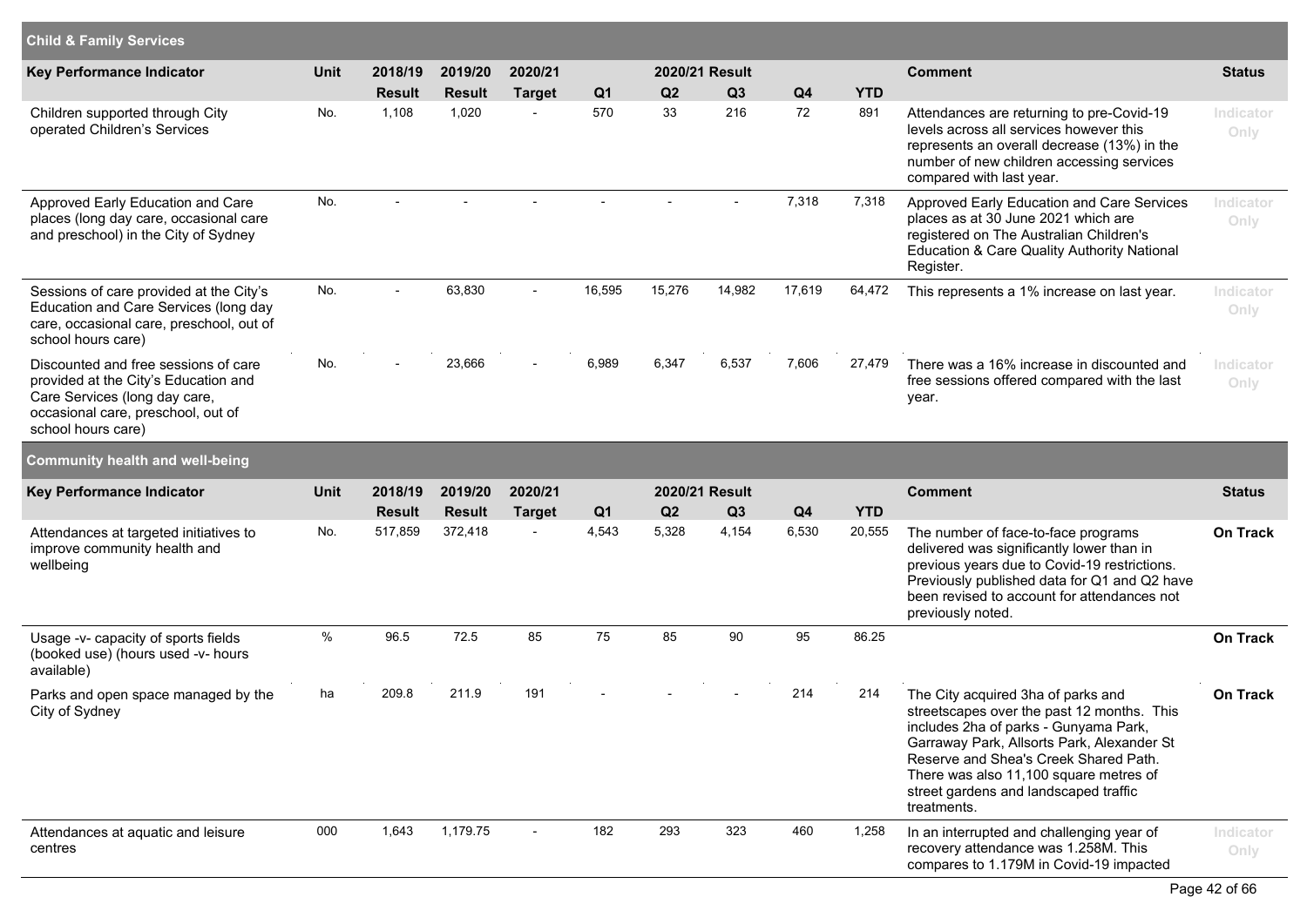|                                                         |      |  |      |      |      |      |      | FY20 and 1.643M for the last full year in<br>FY19. Recovery has been affected by<br>outbreaks and lockdowns throughout the year.<br>Learn to swim program has bounced back well<br>with over 5,200 participants. Fitness has been<br>slower to recover with 4,114 memberships at<br>30 June.<br>A highlight and major success was opening<br>Gunyama Park Aquatic and Recreation Centre<br>on 1 February 2021. Despite opening in a<br>pandemic and at the back end of the summer<br>season, the centre has been a great success<br>with individuals and families, with an average<br>of 41K visits per month (full year 205,000<br>visits).                        |                   |
|---------------------------------------------------------|------|--|------|------|------|------|------|---------------------------------------------------------------------------------------------------------------------------------------------------------------------------------------------------------------------------------------------------------------------------------------------------------------------------------------------------------------------------------------------------------------------------------------------------------------------------------------------------------------------------------------------------------------------------------------------------------------------------------------------------------------------|-------------------|
| Peak Occupancy - Perry Park<br><b>Recreation Centre</b> | $\%$ |  | 58   | 59.2 | 68.6 | 84.6 | 84.6 | The centre had good Q4 attendances with<br>84.6% occupancy during peak hours, and<br>achieved an annual average peak occupancy<br>of 67.9%. This is a good recovery, factoring in<br>the impact of additional Covid-19 closures,<br>traditional closure over Christmas and one<br>court being out of service for a period of time<br>while stage 2 construction works are<br>completed. A notable success is the growth of<br>internal run sports competitions for volleyball,<br>futsal and netball. Hirers continue to book the<br>centre offering a diverse range of other sports<br>including basketball, badminton, roller skating,<br>kendo and multi-sports. | Indicator<br>Only |
| Peak occupancy - City's outdoor tennis<br>courts        | $\%$ |  | 62.5 | 75   | 76   | 78   | 78   | Despite the impacts associated with<br>restrictions on group programming and the<br>extended wet weather in March, the service<br>continues to record very high occupancy<br>rates, well in excess of the industry average of<br>25%. The tennis court operations delivered a<br>diversity of programmes including wheelchair<br>tennis, women in sport program, junior<br>hotshots, holiday camps, cerebral palsy day<br>for people with disability, Smash Mental<br>Health Program, free weekly lessons with<br>Jarjun Aboriginal College and schools<br>programs.                                                                                                | Indicator<br>Only |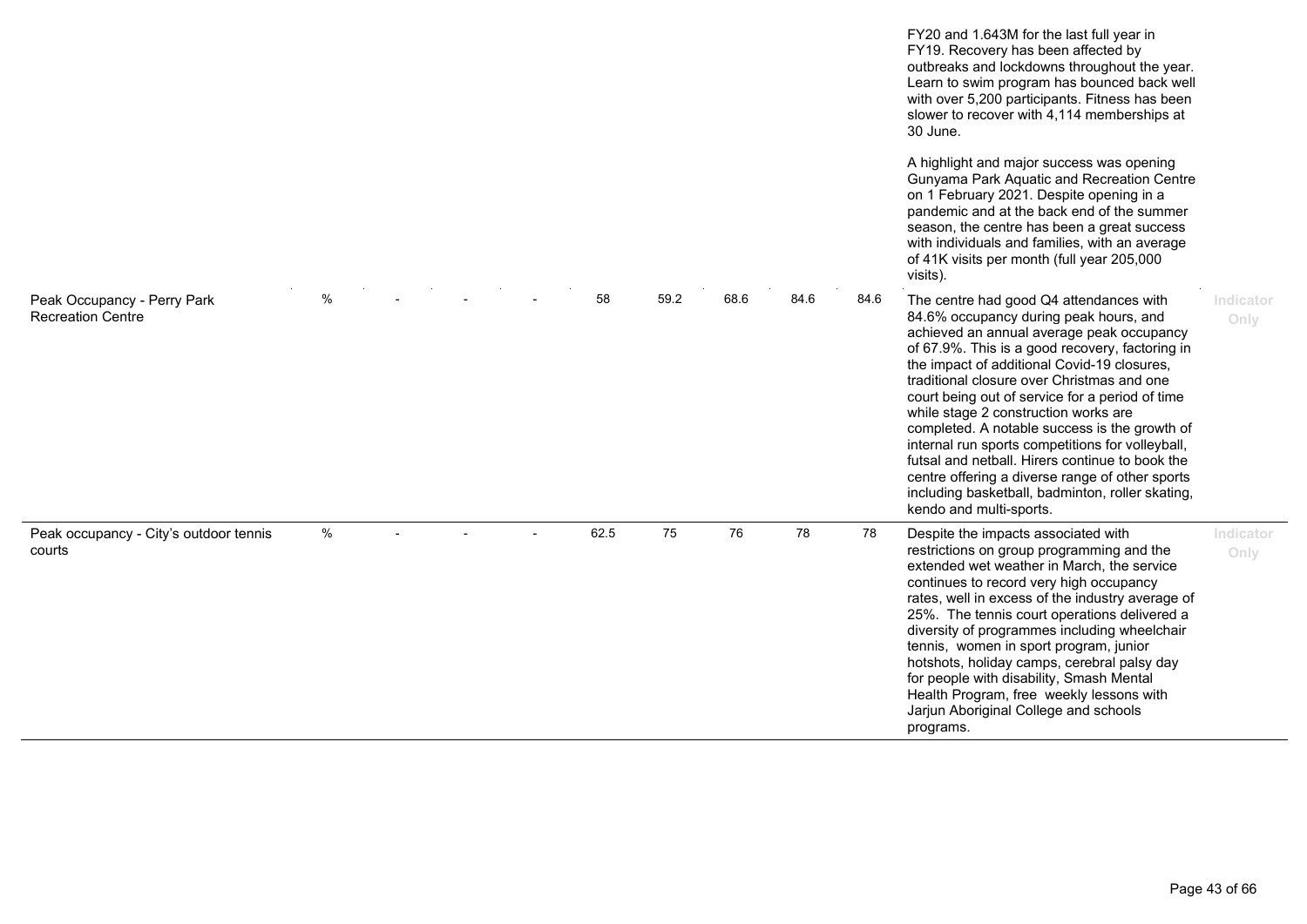| <b>Social Programs and Services</b>                                                                                                  |         |               |               |                          |                |                |                |        |            |                                                                                                                                                                                                                                                                                                                                                                                                                                                                                                                      |                   |
|--------------------------------------------------------------------------------------------------------------------------------------|---------|---------------|---------------|--------------------------|----------------|----------------|----------------|--------|------------|----------------------------------------------------------------------------------------------------------------------------------------------------------------------------------------------------------------------------------------------------------------------------------------------------------------------------------------------------------------------------------------------------------------------------------------------------------------------------------------------------------------------|-------------------|
| <b>Key Performance Indicator</b>                                                                                                     | Unit    | 2018/19       | 2019/20       | 2020/21                  |                |                | 2020/21 Result |        |            | <b>Comment</b>                                                                                                                                                                                                                                                                                                                                                                                                                                                                                                       | <b>Status</b>     |
|                                                                                                                                      |         | <b>Result</b> | <b>Result</b> | <b>Target</b>            | Q <sub>1</sub> | Q <sub>2</sub> | Q3             | Q4     | <b>YTD</b> |                                                                                                                                                                                                                                                                                                                                                                                                                                                                                                                      |                   |
| Social grants approved by the City of<br>Sydney                                                                                      | \$ '000 | 2,696.67      | 6,531.49      |                          | 3,555.98       | 285.48         | 9.94           | 113.98 | 3,965.38   | This year a total of 161 Social grants were<br>approved by Council for a year to date total of<br>\$3,965,384 in cash and value-in-kind. These<br>projects were awarded through the City's<br>Community Services Grant, Festivals and<br>Events Sponsorship (Community), Knowledge<br>Exchange Sponsorship Matching Grants,<br>Venue hire, Street Banner, Quick Response<br>Grants and Covid-19 recovery support. This<br>includes support for Digital Literacies in Glebe<br>and Woolloomooloo NAIDOC Celebrations. | Indicator<br>Only |
| Revenue forgone by the City through the<br>accommodation grants program -<br>leases for social initiatives                           | \$ '000 | 2,907.42      | 3,024.03      |                          | 726.01         | 692.04         | 691.93         | 694.13 | 2,804.12   |                                                                                                                                                                                                                                                                                                                                                                                                                                                                                                                      | Indicator<br>Only |
| Programs/events delivered that promote<br>social inclusion and connection                                                            | No.     | 1,129         | 986           |                          | 20             | 16             | 11             | 31     | 78         | The number of face-to-face programs<br>delivered was significantly lower than in<br>previous years due to Covid-19 restrictions.                                                                                                                                                                                                                                                                                                                                                                                     | Indicator<br>Only |
| Passengers trips delivered by the<br>community transport service for<br>programs and/or events delivered or<br>supported by the City | No.     | 18,825        | 13,796        | $\blacksquare$           | 975            | 673            | 1,116          | 1,522  | 4,286      | This represents a 69% decrease on last year.<br>Hire of the City's community busses have<br>been impacted by Covid-19 restrictions.                                                                                                                                                                                                                                                                                                                                                                                  | Indicator<br>Only |
| Subsidies provided through the City's<br>community bus-hire scheme                                                                   | \$      |               | 38,920.25     |                          | 3,641          | 2,499          | 4,064          | 6,089  | 16,293     | This represents a 50% decrease on last year.<br>Hire of the City's community busses have<br>been impacted by Covid-19 restrictions.                                                                                                                                                                                                                                                                                                                                                                                  | Indicator<br>Only |
| Meals provided through the City's Meals<br>on Wheels service                                                                         | No.     | 37,655        | 35,056        | $\overline{\phantom{a}}$ | 11,028         | 11,401         | 11,588         | 11,358 | 45,375     | This represents a 30% increase over last year,<br>noting that the City took on 36 additional<br>clients from Inner West on 1 July 2020                                                                                                                                                                                                                                                                                                                                                                               | Indicator<br>Only |
| People surveyed accessing City<br>programs and services who report an<br>increase in their connectedness to the<br>community         | $\%$    | 80            | 94            |                          |                |                |                | 80     | 80         |                                                                                                                                                                                                                                                                                                                                                                                                                                                                                                                      | Indicator<br>Only |
| People surveyed accessing City<br>programs and services who report an<br>improvement in their physical health                        | $\%$    | 85            | 83            |                          |                |                |                | 62     | 62         |                                                                                                                                                                                                                                                                                                                                                                                                                                                                                                                      | Indicator<br>Only |
| People surveyed accessing City<br>programs and services who report an<br>improvement in their social wellbeing                       | %       | 89            | 81            |                          |                |                |                | 69     | 69         |                                                                                                                                                                                                                                                                                                                                                                                                                                                                                                                      | Indicator<br>Only |
| Total bookings of City Spaces facilities<br>and venues                                                                               | No.     | 20,003        | 14,874        |                          | 146            | 549            | 652            | 2,265  | 3,612      | Due to Covid-19 safety requirements bookings<br>were open on limited days and to limited<br>groups for some periods during the year to<br>ensure community safety and compliance with<br>restrictions. This has impacted overall booking<br>numbers.                                                                                                                                                                                                                                                                 | Indicator<br>Only |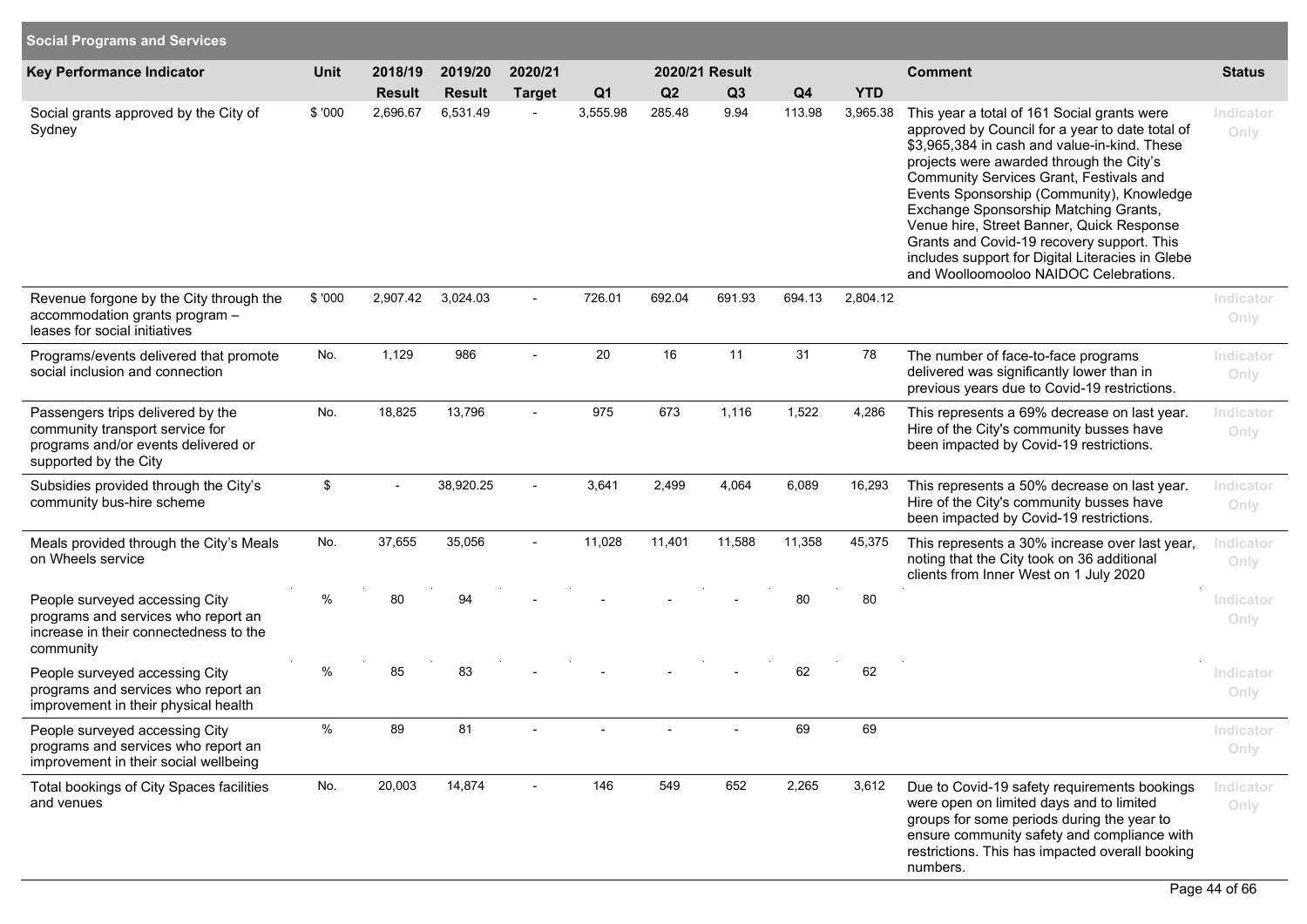| Key Performance Indicator                                                                                                                       | 2020/21 Result<br>2018/19<br>2019/20<br>2020/21<br><b>Unit</b> |               |               |               |                | <b>Comment</b> | <b>Status</b>  |                |            |                                                                                                                                                                                                                                                                        |                   |
|-------------------------------------------------------------------------------------------------------------------------------------------------|----------------------------------------------------------------|---------------|---------------|---------------|----------------|----------------|----------------|----------------|------------|------------------------------------------------------------------------------------------------------------------------------------------------------------------------------------------------------------------------------------------------------------------------|-------------------|
|                                                                                                                                                 |                                                                | <b>Result</b> | <b>Result</b> | <b>Target</b> | Q <sub>1</sub> | Q2             | Q3             | Q <sub>4</sub> | <b>YTD</b> |                                                                                                                                                                                                                                                                        |                   |
| Total bookings of City Spaces facilities<br>and venues at community rates                                                                       | No.                                                            | 10,530        | 9,027         |               | 0              | 231            | 331            | 946            | 1,508      | Due to Covid-19 safety requirements bookings<br>were open on limited days and to limited<br>groups for some periods during the year to<br>ensure community safety and compliance with<br>restrictions. This has impacted overall booking<br>numbers.                   | Indicator<br>Only |
| Overall attendance at City Spaces                                                                                                               | No.                                                            | 896,443       | 604,492       |               | 5,261          | 7,269          | 14,681         | 39,738         | 66,949     | Community Centres returned to pre-Covid-19<br>opening hours and restarted programs, but<br>some activities were still limited due to Covid-<br>19 safety requirements. Previous data has<br>been slightly adjusted to account for<br>attendances not previously noted. | Indicator<br>Only |
| Bus hires through the City's community<br>bus-hire scheme                                                                                       | No.                                                            | 533           | 353           |               | 51             | 35             | 41             | 44             | 171        | This represents a 52% decrease on last year.<br>Hire of the City's community busses have<br>been impacted by Covid-19 restrictions.                                                                                                                                    | Indicator<br>Only |
| People surveyed accessing City<br>programs and services who reported an<br>increased sense of inclusion, belonging<br>or awareness of diversity | %                                                              | 86            | 84            |               |                |                |                | 52             | 52         |                                                                                                                                                                                                                                                                        | Indicator<br>Only |
| <b>Companion animals</b>                                                                                                                        |                                                                |               |               |               |                |                |                |                |            |                                                                                                                                                                                                                                                                        |                   |
| Key Performance Indicator                                                                                                                       | <b>Unit</b>                                                    | 2018/19       | 2019/20       | 2020/21       |                |                | 2020/21 Result |                |            | <b>Comment</b>                                                                                                                                                                                                                                                         | <b>Status</b>     |
|                                                                                                                                                 |                                                                | <b>Result</b> | <b>Result</b> | <b>Target</b> | Q <sub>1</sub> | Q <sub>2</sub> | Q3             | Q <sub>4</sub> | <b>YTD</b> |                                                                                                                                                                                                                                                                        |                   |
| Dogs and cats impounded                                                                                                                         | No.                                                            | 216           | 142           |               | 29             | 34             | 31             | 19             | 113        | There were seven dogs and 12 cats<br>impounded in Q4.                                                                                                                                                                                                                  | Indicator<br>Only |
| Dog attacks                                                                                                                                     | No.                                                            | 140           | 145           |               | 24             | 31             | 25             | 38             | 118        | There were 38 reported dog attacks in Q4.                                                                                                                                                                                                                              | Indicator<br>Only |
| Dog declared menacing/dangerous                                                                                                                 | No.                                                            | 3             | 3             |               | -1             | $\overline{1}$ | $\mathbf 0$    | $\overline{2}$ | 4          | There were two dogs declared 'menacing' in<br>Q4. There were no dogs declared 'dangerous'<br>in Q4.                                                                                                                                                                    | Indicator<br>Only |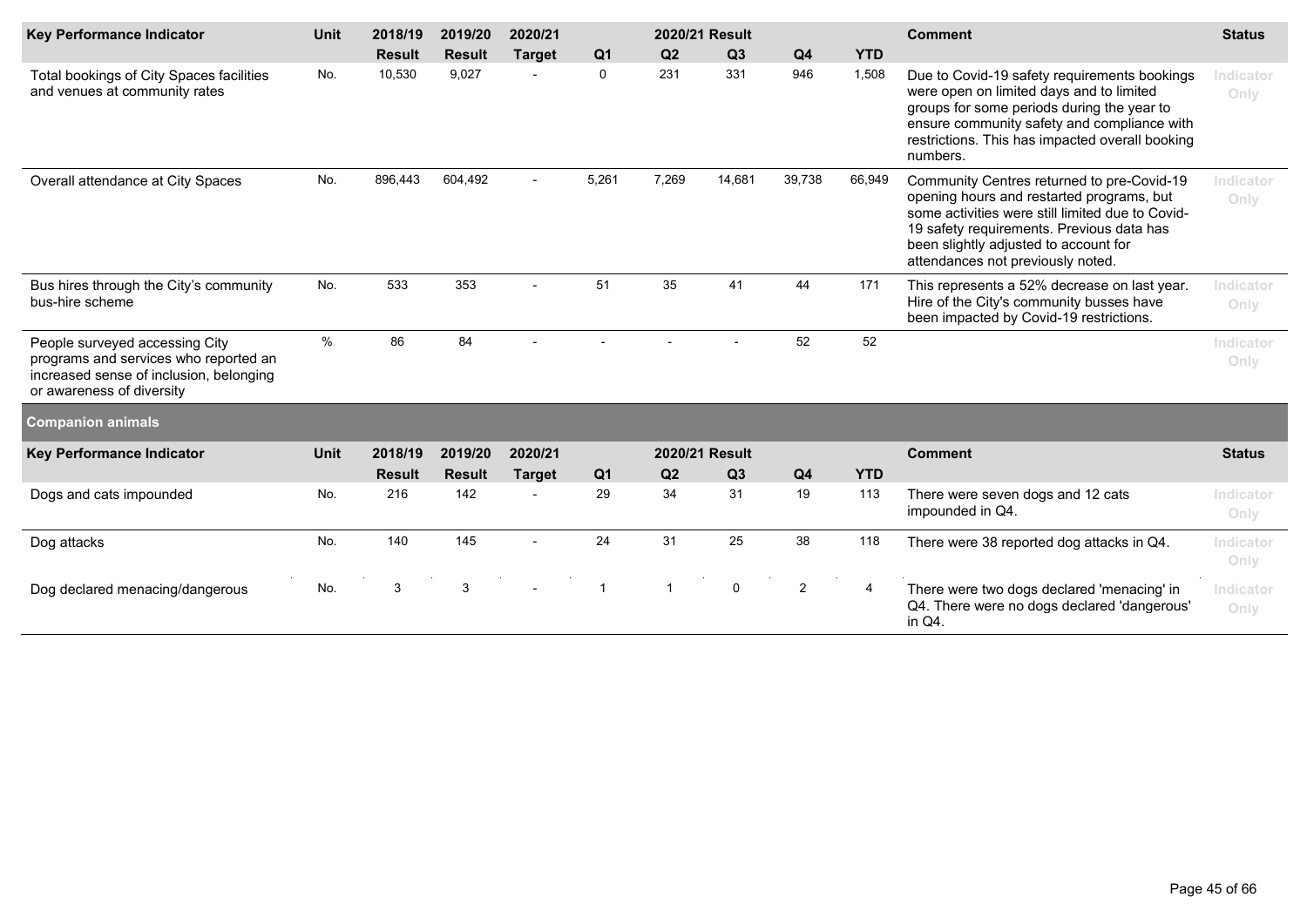# **7 A cultural and creative city**

**The City is committed to supporting Sydney's cultural life. We recognise the intrinsic and instrumental value of creativity as a cultural, economic and social force.**

| 7.1 Creativity is a consistent and visible feature of the public domain and there are distinctive cultural precincts in the city and its villages. |                                                                                                                                                                                                                                                                                                                                                                                                                                                                                                                                                                                                                                                                                                                                                                                                                                                                                                                                                                                                                                                                |                 |  |  |  |  |  |  |  |
|----------------------------------------------------------------------------------------------------------------------------------------------------|----------------------------------------------------------------------------------------------------------------------------------------------------------------------------------------------------------------------------------------------------------------------------------------------------------------------------------------------------------------------------------------------------------------------------------------------------------------------------------------------------------------------------------------------------------------------------------------------------------------------------------------------------------------------------------------------------------------------------------------------------------------------------------------------------------------------------------------------------------------------------------------------------------------------------------------------------------------------------------------------------------------------------------------------------------------|-----------------|--|--|--|--|--|--|--|
| <b>Major Programs</b>                                                                                                                              | <b>Progress To Date</b>                                                                                                                                                                                                                                                                                                                                                                                                                                                                                                                                                                                                                                                                                                                                                                                                                                                                                                                                                                                                                                        | <b>Status</b>   |  |  |  |  |  |  |  |
| <b>Creative Public Domain</b>                                                                                                                      |                                                                                                                                                                                                                                                                                                                                                                                                                                                                                                                                                                                                                                                                                                                                                                                                                                                                                                                                                                                                                                                                |                 |  |  |  |  |  |  |  |
| Deliver Art & About Sydney as a significant local and international<br>program of public domain activity year-round.                               | Art & About continued to attract audiences at existing murals by Max Berry, Georgia Hill, Ash Keating, Numskull and<br>the Gadigal Mural at the Australian Design Centre.<br>Intersections (24 June to 4 July) by Ian Strange, saw 120 metres of LED light beams break through a house located in<br>Surry Hills. Appearing to go through walls, bedrooms, kitchen, floors, hallways and the ceiling the installation was a<br>spectacular light show visible to passers-by.                                                                                                                                                                                                                                                                                                                                                                                                                                                                                                                                                                                   | <b>On Track</b> |  |  |  |  |  |  |  |
|                                                                                                                                                    | As One Door Closes, Another Opens (28 June to 9 August) by Will Cooke, a mural located at the Top of the Town<br>building in Darlinghurst, comprised of two doors, painted in swathes of saturated colour opening and closing in<br>geometric perpetuity.                                                                                                                                                                                                                                                                                                                                                                                                                                                                                                                                                                                                                                                                                                                                                                                                      |                 |  |  |  |  |  |  |  |
| Deliver hoardings activation program throughout the city.                                                                                          | The Creative Hoardings program requires builders and developers to use Site Works, bespoke artworks or historic<br>images to improve the visual impact of construction sites in the City. The program has continued, business as usual,<br>throughout the pandemic. A total of 91 of the new suite of Site Works licenses have been approved for installation in<br>the public domain since their release in September 2019. This includes 10 licenses issued in this period. The City<br>approved the display of historic images on 14 hoardings at 13 locations across the City. Additionally, all 10 Site Works<br>artworks have been relicensed for use on concrete roadside barriers for outdoor dining precincts created as part of<br>the NSW Government and City of Sydney CBD Revitalisation program, with 44 artwork licenses issued to date.                                                                                                                                                                                                        | <b>On Track</b> |  |  |  |  |  |  |  |
| Delivery of art projects in the public domain.                                                                                                     | As part of the City Centre Public Art Plan there is a further laneway artwork in development and due for installation<br>late 2021.<br>In addition to this, there are currently three temporary artworks installed in laneways off George Street to assist in<br>activating the City. These temporary works will remain in place until March 2022.<br>In Green Square the Connecting Project for Green Square Town Centre is currently in detailed design development.<br>Kerrie Poliness's 'Stream' is being delivered as part of the Drying Green Park currently under construction.<br>The Eora Journey is progressing with 'bara' by Judy Watson now installed on the Tarpeian Lawn above Tubowghule<br>(Bennelong Point) with a community celebration planned for when it is safe to gather.<br>The Harbour walk is also underway with the first projects in development working with Place Management NSW.<br>Stage two of the Redfern Terrace project is in development. Maintenance and conservation of the overall City Art<br>collection is ongoing. | <b>On Track</b> |  |  |  |  |  |  |  |
| <b>Living History</b>                                                                                                                              |                                                                                                                                                                                                                                                                                                                                                                                                                                                                                                                                                                                                                                                                                                                                                                                                                                                                                                                                                                                                                                                                |                 |  |  |  |  |  |  |  |
| Continue to implement the history and curatorial programs in<br>alignment with the Cultural Policy.                                                | Sharing knowledge and delivering public programs has been a focus with 30 talks delivered - online, hybrid and in<br>person for an audience of 1,305 people, locally and nationally. 26 media interviews were delivered, and historical<br>input provided for news stories and journalist inquiries.<br>Exhibitions included Developing Sydney: Capturing Change, 1900-1920, a virtual exhibition and physical installation<br>at Customs House also shortlisted in the 2021 National Trust Heritage Awards and a historical display on the history<br>of Customs House installed on the ground floor of the building. Two programs were published online: The Things We<br>Keep video series available through the archives catalogue, and History Week 2020 published through the History<br>Council's YouTube channel. The Barani website continues to be a major access point for Sydney's Aboriginal history.                                                                                                                                             | <b>On Track</b> |  |  |  |  |  |  |  |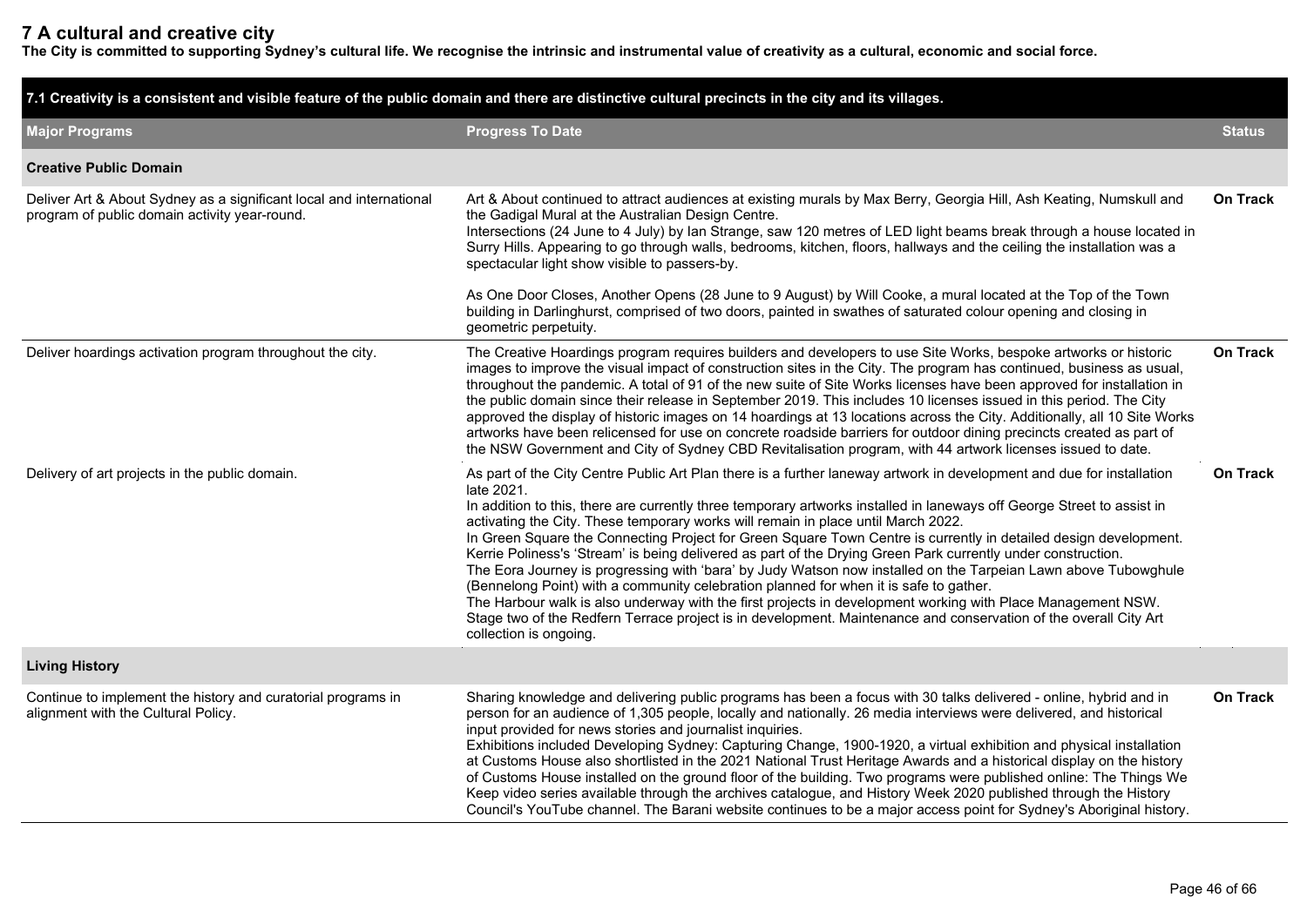**7.2 The city supports and encourages individual creative expression by ensuring opportunities for creative participation are visible, accessible and sustainable.**

| <b>Major Programs</b>                                                                      | <b>Progress To Date</b>                                                                                                                                                                                                                                                                                                                                                                                                                                                                                                                                                                                                                                                                                                                                                                                                                                                                                                                                                                                                                                                                                                                         | <b>Status</b>   |
|--------------------------------------------------------------------------------------------|-------------------------------------------------------------------------------------------------------------------------------------------------------------------------------------------------------------------------------------------------------------------------------------------------------------------------------------------------------------------------------------------------------------------------------------------------------------------------------------------------------------------------------------------------------------------------------------------------------------------------------------------------------------------------------------------------------------------------------------------------------------------------------------------------------------------------------------------------------------------------------------------------------------------------------------------------------------------------------------------------------------------------------------------------------------------------------------------------------------------------------------------------|-----------------|
| <b>Creative Participation Programs</b>                                                     |                                                                                                                                                                                                                                                                                                                                                                                                                                                                                                                                                                                                                                                                                                                                                                                                                                                                                                                                                                                                                                                                                                                                                 |                 |
| Deliver cultural infrastructure programs and liaise with providers to<br>deliver programs. | 107 Projects (107), head tenant of Joynton Avenue Creative Centre, delivered 299 public events or activities from the<br>centre during 2020-2021 including workshops, exhibitions, music and events which were attended by 3,468 people.<br>107's public programming strategy includes self-produced programming, co-produced programming and callouts for<br>community applications to ensure a mix of activities, applicants, disciplines and access points for the public. 107<br>achieved a sublease occupancy rate of 100% this period. During 2020-21 they supported a total of 21 tenants,<br>retaining tenants by providing increased subsidy to those affected by the Covid-19 pandemic.<br>Brand X, head tenant and operator of the upper floor of the East Sydney Community and Arts Centre operated the<br>rehearsal facility at an average of 62% capacity including Covid-19 Public Health Order restrictions during 2020-2021.<br>They delivered 13 Artist-to-Artist training sessions, invested in 26 new performance works attracting 1,563 audience<br>members to generate over \$26,000 in profit for participating artists. | <b>On Track</b> |

#### **7.3 Sydney's cultural sector and creative industries are supported and enhanced leading to greater sector sustainability, productivity gains, and innovation.**

| <b>Major Programs</b>                                                                                                                                                                                                                     | <b>Progress To Date</b>                                                                                                                                                                                                                                                                                                                                                                                                                                                                                                                                                                                                                                                                                                                                                                                 | <b>Status</b>   |
|-------------------------------------------------------------------------------------------------------------------------------------------------------------------------------------------------------------------------------------------|---------------------------------------------------------------------------------------------------------------------------------------------------------------------------------------------------------------------------------------------------------------------------------------------------------------------------------------------------------------------------------------------------------------------------------------------------------------------------------------------------------------------------------------------------------------------------------------------------------------------------------------------------------------------------------------------------------------------------------------------------------------------------------------------------------|-----------------|
| <b>Regulatory Reform</b>                                                                                                                                                                                                                  |                                                                                                                                                                                                                                                                                                                                                                                                                                                                                                                                                                                                                                                                                                                                                                                                         |                 |
| Develop planning and regulatory reforms to support the provision of<br>cultural infrastructure and activities.                                                                                                                            | The Open and Creative Planning Reforms, including encouraging later opening shops, new controls for cultural<br>activities and new entertainment sound planning controls, were approved by Council and the Central Sydney Planning<br>Committee and exhibited. The reforms were approved by Council and CSPC in March 2021 and are now with the<br>NSW Department of Planning, Industry and Environment for implementation. Work is continuing on the entertainment<br>sound planning controls to address detailed submissions and to undertake additional consultation.                                                                                                                                                                                                                                | <b>On Track</b> |
| <b>Audience Development</b>                                                                                                                                                                                                               |                                                                                                                                                                                                                                                                                                                                                                                                                                                                                                                                                                                                                                                                                                                                                                                                         |                 |
| Provide support to a range of cultural groups that provide<br>opportunities for creative participation, enhance creativity in the public<br>domain and strengthen the sustainability and capacity of cultural and<br>creative industries. | To date 161 cultural projects were approved by Council for a total value of \$3,268,451, supporting a range of cultural<br>groups through our Quick Response, Venue Hire Support, Street Banner Sponsorship, Cultural and Creative Grants<br>and Sponsorship, Festivals and Events - Artform, Knowledge Exchange Sponsorships and Matching Grant programs.<br>This year the City also provided Covid-19 recovery support for cultural groups through 35 Cultural Sector Innovation<br>grants and 9 Creative Fellowship Funds. A total of \$1,626,224 in rent foregone was provided to cultural organisations<br>in our Accommodation Grant Program for long term use of the City's spaces.                                                                                                              | On Track        |
| <b>Sector Development</b>                                                                                                                                                                                                                 |                                                                                                                                                                                                                                                                                                                                                                                                                                                                                                                                                                                                                                                                                                                                                                                                         |                 |
| Support and deliver initiatives that encourage a community of diverse<br>creative workers and organisations.                                                                                                                              | The City supports its diverse creative communities through programs that develop skills and increase networks for<br>artists and arts workers. Programs in development are being informed by Action 4 in the Community Recovery Plan:<br>Protect and empower the cultural sector by prioritising the role of local creativity, cultural spaces, talent and<br>knowledge. The City delivered an online grant writing training workshop series: Funding Fundamentals with Creative<br>Plus Business, training designed to build the capacity of local artists and creatives applying for grant funding from the<br>City and at state and federal level. Approximately 100 people attended each of the online workshops for which over<br>200 people had registered as interested in attending each event. | On Track        |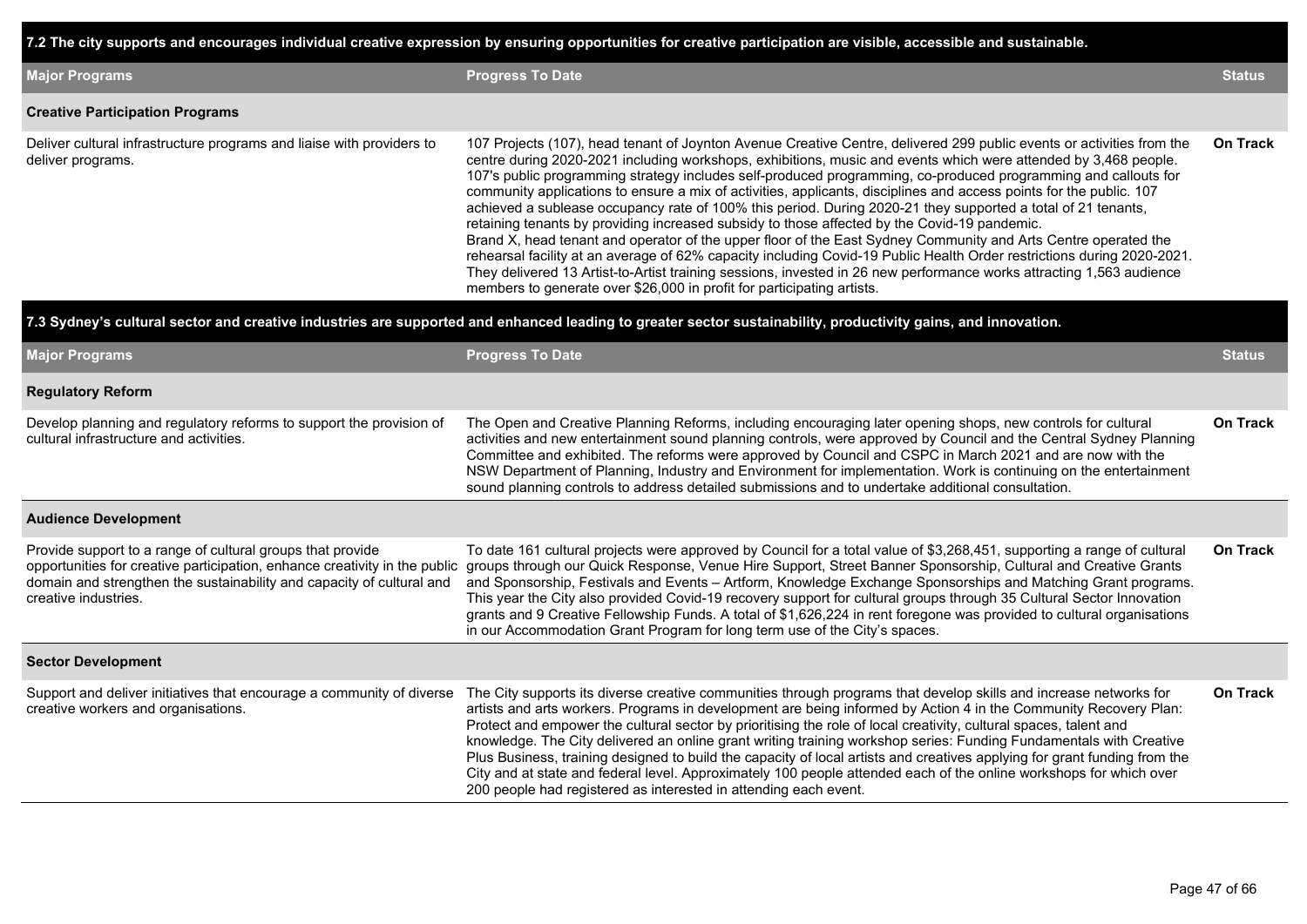| 7.4 The continuous living cultures of Aboriginal and Torres Strait Islander communities is visible and celebrated in our city. |                                                                                                                                                                                                                                                                                                                                                                                                                                                                                                                                                                                                                                                                                                                                                  |                 |  |  |  |  |  |
|--------------------------------------------------------------------------------------------------------------------------------|--------------------------------------------------------------------------------------------------------------------------------------------------------------------------------------------------------------------------------------------------------------------------------------------------------------------------------------------------------------------------------------------------------------------------------------------------------------------------------------------------------------------------------------------------------------------------------------------------------------------------------------------------------------------------------------------------------------------------------------------------|-----------------|--|--|--|--|--|
| <b>Major Programs</b>                                                                                                          | <b>Progress To Date</b>                                                                                                                                                                                                                                                                                                                                                                                                                                                                                                                                                                                                                                                                                                                          | <b>Status</b>   |  |  |  |  |  |
| <b>Eora Journey</b>                                                                                                            |                                                                                                                                                                                                                                                                                                                                                                                                                                                                                                                                                                                                                                                                                                                                                  |                 |  |  |  |  |  |
| Commission a series of public artworks as part of the Eora Journey.                                                            | The City has launched 3 of the 7 public art projects in the Eora Journey program, curated by Hetti Perkins, to take<br>place over a 10 year period.<br>bara, Monument for the Eora by artist Judy Watson is now installed on the Tarpeian Lawn above Tubowghule<br>(Bennelong Point) with preparations for a community celebration underway which will take place once it is safe to<br>gather.<br>The second stage of the Redfern Terrace project is in development.<br>The Eora Journey Harbour Walk project curated by Emily McDaniel, which envisages new artworks and<br>interpretations along a 9km harbour walk, is also in development in partnership with Place Management NSW and<br>project partners including cultural institutions. | <b>On Track</b> |  |  |  |  |  |
| <b>Reconciliation Action Plan</b>                                                                                              |                                                                                                                                                                                                                                                                                                                                                                                                                                                                                                                                                                                                                                                                                                                                                  |                 |  |  |  |  |  |
| Develop, adopt and implement an updated Reconciliation Action<br>Plan.                                                         | The City's Stretch Reconciliation Action Plan was endorsed by Council in November 2020. The three year plan will<br>now be implemented and monitored through regular reporting.                                                                                                                                                                                                                                                                                                                                                                                                                                                                                                                                                                  | <b>On Track</b> |  |  |  |  |  |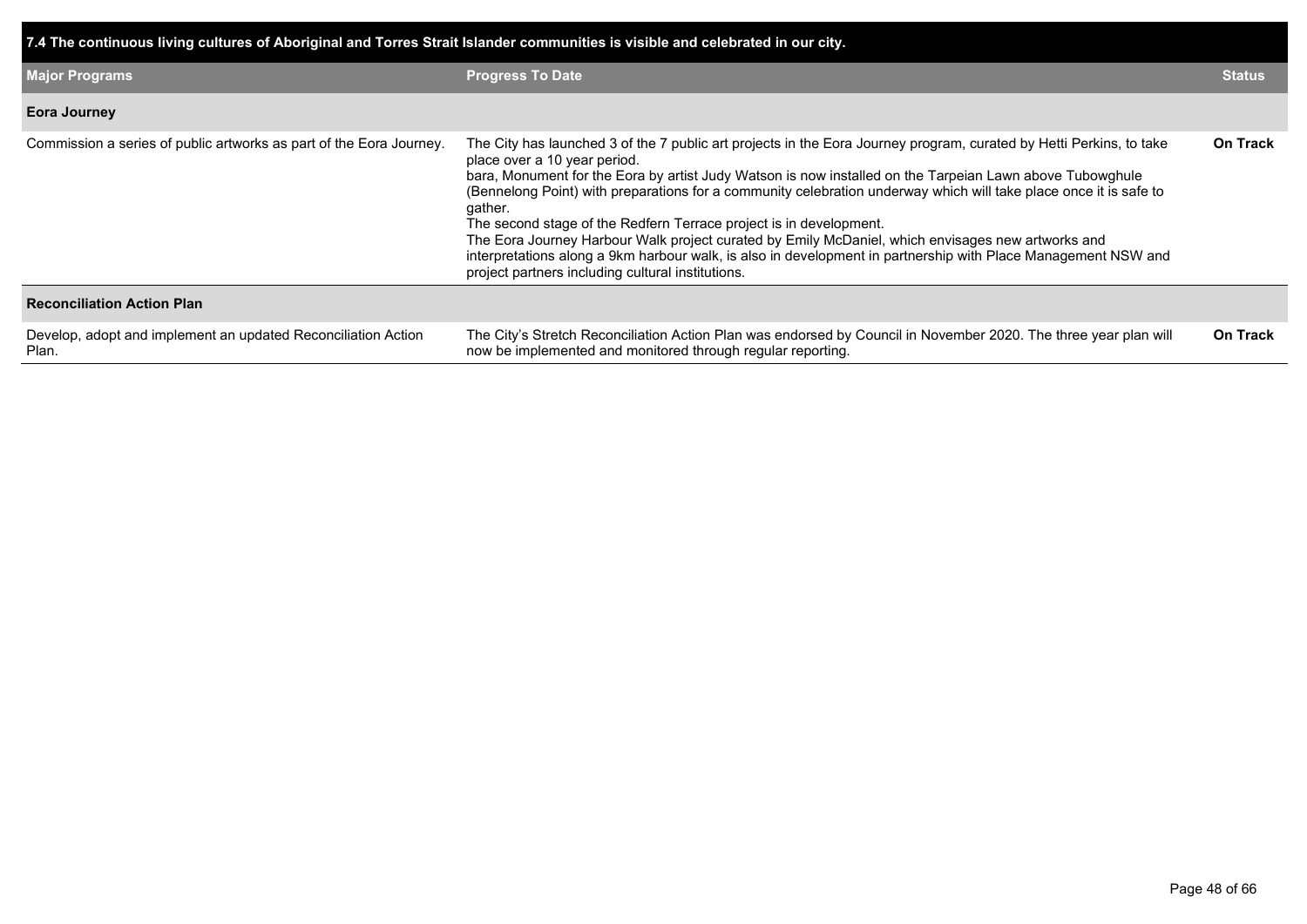| <b>Culture and creativity</b>                                                                                |             |               |               |               |                |        |                |        |            |                                                                                                                                                                                                                                                                                                                                                                                                                                 |                   |
|--------------------------------------------------------------------------------------------------------------|-------------|---------------|---------------|---------------|----------------|--------|----------------|--------|------------|---------------------------------------------------------------------------------------------------------------------------------------------------------------------------------------------------------------------------------------------------------------------------------------------------------------------------------------------------------------------------------------------------------------------------------|-------------------|
| <b>Key Performance Indicator</b>                                                                             | <b>Unit</b> | 2018/19       | 2019/20       | 2020/21       |                |        | 2020/21 Result |        |            | <b>Comment</b>                                                                                                                                                                                                                                                                                                                                                                                                                  | <b>Status</b>     |
|                                                                                                              |             | <b>Result</b> | <b>Result</b> | <b>Target</b> | Q <sub>1</sub> | Q2     | Q3             | Q4     | <b>YTD</b> |                                                                                                                                                                                                                                                                                                                                                                                                                                 |                   |
| Cultural grants approved by the City of<br>Sydney (excluding major events)                                   | \$ '000     | 2,168.96      | 5,767.88      |               | 1,979.84       | 716.42 | 522.7          | 49.4   | 3,268.36   | To date 160 cultural projects were approved<br>by Council for a total value of \$3,268,361. This<br>includes Quick Response support for Jen<br>Waterhouse to show a body of works<br>exploring mental illness at a gallery in<br>Redfern, venue hire support for Milk Crate<br>Theatre to hold workshops and rehearsals in<br>Alexandria Town Hall and support for an<br>Anzac Day Remembrance Festival at Sydney<br>Town Hall. | Indicator<br>Only |
| Revenue forgone by the City through the<br>accommodation grants program -<br>leases for cultural initiatives | \$ '000     | 1,569.71      | 1,914.74      |               | 483            | 429.82 | 289.08         | 424.33 | 1,626.22   |                                                                                                                                                                                                                                                                                                                                                                                                                                 | Indicator<br>Only |
| Creative organisations in creative<br>spaces supported by the City of Sydney                                 | No.         | 124           | 85            |               | 34             | 113    | 62             | 78     | 78         | The City provided 36 spaces to 78<br>organisations through a number of programs:<br>William Street Creative Hub, Short-term<br>Empty Property Program, Accommodation<br>Grants Program, Creative Live / Work spaces<br>and Venue Support Sponsorship. This is an<br>increase of 26% on the 62 organisations last<br>quarter.                                                                                                    | Indicator<br>Only |
| Artists supported                                                                                            | No.         | 2,047         | 1,887         |               |                | 303    |                | 604    | 907        | Artists engaged include all City's Site Works,<br>Curatorial, Major Events and cultural<br>programs artists. The pandemic has<br>prevented the City from delivering some<br>programs and events resulting in fewer artists<br>engaged during this period.                                                                                                                                                                       | Indicator<br>Only |
| Creative personnel supported                                                                                 | No.         | 16,375        | 11,699        |               |                | 780    | $\overline{a}$ | 5,271  | 6,051      | Creative personnel have been engaged<br>primarily through creative spaces programs,<br>major events, cultural programs and Customs<br>House historical display. The pandemic has<br>prevented the City from delivering some<br>programs and events, therefore fewer creative<br>personnel were engaged this period.                                                                                                             | Indicator<br>Only |

# **7.S.1 Performance Measures**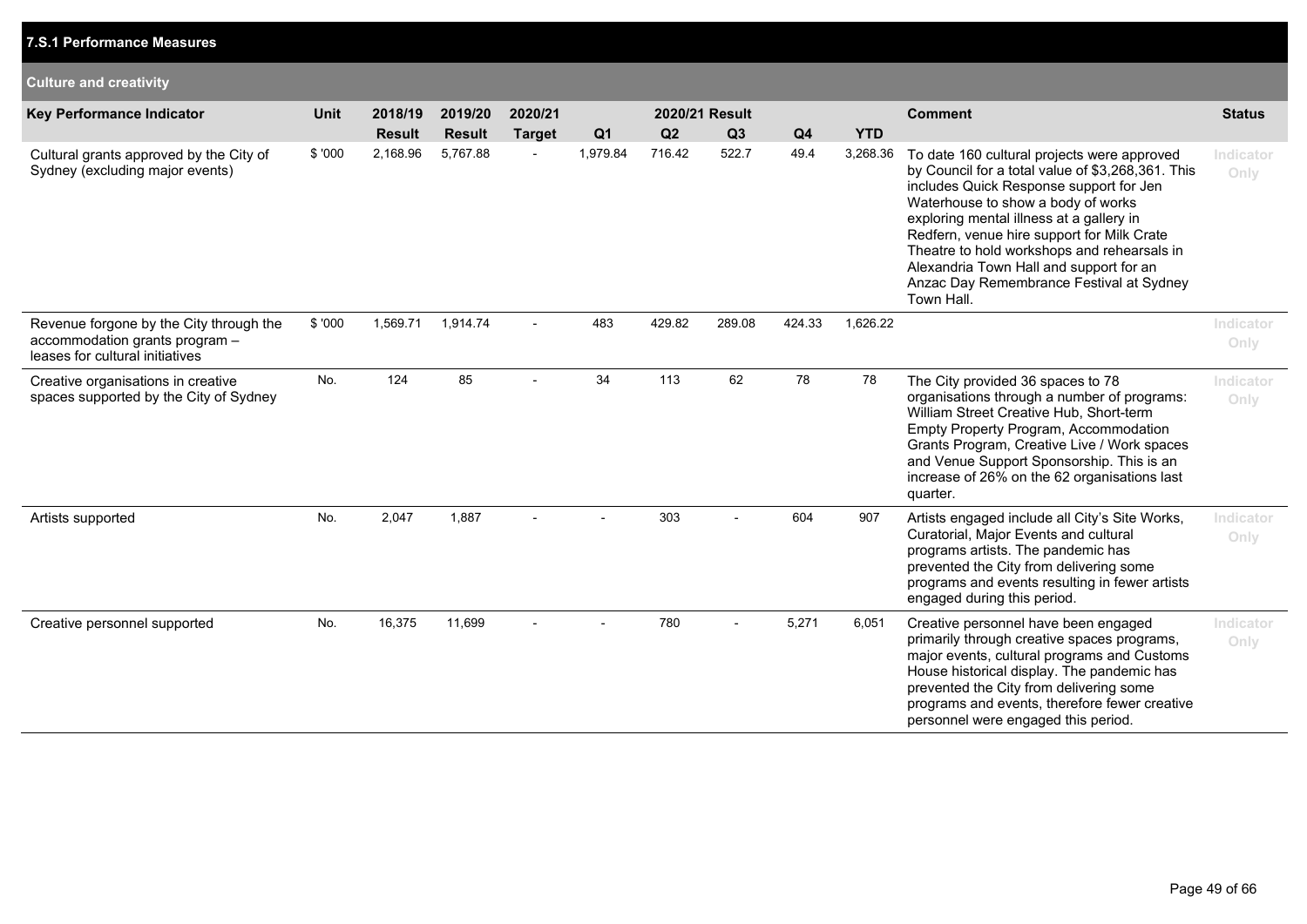# **8 Housing for a diverse community**

**An increased supply of diverse and affordable housing for our rapidly growing community.**

| 8.1 The supply of market housing in the city meets the needs of a diverse and growing population.                                                                                                        |                                                                                                                                                                                                                                                                                                                                                                                                                                                                                                                                                                                     |                      |                                                                                                                                                                                                                                                                                                                                                                                                                                                                                                                                                                                                                                                                                                          |                 |  |  |  |  |
|----------------------------------------------------------------------------------------------------------------------------------------------------------------------------------------------------------|-------------------------------------------------------------------------------------------------------------------------------------------------------------------------------------------------------------------------------------------------------------------------------------------------------------------------------------------------------------------------------------------------------------------------------------------------------------------------------------------------------------------------------------------------------------------------------------|----------------------|----------------------------------------------------------------------------------------------------------------------------------------------------------------------------------------------------------------------------------------------------------------------------------------------------------------------------------------------------------------------------------------------------------------------------------------------------------------------------------------------------------------------------------------------------------------------------------------------------------------------------------------------------------------------------------------------------------|-----------------|--|--|--|--|
| <b>Major Projects</b>                                                                                                                                                                                    | <b>Completion</b><br><b>Date</b>                                                                                                                                                                                                                                                                                                                                                                                                                                                                                                                                                    | %<br><b>Complete</b> | <b>Progress To Date</b>                                                                                                                                                                                                                                                                                                                                                                                                                                                                                                                                                                                                                                                                                  | <b>Status</b>   |  |  |  |  |
| <b>Housing supply</b>                                                                                                                                                                                    |                                                                                                                                                                                                                                                                                                                                                                                                                                                                                                                                                                                     |                      |                                                                                                                                                                                                                                                                                                                                                                                                                                                                                                                                                                                                                                                                                                          |                 |  |  |  |  |
| Continue to facilitate an Alternative Housing Ideas Challenge to<br>promote dialogue and policy development using new ideas.                                                                             | 2021                                                                                                                                                                                                                                                                                                                                                                                                                                                                                                                                                                                | 95                   | The City shared the learnings from its own Affordable Housing initiatives including<br>the Ideas Challenge, with interested local councils from Sydney metropolitan area<br>in a Workshop on Affordable Housing that was organised under the Resilient<br>Sydney initiative.                                                                                                                                                                                                                                                                                                                                                                                                                             | On Track        |  |  |  |  |
| <b>Major Programs</b>                                                                                                                                                                                    | <b>Progress To Date</b>                                                                                                                                                                                                                                                                                                                                                                                                                                                                                                                                                             |                      |                                                                                                                                                                                                                                                                                                                                                                                                                                                                                                                                                                                                                                                                                                          | <b>Status</b>   |  |  |  |  |
| <b>Housing supply</b>                                                                                                                                                                                    |                                                                                                                                                                                                                                                                                                                                                                                                                                                                                                                                                                                     |                      |                                                                                                                                                                                                                                                                                                                                                                                                                                                                                                                                                                                                                                                                                                          |                 |  |  |  |  |
| Seek the NSW Government's approval of the Housing Strategy and<br>implement the actions through changes to the planning controls.                                                                        | Planning, Industry and Environment.                                                                                                                                                                                                                                                                                                                                                                                                                                                                                                                                                 |                      | The Housing for All: Local Housing Strategy has been adopted by Council and is awaiting approval by the Department                                                                                                                                                                                                                                                                                                                                                                                                                                                                                                                                                                                       | <b>On Track</b> |  |  |  |  |
| Monitor the balance of residential development to non-residential<br>development in the city including the size and mix of dwelling types.                                                               | As at 30 June 2021 there were:<br>On Track<br>• 10,264 private residential dwellings approved or under construction in the city<br>• 2,427 non-private residential dwellings approved or under construction in the city<br>• 2,734 private residential dwellings lodged but not yet approved in the city<br>. 2,139 non-private residential dwellings lodged but not yet approved in the city.                                                                                                                                                                                      |                      |                                                                                                                                                                                                                                                                                                                                                                                                                                                                                                                                                                                                                                                                                                          |                 |  |  |  |  |
|                                                                                                                                                                                                          |                                                                                                                                                                                                                                                                                                                                                                                                                                                                                                                                                                                     |                      | In the fourth quarter of 20/21 there were 490 private dwellings completed and 56 non-private dwellings completed.                                                                                                                                                                                                                                                                                                                                                                                                                                                                                                                                                                                        |                 |  |  |  |  |
| 8.2 The supply of affordable housing supports a diverse and sustainable community and economy.                                                                                                           |                                                                                                                                                                                                                                                                                                                                                                                                                                                                                                                                                                                     |                      |                                                                                                                                                                                                                                                                                                                                                                                                                                                                                                                                                                                                                                                                                                          |                 |  |  |  |  |
| <b>Major Programs</b>                                                                                                                                                                                    | <b>Progress To Date</b>                                                                                                                                                                                                                                                                                                                                                                                                                                                                                                                                                             |                      |                                                                                                                                                                                                                                                                                                                                                                                                                                                                                                                                                                                                                                                                                                          | <b>Status</b>   |  |  |  |  |
| <b>Partnerships</b>                                                                                                                                                                                      |                                                                                                                                                                                                                                                                                                                                                                                                                                                                                                                                                                                     |                      |                                                                                                                                                                                                                                                                                                                                                                                                                                                                                                                                                                                                                                                                                                          |                 |  |  |  |  |
| Continue to investigate opportunities to use City owned land for<br>affordable housing delivered through partnerships with government,<br>not for profits and the private sector.                        | Several opportunities continue to be tested. Opportunities will progressively be brought to Council for consideration.<br>Council endorsed the sale of surplus land at Bourke Road, Alexandria to Bridge Housing in Q3 and this is progressing<br>toward a heads of agreement and contract.<br>In June, St George Community Housing opened its 160 unit development on the former City depot in Redfern.<br>City West Housing and the City are finalising the contract to sell surplus land to develop a minimum of 160 units within<br>500 metres of Green Square Railway Station. |                      |                                                                                                                                                                                                                                                                                                                                                                                                                                                                                                                                                                                                                                                                                                          |                 |  |  |  |  |
| Planning                                                                                                                                                                                                 |                                                                                                                                                                                                                                                                                                                                                                                                                                                                                                                                                                                     |                      |                                                                                                                                                                                                                                                                                                                                                                                                                                                                                                                                                                                                                                                                                                          |                 |  |  |  |  |
| Facilitate affordable housing through the planning system, optimising<br>existing programs, developing new programs, encouraging site<br>specific opportunities and investigating innovative approaches. |                                                                                                                                                                                                                                                                                                                                                                                                                                                                                                                                                                                     |                      | The City's LGA wide affordable housing levy came into effect in July 2021. The expanded levy is estimated to result in<br>up to 1,100 additional affordable dwellings. The City has also prepared planning proposals for NSW Land and<br>Housing Corporation sites at Cowper Street, Glebe and Elizabeth Street, Redfern and Waterloo Estate (South),<br>Waterloo, which will increase social and affordable housing. The City will also applies affordable housing contribution<br>requirements on sites that seek additional FSR in the planning proposal process. The City is working with other<br>Councils to also encourage and mentor them in the development of affordable housing levy schemes. | <b>On Track</b> |  |  |  |  |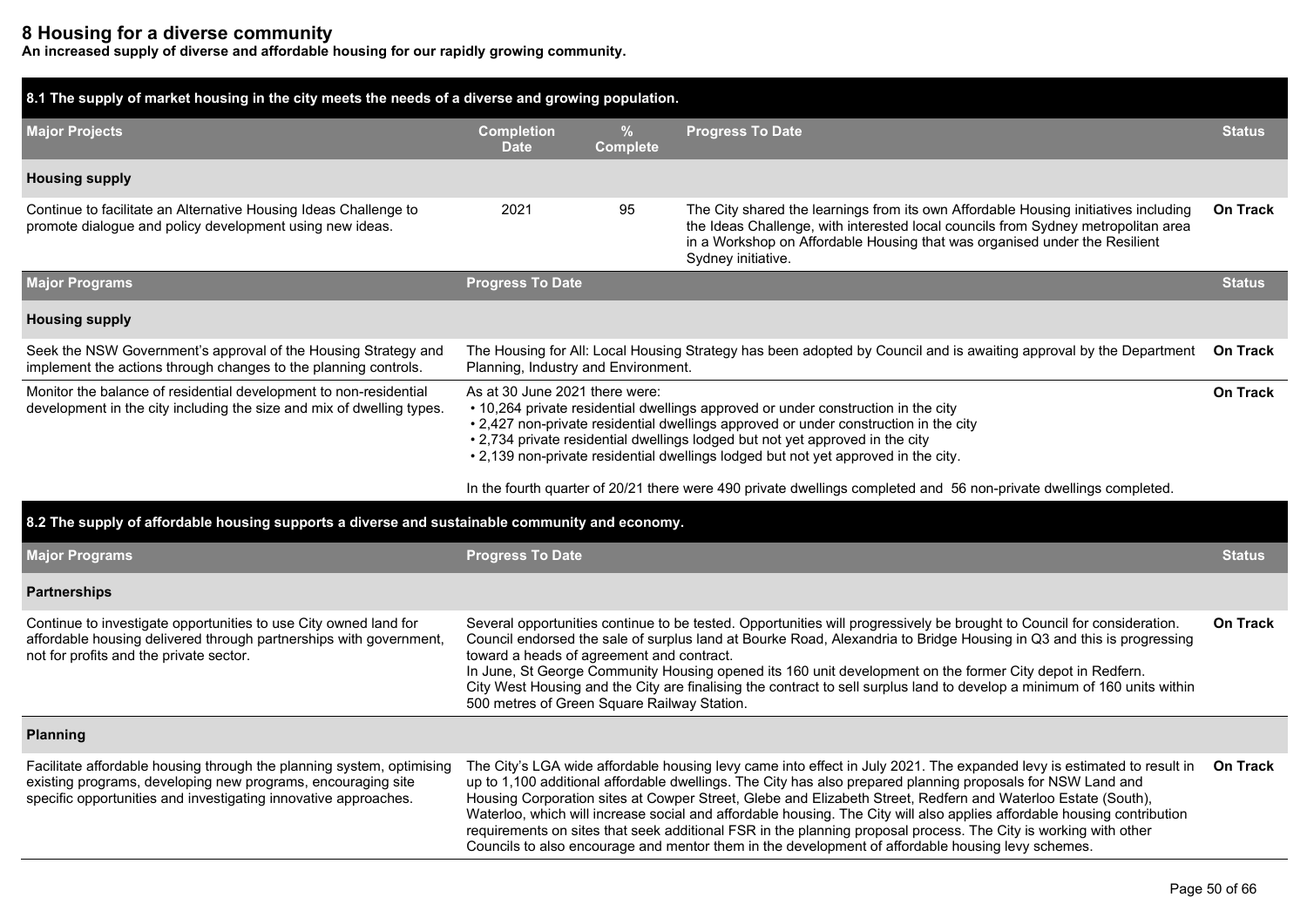| 8.3 The supply of safe and sustainable social housing in the inner city is available for those who need it.                                                      |                                                                                                                                                                                                                                                                                                                                                                                                                                                                                                                                                                                                                                         |                 |
|------------------------------------------------------------------------------------------------------------------------------------------------------------------|-----------------------------------------------------------------------------------------------------------------------------------------------------------------------------------------------------------------------------------------------------------------------------------------------------------------------------------------------------------------------------------------------------------------------------------------------------------------------------------------------------------------------------------------------------------------------------------------------------------------------------------------|-----------------|
| <b>Major Programs</b>                                                                                                                                            | <b>Progress To Date</b>                                                                                                                                                                                                                                                                                                                                                                                                                                                                                                                                                                                                                 | <b>Status</b>   |
| Advocacy                                                                                                                                                         |                                                                                                                                                                                                                                                                                                                                                                                                                                                                                                                                                                                                                                         |                 |
| Advocate to state government and housing providers for the retention<br>of existing social housing and increase in supply.                                       | The City continues to advocate to the State Government and housing providers for the retention and increased supply<br>of social and affordable housing across the local area. The State Government selected a panel of experts to review<br>and assess the City's planning proposals for the Waterloo Estate (South) redevelopment. The Planning Minister<br>approved revised plans for the redevelopment to go on public exhibition. The City continues to communicate with the<br>Waterloo community, to advocate for the State Government to conduct a robust and inclusive public exhibition<br>process for the planning proposal. | <b>On Track</b> |
| <b>Capacity Building</b>                                                                                                                                         |                                                                                                                                                                                                                                                                                                                                                                                                                                                                                                                                                                                                                                         |                 |
| Provide and support community capacity building initiatives in social<br>housing neighbourhoods.                                                                 | The City provided a submission in December 2020 to the NSW Government's Legislative Assembly Inquiry into the<br>Management of the NSW Public Housing Maintenance Contracts. The City provided evidence for increased social<br>housing, improved maintenance and dedicated community development workers to support residents and<br>communities to thrive.                                                                                                                                                                                                                                                                            | <b>On Track</b> |
|                                                                                                                                                                  | The Redfern Waterloo Pet Day was held in May 2021, attracting over 200 social housing residents and 181<br>companion animals. The event provides pet health services for social housing residents, while enhancing community<br>connection and safety.                                                                                                                                                                                                                                                                                                                                                                                  |                 |
|                                                                                                                                                                  | The City in partnership with City East Community College provided free first aid and CPR training for social housing<br>communities across the local government area.                                                                                                                                                                                                                                                                                                                                                                                                                                                                   |                 |
|                                                                                                                                                                  | The City in partnership with Resilience NSW, Department of Communities and Justice, Fire and Rescue, SES, Red<br>Cross, Inner Sydney Voice and local non-government agencies and social housing residents developed an<br>Emergency Preparedness Handbook for people living in social housing. The City has translated this resource into<br>seven community languages to increase access to emergency planning messaging for CALD communities.                                                                                                                                                                                         |                 |
|                                                                                                                                                                  | Over the period from July 2020 to June 2021 the City has supported Waterloo social housing residents to prepare for<br>the formal public exhibition of the proposed redevelopment of the Waterloo South precinct, this has included<br>information and capacity building sessions for residents.                                                                                                                                                                                                                                                                                                                                        |                 |
| <b>Partnerships</b>                                                                                                                                              |                                                                                                                                                                                                                                                                                                                                                                                                                                                                                                                                                                                                                                         |                 |
| Collaborate with state government and non-government agencies<br>and with residents groups to address safety and amenity issues for<br>social housing residents. | The City works in partnership with the Department of Communities and Justice, NSW Land and Housing Corporation<br>and resident groups to increase the safety and amenity of public housing areas. From July 2020 through June 2021,<br>118 issues were escalated to the social housing operations meeting with 17 per cent of these issues successfully<br>resolved to date. The most common issues have been rat abatement (24 per cent), bin replacement and repair (14<br>per cent), hoarding and squalor (14 per cent) and illegal dumping and general amenity issues (both six per cent).                                          | <b>On Track</b> |
|                                                                                                                                                                  | City staff in partnership with NSW Department of Communities and Justice and NSW Land and Housing Corporation<br>conducted 53 inspections over 10 weeks across the LGA to identify key actions for improvement. Outcomes are<br>reported back to residents regularly.                                                                                                                                                                                                                                                                                                                                                                   |                 |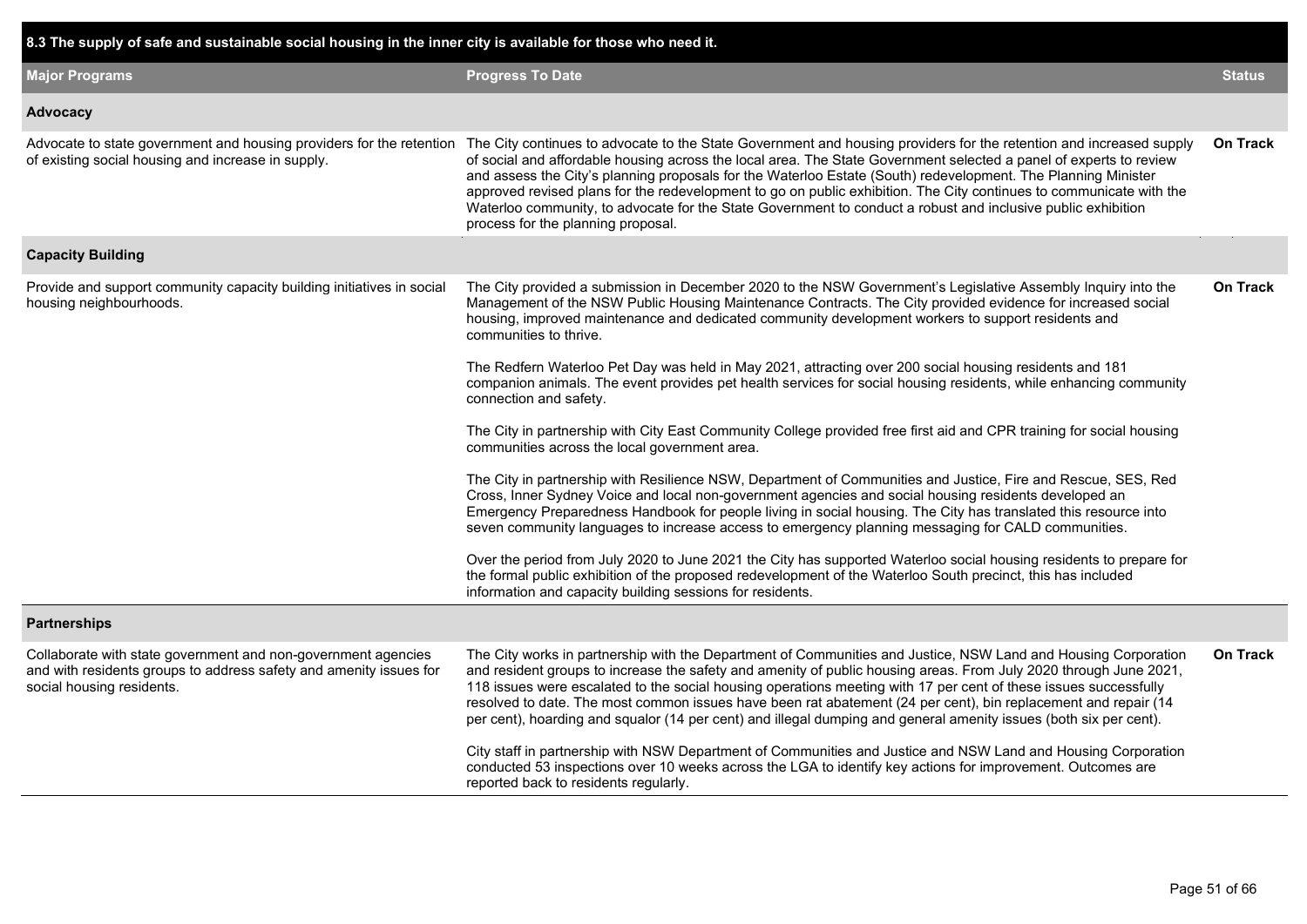| The Waterloo Estate proposal has now been approved by the State Government for public consultation, which will<br>proceed later in 2021. The City is advocating a greater amount of social housing and affordable housing to what is<br>proposed by the State Government. | the housing estates are well planned and delivers improved social<br>outcomes. | Collaborate with the NSW State Government to ensure the renewal of Following a NSW Government announcement in November 2019, the City is the Planning Proposal Authority for a<br>number planning proposal requests that have been, or are intended to be, submitted by the NSW Land and Housing<br>Corporation for sites within the LGA. A proposal for Cowper Street, Glebe has been finalised and will deliver a<br>significant proportion of dwellings as social housing. Elizabeth Street, Redfern is being publicly exhibited and will be<br>reported back to Council in late 2021. The City is advocating a greater amount of social housing and affordable<br>housing to what is proposed by the State Government. The planning proposal for Waterloo Estate (South) was<br>approved by Council in February, however that State Government took back the plan making authority in March 2021. | <b>On Track</b> |
|---------------------------------------------------------------------------------------------------------------------------------------------------------------------------------------------------------------------------------------------------------------------------|--------------------------------------------------------------------------------|-------------------------------------------------------------------------------------------------------------------------------------------------------------------------------------------------------------------------------------------------------------------------------------------------------------------------------------------------------------------------------------------------------------------------------------------------------------------------------------------------------------------------------------------------------------------------------------------------------------------------------------------------------------------------------------------------------------------------------------------------------------------------------------------------------------------------------------------------------------------------------------------------------|-----------------|
|---------------------------------------------------------------------------------------------------------------------------------------------------------------------------------------------------------------------------------------------------------------------------|--------------------------------------------------------------------------------|-------------------------------------------------------------------------------------------------------------------------------------------------------------------------------------------------------------------------------------------------------------------------------------------------------------------------------------------------------------------------------------------------------------------------------------------------------------------------------------------------------------------------------------------------------------------------------------------------------------------------------------------------------------------------------------------------------------------------------------------------------------------------------------------------------------------------------------------------------------------------------------------------------|-----------------|

## **8.4 People who are homeless or at risk of homelessness have access to safe and sustainable housing and support.**

| <b>Major Programs</b>                                                                                                                                                                                                                       | <b>Progress To Date</b>                                                                                                                                                                                                                                                                                                                                                                                                                                                                                                                                                                                                                                                                                                                                                                                                                                                                                                                                                                                                                                                                                                             | <b>Status</b>   |
|---------------------------------------------------------------------------------------------------------------------------------------------------------------------------------------------------------------------------------------------|-------------------------------------------------------------------------------------------------------------------------------------------------------------------------------------------------------------------------------------------------------------------------------------------------------------------------------------------------------------------------------------------------------------------------------------------------------------------------------------------------------------------------------------------------------------------------------------------------------------------------------------------------------------------------------------------------------------------------------------------------------------------------------------------------------------------------------------------------------------------------------------------------------------------------------------------------------------------------------------------------------------------------------------------------------------------------------------------------------------------------------------|-----------------|
| Housing solutions and support services                                                                                                                                                                                                      |                                                                                                                                                                                                                                                                                                                                                                                                                                                                                                                                                                                                                                                                                                                                                                                                                                                                                                                                                                                                                                                                                                                                     |                 |
| Advocate for innovative responses, and build the capacity of City<br>staff, non-government services and the community to contribute to<br>preventing and reducing homelessness.<br>Service coordination collaboration and capacity building | The City continues to advocate for the needs of individuals experiencing homelessness. Highlights include:<br>co-chair of the Non-Residents Rough Sleeper Coordination Group<br>member of the Aboriginal Case Coordination Group and Sydney Covid-19 Rough Sleeping Taskforce<br>advocate for the needs of non-resident rough sleepers<br>participated in the Council of Capital City Lord Mayors (CCCLM) Housing and Homelessness working group<br>and represented them at the Legislative Assembly Committee Community Services inquiry into the Protocol for<br>Homeless People in Public Places and the Federal Government Inquiry into Homelessness in Australia<br>provided information to Hobart Council on the Emergency Response Protocol and updated the Protocol in<br>response to the March rain event<br>worked with partners to establish a Covid-19 Vaccine hub for vulnerable communities<br>continued to support the End Street Sleeping collaboration to develop the By Name List<br>provided advice regarding Street Count and homelessness to eight councils, and the Department of<br>Communities and Justice. | <b>On Track</b> |
| Partner and support the delivery and coordination of specialist<br>homelessness outreach services to link people sleeping rough with<br>services and support.                                                                               | The Homelessness Assertive Outreach Response Team (HART) coordinated by the City and Department of<br>Communities and Justice (DCJ) continued weekly patrols and place-based operations to ensure a coordinated<br>approach to safe, supported long-term housing. HART has engaged with 2,212 people since March 2019 and 323<br>people have been housed since March 2017.<br>Highlights include:<br>175 outcomes achieved by the Woolloomooloo Integrated Services Hub (WISH) coordinated by the City,<br>bringing together over 16 services to assist people with access to health, housing, specialist support and other<br>services<br>229 people assisted to exit homelessness and 145 people prevented from entering homelessness as a result<br>of programs funded by the City<br>provided reusable cloth masks and health information to people sleeping rough<br>two responses conducted under the Emergency Response Protocol for People Sleeping Rough in<br>partnership with DCJ and St Vincent's Health Network<br>supported St Vincent's to establish a 'Heat Hub' for vulnerable communities.                        | <b>On Track</b> |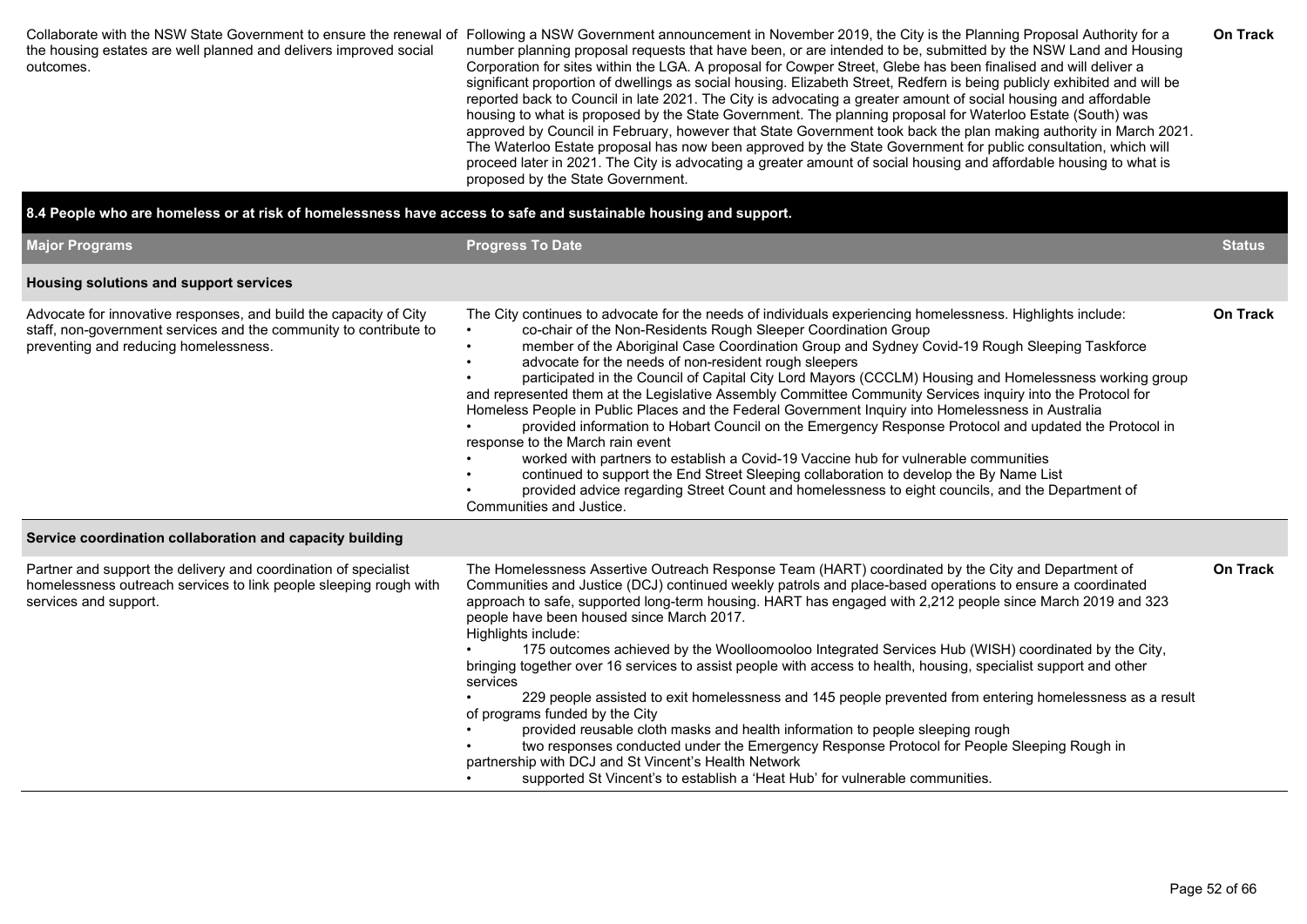#### **Services**

Monitor patterns of homelessness, and services available for people who are homeless or at risk of homelessness to identify gaps and trends.

The City conducted its 24th bi-annual Homelessness Street Count in February 2021. There were 272 people sleeping rough across the local government area (LGA) and 288 people occupying crisis and temporary accommodation beds. The February 2021 result represents a 19 per cent decrease from the February 2020 count of 334 people sleeping rough. **On Track**

City staff supported intensive outreach operations lead by Department Communities and Justice to offer temporary and long-term housing solutions for people sleeping rough in hotspot locations, including Kings Cross, State Library, and Belmore Park.

#### **8.S.1 Performance Measures**

| <b>Housing</b>                                                                                                                       |             |                          |               |                          |                          |                |                |     |                          |                               |                   |
|--------------------------------------------------------------------------------------------------------------------------------------|-------------|--------------------------|---------------|--------------------------|--------------------------|----------------|----------------|-----|--------------------------|-------------------------------|-------------------|
| <b>Key Performance Indicator</b>                                                                                                     | <b>Unit</b> | 2018/19                  | 2019/20       | 2020/21                  |                          | 2020/21 Result |                |     |                          | <b>Comment</b>                | <b>Status</b>     |
|                                                                                                                                      |             | <b>Result</b>            | <b>Result</b> | <b>Target</b>            | Q <sub>1</sub>           | Q <sub>2</sub> | Q <sub>3</sub> | Q4  | <b>YTD</b>               |                               |                   |
| New dwellings approved                                                                                                               | No.         | 1,048                    | 1,661         | $\sim$                   | 163                      | 379            | 248            | 289 | 1,079                    |                               | Indicator<br>Only |
| <b>Affordable rental housing</b>                                                                                                     |             |                          |               |                          |                          |                |                |     |                          |                               |                   |
| Key Performance Indicator                                                                                                            | <b>Unit</b> | 2018/19                  | 2019/20       | 2020/21                  |                          | 2020/21 Result |                |     |                          | <b>Comment</b>                | <b>Status</b>     |
|                                                                                                                                      |             | <b>Result</b>            | <b>Result</b> | <b>Target</b>            | Q <sub>1</sub>           | Q <sub>2</sub> |                |     |                          |                               |                   |
|                                                                                                                                      |             |                          |               |                          |                          |                | Q <sub>3</sub> | Q4  | <b>YTD</b>               |                               |                   |
| Affordable rental housing units resulting<br>from NSW government operations<br>including Redfern Waterloo affordable<br>housing levy | No.         | $\overline{\phantom{0}}$ |               | $\overline{\phantom{0}}$ | $\overline{\phantom{0}}$ | $\sim$         | $\overline{a}$ | 0   | $\overline{\phantom{a}}$ | None built as at 30 June 2021 | Indicator<br>Only |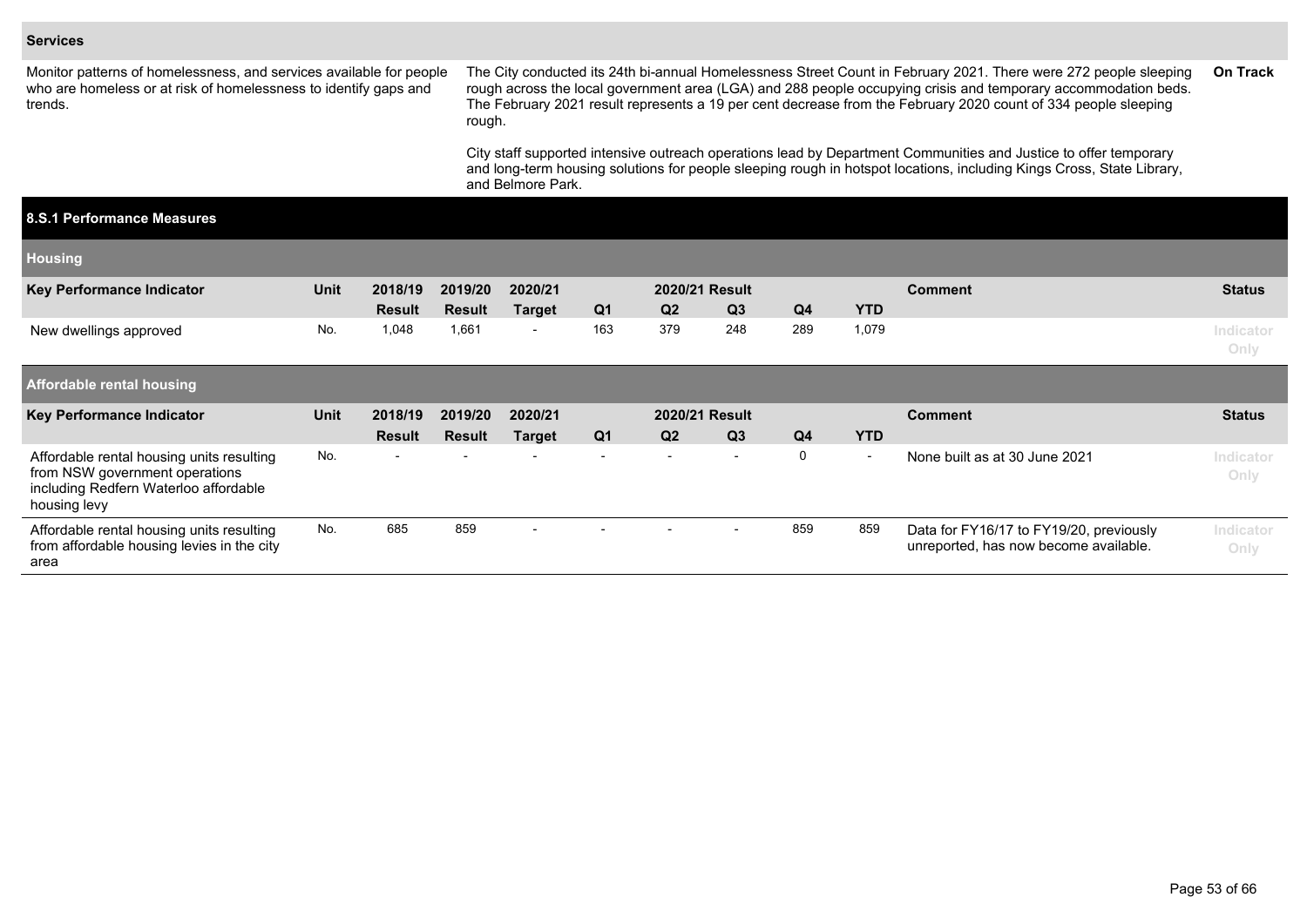| <b>Homelessness</b>                                                                                                           |             |               |               |                |                |                |                |       |            |                                                                                                                                                                                                                                                                                                                                                                                                                                                                                                                                             |                   |
|-------------------------------------------------------------------------------------------------------------------------------|-------------|---------------|---------------|----------------|----------------|----------------|----------------|-------|------------|---------------------------------------------------------------------------------------------------------------------------------------------------------------------------------------------------------------------------------------------------------------------------------------------------------------------------------------------------------------------------------------------------------------------------------------------------------------------------------------------------------------------------------------------|-------------------|
| Key Performance Indicator                                                                                                     | <b>Unit</b> | 2018/19       | 2019/20       | 2020/21        |                |                | 2020/21 Result |       |            | <b>Comment</b>                                                                                                                                                                                                                                                                                                                                                                                                                                                                                                                              | <b>Status</b>     |
|                                                                                                                               |             | <b>Result</b> | <b>Result</b> | <b>Target</b>  | Q <sub>1</sub> | Q <sub>2</sub> | Q3             | Q4    | <b>YTD</b> |                                                                                                                                                                                                                                                                                                                                                                                                                                                                                                                                             |                   |
| People assisted to exit homelessness<br>into long term housing as a result of a<br>program supported by the City of<br>Sydney | No.         | 220           | 264           |                | 74             | 63             | 44             | 48    | 229        |                                                                                                                                                                                                                                                                                                                                                                                                                                                                                                                                             | Indicator<br>Only |
| People prevented from becoming<br>homeless through the City supported<br>brokerage program                                    | No.         | 204           | 193           | $\blacksquare$ | 24             | 38             | 40             | 43    | 145        |                                                                                                                                                                                                                                                                                                                                                                                                                                                                                                                                             | Indicator<br>Only |
| People sleeping rough in the city area                                                                                        | No.         | 373           | 334           |                |                | $\mathbf 0$    |                | 272   | 272        | Each year a count is undertaken in August<br>and February each year. Due to the<br>pandemic, no count was undertaken in August<br>2020.                                                                                                                                                                                                                                                                                                                                                                                                     | Indicator<br>Only |
| Grants for Affordable and Diverse<br>Housing Fund and homeless funding<br>approved by the City of Sydney                      | \$'000      | 2,800         | 1,200         | $\blacksquare$ | 1,200          | $\Omega$       | 1,000          | 3,000 | 5,200      | This year three grants were approved by<br>Council for a year to date total of \$5,200,000<br>cash. Support was provided through the<br>Affordable and Diverse Housing fund to<br>Wesley Community Services Limited to<br>redevelop the Wesley Edward Eagar Centre to<br>support to men and women experiencing<br>homelessness. Support was also provided<br>through the Community Services Grant to the<br>Department of Communities and Justice<br>(formerly FACS) to provide specialist<br>homelessness services in the inner city area. | Indicator<br>Only |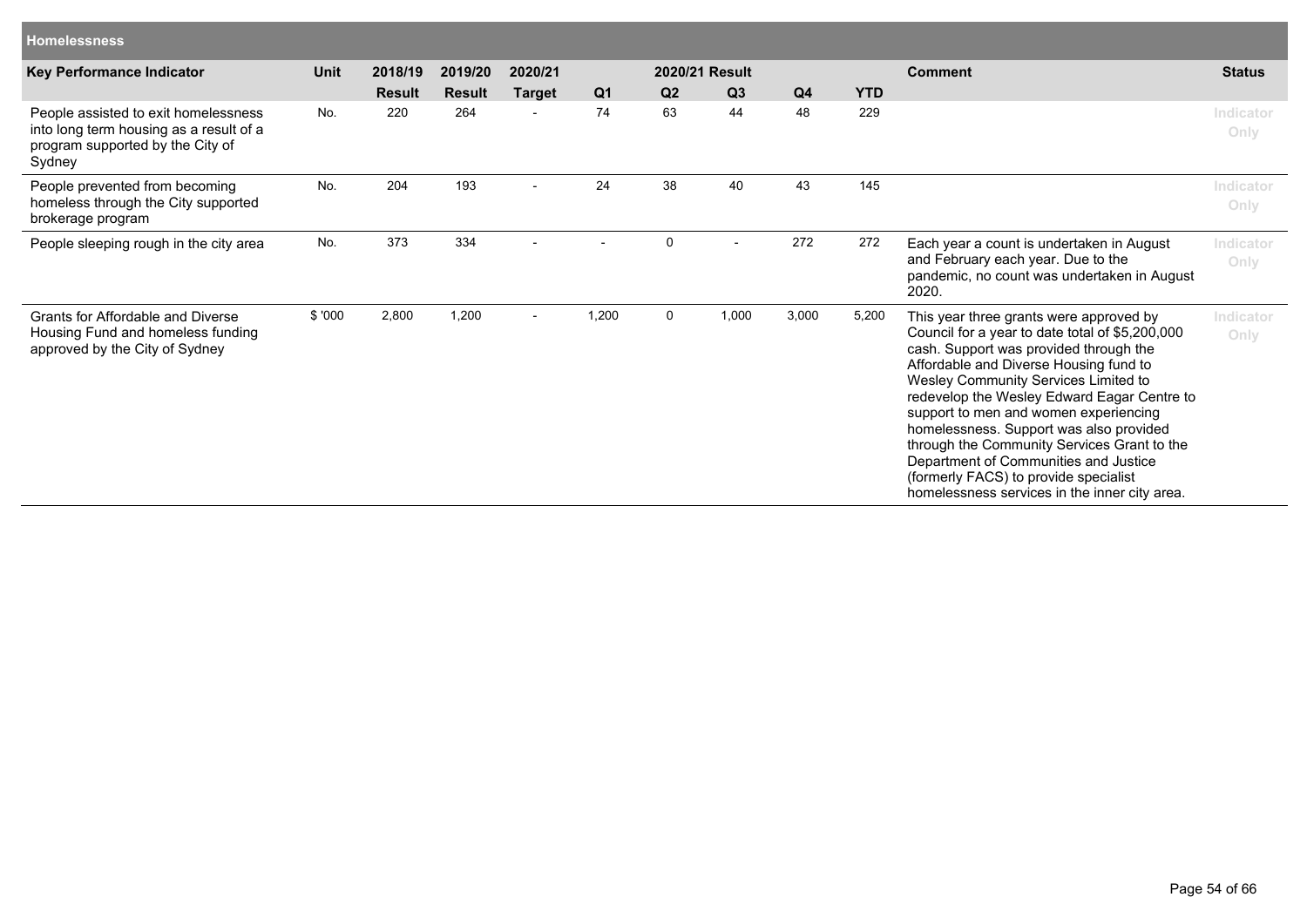# **9 Sustainable development, renewal and design**

**Our international iconic status will be maintained and our distinctive character enriched with great streets, vibrant public spaces, a rich cultural life and a well-planned and functioning city centre, both day and night.**

| 9.1 The City of Sydney leads by example to facilitate great places.                                                                                          |                                  |                                                                                                                                                                                                                                                                                                                                                                                                                                                                                                                                                                                                                                                  |                                                                                                                                                                                                                                                                                                                                                                                                                                                                                                                                                 |                 |  |  |  |  |  |
|--------------------------------------------------------------------------------------------------------------------------------------------------------------|----------------------------------|--------------------------------------------------------------------------------------------------------------------------------------------------------------------------------------------------------------------------------------------------------------------------------------------------------------------------------------------------------------------------------------------------------------------------------------------------------------------------------------------------------------------------------------------------------------------------------------------------------------------------------------------------|-------------------------------------------------------------------------------------------------------------------------------------------------------------------------------------------------------------------------------------------------------------------------------------------------------------------------------------------------------------------------------------------------------------------------------------------------------------------------------------------------------------------------------------------------|-----------------|--|--|--|--|--|
| <b>Major Programs</b>                                                                                                                                        | <b>Progress To Date</b>          |                                                                                                                                                                                                                                                                                                                                                                                                                                                                                                                                                                                                                                                  |                                                                                                                                                                                                                                                                                                                                                                                                                                                                                                                                                 |                 |  |  |  |  |  |
| Advocacy                                                                                                                                                     |                                  |                                                                                                                                                                                                                                                                                                                                                                                                                                                                                                                                                                                                                                                  |                                                                                                                                                                                                                                                                                                                                                                                                                                                                                                                                                 |                 |  |  |  |  |  |
| Engage with government led urban renewal projects to deliver design<br>excellence, high environmental performance and provide appropriate<br>infrastructure. |                                  | On Track<br>The City has prepared submissions on Blackwattle Bay Precinct, Central Station and Pyrmont Place Strategy and is<br>engaging with relevant agencies to deliver design excellence, improved sustainability outcomes and appropriate<br>infrastructure. The City's proposed planning controls for Elizabeth Street, Redfern; Cowper Streets, Glebe and<br>Waterloo Estate (South) social housing sites have set higher environmental benchmarks, design excellence strategies<br>and space for community facilities. The City will continue to advocate for improved urban outcomes in all state<br>government urban renewal projects. |                                                                                                                                                                                                                                                                                                                                                                                                                                                                                                                                                 |                 |  |  |  |  |  |
| Integration                                                                                                                                                  |                                  |                                                                                                                                                                                                                                                                                                                                                                                                                                                                                                                                                                                                                                                  |                                                                                                                                                                                                                                                                                                                                                                                                                                                                                                                                                 |                 |  |  |  |  |  |
| Collaborate with the private sector to deliver new or upgrade existing<br>public infrastructure that supports renewal.                                       |                                  | The City has executed 17 new Planning Agreements with the private sector this financial year. The Agreements will<br>On Track<br>deliver new and upgraded public infrastructure including roads, footpaths, public parks and public domain upgrades<br>delivered in association with development.                                                                                                                                                                                                                                                                                                                                                |                                                                                                                                                                                                                                                                                                                                                                                                                                                                                                                                                 |                 |  |  |  |  |  |
| 9.2 The city is beautiful, sustainable and functions well.                                                                                                   |                                  |                                                                                                                                                                                                                                                                                                                                                                                                                                                                                                                                                                                                                                                  |                                                                                                                                                                                                                                                                                                                                                                                                                                                                                                                                                 |                 |  |  |  |  |  |
| <b>Major Projects</b>                                                                                                                                        | <b>Completion</b><br><b>Date</b> | $\frac{9}{6}$<br><b>Complete</b>                                                                                                                                                                                                                                                                                                                                                                                                                                                                                                                                                                                                                 | <b>Progress To Date</b>                                                                                                                                                                                                                                                                                                                                                                                                                                                                                                                         | <b>Status</b>   |  |  |  |  |  |
| <b>Strategic Planning</b>                                                                                                                                    |                                  |                                                                                                                                                                                                                                                                                                                                                                                                                                                                                                                                                                                                                                                  |                                                                                                                                                                                                                                                                                                                                                                                                                                                                                                                                                 |                 |  |  |  |  |  |
| Update the Local Environment Plan and Development Control Plan to<br>implement the sustainability actions in the Local Strategic Planning<br>Statement.      | 2021                             | 75                                                                                                                                                                                                                                                                                                                                                                                                                                                                                                                                                                                                                                               | A number of actions from the Local Strategic Planning Statement are being<br>investigated in the forthcoming update to the Local Environmental Plan (LEP) and<br>Development Control Plan (DCP). These include: developing planning controls to<br>increase canopy cover on private land; defining biodiversity corridors and<br>guidance for developments in those corridors; developing NABERS water controls<br>for non-residential buildings; and reviewing solar panel controls to reduce planning<br>barriers that impact implementation. | <b>On Track</b> |  |  |  |  |  |
| <b>Major Programs</b>                                                                                                                                        | <b>Progress To Date</b>          |                                                                                                                                                                                                                                                                                                                                                                                                                                                                                                                                                                                                                                                  |                                                                                                                                                                                                                                                                                                                                                                                                                                                                                                                                                 | <b>Status</b>   |  |  |  |  |  |
| Design partnership                                                                                                                                           |                                  |                                                                                                                                                                                                                                                                                                                                                                                                                                                                                                                                                                                                                                                  |                                                                                                                                                                                                                                                                                                                                                                                                                                                                                                                                                 |                 |  |  |  |  |  |
| Facilitate the Design Panels to provide expert advice on public<br>domain and major development applications.                                                |                                  |                                                                                                                                                                                                                                                                                                                                                                                                                                                                                                                                                                                                                                                  | The Design Advisory Panel and Public Art Advisory Panel meet monthly and continue to provide valuable expert<br>advice to the City on public domain design, park projects, major development applications and public art proposals.<br>During Covid-19 all meetings have successfully been undertaken by video link.                                                                                                                                                                                                                            | <b>On Track</b> |  |  |  |  |  |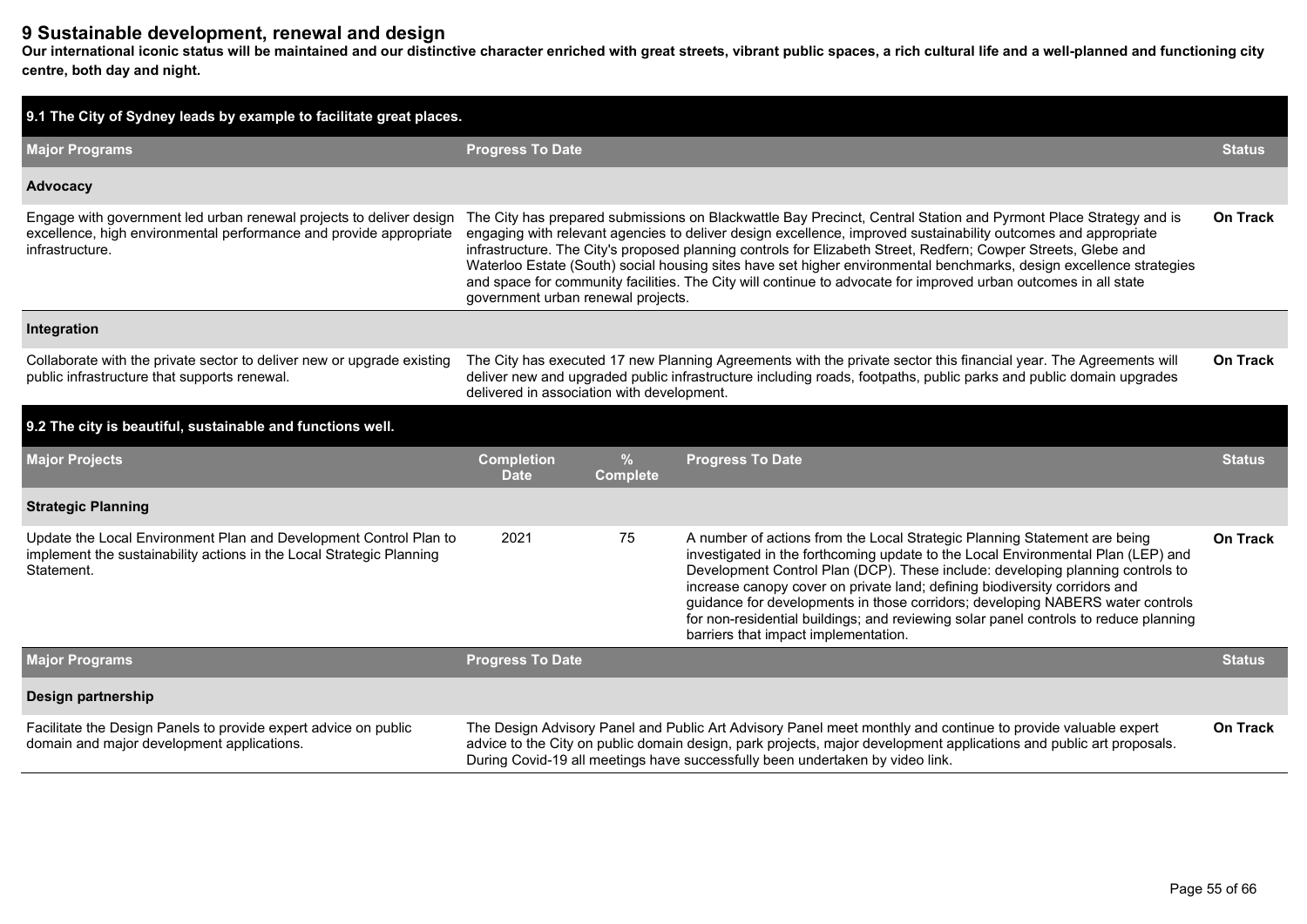Planning Agreements).

| Develop opportunities with state agencies that support the<br>development of transport related infrastructure.                       | The City is continuing to work with state agencies on infrastructure planning through a number of place based<br>precincts. This includes: Pyrmont Place Strategy, Camperdown Ultimo Collaboration area and the Strategy for<br>Streets.                                                                                                                                                                    | <b>On Track</b> |
|--------------------------------------------------------------------------------------------------------------------------------------|-------------------------------------------------------------------------------------------------------------------------------------------------------------------------------------------------------------------------------------------------------------------------------------------------------------------------------------------------------------------------------------------------------------|-----------------|
| Develop opportunities with state agencies that support the<br>development of infrastructure for recreation and community facilities. | Work has continued with the Department of Education on the joint Green Square Integrated Community Facility and<br>School project. NSW Treasury allocated funding for the delivery of the school component of the project in the June<br>2021 budget. The project will deliver both dedicated and shared community spaces, including a multipurpose court,<br>communal hall and multipurpose indoor spaces. | <b>On Track</b> |

#### **9.3 There are great public buildings, streets, squares and parks for everyone to use and enjoy. Major Projects Completion Date % Complete Progress To Date Status Public Domain Infrastructure** Continue the implementation of the Wayfinding Strategy. 2023 98 All precinct packages complete. Additional signage for George Street south pedestrianisation programmed to be installed as part of this project. Prototype development / manufacture and message layouts for Harbour Walk signage are underway. Additional review of wayfinding in Green Square is underway to ensure directions to key destinations are up to date and adequate. **On Track** Crowded Place Protection - develop kit of parts and design guidelines to implement protection measures. 2020 95 Crowded place protections measures are being progressively installed as part of the extension of the pedestrianisation of George Street. Infrastructure is being put in place as the blocks are opened to pedestrians. **On Track Major Programs Progress To Date Status Public Domain Infrastructure** Undertake periodic review of public domain design codes in the city. The revised Streets Code has been reviewed. The draft Parks Code has been completed and is undergoing internal stakeholder review. **On Track** Update the Liveable Green Network Implementation Plan to reflect changes and completed projects. The installation of new street furniture, pedestrian lighting, access ramps, green verge, cycleways and new footways are continuing on the Liveable Green Network routes. **On Track Public space planning** Develop initiatives arising from the City's Open Space and Recreation The program for rollout of new and upgraded sports fields in the LGA was approved by Council. Assessment of Needs Study, and Public Domain Studies. properties for acquisition to provide additional sport and park amenity is undertaken as required. The George Street south pedestrianisation project has commenced construction. **On Track Open space** Negotiate provision of additional public open space through proposals to change planning controls (e.g. Planning Proposals with Voluntary The City considers opportunities for additional public open space alongside changes to planning controls. The **On Track**

planning proposal and planning agreement for 55 Pitt Street, Sydney includes new public domain and has been approved by Council and the CSPC. The planning proposal and planning agreement for 187 Thomas Street provides for new through site links and a publicly accessible plaza. Council and CSPC approved the City's planning proposal for the Waterloo Estate which included over 2 hectares of new public open space.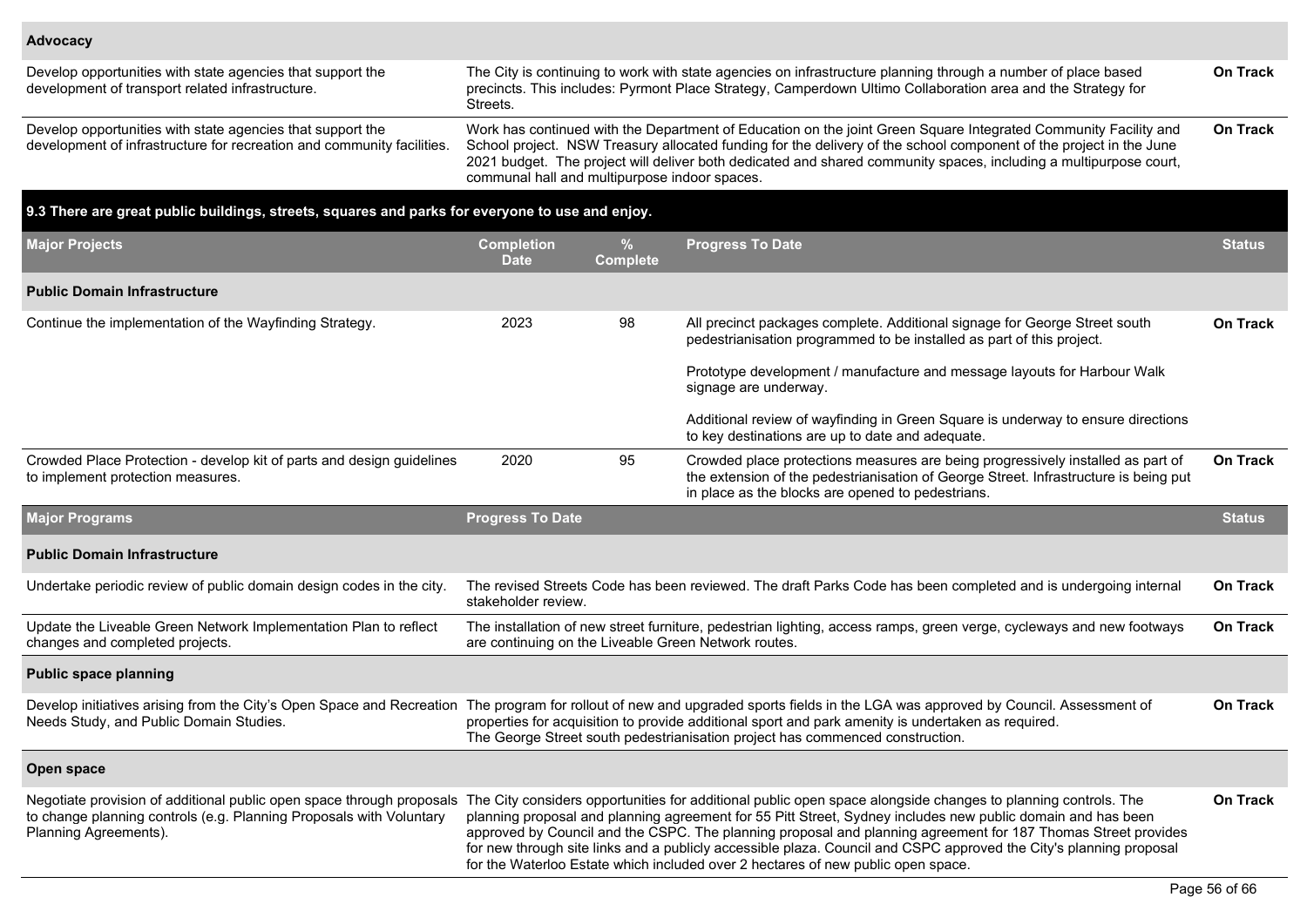| 9.4 Sydney plans for the long-term and the benefit of future generations.                                                                    |                                                                                                                                                                                                                                                                                                                                                                                                                                                                                                                                                                                                                                                                                                                                                                                                                                                                                    |                 |
|----------------------------------------------------------------------------------------------------------------------------------------------|------------------------------------------------------------------------------------------------------------------------------------------------------------------------------------------------------------------------------------------------------------------------------------------------------------------------------------------------------------------------------------------------------------------------------------------------------------------------------------------------------------------------------------------------------------------------------------------------------------------------------------------------------------------------------------------------------------------------------------------------------------------------------------------------------------------------------------------------------------------------------------|-----------------|
| <b>Major Programs</b>                                                                                                                        | <b>Progress To Date</b>                                                                                                                                                                                                                                                                                                                                                                                                                                                                                                                                                                                                                                                                                                                                                                                                                                                            | <b>Status</b>   |
| Stormwater infrastructure Program                                                                                                            |                                                                                                                                                                                                                                                                                                                                                                                                                                                                                                                                                                                                                                                                                                                                                                                                                                                                                    |                 |
| Continue to monitor the implementation of the actions from the Flood<br>Studies and Floodplain Risk Management Plans for all catchments.     | The City adopted the interim floodplain management policy in May 2014. Since then the policy is being implemented<br>through development approval process. This policy along with the Development Control Plan (DCP) and LEP are<br>being reviewed and updated to ensure compliance with the current amendment to the planning regulations.<br>The procurement for Joynton Avenue trunk drain construction has commenced. This drain will connect to newly built<br>Green Square drain and upon completion it will alleviate high risk flooding in Joynton Avenue.<br>Following the release of the new version of Australian Rainfall and Runoff - May 2019 (ARR 2019), the city has<br>updated flood studies for the Alexandra Canal and Blackwattle Bay catchments to the new standard (ARR2019).<br>Remaining flood studies will be progressively updated to this new standard. | On Track        |
| Program delivery                                                                                                                             |                                                                                                                                                                                                                                                                                                                                                                                                                                                                                                                                                                                                                                                                                                                                                                                                                                                                                    |                 |
| Develop and implement Public Domain Plans and Placemaking<br>Strategies for urban renewal areas.                                             | The City continues to deliver the new streets, open spaces, pedestrian and bike links in line with our public domain<br>strategies. New community facilities will be delivered as part of the joint project with the Department of Education on<br>the former South Sydney Hospital site. Online community programs have continued throughout the first half of 2021.<br>Some community programs were able to be delivered face-to-face in June prior to Covid-19 restrictions being<br>increased again. The Danks Street South Precinct public domain concept design is almost complete, with work<br>underway on a placemaking strategy for the precinct.                                                                                                                                                                                                                        | <b>On Track</b> |
| <b>Strategic planning</b>                                                                                                                    |                                                                                                                                                                                                                                                                                                                                                                                                                                                                                                                                                                                                                                                                                                                                                                                                                                                                                    |                 |
| Implement the Local Strategic Planning Statement through changes<br>to the planning controls to provide for housing and jobs targets.        | Council adopted and published the Local Strategic Planning Statement and Housing Strategy in March 2020 as<br>required by the NSW Government. Progress on key actions in the Local Strategic Planning Statement includes<br>approval of the Central Sydney Planning Strategy in December 2020 and consultation on the Botany Road corridor<br>and Oxford Street precinct studies. These studies and the review of the Southern Enterprise Area strategy will be<br>incorporated into an update to the LEP and DCP later in 2021.                                                                                                                                                                                                                                                                                                                                                   | <b>On Track</b> |
| 9.5 The urban environment promotes health and wellbeing.                                                                                     |                                                                                                                                                                                                                                                                                                                                                                                                                                                                                                                                                                                                                                                                                                                                                                                                                                                                                    |                 |
| <b>Major Programs</b>                                                                                                                        | <b>Progress To Date</b>                                                                                                                                                                                                                                                                                                                                                                                                                                                                                                                                                                                                                                                                                                                                                                                                                                                            | <b>Status</b>   |
| <b>Planning policy</b>                                                                                                                       |                                                                                                                                                                                                                                                                                                                                                                                                                                                                                                                                                                                                                                                                                                                                                                                                                                                                                    |                 |
| Collect, analyse and report data within the Community Indicators<br>framework to inform priority programs and services for the<br>community. | There have been no updates to the Community Wellbeing Indicators (CWI) in the past six months. Wellbeing<br>indicators data has been used to support projects in Glebe, Waterloo and the Central Precinct Renewal Project.                                                                                                                                                                                                                                                                                                                                                                                                                                                                                                                                                                                                                                                         | On Track        |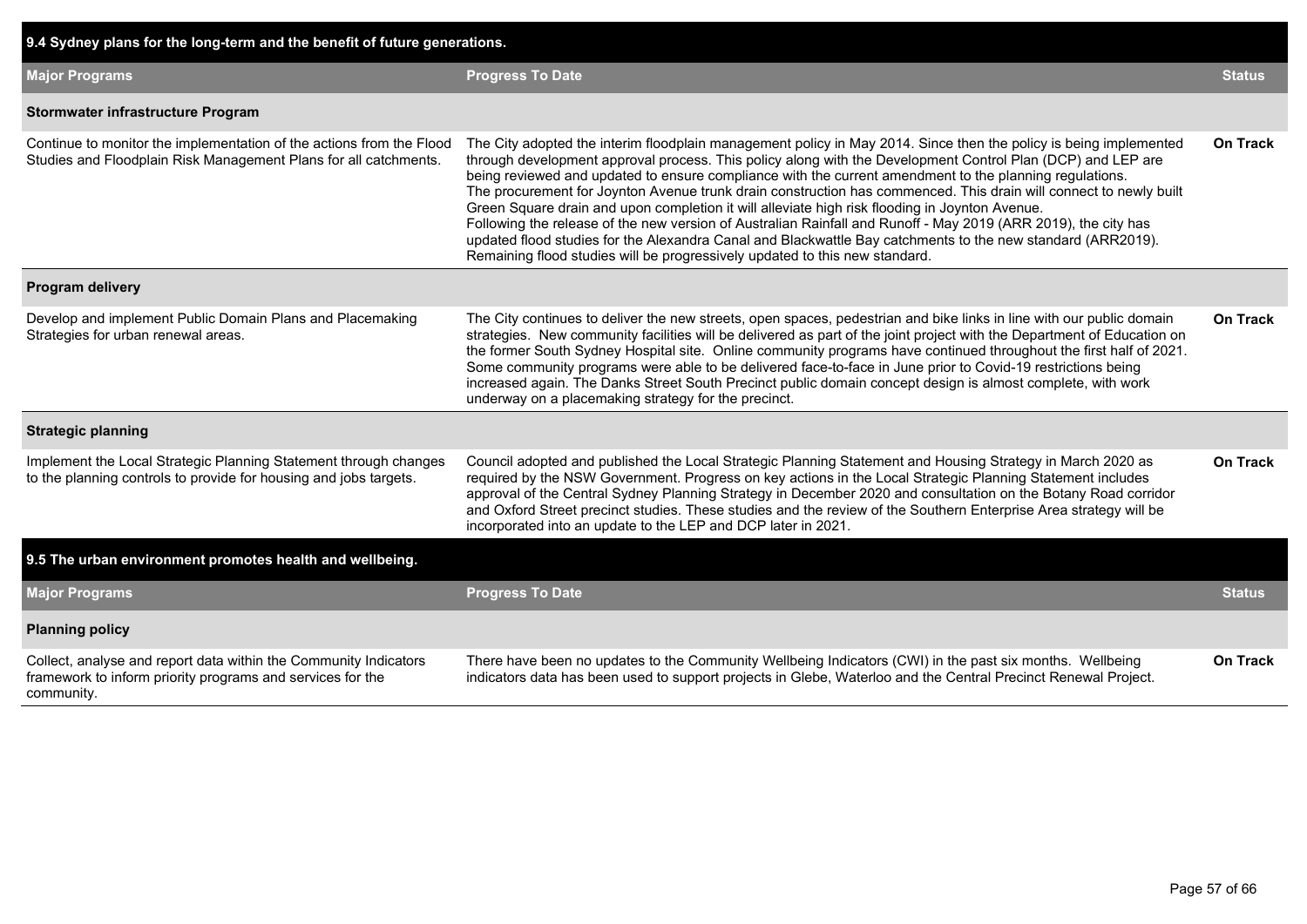## **9.S.1 Performance Measures**

#### **Development Assessments**

| <b>Key Performance Indicator</b>                                                                      | <b>Unit</b> | 2018/19       | 2019/20       | 2020/21                  |                | 2020/21 Result |                |                |            | <b>Comment</b>                                                                                                                      | <b>Status</b>     |
|-------------------------------------------------------------------------------------------------------|-------------|---------------|---------------|--------------------------|----------------|----------------|----------------|----------------|------------|-------------------------------------------------------------------------------------------------------------------------------------|-------------------|
|                                                                                                       |             | <b>Result</b> | <b>Result</b> | <b>Target</b>            | Q <sub>1</sub> | Q <sub>2</sub> | Q <sub>3</sub> | Q <sub>4</sub> | <b>YTD</b> |                                                                                                                                     |                   |
| Average time to determine 90% of DA<br>applications                                                   | Days        | 62            | 72.4          | 55                       | 64.6           | 56.8           | 55.68          | 55.15          | 55.15      |                                                                                                                                     | Watch             |
| Average processing time for<br>construction certificates                                              | Days        | 6.68          | 6.85          | 10                       | 6              | 9.23           | $\overline{7}$ | 6.9            | 7.28       | A mean average of 6.9 days was achieved for<br>the period. This was still within range of the<br>set performance target of 10 days. | <b>On Track</b>   |
| Average time to determine 90% of S4.55<br>applications (previously S96<br>applications)               | Days        | 41.6          | 42.9          | 40                       | 37.03          | 33.08          | 32.47          | 31.65          | 31.65      |                                                                                                                                     | <b>On Track</b>   |
| Median (net) assessment time to<br>determine DA & S4.55 applications<br>(previously S96 applications) | Days        | 50            | 55            | 45                       | 49             | 43             | 43             | 42             | 42         |                                                                                                                                     | <b>On Track</b>   |
| Average time to determine 90% of<br>footway applications                                              | Days        | 28.8          | 31.7          | 35                       | 23.78          | 12             | 11.26          | 12.26          | 12.26      |                                                                                                                                     | <b>On Track</b>   |
| Outstanding DA & S4.55 applications<br>over 100 days (previously S96)                                 | %           | 22.8          | 24            | 20                       | 18.5           | 12.36          | 18.85          | 15             | 15         |                                                                                                                                     | <b>On Track</b>   |
| <b>Voluntary Planning Agreements</b>                                                                  |             |               |               |                          |                |                |                |                |            |                                                                                                                                     |                   |
| <b>Key Performance Indicator</b>                                                                      | <b>Unit</b> | 2018/19       | 2019/20       | 2020/21                  |                | 2020/21 Result |                |                |            | <b>Comment</b>                                                                                                                      | <b>Status</b>     |
|                                                                                                       |             | <b>Result</b> | <b>Result</b> | <b>Target</b>            | Q <sub>1</sub> | Q <sub>2</sub> | Q <sub>3</sub> | Q <sub>4</sub> | <b>YTD</b> |                                                                                                                                     |                   |
| <b>Voluntary Planning Agreements offers</b>                                                           | No.         | 27            | 16            | $\overline{\phantom{a}}$ | 3              | 6              | 4              | 3              | 16         | The City received three new offers during the<br>quarter.                                                                           | Indicator<br>Only |
| <b>Voluntary Planning Agreements</b><br>executed                                                      | No.         | 18            | 16            |                          | 9              | $\overline{2}$ | 3              | 3              | 17         | The City executed three new Planning<br>Agreements during the quarter.                                                              | Indicator<br>Only |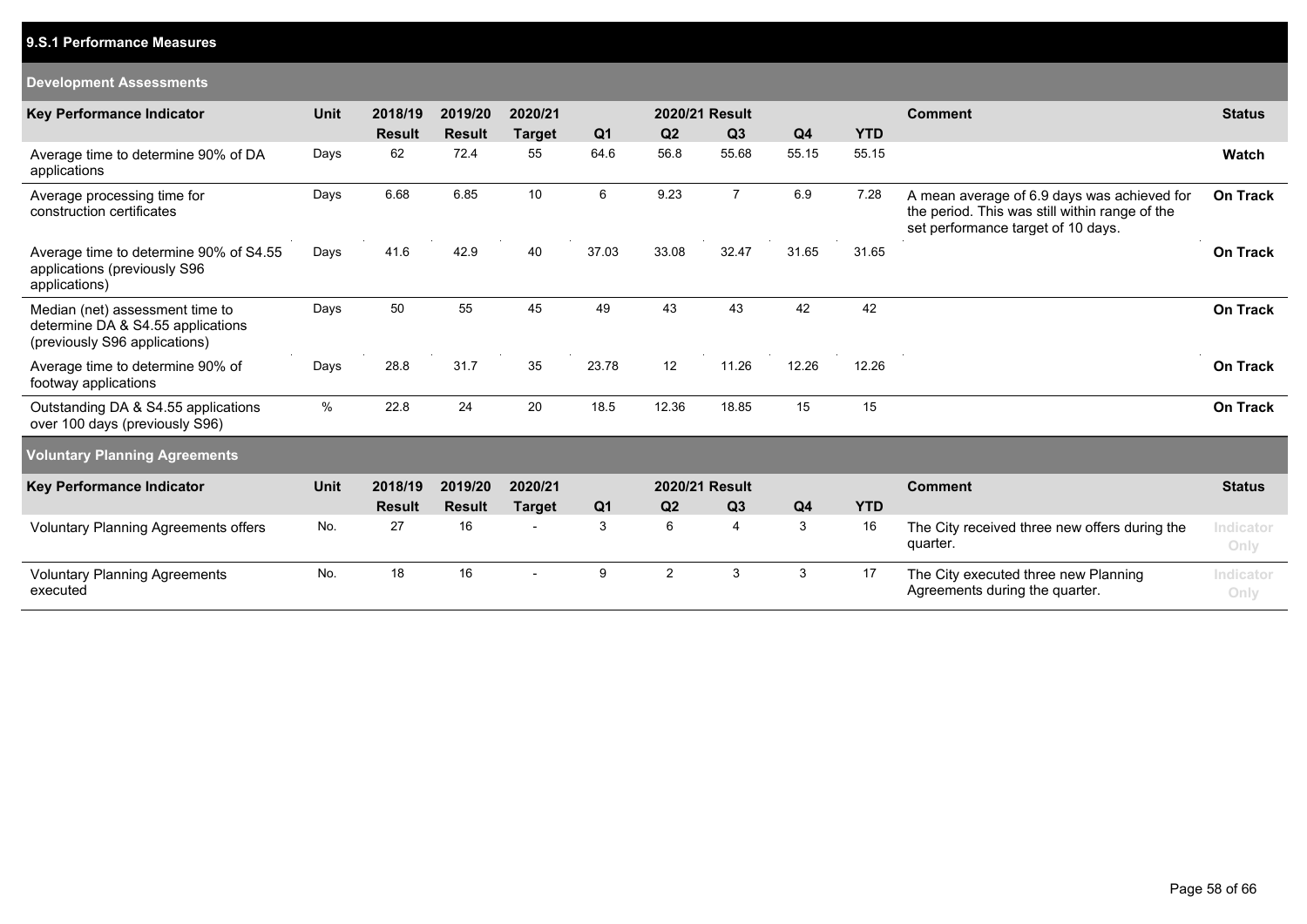# **10 Implementation through effective governance and partnerships**

**Partnerships across government, academia, business and community sectors; leadership in local, national and global city forums; and a proactive, resilient, well-governed organisation.**

| 10.1 The City of Sydney is well governed.                                                                                                                       |                                                                                                                                                                                                                                                                                                                                                                                                                                                                                                                                                                                                       |                 |
|-----------------------------------------------------------------------------------------------------------------------------------------------------------------|-------------------------------------------------------------------------------------------------------------------------------------------------------------------------------------------------------------------------------------------------------------------------------------------------------------------------------------------------------------------------------------------------------------------------------------------------------------------------------------------------------------------------------------------------------------------------------------------------------|-----------------|
| <b>Major Programs</b>                                                                                                                                           | <b>Progress To Date</b>                                                                                                                                                                                                                                                                                                                                                                                                                                                                                                                                                                               | <b>Status</b>   |
| Compliance                                                                                                                                                      |                                                                                                                                                                                                                                                                                                                                                                                                                                                                                                                                                                                                       |                 |
| Deliver programs to embed risk management principles into<br>organisational decision making.                                                                    | Strategic and operational risk advice is provided in relation to key capital and operational projects, initiatives and<br>services across the City. Key areas this year have included the new child safe standards, event management during<br>the pandemic, landfill gas issues, design safety assessments and al fresco roadway dining.<br>This year also saw a re-fresh of the City's Risk Management Policy and development of a new risk management<br>system which will be completed by the end of 2021, bringing project, event, contract, operational and executive risks<br>into one system. | On Track        |
| Improve the health, safety and wellbeing of our workers through the<br>implementation of the safety management system and a mentally<br>healthy workplace plan. | The City revised Covid-19 Safety plans in line with NSW Health requirements during the outbreak of Covid-19 in<br>Greater Sydney. Employee wellbeing was supported through EAP services, the City's peer support program and other<br>mental health resources.                                                                                                                                                                                                                                                                                                                                        | <b>On Track</b> |
| Ensure Councillors have access to relevant information and<br>assistance to enable them to fulfil their obligations to lead, govern<br>and serve the community. | Councillors receive regular information updates and comprehensive briefings on all current issues. This has been<br>particularly relevant as the City responded to the Covid-19 pandemic. In addition, the City is committed to providing<br>Councillors with access to ongoing training and professional development programs that meet their individual needs.                                                                                                                                                                                                                                      | On Track        |
| Monitor compliance with privacy legislation to ensure that personal<br>information held by the City is managed appropriately.                                   | The team continues to provide regular advice to internal stakeholders in the area of privacy management, including<br>review of the privacy protection notices and privacy project assurance for key digital transformation projects. Staff<br>refresher Privacy training was rolled out during the quarter.                                                                                                                                                                                                                                                                                          | <b>On Track</b> |
| Monitor compliance with information provision legislation, identify<br>frequently requested information and make publicly available where<br>possible.          | The most frequently requested information continued to be development application related, which the City releases.<br>The expansion of development and building related content available online in the City's Archives & History Catalogue<br>and Find a DA continued. New information was uploaded to the Catalogue, leveraging off the City's digitisation<br>program.                                                                                                                                                                                                                            | <b>On Track</b> |
| Continue to implement a risk based and comprehensive annual<br>Internal Audit plan for the City in accordance with the Internal Audit<br>Charter.               | The three year audit program for FY2021/22 - FY2023/24 and annual audit plan for FY2021/22 were approved by the<br>Audit Risk and Compliance Committee.                                                                                                                                                                                                                                                                                                                                                                                                                                               | <b>On Track</b> |
| Ensure all electoral processes are well managed and meet legislative<br>requirements.                                                                           | Action against the workplan continues on track. Enrolment letters were distributed to every person believed to be<br>entitled to vote as a non-resident at the 4 September election, as required by the legislation. Following the nomination<br>cut-off date on 28 June 2021, the City is deeming nominees for all sole corporations that have not nominated specific<br>company officers to vote. However, elections have again been postponed until December 2021 due to Covid-19.                                                                                                                 | <b>On Track</b> |
| Develop and implement a program of managing Crown Lands, to<br>ensure compliance.                                                                               | Crown Lands have advised that they are 65% through their review of the draft Plans of Management, prior to<br>releasing for public exhibition. It is now anticipated that the plans will be adopted in late 2021, subject to Minister's<br>consent. The legislated deadline has been removed due to an amendment to the Crown Land Management<br>Regulations, mitigating any risk of non-compliance.                                                                                                                                                                                                  | <b>On Track</b> |
| Governance                                                                                                                                                      |                                                                                                                                                                                                                                                                                                                                                                                                                                                                                                                                                                                                       |                 |
| community confidence in the City.                                                                                                                               | Continually review and adapt the elements of governance to maintain An updated privacy e-learning module was rolled out to all staff as refresher training during the quarter. In addition, a<br>new code of conduct refresher for all staff is also nearing completion, focusing on conflicts of interest. The biennial<br>corporate fraud and corruption risk assessment was commenced.                                                                                                                                                                                                             | <b>On Track</b> |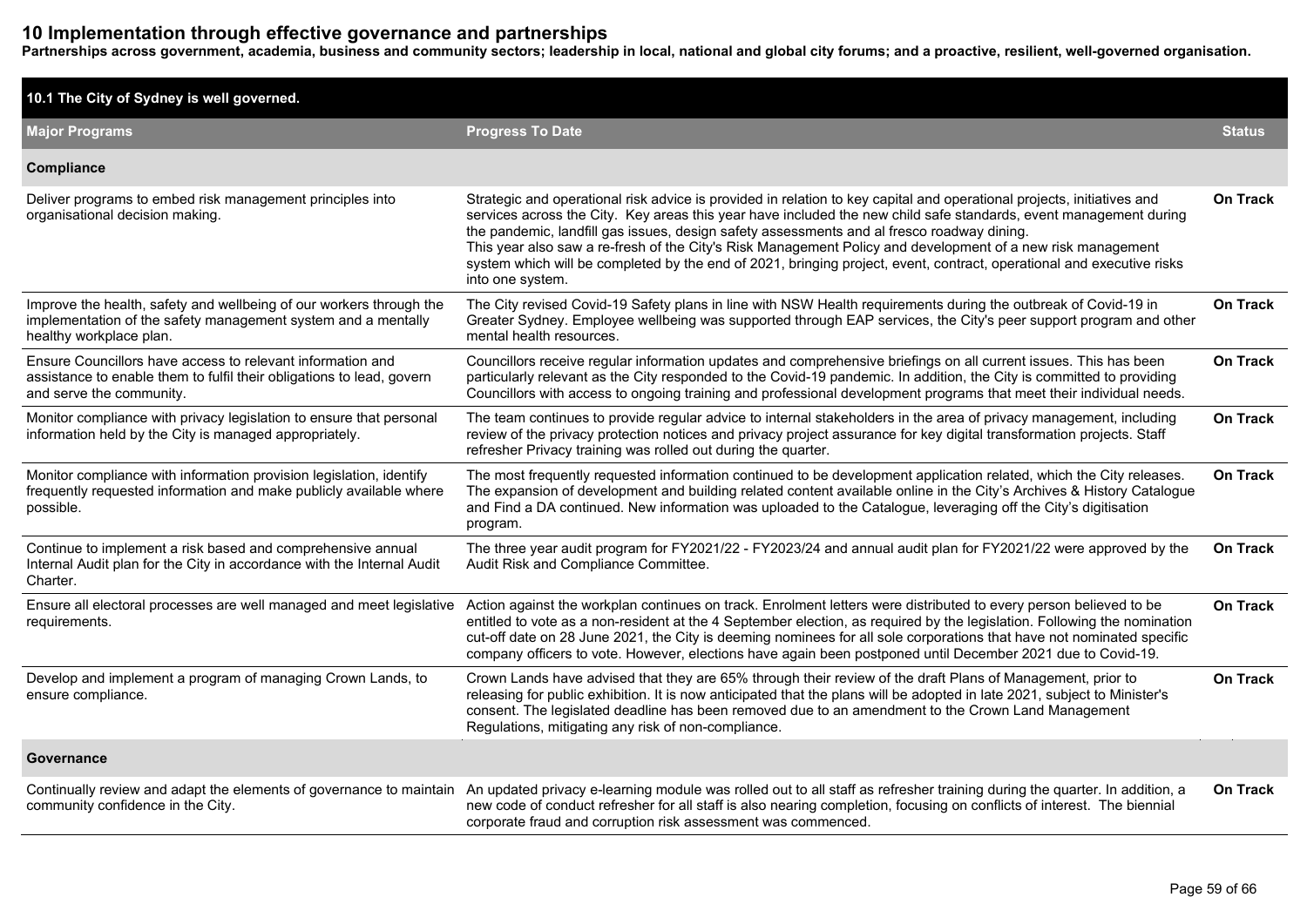| 10.2 The City of Sydney has the culture, capability and capacity to deliver Sustainable Sydney 2030 priorities.                                                                                                        |                                                                                                                                                                                                                                                                                                                                                                                                                                                                                                                                                                                                                                                                                                                                                                                                                                                                                                                                                                                                                                                                                                                                                                                                                                                                                                                                                                                                                                                                                                                                                                                                                                                                                                                                                                                                                                                                             |                 |
|------------------------------------------------------------------------------------------------------------------------------------------------------------------------------------------------------------------------|-----------------------------------------------------------------------------------------------------------------------------------------------------------------------------------------------------------------------------------------------------------------------------------------------------------------------------------------------------------------------------------------------------------------------------------------------------------------------------------------------------------------------------------------------------------------------------------------------------------------------------------------------------------------------------------------------------------------------------------------------------------------------------------------------------------------------------------------------------------------------------------------------------------------------------------------------------------------------------------------------------------------------------------------------------------------------------------------------------------------------------------------------------------------------------------------------------------------------------------------------------------------------------------------------------------------------------------------------------------------------------------------------------------------------------------------------------------------------------------------------------------------------------------------------------------------------------------------------------------------------------------------------------------------------------------------------------------------------------------------------------------------------------------------------------------------------------------------------------------------------------|-----------------|
| <b>Major Programs</b>                                                                                                                                                                                                  | <b>Progress To Date</b>                                                                                                                                                                                                                                                                                                                                                                                                                                                                                                                                                                                                                                                                                                                                                                                                                                                                                                                                                                                                                                                                                                                                                                                                                                                                                                                                                                                                                                                                                                                                                                                                                                                                                                                                                                                                                                                     | <b>Status</b>   |
| <b>Organisational Capability</b>                                                                                                                                                                                       |                                                                                                                                                                                                                                                                                                                                                                                                                                                                                                                                                                                                                                                                                                                                                                                                                                                                                                                                                                                                                                                                                                                                                                                                                                                                                                                                                                                                                                                                                                                                                                                                                                                                                                                                                                                                                                                                             |                 |
| Partner with regional governments, business and the community to<br>facilitate delivery of the Resilient Sydney Strategy for the greater<br>Sydney region and incorporate elements into the City's strategic<br>plans. | Various meetings were held with the 33 metropolitan Councils and various State Agencies over the past 6 months.<br>Close collaboration is underway with the newly established Resilience NSW.<br>Resilient Sydney strategy implementation continues, alongside supporting Sydney councils to respond and recover<br>from ongoing shock events including the ongoing pandemic and lockdowns, extreme storms and recent damaging<br>flooding. Resilience Ambassadors network meetings continue to connect councils and share best practice. Strategy<br>implementation continues in key actions:<br>Action 1: Twelve Sydney councils are now preparing local resilience plans.<br>Action 7: An Affordable Housing working group has been established with the NSW Government and SSROC to<br>progress new approaches to local housing strategies in Sydney.<br>Action 9: Cool Suburbs rating tool has been developed and is being piloted to measure and encourage actions to<br>reduce urban heat in the suburbs of Sydney.<br>Action 13: The Resilient Sydney data platform and service continues to develop with new datasets and capacity<br>building. Since the program began, over 1500 hours of training have been accessed by over 200 council Platform<br>users in Sydney. All 33 Councils of Sydney are using the Platform.<br>Action 16: Resilient Sydney are collaborating with four NSW Government agencies to source social cohesion and<br>wellbeing data to monitor social resilience for every LGA in Sydney. A program of workshops is planned with local<br>government for FY22.<br>Action 18: Neighbour Day was held in late March with Resilient Sydney providing council campaign materials for<br>residents and businesses encouraging community connectedness for resilience. 25 councils (75% of Sydney<br>councils) took part in the 2021 campaign. | <b>On Track</b> |
| Continue to deliver and enhance the Integrated Planning and<br>Reporting and business planning framework to improve integrated<br>long-term planning and sustainability.                                               | The 2021/22 Operational Plan and 2021 Resourcing Strategy were adopted by Council in June 2021 and have now<br>been published on the City of Sydney website. Preparation of the City's 2020/21 Annual Report is underway for<br>completion by end of November.<br>NSW Local Government elections have again been postponed due to Covid-19 and will now be held in December<br>2021. Work has commenced on the end of term report. Planning has also commenced for development of the 2022-                                                                                                                                                                                                                                                                                                                                                                                                                                                                                                                                                                                                                                                                                                                                                                                                                                                                                                                                                                                                                                                                                                                                                                                                                                                                                                                                                                                 | On Track        |
|                                                                                                                                                                                                                        | 2025 delivery program and new community strategic plan.                                                                                                                                                                                                                                                                                                                                                                                                                                                                                                                                                                                                                                                                                                                                                                                                                                                                                                                                                                                                                                                                                                                                                                                                                                                                                                                                                                                                                                                                                                                                                                                                                                                                                                                                                                                                                     |                 |
| Implement and monitor priority actions within the People Strategy.                                                                                                                                                     | Key actions continued to focus on supporting productivity, employee engagement and employee wellbeing in the<br>context of Covid-19 disruption and recovery. New workforce initiatives commenced to support inclusion for Aboriginal<br>and Torres Strait Islander people and people from culturally diverse backgrounds.                                                                                                                                                                                                                                                                                                                                                                                                                                                                                                                                                                                                                                                                                                                                                                                                                                                                                                                                                                                                                                                                                                                                                                                                                                                                                                                                                                                                                                                                                                                                                   | On Track        |
| Deliver programs to build a diverse and inclusive organisation.                                                                                                                                                        | Key actions included the launch of the Counting Culture report sponsored by the City; celebration of International Day<br>of Cultural Inclusion and Reconciliation Week attended by over 700 employees; and employment of two candidates<br>with lived experience of disability as Graduate Diversity and Inclusion Officers.                                                                                                                                                                                                                                                                                                                                                                                                                                                                                                                                                                                                                                                                                                                                                                                                                                                                                                                                                                                                                                                                                                                                                                                                                                                                                                                                                                                                                                                                                                                                               | On Track        |
| Implement and monitor priority actions of the Information and<br>Technology Strategic Plan.                                                                                                                            | Key actions included a new collaboration platform for external partners, staff access to the LinkedIn learning app on<br>their mobile devices, and implementation of digital signage in our major depot sites. Other work included new<br>capability for remote technical support and issue resolution for corporate phones and further cyber security<br>protections for corporate email and web browsing activity.                                                                                                                                                                                                                                                                                                                                                                                                                                                                                                                                                                                                                                                                                                                                                                                                                                                                                                                                                                                                                                                                                                                                                                                                                                                                                                                                                                                                                                                        | On Track        |
| Enhance our digital capability implementing key actions from the<br>Digital Strategy.                                                                                                                                  | The City's system for incoming call management was replaced with a contemporary contact centre system that<br>provides a better service for our communities and staff in queuing, response management, workload management<br>and analysis. Installation of New interactive smart-board technology has commenced for our children's services and<br>installation of Digital Signage has commenced in libraries and neighbourhood service centres. State of the art<br>technology in being installed in the City's newest creative arts facility, the Greenland Building.                                                                                                                                                                                                                                                                                                                                                                                                                                                                                                                                                                                                                                                                                                                                                                                                                                                                                                                                                                                                                                                                                                                                                                                                                                                                                                    | On Track        |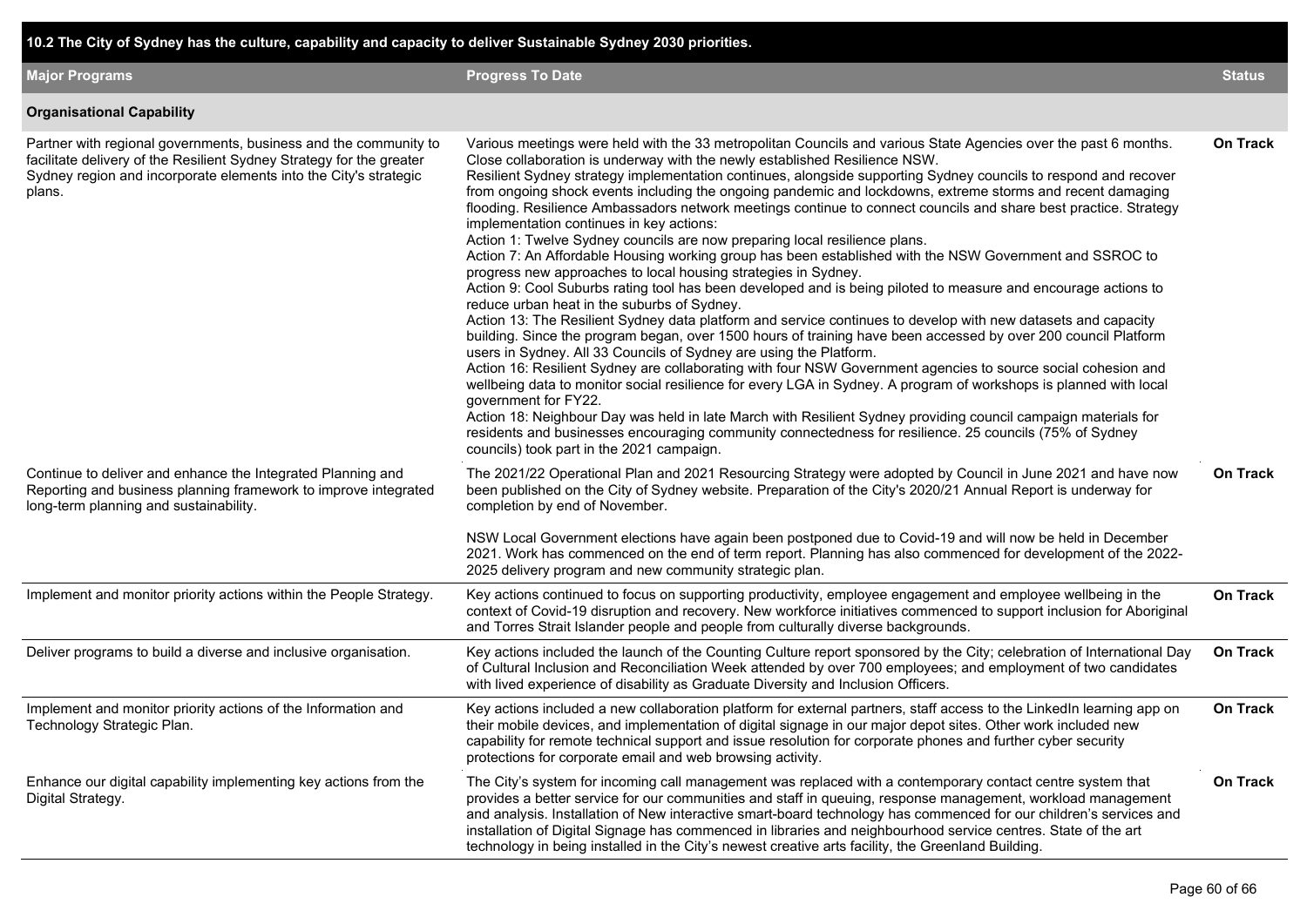| Implement actions and deliver programs to improve customer<br>experience.                                                                                                                                    | Development of the City's digital channel continues. The Virtual Assistant (VCA) and Live Chat channels now assist<br>residents with parking, community venues, waste, rates and general enquiries.<br>The City Concierge assisted small business and community groups with information relating to grants and financial<br>assistance. In 2020/21, the City Concierge responded to 1,217 enquiries. The Community Hotline continued to assist<br>the community with information about Covid-19 testing centres, vaccination centres, masks, food security and<br>restrictions. In 2020/21, the Hotline assisted 302 community members.                                                                                                                                                                                                                                                                                                                                                      | On Track        |
|--------------------------------------------------------------------------------------------------------------------------------------------------------------------------------------------------------------|----------------------------------------------------------------------------------------------------------------------------------------------------------------------------------------------------------------------------------------------------------------------------------------------------------------------------------------------------------------------------------------------------------------------------------------------------------------------------------------------------------------------------------------------------------------------------------------------------------------------------------------------------------------------------------------------------------------------------------------------------------------------------------------------------------------------------------------------------------------------------------------------------------------------------------------------------------------------------------------------|-----------------|
| Refine and revise asset management policy, strategy and long term<br>asset management plans for critical infrastructure assets, including<br>climate change impacts and maturity assessment recommendations. | Asset Management Policy drafted and being reviewed. A Schedule of Asset Accountabilities is being developed,<br>including role definitions and resilience. These will be incorporated into the review of the Asset Management Plans.                                                                                                                                                                                                                                                                                                                                                                                                                                                                                                                                                                                                                                                                                                                                                         | <b>On Track</b> |
| government to deliver the Community Recovery Plan - a plan for the<br>social and economic recovery of our city from the Covid-19<br>pandemic.                                                                | Partner with business, communities, organisations and other levels of All actions of the Community Recovery Plan continue to be implemented, with activity scheduled for 52 of the 57<br>actions this quarter.<br>The focus of activity during the quarter was on reactivation and revitalisation. Recovery continued well with many of<br>the City's programs and services steadily reintroduced as face-to-fact or hybrid delivery. Consumer confidence had<br>increased significantly and city office workers were returning to the city centre for work, albeit still at only 69% of pre-<br>Covid-19 levels. The detailed activity report provides full details of the ongoing support and reactivation.<br>However, with the outbreak of the Covid-19 Delta strain in Sydney leading to a metropolitan wide lockdown on 25<br>June, the quarter ended with a sharp decline in activity, visitation and confidence. The impact of the outbreak will be<br>reported in the next quarter. | On Track        |
| <b>Continuous Improvement</b>                                                                                                                                                                                |                                                                                                                                                                                                                                                                                                                                                                                                                                                                                                                                                                                                                                                                                                                                                                                                                                                                                                                                                                                              |                 |
| Implement a business improvement program to improve efficiency<br>and effectiveness of key services.                                                                                                         | The primary focus for improvement has been on digitising key services to improve efficiency and user experience.<br>Organisational priorities have been developed as the focus for improvement and transformation for the new financial<br>year - asset management, sustainability, and venue management.                                                                                                                                                                                                                                                                                                                                                                                                                                                                                                                                                                                                                                                                                    | <b>On Track</b> |
| 10.3 The City of Sydney is financially sustainable over the longer-term.                                                                                                                                     |                                                                                                                                                                                                                                                                                                                                                                                                                                                                                                                                                                                                                                                                                                                                                                                                                                                                                                                                                                                              |                 |
| <b>Major Programs</b>                                                                                                                                                                                        | <b>Progress To Date</b>                                                                                                                                                                                                                                                                                                                                                                                                                                                                                                                                                                                                                                                                                                                                                                                                                                                                                                                                                                      | <b>Status</b>   |
| <b>Financial Planning</b>                                                                                                                                                                                    |                                                                                                                                                                                                                                                                                                                                                                                                                                                                                                                                                                                                                                                                                                                                                                                                                                                                                                                                                                                              |                 |
| Undertake business case analysis to model the business and<br>financial implications of all new major projects, programs and<br>initiatives to ensure long term financial sustainability.                    | The City continues to model the business and financial implications of major programs, projects and initiatives to<br>understand any impact on our long term financial sustainability. Business case reviews incorporate analysis of<br>underlying financial assumptions and consideration of strategic alignment and proposed options.                                                                                                                                                                                                                                                                                                                                                                                                                                                                                                                                                                                                                                                      | <b>On Track</b> |
| <b>Rates</b>                                                                                                                                                                                                 |                                                                                                                                                                                                                                                                                                                                                                                                                                                                                                                                                                                                                                                                                                                                                                                                                                                                                                                                                                                              |                 |
| Continue to proactively advocate for change in local government<br>rating legislation and guidelines to improve equity amongst our<br>ratepayers.                                                            | The City continues to collaborate with other Councils and NSW Government, providing comment and feedback to<br>Government reviews and reviews by the Independent Pricing and Regulatory Tribunal in relation to rates and annual<br>charges. Recent reviews include IPART's review of the rate peg to include population growth, as well as IPART's<br>review of domestic waste management charges.                                                                                                                                                                                                                                                                                                                                                                                                                                                                                                                                                                                          | On Track        |
| <b>Strategic Property Management</b>                                                                                                                                                                         |                                                                                                                                                                                                                                                                                                                                                                                                                                                                                                                                                                                                                                                                                                                                                                                                                                                                                                                                                                                              |                 |
| Continue to work with property management service provider to<br>optimise revenue opportunities.                                                                                                             | The City meets regularly with our service provider to reduce vacancy and drive revenue growth. However, Covid-19<br>has impacted revenue levels through mandated waivers and market interest.                                                                                                                                                                                                                                                                                                                                                                                                                                                                                                                                                                                                                                                                                                                                                                                                | <b>On Track</b> |
|                                                                                                                                                                                                              |                                                                                                                                                                                                                                                                                                                                                                                                                                                                                                                                                                                                                                                                                                                                                                                                                                                                                                                                                                                              |                 |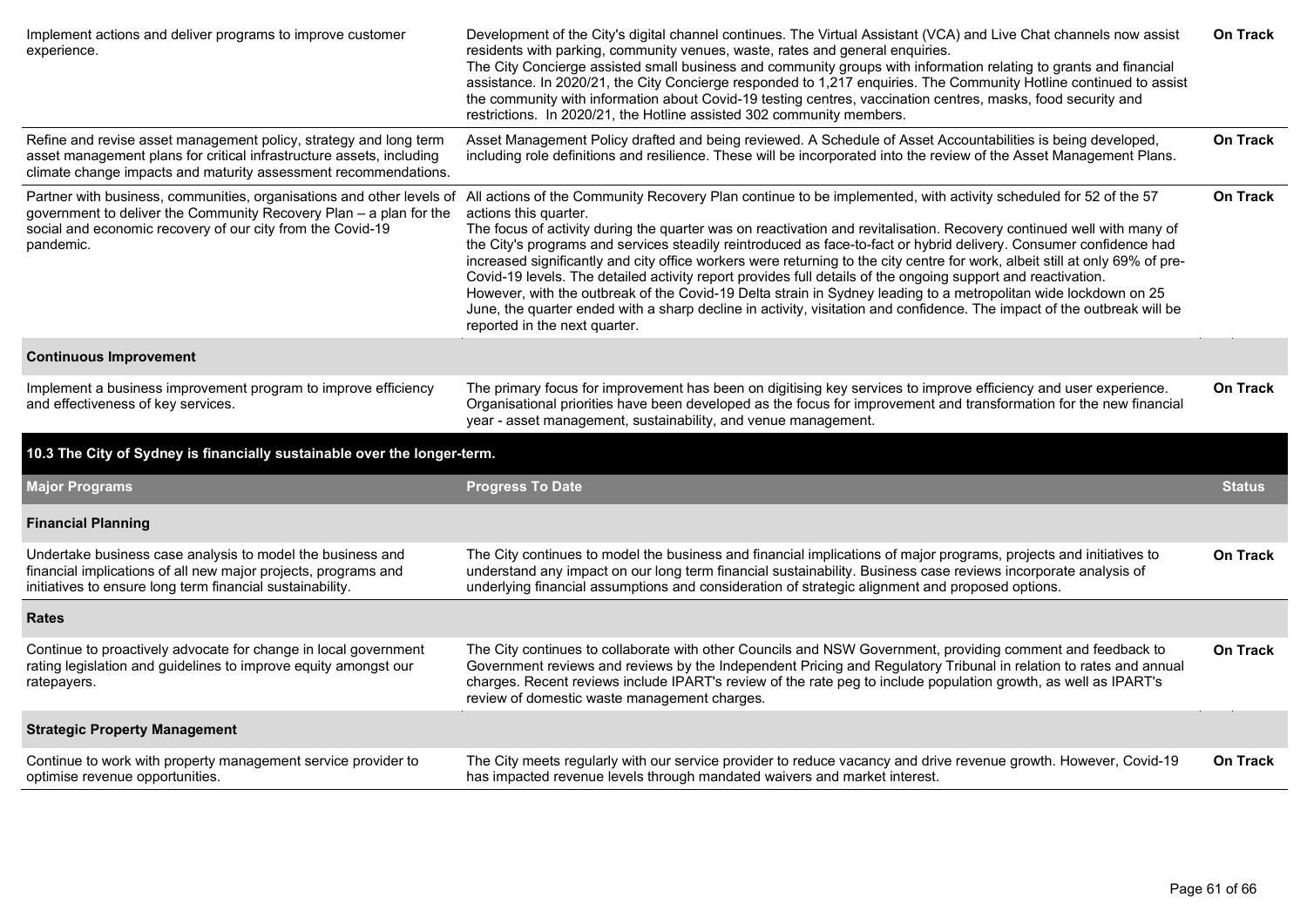#### **Fees and Charges**

Progressively review the cost of delivering the City's major services to ensure appropriate fees and charges and ensure the level of council subsidy is identified. A timeline for the targeted major services in the first phase of the project has now been completed, with the program now underway. **On Track**

| <b>Procurement</b>                                                                                                                                        |                                                                                                                                                                                                                                                                                                                                                                                                                                                                                                                                                                                                                                                                                                                              |                 |
|-----------------------------------------------------------------------------------------------------------------------------------------------------------|------------------------------------------------------------------------------------------------------------------------------------------------------------------------------------------------------------------------------------------------------------------------------------------------------------------------------------------------------------------------------------------------------------------------------------------------------------------------------------------------------------------------------------------------------------------------------------------------------------------------------------------------------------------------------------------------------------------------------|-----------------|
| Ensure best practice procurement and contract management focused<br>on value for money, optimised risk allocation and improved<br>sustainability.         | Following completion of the update of all tendering & quotation documents, to include social & sustainable<br>procurement assurance schedules, the focus has been on ensuring these are utilised and understood. Contract<br>reviews continue with key lessons learned used to improve performance under the contract and to improve future<br>specifications and specialised training requirements. There is increased oversight on our strategic contracts focusing<br>on performance, risk, costs and end of term transition considerations. Compliance assurance continues to promote<br>best practice and governance.                                                                                                   | <b>On Track</b> |
| 10.4 The City of Sydney makes a positive contribution to the governance of metropolitan Sydney.                                                           |                                                                                                                                                                                                                                                                                                                                                                                                                                                                                                                                                                                                                                                                                                                              |                 |
| <b>Major Programs</b>                                                                                                                                     | <b>Progress To Date</b>                                                                                                                                                                                                                                                                                                                                                                                                                                                                                                                                                                                                                                                                                                      | <b>Status</b>   |
| <b>Governance Reform</b>                                                                                                                                  |                                                                                                                                                                                                                                                                                                                                                                                                                                                                                                                                                                                                                                                                                                                              |                 |
| Contribute to governance forums and reviews by the Office of Local<br>Government and participate in relevant state and federal government<br>initiatives. | The City continues to liaise with external agencies to implement and maintain best practice responses and advice on<br>governance matters and to continue our professional networking and development. City staff attended an ICAC<br>Corruption Prevention Network Forum on Conflicts of Interest. City staff also contribute to discussions within the<br>Southern Sydney Regional Organisation of Councils (SSROC) Governance Forum as issues emerge.                                                                                                                                                                                                                                                                     | On Track        |
| <b>Policy Reform</b>                                                                                                                                      |                                                                                                                                                                                                                                                                                                                                                                                                                                                                                                                                                                                                                                                                                                                              |                 |
| Research, assess and make submissions on intergovernmental<br>policy issues to NSW and federal governments where appropriate.                             | The City continues to make submissions to the State and Federal Governments on matters impacting the city, our<br>workers, visitors and residents. Most recently this has included making detailed submissions including:<br>-four to the Department of Planning Industry and Environment's regarding the Building Business Back Better program,<br>NSW Clean Air Strategy, Bays West draft Place Strategy and the Design and Place SEPP Explanation of Intended<br>Effects:<br>-two to Transport for NSW regarding the South East Bus Plan and Redfern North Eveleigh Strategic Vision; and<br>-one to NSW Legislative Council Waste Avoidance regarding the Resource Recovery Amendment (Plastics<br>Reduction) Bill 2021. | On Track        |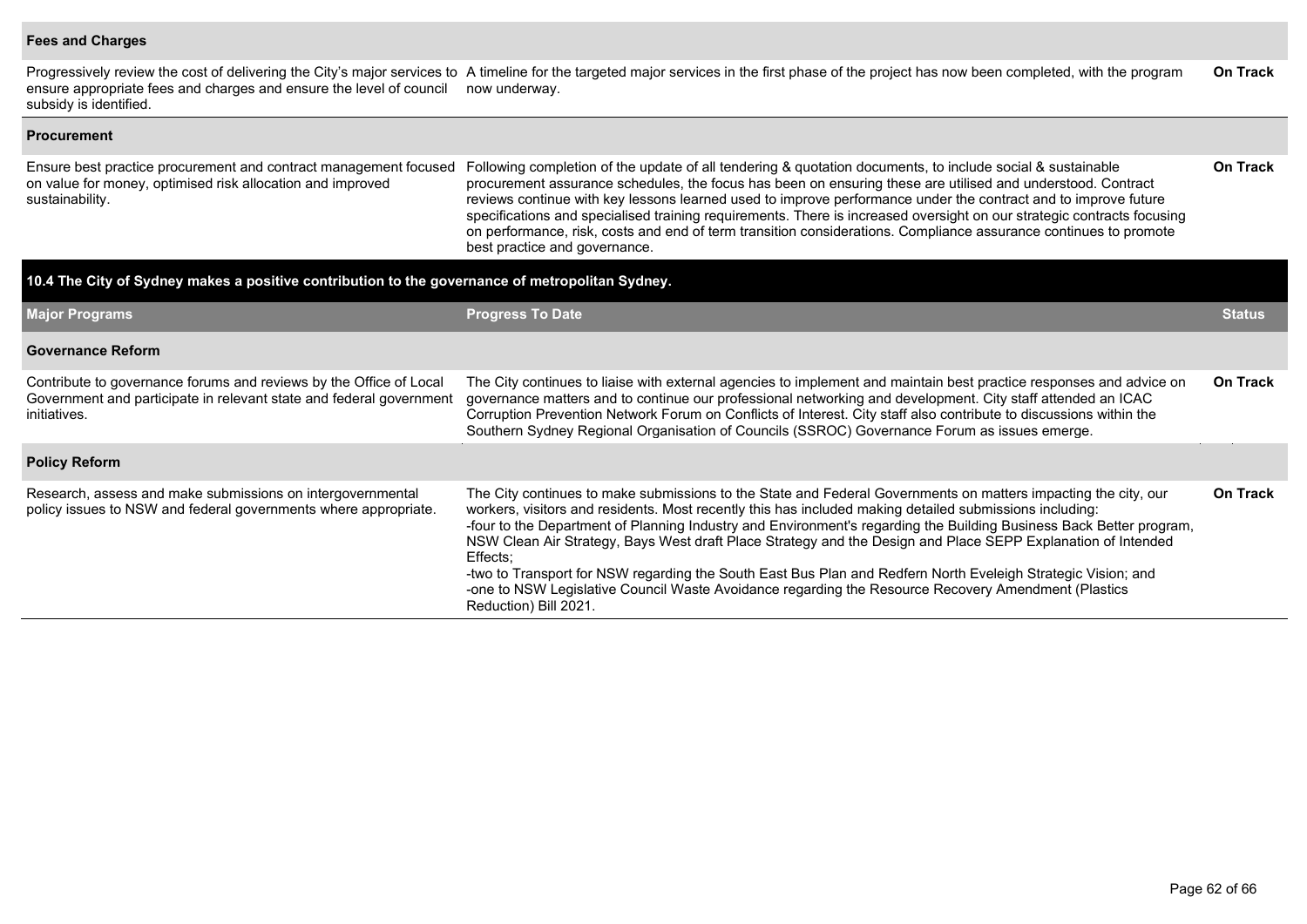| 10.5 The community is engaged and active in shaping the future of the city.                                                                                                                           |                                                                                                                                                                                                                                                                                                                                                                                                                                                                                                                                                                      |                 |  |  |  |  |  |  |
|-------------------------------------------------------------------------------------------------------------------------------------------------------------------------------------------------------|----------------------------------------------------------------------------------------------------------------------------------------------------------------------------------------------------------------------------------------------------------------------------------------------------------------------------------------------------------------------------------------------------------------------------------------------------------------------------------------------------------------------------------------------------------------------|-----------------|--|--|--|--|--|--|
| <b>Major Programs</b>                                                                                                                                                                                 | <b>Progress To Date</b>                                                                                                                                                                                                                                                                                                                                                                                                                                                                                                                                              | <b>Status</b>   |  |  |  |  |  |  |
| <b>Community engagement</b>                                                                                                                                                                           |                                                                                                                                                                                                                                                                                                                                                                                                                                                                                                                                                                      |                 |  |  |  |  |  |  |
| Deliver a high-value community engagement program, both face-to-<br>face and online, to inform decision making, build capacity and<br>develop a shared responsibility for actions with the community. | The City engaged across 75 projects. In response to Covid-19 physical distancing requirements, our engagement<br>methods were adjusted to include more online workshops, briefings and webinars and pop-up sessions held in<br>outdoor settings.                                                                                                                                                                                                                                                                                                                     | <b>On Track</b> |  |  |  |  |  |  |
|                                                                                                                                                                                                       | Public domain initiatives in response to Covid-19 featured prominently including pedestrianisation of George Street<br>and pop-up cycleways.                                                                                                                                                                                                                                                                                                                                                                                                                         |                 |  |  |  |  |  |  |
|                                                                                                                                                                                                       | Key strategies - Greening Sydney and the Environmental Strategy and the Disability Action Plan - were placed on<br>public exhibition. Central Sydney planning framework and planning changes to supporting culture and night-time and<br>cultural were put on public exhibition for final review. The future of Oxford Street as a creative and cultural precinct<br>saw a high level of engagement (over 1000 survey responses and submissions).                                                                                                                    |                 |  |  |  |  |  |  |
|                                                                                                                                                                                                       | There was significant interest in green space with over 10,000 responses to the survey on reconfiguring Moore Park<br>golf course. Crown Land Plans of Management involved Aboriginal and Torres Strait Islander people in a important<br>conversation about decolonising these places. Community member provided feedback on the community gardens<br>policy and City Farm. The City consultation on 3 new synthetic sports fields and engaged extensively, including with<br>children, on upgrades to small parks.                                                 |                 |  |  |  |  |  |  |
| Deliver key projects as part of Sustainable Sydney 2030 and which<br>contribute to the finalisation of Sustainable Sydney 2050.                                                                       | During the pandemic, community engagement focussed on recovery, local projects and key initiatives in 2030.<br>Engaging on the finalisation of the 2050 strategy will take place next financial year.                                                                                                                                                                                                                                                                                                                                                                | <b>On Track</b> |  |  |  |  |  |  |
| Finalise the review of Sustainable Sydney 2030, that has engaged<br>the community in setting the future direction for our city to 2050.                                                               | Presentation to Council of the draft Sustainable Sydney 2050 vision for our city has been deferred to the 2021/22<br>financial year. Its development has been informed by a comprehensive engagement program, research findings and<br>analysis of the impacts from the Covid-19 pandemic.                                                                                                                                                                                                                                                                           | <b>On Track</b> |  |  |  |  |  |  |
| <b>Public access to information</b>                                                                                                                                                                   |                                                                                                                                                                                                                                                                                                                                                                                                                                                                                                                                                                      |                 |  |  |  |  |  |  |
| Provide community information of new developments and/or changes<br>in projects, programs and policies.                                                                                               | We continue to provide regular updates to the community on a wide variety of City projects, programs and services<br>through media releases, web and digital content, the City of Sydney News digest and our social media channels.<br>Recent key projects have included the alfresco city program, new cycleways, the net zero building emissions targets,<br>new planning controls for Oxford Street, the food waste recycling trial, the George Street pedestrianisation, new<br>affordable housing developments, and a variety of Covid-19 recovery initiatives. | <b>On Track</b> |  |  |  |  |  |  |
| Provide community access to relevant data through the City's open<br>data portal.                                                                                                                     | New interactive apps were published on the City's Data Hub: a Planning Controls Viewer, an Access and Inclusion<br>Interactive Map, and a Pedestrian Counting Dashboard. In addition, open data sets were published about Filming<br>Permit Areas, Pedestrian counts from automated sensors, Stairs, Lifts, and Navability Routes. The City's Data Hub<br>now contains 112 open data sets and 51 other data products (interactive apps and maps, dashboards, data stories<br>and documents) which are available to the public.                                       | <b>On Track</b> |  |  |  |  |  |  |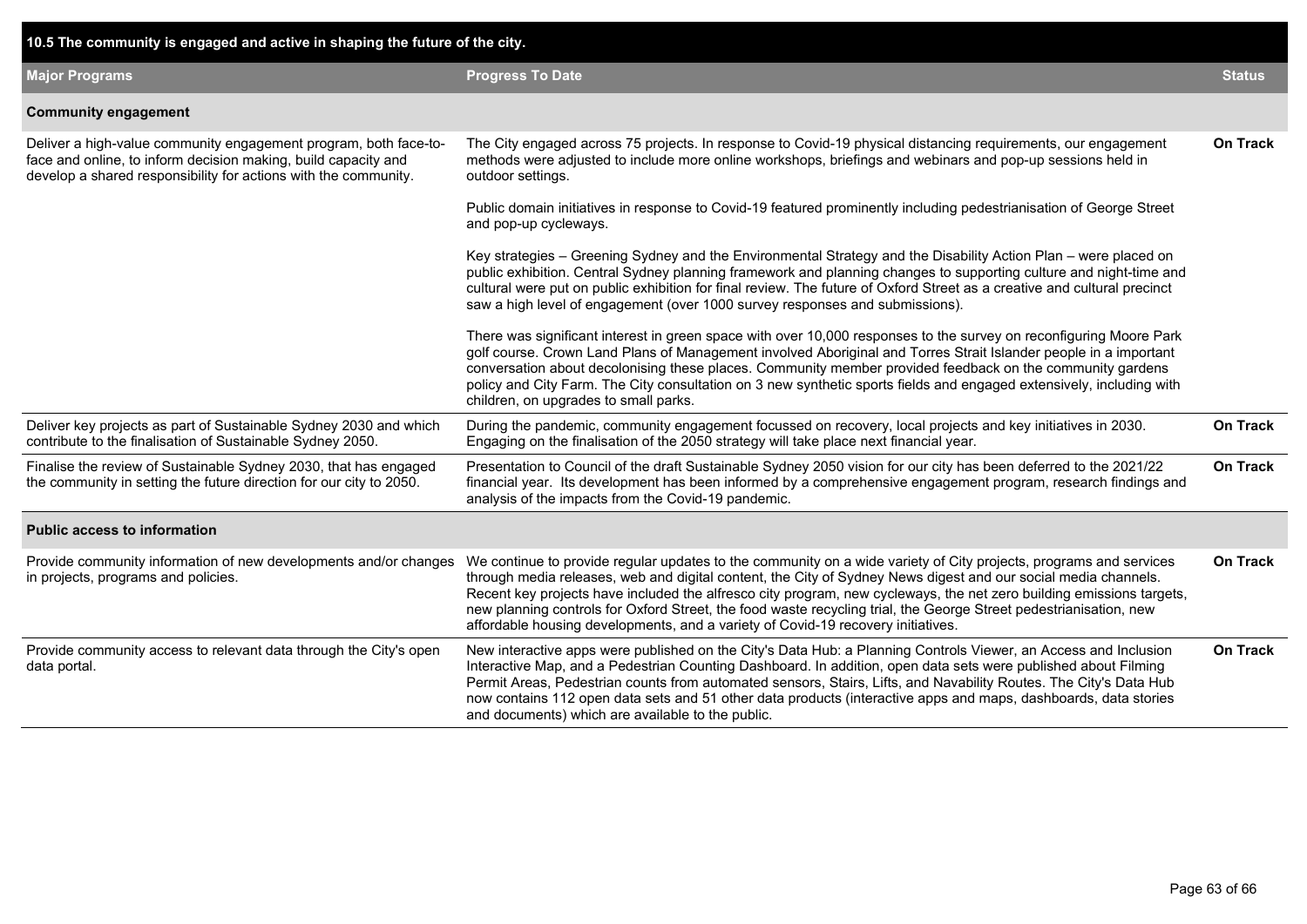| 10.6 Strategic partners and collaborators support the delivery of Sustainable Sydney 2030.                                                                                                                                                                                                              |                                                                                                                                                                                                                                                                                                                                                                                                                                                                                                                                                                                                                                                                                                                                                                                                                                                                                                                                                                                                                                                                                                                                                                                                                       |                 |  |  |  |  |  |
|---------------------------------------------------------------------------------------------------------------------------------------------------------------------------------------------------------------------------------------------------------------------------------------------------------|-----------------------------------------------------------------------------------------------------------------------------------------------------------------------------------------------------------------------------------------------------------------------------------------------------------------------------------------------------------------------------------------------------------------------------------------------------------------------------------------------------------------------------------------------------------------------------------------------------------------------------------------------------------------------------------------------------------------------------------------------------------------------------------------------------------------------------------------------------------------------------------------------------------------------------------------------------------------------------------------------------------------------------------------------------------------------------------------------------------------------------------------------------------------------------------------------------------------------|-----------------|--|--|--|--|--|
| <b>Major Programs</b>                                                                                                                                                                                                                                                                                   | <b>Progress To Date</b>                                                                                                                                                                                                                                                                                                                                                                                                                                                                                                                                                                                                                                                                                                                                                                                                                                                                                                                                                                                                                                                                                                                                                                                               |                 |  |  |  |  |  |
| Local and regional government partnerships                                                                                                                                                                                                                                                              |                                                                                                                                                                                                                                                                                                                                                                                                                                                                                                                                                                                                                                                                                                                                                                                                                                                                                                                                                                                                                                                                                                                                                                                                                       |                 |  |  |  |  |  |
| Strengthen local and regional partnerships through collaboration,<br>consultation, advocacy and knowledge exchange to facilitate<br>improved decision making and outcomes for the community, including<br>mechanisms such as the Resilient Sydney Program.                                              | Resilient Sydney continues to connect and support councils to respond and recover from ongoing shock events of<br>Covid-19, extreme storms and recent damaging flooding. Resilience Ambassadors network meetings continue to<br>connect councils and share best practice.<br>The Resilient Sydney Platform has grown to deliver 6 years of benchmarked environmental reporting data to all 33<br>councils of Sydney. There are now over 200 local government users using this data for local decision making.<br>Resilient Sydney strategy implementation continues. Collaboration projects with the NSW Department of Planning.<br>Industry and Environment, Greater Sydney Commission and Resilience NSW are improving engagement with local<br>government in Sydney for programs on urban greening, resilient places and net zero planning. Major urban heat<br>mitigation and management projects continue with WSROC.<br>Discussions continue with NSW Government to share the learning of five years of the Resilient Sydney program in the<br>development of resilience plans. The City continues to chair the waste and affordable housing groups of SSROC as<br>well as participate in other working groups. | <b>On Track</b> |  |  |  |  |  |
| State and national partnerships                                                                                                                                                                                                                                                                         |                                                                                                                                                                                                                                                                                                                                                                                                                                                                                                                                                                                                                                                                                                                                                                                                                                                                                                                                                                                                                                                                                                                                                                                                                       |                 |  |  |  |  |  |
| Strengthen state and national partnerships through collaboration,<br>consultation, advocacy and knowledge exchange to improve decision<br>making and facilitate the achievement of shared objectives.<br>Partnerships include Council of Capital City Lord Mayors and the<br>Greater Sydney Commission. | The City continues to engage with a wide range of state and national partners to ensure shared objectives are<br>achieved. We have engaged with metropolitan Sydney councils as well as with Ministers and Departmental<br>representatives on issues and projects relevant to the City, such as homelessness and transport, our response to<br>Covid-19 and how we can support the recovery of our economy. Meetings continue with relevant stakeholders in<br>Local and State Government about the implementation of the Resilience Plan for Sydney. The City continues to<br>participate in the Council of Capital City Lord Mayors, attending meetings with capital city counterparts on the night<br>time economy, city safety, economic development, climate action, homelessness, affordable housing, community<br>infrastructure and advocacy to the Federal Government.                                                                                                                                                                                                                                                                                                                                       | <b>On Track</b> |  |  |  |  |  |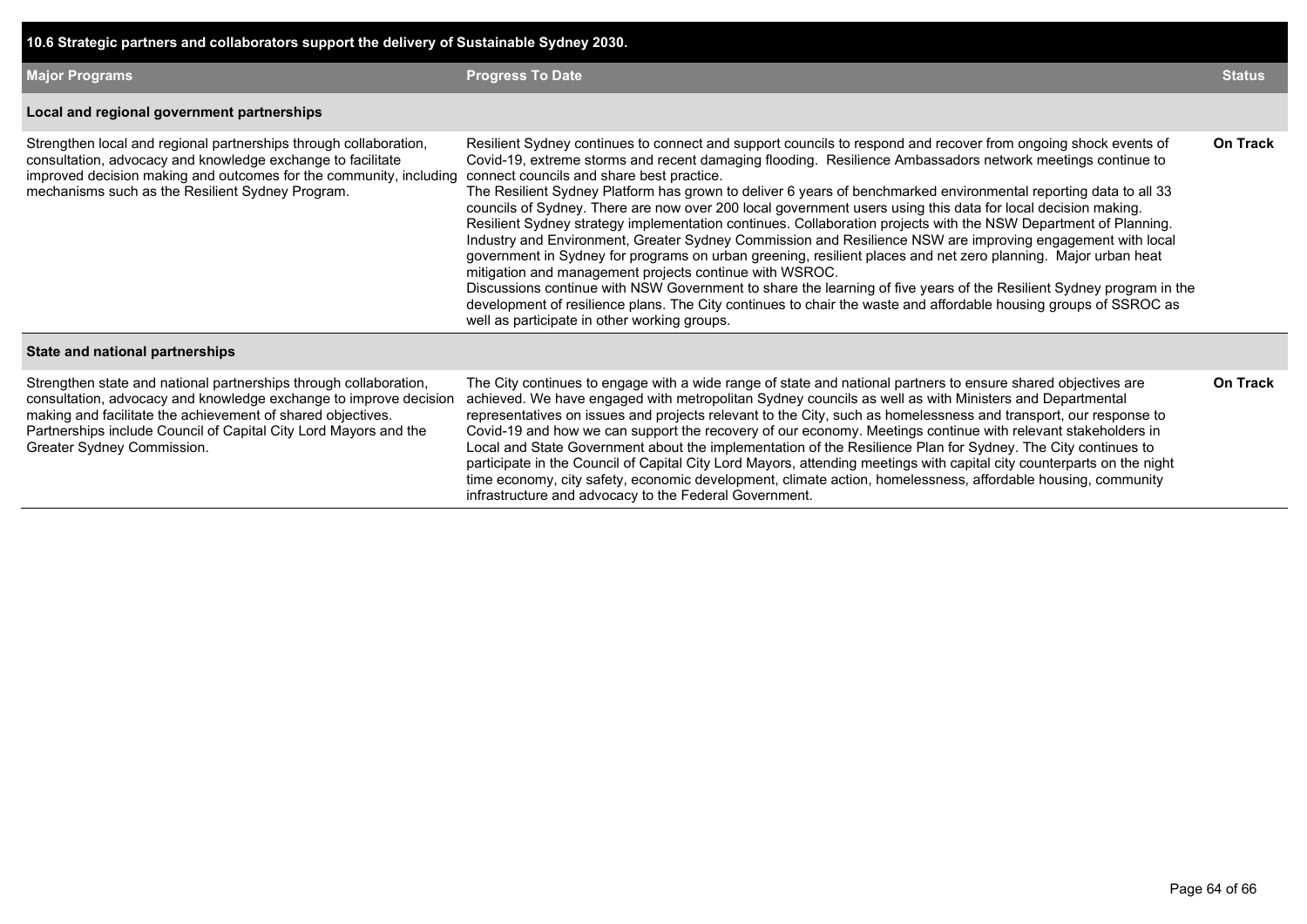#### **International partnerships**

Utilise international partnerships programs to facilitate knowledge exchange and ensure the City benefits from the best and most current knowledge and processes to improve outcomes for the community and the area, including C40 and Global Resilient Cities Network.

In 2020-21, the City produced the Lord Mayor's Welcome for International Students, supported and participated in two webinar events with international organisations, one on resilience and the other international education, and contributed to an international education article. **On Track**

The Lord Mayor's Welcome for International Students 2021 was held virtually in March, in partnership with 13 community groups, universities and their offshore study centres, State Government, and peak bodies. The welcome aimed to recognise and celebrate international students' contributions to Sydney's vibrancy and cultural diversity, and connect them to support services and outside the classroom opportunities. It attracted 857 registrations from international students from 59 countries with 300 attended the event. A post event survey indicated 100% of the attendees found the event met or exceeded expectations and 90% have gained a better understanding of local culture and support services available and felt more welcomed. The City further co-curated 13 associated programs with partners for the students.

In August the City supported a webinar produced by the Asia Society on "Disruptive Asia - Building Community Resilience Amidst Uncertainty" with speakers from the City, Oxfam and the University of Sydney. In September, the City collaborated with ICEF to produce and participate in a webinar themed "Promoting Cities as Study Destinations" with speakers from the City, Montreal, Buenos Aires and Stockholm. The event discussed how as the world looks ahead to the 'new normal', cities, regions and countries are redefining their strategies to welcome back international visitors and students. It attracted 1200 registrations from around the world and was attended by 356 people. In October, the City contributed to an international article written by City Nation Place on international education titled 'The unsung benefits of attracting international students to your destination'. The article was published digitally in December.

The Resilient Sydney program continues to engage in the global Resilient Cities Network joining webinars, workshops and meetings with other global cities during the pandemic. Sydney is actively engaged in a community of practice with 18 global cities on managing and mitigating stresses resulting from urban heat.

#### **10.S.1 Performance Measures**

**Accountability and transparency**

| <b>Key Performance Indicator</b>                      | Unit | 2018/19       | 2019/20       | 2020/21                  |                | 2020/21 Result |                |                 |            | <b>Comment</b>                                                                                                                                                                                                                                                                                           | <b>Status</b>     |
|-------------------------------------------------------|------|---------------|---------------|--------------------------|----------------|----------------|----------------|-----------------|------------|----------------------------------------------------------------------------------------------------------------------------------------------------------------------------------------------------------------------------------------------------------------------------------------------------------|-------------------|
|                                                       |      | <b>Result</b> | <b>Result</b> | <b>Target</b>            | Q <sub>1</sub> | Q <sub>2</sub> | Q <sub>3</sub> | Q <sub>4</sub>  | <b>YTD</b> |                                                                                                                                                                                                                                                                                                          |                   |
| <b>GIPAA Formal Access Applications</b><br>received   | No.  | 61            | 55            | $\overline{\phantom{a}}$ | 12             | 12             | 6              | 10 <sup>°</sup> | 40         | There has been a decline in section 41 access<br>applications (formals). This is partially due to<br>an increase in people self-serving information<br>through DA Search and the Archives and<br>History Catalogue. Covid-19 may have also<br>impacted the number of information access<br>applications. | Indicator<br>Only |
| <b>GIPAA Informal Access Applications</b><br>received | No.  | 4,400         | 3,946         |                          | 969            | 851            | 931            | 1,000           | 3,751      | There was a decline in the number of informal<br>information access requests received. This<br>may be attributed to Covid-19's impact on<br>business activities within the LGA; and<br>improved digitisation of records allowing better<br>self-service.                                                 | Indicator<br>Only |
| Public Interest disclosures received                  | No   | 2             | 2             |                          | 0              | 2              |                | 0               | 3          |                                                                                                                                                                                                                                                                                                          | Indicator<br>Only |